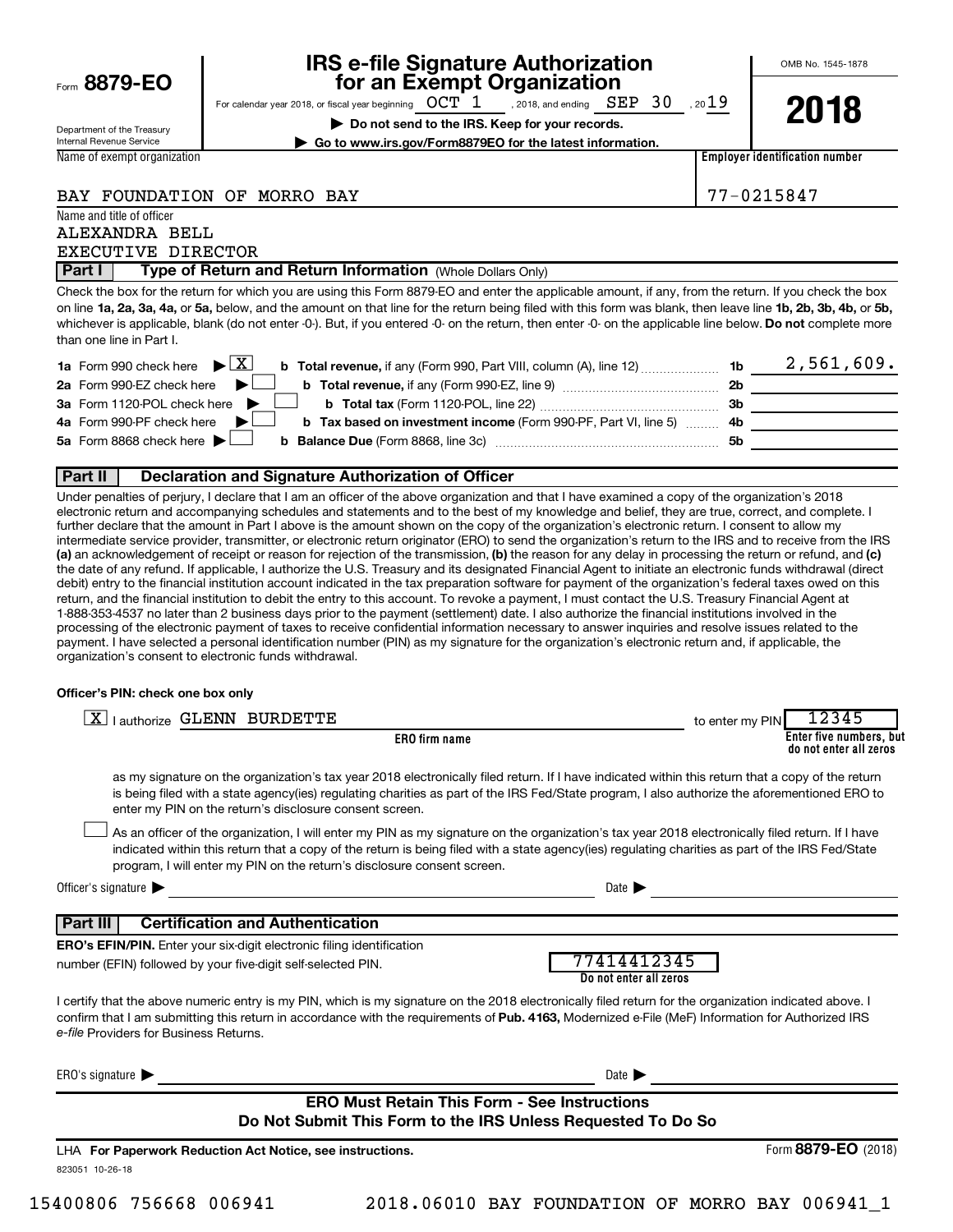|                                    |                                                                                                |                                             | EXTENDED TO AUGUST 17, 2020                                                                                                                                                |                                                                        |                                            |  |
|------------------------------------|------------------------------------------------------------------------------------------------|---------------------------------------------|----------------------------------------------------------------------------------------------------------------------------------------------------------------------------|------------------------------------------------------------------------|--------------------------------------------|--|
|                                    |                                                                                                |                                             | <b>Return of Organization Exempt From Income Tax</b>                                                                                                                       |                                                                        | OMB No. 1545-0047                          |  |
| Form                               |                                                                                                | 990                                         | Under section 501(c), 527, or 4947(a)(1) of the Internal Revenue Code (except private foundations)                                                                         |                                                                        |                                            |  |
|                                    |                                                                                                | Department of the Treasury                  | Do not enter social security numbers on this form as it may be made public.                                                                                                |                                                                        | <b>Open to Public</b>                      |  |
|                                    |                                                                                                | Internal Revenue Service                    | Go to www.irs.gov/Form990 for instructions and the latest information.                                                                                                     |                                                                        | Inspection                                 |  |
|                                    |                                                                                                |                                             | A For the 2018 calendar year, or tax year beginning $OCT$ 1, 2018                                                                                                          | and ending $SEP$ 30, $2019$                                            |                                            |  |
|                                    | C Name of organization<br>D Employer identification number<br><b>B</b> Check if<br>applicable: |                                             |                                                                                                                                                                            |                                                                        |                                            |  |
|                                    | Address<br>change                                                                              |                                             | BAY FOUNDATION OF MORRO BAY                                                                                                                                                |                                                                        |                                            |  |
|                                    | Name<br>change                                                                                 |                                             | Doing business as                                                                                                                                                          | 77-0215847                                                             |                                            |  |
|                                    | Initial<br>return                                                                              |                                             | Number and street (or P.O. box if mail is not delivered to street address)                                                                                                 | Room/suite   E Telephone number                                        |                                            |  |
|                                    | Final<br>return/                                                                               |                                             | STE 11<br>601 EMBARCADERO                                                                                                                                                  |                                                                        | $(805)772 - 3834$                          |  |
|                                    | termin-<br>ated                                                                                |                                             | City or town, state or province, country, and ZIP or foreign postal code                                                                                                   | G Gross receipts \$                                                    | 5,808,082.                                 |  |
|                                    | Amended<br>return                                                                              |                                             | MORRO BAY, CA<br>93442                                                                                                                                                     | H(a) Is this a group return                                            |                                            |  |
|                                    | Applica-<br>tion<br>pending                                                                    |                                             | F Name and address of principal officer: ALEXANDRA BELL                                                                                                                    | for subordinates?                                                      | $\Box$ Yes $[\overline{\mathrm{X}}]$ No    |  |
|                                    |                                                                                                |                                             | SAME AS C ABOVE                                                                                                                                                            | $H(b)$ Are all subordinates included? $\Box$ Yes                       | No                                         |  |
|                                    |                                                                                                | <b>I</b> Tax-exempt status: $X \ 501(c)(3)$ | $\frac{1}{2}$ 501(c) (<br>$\sqrt{\frac{1}{1}}$ (insert no.)<br>$4947(a)(1)$ or                                                                                             | 527                                                                    | If "No," attach a list. (see instructions) |  |
|                                    |                                                                                                |                                             | J Website: WWW.BAYFOUNDATIONMB.ORG                                                                                                                                         | $H(c)$ Group exemption number $\blacktriangleright$                    |                                            |  |
|                                    |                                                                                                |                                             | K Form of organization: $X$ Corporation<br>Other $\blacktriangleright$<br>Trust<br>Association                                                                             | L Year of formation: $1989$ M State of legal domicile: $\overline{CA}$ |                                            |  |
|                                    | Part I                                                                                         | Summary                                     |                                                                                                                                                                            |                                                                        |                                            |  |
|                                    | 1                                                                                              |                                             | Briefly describe the organization's mission or most significant activities: TO PROVIDE LEADERSHIP IN<br>RESTORING, ENHANCING, AND PROTECTING THE MARINE RESOURCES AND      |                                                                        |                                            |  |
|                                    |                                                                                                |                                             | Check this box $\blacktriangleright$ $\Box$ if the organization discontinued its operations or disposed of more than 25% of its net assets.                                |                                                                        |                                            |  |
|                                    | $\mathbf{2}$<br>з                                                                              |                                             | Number of voting members of the governing body (Part VI, line 1a)                                                                                                          | 3                                                                      | 9                                          |  |
|                                    | 4                                                                                              |                                             |                                                                                                                                                                            | $\overline{4}$                                                         | $\overline{9}$                             |  |
|                                    | 5                                                                                              |                                             |                                                                                                                                                                            | 5                                                                      | $\overline{23}$                            |  |
|                                    | 6                                                                                              |                                             |                                                                                                                                                                            | 6                                                                      | 191                                        |  |
| <b>Activities &amp; Governance</b> |                                                                                                |                                             |                                                                                                                                                                            | 7a                                                                     | 548.                                       |  |
|                                    |                                                                                                |                                             |                                                                                                                                                                            | 7b                                                                     | $\overline{0}$ .                           |  |
|                                    |                                                                                                |                                             |                                                                                                                                                                            | <b>Prior Year</b>                                                      | <b>Current Year</b>                        |  |
|                                    | 8                                                                                              |                                             | Contributions and grants (Part VIII, line 1h)                                                                                                                              | 722,538.                                                               | 1,840,335.                                 |  |
| Revenue                            | 9                                                                                              |                                             | Program service revenue (Part VIII, line 2g)                                                                                                                               | 73,500.                                                                | 0.                                         |  |
|                                    | 10                                                                                             |                                             |                                                                                                                                                                            | 616,536.                                                               | 700, 387.                                  |  |
|                                    | 11                                                                                             |                                             | Other revenue (Part VIII, column (A), lines 5, 6d, 8c, 9c, 10c, and 11e)                                                                                                   | 11,520.                                                                | 20,887.                                    |  |
|                                    | 12                                                                                             |                                             | Total revenue - add lines 8 through 11 (must equal Part VIII, column (A), line 12)                                                                                         | 1,424,094.                                                             | 2,561,609.                                 |  |
|                                    | 13                                                                                             |                                             | Grants and similar amounts paid (Part IX, column (A), lines 1-3)                                                                                                           | 0.                                                                     | 5,953.                                     |  |
|                                    | 14                                                                                             |                                             | Benefits paid to or for members (Part IX, column (A), line 4)                                                                                                              | $\overline{0}$ .                                                       | $\overline{0}$ .                           |  |
|                                    | 15                                                                                             |                                             | Salaries, other compensation, employee benefits (Part IX, column (A), lines 5-10)                                                                                          | 514,063.                                                               | 571,617.                                   |  |
|                                    |                                                                                                |                                             |                                                                                                                                                                            | 0.                                                                     | $\overline{0}$ .                           |  |
| Expenses                           |                                                                                                |                                             |                                                                                                                                                                            | 852, 346.                                                              | 2,099,986.                                 |  |
|                                    |                                                                                                |                                             |                                                                                                                                                                            | 1,366,409.                                                             | 2,677,556.                                 |  |
|                                    | 18                                                                                             |                                             | Total expenses. Add lines 13-17 (must equal Part IX, column (A), line 25)                                                                                                  | 57,685.                                                                | $-115,947$ .                               |  |
|                                    | 19                                                                                             |                                             |                                                                                                                                                                            | <b>Beginning of Current Year</b>                                       |                                            |  |
| Net Assets or                      | 20                                                                                             | Total assets (Part X, line 16)              |                                                                                                                                                                            | 16,594,495.                                                            | <b>End of Year</b><br>16, 542, 388.        |  |
|                                    | 21                                                                                             |                                             | Total liabilities (Part X, line 26)                                                                                                                                        | 76,632.                                                                | 344, 475.                                  |  |
|                                    | 22                                                                                             |                                             | Net assets or fund balances. Subtract line 21 from line 20                                                                                                                 | 16,517,863.                                                            | 16, 197, 913.                              |  |
|                                    | Part II                                                                                        | Signature Block                             |                                                                                                                                                                            |                                                                        |                                            |  |
|                                    |                                                                                                |                                             | Under penalties of perjury, I declare that I have examined this return, including accompanying schedules and statements, and to the best of my knowledge and belief, it is |                                                                        |                                            |  |
|                                    |                                                                                                |                                             | true, correct, and complete. Declaration of preparer (other than officer) is based on all information of which preparer has any knowledge.                                 |                                                                        |                                            |  |
|                                    |                                                                                                |                                             |                                                                                                                                                                            |                                                                        |                                            |  |
| Sign                               |                                                                                                |                                             | Signature of officer                                                                                                                                                       | Date                                                                   |                                            |  |
| Here                               |                                                                                                |                                             | ALEXANDRA BELL, EXECUTIVE DIRECTOR                                                                                                                                         |                                                                        |                                            |  |

| Here     | ADEAANDRA BEDD, EAECUIIVE DIRECTOR                                                                                |                      |      |                                         |  |  |  |  |
|----------|-------------------------------------------------------------------------------------------------------------------|----------------------|------|-----------------------------------------|--|--|--|--|
|          | Type or print name and title                                                                                      |                      |      |                                         |  |  |  |  |
|          | Print/Type preparer's name                                                                                        | Preparer's signature | Date | PTIN<br>Check                           |  |  |  |  |
| Paid     | SHERRI Y. PARKINSON, CPA                                                                                          |                      |      | P00672488<br>self-employed              |  |  |  |  |
| Preparer | GLENN BURDETTE<br>Firm's name                                                                                     |                      |      | $1$ Firm's EIN $\frac{95-2772601}{ }$   |  |  |  |  |
| Use Only | Firm's address 1150 PALM STREET                                                                                   |                      |      |                                         |  |  |  |  |
|          | SAN LUIS OBISPO, CA 93401                                                                                         |                      |      | $\sqrt{P}$ Phone no. $805 - 544 - 1441$ |  |  |  |  |
|          | $X \mid$<br><b>No</b><br>Yes<br>May the IRS discuss this return with the preparer shown above? (see instructions) |                      |      |                                         |  |  |  |  |
|          | Form 990 (2018)<br>LHA For Paperwork Reduction Act Notice, see the separate instructions.<br>832001 12-31-18      |                      |      |                                         |  |  |  |  |

|  |  | יין וב-1810 – די הייטור מטכן איטו <i>ה</i> ווכעשטעון אטג ויטגוטכ, אכם גווכ אכטמומנכ ווואנו עטגוטווא. |  |  |
|--|--|------------------------------------------------------------------------------------------------------|--|--|
|  |  | SEE SCHEDULE O FOR ORGANIZATION MISSION STATEMENT CONTINUATION                                       |  |  |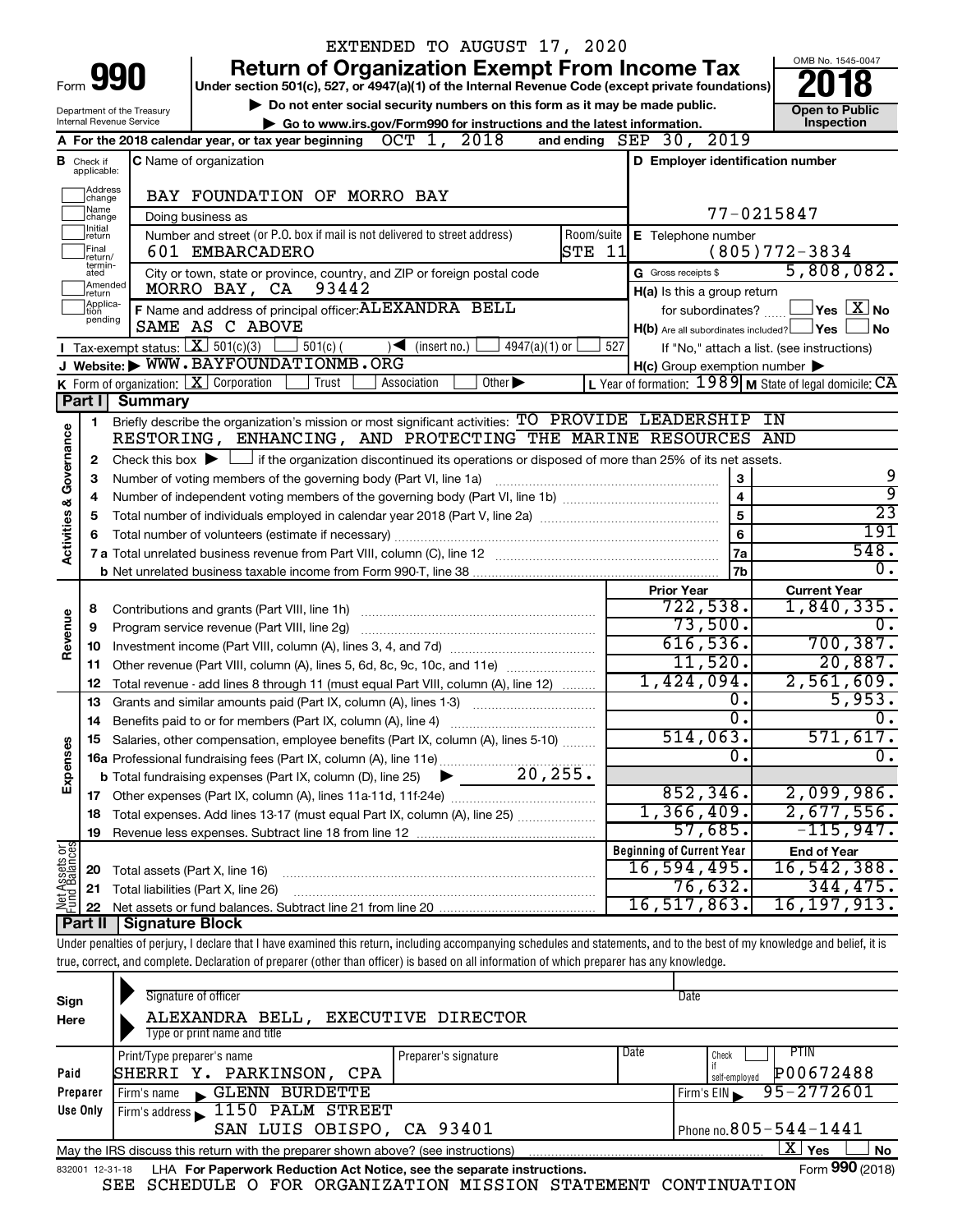| <b>Statement of Program Service Accomplishments</b><br>Part III<br>Check if Schedule O contains a response or note to any line in this Part III<br>Briefly describe the organization's mission:<br>1<br>TO PROVIDE LEADERSHIP IN RESTORING, ENHANCING, AND PROTECTING THE<br>MARINE RESOURCES AND WATERSHEDS OF MORRO BAY, ESTERO BAY, AND THE<br>CENTRAL COAST OF CALIFORNIA.<br>Did the organization undertake any significant program services during the year which were not listed on the<br>2<br>prior Form 990 or 990-EZ?<br>If "Yes," describe these new services on Schedule O.<br>Did the organization cease conducting, or make significant changes in how it conducts, any program services?<br>3<br>If "Yes," describe these changes on Schedule O.<br>Describe the organization's program service accomplishments for each of its three largest program services, as measured by expenses.<br>4<br>Section 501(c)(3) and 501(c)(4) organizations are required to report the amount of grants and allocations to others, the total expenses, and<br>revenue, if any, for each program service reported.<br>$\overline{5, 953 \cdot)}$ (Revenue \$<br>$1,662,664$ $\cdot$ including grants of \$<br>) (Expenses \$<br>4a<br>(Code:<br>THE MORRO BAY NATIONAL ESTUARY PROGRAM IS A NON-REGULATORY, NON-PROFIT<br>ORGANIZATION THAT BRINGS TOGETHER CITIZENS, LOCAL GOVERNMENTS,<br>NON-PROFITS, AGENCIES, AND LANDOWNERS TO PROTECT AND RESTORE THE MORRO<br>BAY ESTUARY. MORRO BAY NATIONAL ESTUARY PROGRAM STAFF CONDUCTS<br>MONITORING AND RESEARCH, RESTORES NATURAL HABITATS, AND EDUCATES<br>RESIDENTS AND VISITORS ON HOW TO KEEP MORRO BAY CLEAN AND HEALTHY.<br>A CLEAN AND HEALTHY MORRO BAY MEANS A VIBRANT LOCAL ECONOMY, HEALTHY<br>RESIDENTS, AND A FLOURISHING NATURAL ENVIRONMENT. THE ESTUARY PROGRAM<br>RELIES ON DIVERSE FUNDING SOURCES, AS WELL AS 100+ VOLUNTEERS AND<br>BUSINESSES THAT DONATE THEIR TIME AND SERVICES. THE PROGRAM COVERS THE<br>ENTIRE MORRO BAY ESTUARY'S WATERSHED WITH A POPULATION OF APPROXIMATELY<br>166,858.<br>including grants of \$<br>) (Expenses \$<br>4b<br>) (Revenue \$<br>(Code: |                                                    |
|------------------------------------------------------------------------------------------------------------------------------------------------------------------------------------------------------------------------------------------------------------------------------------------------------------------------------------------------------------------------------------------------------------------------------------------------------------------------------------------------------------------------------------------------------------------------------------------------------------------------------------------------------------------------------------------------------------------------------------------------------------------------------------------------------------------------------------------------------------------------------------------------------------------------------------------------------------------------------------------------------------------------------------------------------------------------------------------------------------------------------------------------------------------------------------------------------------------------------------------------------------------------------------------------------------------------------------------------------------------------------------------------------------------------------------------------------------------------------------------------------------------------------------------------------------------------------------------------------------------------------------------------------------------------------------------------------------------------------------------------------------------------------------------------------------------------------------------------------------------------------------------------------------------------------------------------------------------------------------------------------------------------------------------------------------------------------------------------------------------------------------------------------|----------------------------------------------------|
|                                                                                                                                                                                                                                                                                                                                                                                                                                                                                                                                                                                                                                                                                                                                                                                                                                                                                                                                                                                                                                                                                                                                                                                                                                                                                                                                                                                                                                                                                                                                                                                                                                                                                                                                                                                                                                                                                                                                                                                                                                                                                                                                                      |                                                    |
|                                                                                                                                                                                                                                                                                                                                                                                                                                                                                                                                                                                                                                                                                                                                                                                                                                                                                                                                                                                                                                                                                                                                                                                                                                                                                                                                                                                                                                                                                                                                                                                                                                                                                                                                                                                                                                                                                                                                                                                                                                                                                                                                                      |                                                    |
|                                                                                                                                                                                                                                                                                                                                                                                                                                                                                                                                                                                                                                                                                                                                                                                                                                                                                                                                                                                                                                                                                                                                                                                                                                                                                                                                                                                                                                                                                                                                                                                                                                                                                                                                                                                                                                                                                                                                                                                                                                                                                                                                                      |                                                    |
|                                                                                                                                                                                                                                                                                                                                                                                                                                                                                                                                                                                                                                                                                                                                                                                                                                                                                                                                                                                                                                                                                                                                                                                                                                                                                                                                                                                                                                                                                                                                                                                                                                                                                                                                                                                                                                                                                                                                                                                                                                                                                                                                                      |                                                    |
|                                                                                                                                                                                                                                                                                                                                                                                                                                                                                                                                                                                                                                                                                                                                                                                                                                                                                                                                                                                                                                                                                                                                                                                                                                                                                                                                                                                                                                                                                                                                                                                                                                                                                                                                                                                                                                                                                                                                                                                                                                                                                                                                                      |                                                    |
|                                                                                                                                                                                                                                                                                                                                                                                                                                                                                                                                                                                                                                                                                                                                                                                                                                                                                                                                                                                                                                                                                                                                                                                                                                                                                                                                                                                                                                                                                                                                                                                                                                                                                                                                                                                                                                                                                                                                                                                                                                                                                                                                                      |                                                    |
|                                                                                                                                                                                                                                                                                                                                                                                                                                                                                                                                                                                                                                                                                                                                                                                                                                                                                                                                                                                                                                                                                                                                                                                                                                                                                                                                                                                                                                                                                                                                                                                                                                                                                                                                                                                                                                                                                                                                                                                                                                                                                                                                                      |                                                    |
|                                                                                                                                                                                                                                                                                                                                                                                                                                                                                                                                                                                                                                                                                                                                                                                                                                                                                                                                                                                                                                                                                                                                                                                                                                                                                                                                                                                                                                                                                                                                                                                                                                                                                                                                                                                                                                                                                                                                                                                                                                                                                                                                                      | $\mathsf{Yes} \;$ $\overline{\mathbf{X}}$ No       |
|                                                                                                                                                                                                                                                                                                                                                                                                                                                                                                                                                                                                                                                                                                                                                                                                                                                                                                                                                                                                                                                                                                                                                                                                                                                                                                                                                                                                                                                                                                                                                                                                                                                                                                                                                                                                                                                                                                                                                                                                                                                                                                                                                      |                                                    |
|                                                                                                                                                                                                                                                                                                                                                                                                                                                                                                                                                                                                                                                                                                                                                                                                                                                                                                                                                                                                                                                                                                                                                                                                                                                                                                                                                                                                                                                                                                                                                                                                                                                                                                                                                                                                                                                                                                                                                                                                                                                                                                                                                      | $\sqrt{}$ Yes $\sqrt{ \ \overline{\mathrm{X}}}$ No |
|                                                                                                                                                                                                                                                                                                                                                                                                                                                                                                                                                                                                                                                                                                                                                                                                                                                                                                                                                                                                                                                                                                                                                                                                                                                                                                                                                                                                                                                                                                                                                                                                                                                                                                                                                                                                                                                                                                                                                                                                                                                                                                                                                      |                                                    |
|                                                                                                                                                                                                                                                                                                                                                                                                                                                                                                                                                                                                                                                                                                                                                                                                                                                                                                                                                                                                                                                                                                                                                                                                                                                                                                                                                                                                                                                                                                                                                                                                                                                                                                                                                                                                                                                                                                                                                                                                                                                                                                                                                      |                                                    |
|                                                                                                                                                                                                                                                                                                                                                                                                                                                                                                                                                                                                                                                                                                                                                                                                                                                                                                                                                                                                                                                                                                                                                                                                                                                                                                                                                                                                                                                                                                                                                                                                                                                                                                                                                                                                                                                                                                                                                                                                                                                                                                                                                      |                                                    |
|                                                                                                                                                                                                                                                                                                                                                                                                                                                                                                                                                                                                                                                                                                                                                                                                                                                                                                                                                                                                                                                                                                                                                                                                                                                                                                                                                                                                                                                                                                                                                                                                                                                                                                                                                                                                                                                                                                                                                                                                                                                                                                                                                      |                                                    |
|                                                                                                                                                                                                                                                                                                                                                                                                                                                                                                                                                                                                                                                                                                                                                                                                                                                                                                                                                                                                                                                                                                                                                                                                                                                                                                                                                                                                                                                                                                                                                                                                                                                                                                                                                                                                                                                                                                                                                                                                                                                                                                                                                      |                                                    |
|                                                                                                                                                                                                                                                                                                                                                                                                                                                                                                                                                                                                                                                                                                                                                                                                                                                                                                                                                                                                                                                                                                                                                                                                                                                                                                                                                                                                                                                                                                                                                                                                                                                                                                                                                                                                                                                                                                                                                                                                                                                                                                                                                      |                                                    |
|                                                                                                                                                                                                                                                                                                                                                                                                                                                                                                                                                                                                                                                                                                                                                                                                                                                                                                                                                                                                                                                                                                                                                                                                                                                                                                                                                                                                                                                                                                                                                                                                                                                                                                                                                                                                                                                                                                                                                                                                                                                                                                                                                      |                                                    |
|                                                                                                                                                                                                                                                                                                                                                                                                                                                                                                                                                                                                                                                                                                                                                                                                                                                                                                                                                                                                                                                                                                                                                                                                                                                                                                                                                                                                                                                                                                                                                                                                                                                                                                                                                                                                                                                                                                                                                                                                                                                                                                                                                      |                                                    |
|                                                                                                                                                                                                                                                                                                                                                                                                                                                                                                                                                                                                                                                                                                                                                                                                                                                                                                                                                                                                                                                                                                                                                                                                                                                                                                                                                                                                                                                                                                                                                                                                                                                                                                                                                                                                                                                                                                                                                                                                                                                                                                                                                      |                                                    |
|                                                                                                                                                                                                                                                                                                                                                                                                                                                                                                                                                                                                                                                                                                                                                                                                                                                                                                                                                                                                                                                                                                                                                                                                                                                                                                                                                                                                                                                                                                                                                                                                                                                                                                                                                                                                                                                                                                                                                                                                                                                                                                                                                      |                                                    |
|                                                                                                                                                                                                                                                                                                                                                                                                                                                                                                                                                                                                                                                                                                                                                                                                                                                                                                                                                                                                                                                                                                                                                                                                                                                                                                                                                                                                                                                                                                                                                                                                                                                                                                                                                                                                                                                                                                                                                                                                                                                                                                                                                      |                                                    |
|                                                                                                                                                                                                                                                                                                                                                                                                                                                                                                                                                                                                                                                                                                                                                                                                                                                                                                                                                                                                                                                                                                                                                                                                                                                                                                                                                                                                                                                                                                                                                                                                                                                                                                                                                                                                                                                                                                                                                                                                                                                                                                                                                      |                                                    |
|                                                                                                                                                                                                                                                                                                                                                                                                                                                                                                                                                                                                                                                                                                                                                                                                                                                                                                                                                                                                                                                                                                                                                                                                                                                                                                                                                                                                                                                                                                                                                                                                                                                                                                                                                                                                                                                                                                                                                                                                                                                                                                                                                      |                                                    |
|                                                                                                                                                                                                                                                                                                                                                                                                                                                                                                                                                                                                                                                                                                                                                                                                                                                                                                                                                                                                                                                                                                                                                                                                                                                                                                                                                                                                                                                                                                                                                                                                                                                                                                                                                                                                                                                                                                                                                                                                                                                                                                                                                      |                                                    |
|                                                                                                                                                                                                                                                                                                                                                                                                                                                                                                                                                                                                                                                                                                                                                                                                                                                                                                                                                                                                                                                                                                                                                                                                                                                                                                                                                                                                                                                                                                                                                                                                                                                                                                                                                                                                                                                                                                                                                                                                                                                                                                                                                      |                                                    |
|                                                                                                                                                                                                                                                                                                                                                                                                                                                                                                                                                                                                                                                                                                                                                                                                                                                                                                                                                                                                                                                                                                                                                                                                                                                                                                                                                                                                                                                                                                                                                                                                                                                                                                                                                                                                                                                                                                                                                                                                                                                                                                                                                      |                                                    |
|                                                                                                                                                                                                                                                                                                                                                                                                                                                                                                                                                                                                                                                                                                                                                                                                                                                                                                                                                                                                                                                                                                                                                                                                                                                                                                                                                                                                                                                                                                                                                                                                                                                                                                                                                                                                                                                                                                                                                                                                                                                                                                                                                      |                                                    |
|                                                                                                                                                                                                                                                                                                                                                                                                                                                                                                                                                                                                                                                                                                                                                                                                                                                                                                                                                                                                                                                                                                                                                                                                                                                                                                                                                                                                                                                                                                                                                                                                                                                                                                                                                                                                                                                                                                                                                                                                                                                                                                                                                      |                                                    |
| THE CENTRAL COAST AMBIENT MONITORING PROGRAM (CCAMP)                                                                                                                                                                                                                                                                                                                                                                                                                                                                                                                                                                                                                                                                                                                                                                                                                                                                                                                                                                                                                                                                                                                                                                                                                                                                                                                                                                                                                                                                                                                                                                                                                                                                                                                                                                                                                                                                                                                                                                                                                                                                                                 | IS THE CENTRAL                                     |
| COAST REGIONAL WATER QUALITY CONTROL BOARD'S REGIONALLY SCALED WATER                                                                                                                                                                                                                                                                                                                                                                                                                                                                                                                                                                                                                                                                                                                                                                                                                                                                                                                                                                                                                                                                                                                                                                                                                                                                                                                                                                                                                                                                                                                                                                                                                                                                                                                                                                                                                                                                                                                                                                                                                                                                                 |                                                    |
| QUALITY MONITORING AND EVALUATION PROGRAM.<br>THE PURPOSE OF THE                                                                                                                                                                                                                                                                                                                                                                                                                                                                                                                                                                                                                                                                                                                                                                                                                                                                                                                                                                                                                                                                                                                                                                                                                                                                                                                                                                                                                                                                                                                                                                                                                                                                                                                                                                                                                                                                                                                                                                                                                                                                                     | PROGRAM                                            |
| IS TO PROVIDE SCIENTIFIC INFORMATION TO REGIONAL BOARD STAFF AND                                                                                                                                                                                                                                                                                                                                                                                                                                                                                                                                                                                                                                                                                                                                                                                                                                                                                                                                                                                                                                                                                                                                                                                                                                                                                                                                                                                                                                                                                                                                                                                                                                                                                                                                                                                                                                                                                                                                                                                                                                                                                     | THE                                                |
| TO PROTECT, RESTORE, AND ENHANCE THE QUALITY OF THE WATERS OF<br>PUBLIC,                                                                                                                                                                                                                                                                                                                                                                                                                                                                                                                                                                                                                                                                                                                                                                                                                                                                                                                                                                                                                                                                                                                                                                                                                                                                                                                                                                                                                                                                                                                                                                                                                                                                                                                                                                                                                                                                                                                                                                                                                                                                             |                                                    |
| CENTRAL REGION OF CALIFORNIA. THE CCAMP MISSION IS TO COLLECT,                                                                                                                                                                                                                                                                                                                                                                                                                                                                                                                                                                                                                                                                                                                                                                                                                                                                                                                                                                                                                                                                                                                                                                                                                                                                                                                                                                                                                                                                                                                                                                                                                                                                                                                                                                                                                                                                                                                                                                                                                                                                                       | ASSESS,                                            |
| AND DISSEMINATE WATER QUALITY INFORMATION TO AIDE DECISION MAKERS AND                                                                                                                                                                                                                                                                                                                                                                                                                                                                                                                                                                                                                                                                                                                                                                                                                                                                                                                                                                                                                                                                                                                                                                                                                                                                                                                                                                                                                                                                                                                                                                                                                                                                                                                                                                                                                                                                                                                                                                                                                                                                                |                                                    |
| THE PUBLIC IN MAINTAINING, RESTORING AND ENHANCING WATER QUALITY AND                                                                                                                                                                                                                                                                                                                                                                                                                                                                                                                                                                                                                                                                                                                                                                                                                                                                                                                                                                                                                                                                                                                                                                                                                                                                                                                                                                                                                                                                                                                                                                                                                                                                                                                                                                                                                                                                                                                                                                                                                                                                                 |                                                    |
| ASSOCIATED BENEFICIAL USES IN THE CENTRAL COAST REGION. THE CENTRAL                                                                                                                                                                                                                                                                                                                                                                                                                                                                                                                                                                                                                                                                                                                                                                                                                                                                                                                                                                                                                                                                                                                                                                                                                                                                                                                                                                                                                                                                                                                                                                                                                                                                                                                                                                                                                                                                                                                                                                                                                                                                                  |                                                    |
| COAST REGION INCLUDES: SAN LUIS OBISPO, MONTEREY, SANTA CRUZ, SANTA                                                                                                                                                                                                                                                                                                                                                                                                                                                                                                                                                                                                                                                                                                                                                                                                                                                                                                                                                                                                                                                                                                                                                                                                                                                                                                                                                                                                                                                                                                                                                                                                                                                                                                                                                                                                                                                                                                                                                                                                                                                                                  |                                                    |
| BARBARA, SAN BENITO, AND PART OF SANTA CLARA AND VENTURA COUNTIES.                                                                                                                                                                                                                                                                                                                                                                                                                                                                                                                                                                                                                                                                                                                                                                                                                                                                                                                                                                                                                                                                                                                                                                                                                                                                                                                                                                                                                                                                                                                                                                                                                                                                                                                                                                                                                                                                                                                                                                                                                                                                                   |                                                    |
| $529, 173$ $\cdot$ including grants of \$                                                                                                                                                                                                                                                                                                                                                                                                                                                                                                                                                                                                                                                                                                                                                                                                                                                                                                                                                                                                                                                                                                                                                                                                                                                                                                                                                                                                                                                                                                                                                                                                                                                                                                                                                                                                                                                                                                                                                                                                                                                                                                            |                                                    |
| 4с<br>(Code:<br>(Expenses \$<br>) (Revenue \$<br>THE GROUNDWATER ASSESSMENT AND PROTECTION PROGRAM<br>(GAP OR CCAMP-GAP)                                                                                                                                                                                                                                                                                                                                                                                                                                                                                                                                                                                                                                                                                                                                                                                                                                                                                                                                                                                                                                                                                                                                                                                                                                                                                                                                                                                                                                                                                                                                                                                                                                                                                                                                                                                                                                                                                                                                                                                                                             | ΙS                                                 |
| AN INTEGRAL COMPONENT OF THE CENTRAL COAST AMBIENT MONITORING PROGRAM                                                                                                                                                                                                                                                                                                                                                                                                                                                                                                                                                                                                                                                                                                                                                                                                                                                                                                                                                                                                                                                                                                                                                                                                                                                                                                                                                                                                                                                                                                                                                                                                                                                                                                                                                                                                                                                                                                                                                                                                                                                                                |                                                    |
| OVER EIGHTY PERCENT OF THE PEOPLE LIVING ON THE CENTRAL COAST<br>(CCAMP ) <b>.</b>                                                                                                                                                                                                                                                                                                                                                                                                                                                                                                                                                                                                                                                                                                                                                                                                                                                                                                                                                                                                                                                                                                                                                                                                                                                                                                                                                                                                                                                                                                                                                                                                                                                                                                                                                                                                                                                                                                                                                                                                                                                                   |                                                    |
| RELY ON GROUNDWATER FOR THEIR DRINKING WATER AND OTHER USES. A REGIONAL                                                                                                                                                                                                                                                                                                                                                                                                                                                                                                                                                                                                                                                                                                                                                                                                                                                                                                                                                                                                                                                                                                                                                                                                                                                                                                                                                                                                                                                                                                                                                                                                                                                                                                                                                                                                                                                                                                                                                                                                                                                                              |                                                    |
| GROUNDWATER MONITORING PROGRAM IS ESSENTIAL TO IDENTIFY AREAS OF                                                                                                                                                                                                                                                                                                                                                                                                                                                                                                                                                                                                                                                                                                                                                                                                                                                                                                                                                                                                                                                                                                                                                                                                                                                                                                                                                                                                                                                                                                                                                                                                                                                                                                                                                                                                                                                                                                                                                                                                                                                                                     |                                                    |
| POTENTIALLY UNSAFE DRINKING WATER SUPPLY, MEASURE INDIVIDUAL                                                                                                                                                                                                                                                                                                                                                                                                                                                                                                                                                                                                                                                                                                                                                                                                                                                                                                                                                                                                                                                                                                                                                                                                                                                                                                                                                                                                                                                                                                                                                                                                                                                                                                                                                                                                                                                                                                                                                                                                                                                                                         |                                                    |
| GROUNDWATER BASIN HEALTH, AND DETERMINE THE EFFECTIVENESS OF OUR                                                                                                                                                                                                                                                                                                                                                                                                                                                                                                                                                                                                                                                                                                                                                                                                                                                                                                                                                                                                                                                                                                                                                                                                                                                                                                                                                                                                                                                                                                                                                                                                                                                                                                                                                                                                                                                                                                                                                                                                                                                                                     |                                                    |
| EFFORTS TO PROTECT AND IMPROVE GROUNDWATER QUALITY.<br>MANY LOCAL                                                                                                                                                                                                                                                                                                                                                                                                                                                                                                                                                                                                                                                                                                                                                                                                                                                                                                                                                                                                                                                                                                                                                                                                                                                                                                                                                                                                                                                                                                                                                                                                                                                                                                                                                                                                                                                                                                                                                                                                                                                                                    |                                                    |
| AGENCIES MONITOR GROUNDWATER QUALITY TO SOME DEGREE, OR HAVE THE                                                                                                                                                                                                                                                                                                                                                                                                                                                                                                                                                                                                                                                                                                                                                                                                                                                                                                                                                                                                                                                                                                                                                                                                                                                                                                                                                                                                                                                                                                                                                                                                                                                                                                                                                                                                                                                                                                                                                                                                                                                                                     |                                                    |
| POTENTIAL TO DO SO, AND THERE IS A GREAT OPPORTUNITY FOR THE WATER                                                                                                                                                                                                                                                                                                                                                                                                                                                                                                                                                                                                                                                                                                                                                                                                                                                                                                                                                                                                                                                                                                                                                                                                                                                                                                                                                                                                                                                                                                                                                                                                                                                                                                                                                                                                                                                                                                                                                                                                                                                                                   |                                                    |
| BOARD TO COORDINATE AND LEVERAGE THESE LOCAL EFFORTS INTO A                                                                                                                                                                                                                                                                                                                                                                                                                                                                                                                                                                                                                                                                                                                                                                                                                                                                                                                                                                                                                                                                                                                                                                                                                                                                                                                                                                                                                                                                                                                                                                                                                                                                                                                                                                                                                                                                                                                                                                                                                                                                                          |                                                    |
| STATE-OF-THE-ART GROUNDWATER PROTECTION PROGRAM.                                                                                                                                                                                                                                                                                                                                                                                                                                                                                                                                                                                                                                                                                                                                                                                                                                                                                                                                                                                                                                                                                                                                                                                                                                                                                                                                                                                                                                                                                                                                                                                                                                                                                                                                                                                                                                                                                                                                                                                                                                                                                                     |                                                    |
| 4d Other program services (Describe in Schedule O.)                                                                                                                                                                                                                                                                                                                                                                                                                                                                                                                                                                                                                                                                                                                                                                                                                                                                                                                                                                                                                                                                                                                                                                                                                                                                                                                                                                                                                                                                                                                                                                                                                                                                                                                                                                                                                                                                                                                                                                                                                                                                                                  |                                                    |
| $14,273$ $\cdot$ including grants of \$<br>(Expenses \$                                                                                                                                                                                                                                                                                                                                                                                                                                                                                                                                                                                                                                                                                                                                                                                                                                                                                                                                                                                                                                                                                                                                                                                                                                                                                                                                                                                                                                                                                                                                                                                                                                                                                                                                                                                                                                                                                                                                                                                                                                                                                              |                                                    |
| (Revenue \$<br>2,372,968.<br>4e Total program service expenses >                                                                                                                                                                                                                                                                                                                                                                                                                                                                                                                                                                                                                                                                                                                                                                                                                                                                                                                                                                                                                                                                                                                                                                                                                                                                                                                                                                                                                                                                                                                                                                                                                                                                                                                                                                                                                                                                                                                                                                                                                                                                                     |                                                    |
|                                                                                                                                                                                                                                                                                                                                                                                                                                                                                                                                                                                                                                                                                                                                                                                                                                                                                                                                                                                                                                                                                                                                                                                                                                                                                                                                                                                                                                                                                                                                                                                                                                                                                                                                                                                                                                                                                                                                                                                                                                                                                                                                                      |                                                    |
| SEE SCHEDULE O FOR CONTINUATION(S)<br>832002 12-31-18                                                                                                                                                                                                                                                                                                                                                                                                                                                                                                                                                                                                                                                                                                                                                                                                                                                                                                                                                                                                                                                                                                                                                                                                                                                                                                                                                                                                                                                                                                                                                                                                                                                                                                                                                                                                                                                                                                                                                                                                                                                                                                |                                                    |
| 2                                                                                                                                                                                                                                                                                                                                                                                                                                                                                                                                                                                                                                                                                                                                                                                                                                                                                                                                                                                                                                                                                                                                                                                                                                                                                                                                                                                                                                                                                                                                                                                                                                                                                                                                                                                                                                                                                                                                                                                                                                                                                                                                                    | Form 990 (2018)                                    |
| 15400806 756668 006941<br>2018.06010 BAY FOUNDATION OF MORRO BAY 006941 1                                                                                                                                                                                                                                                                                                                                                                                                                                                                                                                                                                                                                                                                                                                                                                                                                                                                                                                                                                                                                                                                                                                                                                                                                                                                                                                                                                                                                                                                                                                                                                                                                                                                                                                                                                                                                                                                                                                                                                                                                                                                            |                                                    |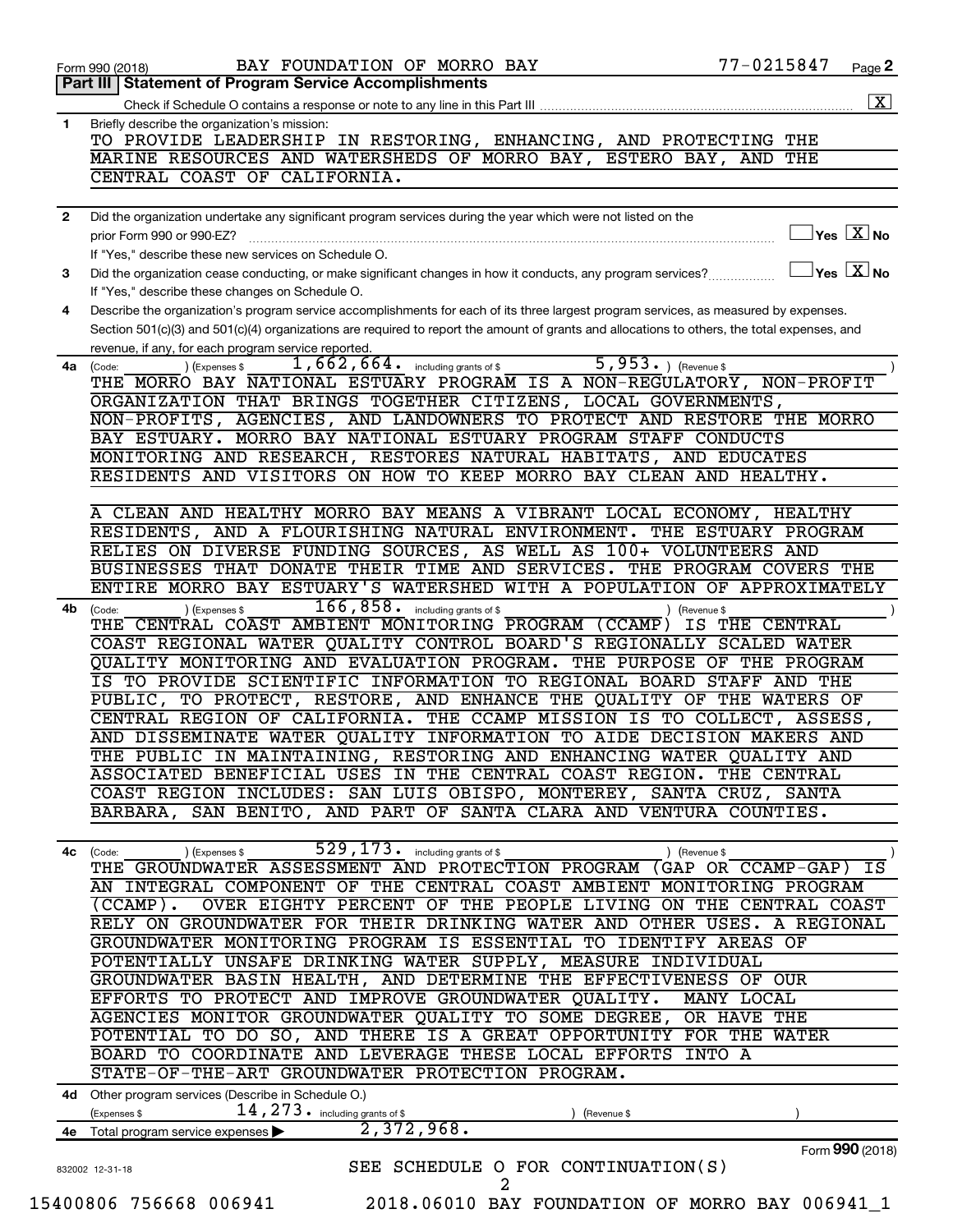| Form 990 (2018) |  |  |
|-----------------|--|--|

Form 990 (2018) Page BAY FOUNDATION OF MORRO BAY 77-0215847 **Part IV Checklist of Required Schedules**

|    |                                                                                                                                                                                         |                 | Yes                     | No                      |
|----|-----------------------------------------------------------------------------------------------------------------------------------------------------------------------------------------|-----------------|-------------------------|-------------------------|
| 1. | Is the organization described in section $501(c)(3)$ or $4947(a)(1)$ (other than a private foundation)?<br>If "Yes," complete Schedule A                                                | 1               | х                       |                         |
| 2  |                                                                                                                                                                                         | $\overline{2}$  | $\overline{\textbf{x}}$ |                         |
| 3  | Did the organization engage in direct or indirect political campaign activities on behalf of or in opposition to candidates for<br>public office? If "Yes," complete Schedule C, Part I | 3               |                         | x                       |
| 4  | Section 501(c)(3) organizations. Did the organization engage in lobbying activities, or have a section 501(h) election in effect                                                        |                 |                         |                         |
|    |                                                                                                                                                                                         | 4               |                         | х                       |
| 5  | Is the organization a section 501(c)(4), 501(c)(5), or 501(c)(6) organization that receives membership dues, assessments, or                                                            |                 |                         |                         |
|    |                                                                                                                                                                                         | 5               |                         | х                       |
| 6  | Did the organization maintain any donor advised funds or any similar funds or accounts for which donors have the right to                                                               |                 |                         |                         |
|    | provide advice on the distribution or investment of amounts in such funds or accounts? If "Yes," complete Schedule D, Part I                                                            | 6               |                         | x                       |
| 7  | Did the organization receive or hold a conservation easement, including easements to preserve open space,                                                                               | $\overline{7}$  | X                       |                         |
| 8  | Did the organization maintain collections of works of art, historical treasures, or other similar assets? If "Yes," complete                                                            |                 |                         |                         |
|    | Schedule D, Part III <b>Election Communication</b> Contract and Technical Communication Contract and Technical Communication                                                            | 8               |                         | x                       |
| 9  | Did the organization report an amount in Part X, line 21, for escrow or custodial account liability, serve as a custodian for                                                           |                 |                         |                         |
|    | amounts not listed in Part X; or provide credit counseling, debt management, credit repair, or debt negotiation services?<br>If "Yes," complete Schedule D, Part IV                     | 9               |                         | x                       |
| 10 | Did the organization, directly or through a related organization, hold assets in temporarily restricted endowments, permanent                                                           |                 |                         |                         |
|    |                                                                                                                                                                                         | 10              | х                       |                         |
| 11 | If the organization's answer to any of the following questions is "Yes," then complete Schedule D, Parts VI, VII, VIII, IX, or X<br>as applicable.                                      |                 |                         |                         |
|    | a Did the organization report an amount for land, buildings, and equipment in Part X, line 10? If "Yes," complete Schedule D,<br>Part VI                                                |                 | X                       |                         |
|    | <b>b</b> Did the organization report an amount for investments - other securities in Part X, line 12 that is 5% or more of its total                                                    | 11a             |                         |                         |
|    |                                                                                                                                                                                         | 11 <sub>b</sub> |                         | x                       |
|    | c Did the organization report an amount for investments - program related in Part X, line 13 that is 5% or more of its total                                                            | 11c             |                         | x                       |
|    | d Did the organization report an amount for other assets in Part X, line 15 that is 5% or more of its total assets reported in                                                          |                 |                         |                         |
|    |                                                                                                                                                                                         | 11d             |                         | х                       |
|    |                                                                                                                                                                                         | 11e             |                         | $\overline{\mathtt{x}}$ |
| f  | Did the organization's separate or consolidated financial statements for the tax year include a footnote that addresses                                                                 |                 |                         |                         |
|    | the organization's liability for uncertain tax positions under FIN 48 (ASC 740)? If "Yes," complete Schedule D, Part X                                                                  | 11f             | X                       |                         |
|    | 12a Did the organization obtain separate, independent audited financial statements for the tax year? If "Yes," complete<br>Schedule D, Parts XI and XII                                 | 12a             | X                       |                         |
|    | b Was the organization included in consolidated, independent audited financial statements for the tax year?                                                                             |                 |                         |                         |
|    | If "Yes." and if the organization answered "No" to line 12a. then completing Schedule D. Parts XI and XII is optional                                                                   | 12 <sub>b</sub> |                         | х                       |
| 13 |                                                                                                                                                                                         | 13              |                         | $\overline{\textbf{X}}$ |
|    |                                                                                                                                                                                         | 14a             |                         | $\overline{\mathbf{X}}$ |
|    | <b>b</b> Did the organization have aggregate revenues or expenses of more than \$10,000 from grantmaking, fundraising, business,                                                        |                 |                         |                         |
|    | investment, and program service activities outside the United States, or aggregate foreign investments valued at \$100,000                                                              |                 |                         |                         |
|    |                                                                                                                                                                                         | 14b             |                         | x                       |
| 15 | Did the organization report on Part IX, column (A), line 3, more than \$5,000 of grants or other assistance to or for any                                                               |                 |                         |                         |
|    |                                                                                                                                                                                         | 15              |                         | x                       |
| 16 | Did the organization report on Part IX, column (A), line 3, more than \$5,000 of aggregate grants or other assistance to                                                                | 16              |                         | x                       |
| 17 | Did the organization report a total of more than \$15,000 of expenses for professional fundraising services on Part IX,                                                                 |                 |                         |                         |
|    |                                                                                                                                                                                         | 17              |                         | x                       |
| 18 | Did the organization report more than \$15,000 total of fundraising event gross income and contributions on Part VIII, lines                                                            | 18              |                         | х                       |
| 19 | Did the organization report more than \$15,000 of gross income from gaming activities on Part VIII, line 9a? If "Yes,"                                                                  |                 |                         | х                       |
|    |                                                                                                                                                                                         | 19              |                         | $\overline{\mathbf{X}}$ |
|    |                                                                                                                                                                                         | 20a             |                         |                         |
| 21 | Did the organization report more than \$5,000 of grants or other assistance to any domestic organization or                                                                             | 20 <sub>b</sub> |                         |                         |
|    |                                                                                                                                                                                         | 21              |                         | x                       |
|    | 332003 12-31-18                                                                                                                                                                         |                 |                         | Form 990 (2018)         |

832003 12-31-18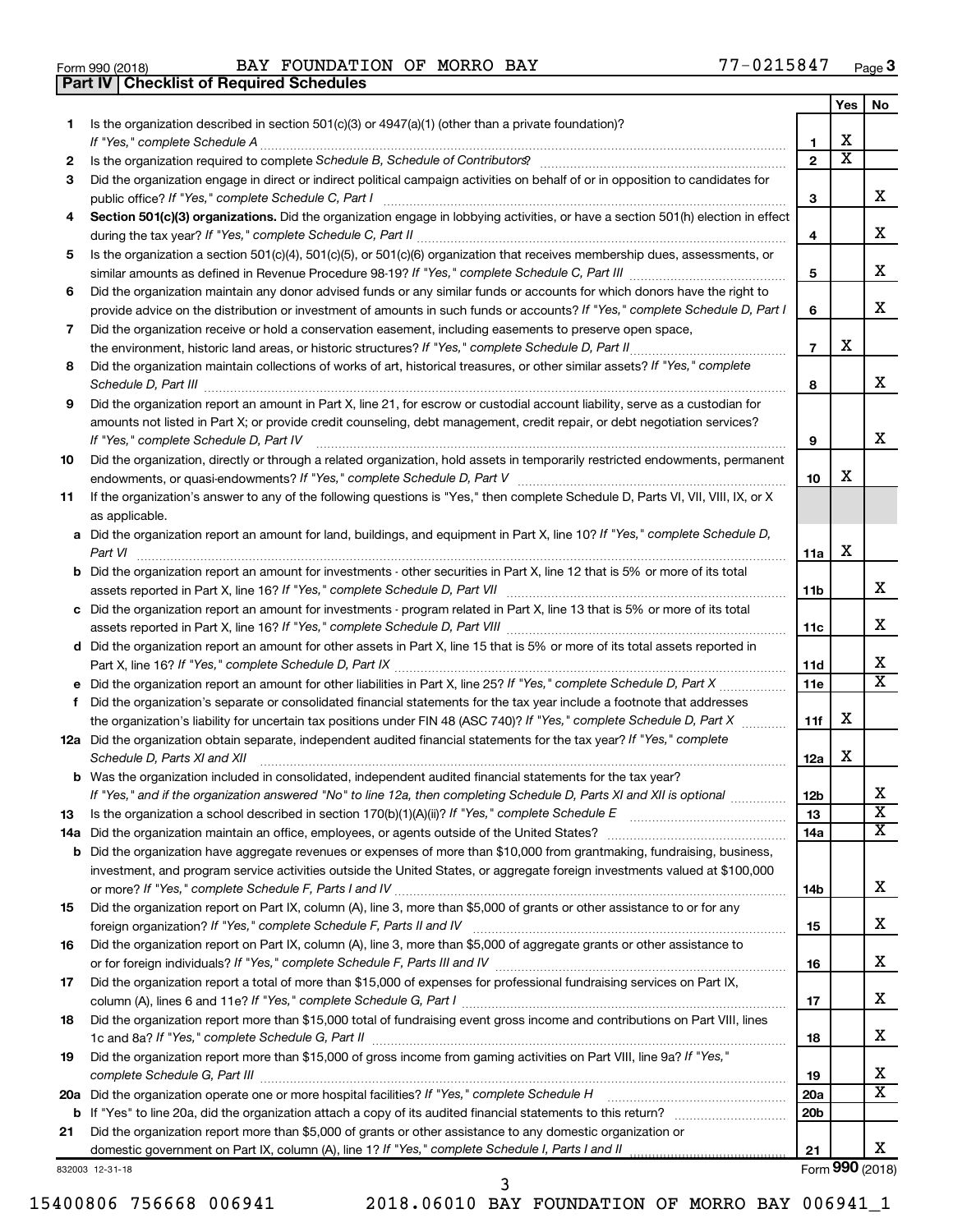|  | Form 990 (2018) |
|--|-----------------|
|  |                 |

Form 990 (2018) Page BAY FOUNDATION OF MORRO BAY 77-0215847

*(continued)* **Part IV Checklist of Required Schedules**

|        |                                                                                                                                                                                                      |                 | Yes | No                      |
|--------|------------------------------------------------------------------------------------------------------------------------------------------------------------------------------------------------------|-----------------|-----|-------------------------|
| 22     | Did the organization report more than \$5,000 of grants or other assistance to or for domestic individuals on                                                                                        |                 |     |                         |
|        |                                                                                                                                                                                                      | 22              | x   |                         |
| 23     | Did the organization answer "Yes" to Part VII, Section A, line 3, 4, or 5 about compensation of the organization's current                                                                           |                 |     |                         |
|        | and former officers, directors, trustees, key employees, and highest compensated employees? If "Yes," complete                                                                                       |                 |     |                         |
|        | Schedule J <b>Example 2 Contract 2 Contract 2 Contract 2 Contract 2 Contract 2 Contract 2 Contract 2 Contract 2 Contract 2 Contract 2 Contract 2 Contract 2 Contract 2 Contract 2 Contract 2 Con</b> | 23              |     | X.                      |
|        | 24a Did the organization have a tax-exempt bond issue with an outstanding principal amount of more than \$100,000 as of the                                                                          |                 |     |                         |
|        | last day of the year, that was issued after December 31, 2002? If "Yes," answer lines 24b through 24d and complete                                                                                   |                 |     |                         |
|        |                                                                                                                                                                                                      | 24a             |     | X.                      |
|        |                                                                                                                                                                                                      | 24 <sub>b</sub> |     |                         |
|        | c Did the organization maintain an escrow account other than a refunding escrow at any time during the year to defease                                                                               |                 |     |                         |
|        |                                                                                                                                                                                                      | 24c             |     |                         |
|        |                                                                                                                                                                                                      | 24d             |     |                         |
|        |                                                                                                                                                                                                      |                 |     |                         |
|        | 25a Section 501(c)(3), 501(c)(4), and 501(c)(29) organizations. Did the organization engage in an excess benefit                                                                                     | 25a             |     | X.                      |
|        |                                                                                                                                                                                                      |                 |     |                         |
|        | b Is the organization aware that it engaged in an excess benefit transaction with a disqualified person in a prior year, and                                                                         |                 |     |                         |
|        | that the transaction has not been reported on any of the organization's prior Forms 990 or 990-EZ? If "Yes," complete                                                                                |                 |     |                         |
|        | Schedule L, Part I                                                                                                                                                                                   | 25b             |     | x                       |
| 26     | Did the organization report any amount on Part X, line 5, 6, or 22 for receivables from or payables to any current or                                                                                |                 |     |                         |
|        | former officers, directors, trustees, key employees, highest compensated employees, or disqualified persons? If "Yes,"                                                                               |                 |     |                         |
|        | complete Schedule L, Part II                                                                                                                                                                         | 26              |     | X.                      |
| 27     | Did the organization provide a grant or other assistance to an officer, director, trustee, key employee, substantial                                                                                 |                 |     |                         |
|        | contributor or employee thereof, a grant selection committee member, or to a 35% controlled entity or family member                                                                                  |                 |     |                         |
|        |                                                                                                                                                                                                      | 27              |     | x                       |
| 28     | Was the organization a party to a business transaction with one of the following parties (see Schedule L, Part IV                                                                                    |                 |     |                         |
|        | instructions for applicable filing thresholds, conditions, and exceptions):                                                                                                                          |                 |     |                         |
| а      | A current or former officer, director, trustee, or key employee? If "Yes," complete Schedule L, Part IV                                                                                              | 28a             |     | х                       |
| b      | A family member of a current or former officer, director, trustee, or key employee? If "Yes," complete Schedule L, Part IV                                                                           | 28 <sub>b</sub> |     | $\overline{\text{X}}$   |
|        | c An entity of which a current or former officer, director, trustee, or key employee (or a family member thereof) was an officer,                                                                    |                 |     |                         |
|        |                                                                                                                                                                                                      | 28c             |     | х                       |
| 29     |                                                                                                                                                                                                      | 29              |     | $\overline{\text{x}}$   |
| 30     | Did the organization receive contributions of art, historical treasures, or other similar assets, or qualified conservation                                                                          |                 |     |                         |
|        |                                                                                                                                                                                                      | 30              |     | x                       |
| 31     | Did the organization liquidate, terminate, or dissolve and cease operations?                                                                                                                         |                 |     |                         |
|        | If "Yes," complete Schedule N, Part I                                                                                                                                                                | 31              |     | x                       |
| 32     | Did the organization sell, exchange, dispose of, or transfer more than 25% of its net assets? If "Yes," complete                                                                                     |                 |     |                         |
|        | Schedule N, Part II                                                                                                                                                                                  | 32              |     | x                       |
| 33     | Did the organization own 100% of an entity disregarded as separate from the organization under Regulations                                                                                           |                 |     |                         |
|        |                                                                                                                                                                                                      | 33              |     | х                       |
| 34     | Was the organization related to any tax-exempt or taxable entity? If "Yes," complete Schedule R, Part II, III, or IV, and                                                                            |                 |     |                         |
|        | Part V, line 1                                                                                                                                                                                       | 34              |     | х                       |
|        | 35a Did the organization have a controlled entity within the meaning of section 512(b)(13)?                                                                                                          | 35a             |     | $\overline{\texttt{x}}$ |
|        | <b>b</b> If "Yes" to line 35a, did the organization receive any payment from or engage in any transaction with a controlled entity                                                                   |                 |     |                         |
|        |                                                                                                                                                                                                      | 35b             |     |                         |
| 36     | Section 501(c)(3) organizations. Did the organization make any transfers to an exempt non-charitable related organization?                                                                           |                 |     |                         |
|        |                                                                                                                                                                                                      | 36              |     | х                       |
|        |                                                                                                                                                                                                      |                 |     |                         |
| 37     | Did the organization conduct more than 5% of its activities through an entity that is not a related organization                                                                                     |                 |     | x.                      |
|        |                                                                                                                                                                                                      | 37              |     |                         |
| 38     | Did the organization complete Schedule O and provide explanations in Schedule O for Part VI, lines 11b and 19?                                                                                       |                 |     |                         |
|        | Note. All Form 990 filers are required to complete Schedule O                                                                                                                                        | 38              | х   |                         |
| Part V | <b>Statements Regarding Other IRS Filings and Tax Compliance</b><br>Check if Schedule O contains a response or note to any line in this Part V                                                       |                 |     |                         |
|        |                                                                                                                                                                                                      |                 |     |                         |
|        |                                                                                                                                                                                                      |                 | Yes | No                      |
|        | ל<br>1a                                                                                                                                                                                              |                 |     |                         |
|        | b Enter the number of Forms W-2G included in line 1a. Enter -0- if not applicable<br>1b                                                                                                              |                 |     |                         |
|        | c Did the organization comply with backup withholding rules for reportable payments to vendors and reportable gaming                                                                                 |                 |     |                         |
|        |                                                                                                                                                                                                      | 1c              | x   |                         |
|        | 832004 12-31-18                                                                                                                                                                                      |                 |     | Form 990 (2018)         |
|        | 4                                                                                                                                                                                                    |                 |     |                         |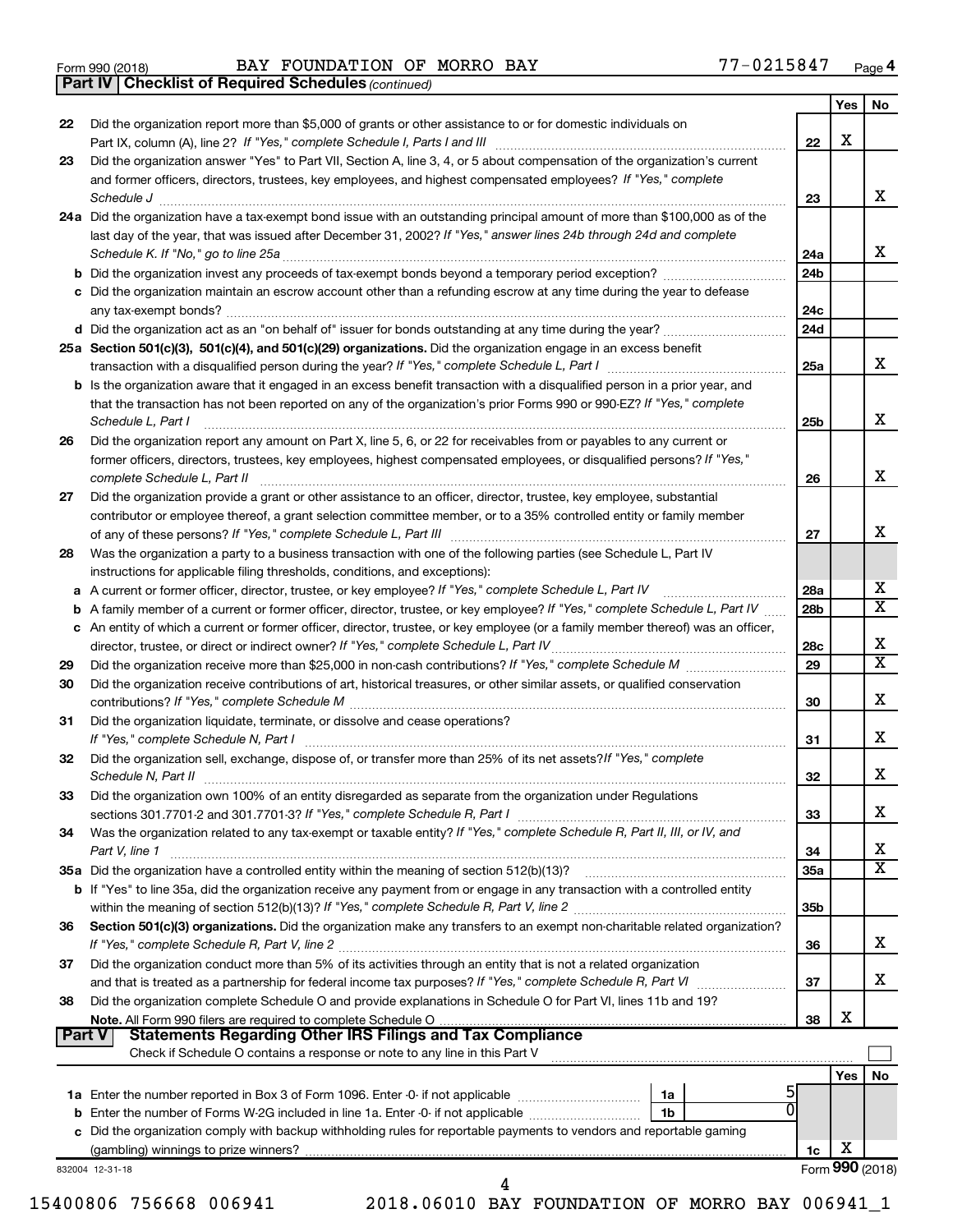|  | Form 990 (2018) |
|--|-----------------|
|  |                 |

**Part V** Statements Regarding Other IRS Filings and Tax Compliance (continued)

|    |                                                                                                                                                 |                 |                 | Yes | No                      |
|----|-------------------------------------------------------------------------------------------------------------------------------------------------|-----------------|-----------------|-----|-------------------------|
|    | <b>2a</b> Enter the number of employees reported on Form W-3, Transmittal of Wage and Tax Statements,                                           |                 |                 |     |                         |
|    | filed for the calendar year ending with or within the year covered by this return <i>[[[[[[[[[[[[[]]]</i> ]]                                    | 23<br>2a        |                 |     |                         |
|    | b If at least one is reported on line 2a, did the organization file all required federal employment tax returns?                                |                 | 2 <sub>b</sub>  | X   |                         |
|    | Note. If the sum of lines 1a and 2a is greater than 250, you may be required to e-file (see instructions) <i>marroummann</i>                    |                 |                 |     |                         |
| За | Did the organization have unrelated business gross income of \$1,000 or more during the year?                                                   |                 | За              |     | x                       |
| b  |                                                                                                                                                 |                 | 3b              |     |                         |
|    | 4a At any time during the calendar year, did the organization have an interest in, or a signature or other authority over, a                    |                 |                 |     |                         |
|    | financial account in a foreign country (such as a bank account, securities account, or other financial account)?                                |                 | 4a              |     | х                       |
|    | <b>b</b> If "Yes," enter the name of the foreign country: $\blacktriangleright$                                                                 |                 |                 |     |                         |
|    | See instructions for filing requirements for FinCEN Form 114, Report of Foreign Bank and Financial Accounts (FBAR).                             |                 |                 |     |                         |
| 5a |                                                                                                                                                 |                 | 5a              |     | х                       |
| b  |                                                                                                                                                 |                 | 5b              |     | х                       |
| с  |                                                                                                                                                 |                 | 5с              |     |                         |
|    | 6a Does the organization have annual gross receipts that are normally greater than \$100,000, and did the organization solicit                  |                 |                 |     |                         |
|    |                                                                                                                                                 |                 | 6a              |     | х                       |
|    | <b>b</b> If "Yes," did the organization include with every solicitation an express statement that such contributions or gifts                   |                 |                 |     |                         |
|    |                                                                                                                                                 |                 | 6b              |     |                         |
| 7  | Organizations that may receive deductible contributions under section 170(c).                                                                   |                 |                 |     | х                       |
| а  | Did the organization receive a payment in excess of \$75 made partly as a contribution and partly for goods and services provided to the payor? |                 | 7a<br>7b        |     |                         |
| b  | c Did the organization sell, exchange, or otherwise dispose of tangible personal property for which it was required                             |                 |                 |     |                         |
|    |                                                                                                                                                 |                 | 7c              |     | х                       |
|    |                                                                                                                                                 | 7d              |                 |     |                         |
| е  | Did the organization receive any funds, directly or indirectly, to pay premiums on a personal benefit contract?                                 |                 | 7е              |     | х                       |
| f. |                                                                                                                                                 |                 | 7f              |     | $\overline{\mathbf{X}}$ |
| g  | If the organization received a contribution of qualified intellectual property, did the organization file Form 8899 as required?                |                 | 7g              |     |                         |
| h  | If the organization received a contribution of cars, boats, airplanes, or other vehicles, did the organization file a Form 1098-C?              |                 | 7h              |     |                         |
| 8  | Sponsoring organizations maintaining donor advised funds. Did a donor advised fund maintained by the                                            |                 |                 |     |                         |
|    |                                                                                                                                                 |                 | 8               |     |                         |
| 9  | Sponsoring organizations maintaining donor advised funds.                                                                                       |                 |                 |     |                         |
| а  | Did the sponsoring organization make any taxable distributions under section 4966?                                                              |                 | 9а              |     |                         |
| b  |                                                                                                                                                 |                 | 9b              |     |                         |
| 10 | Section 501(c)(7) organizations. Enter:                                                                                                         |                 |                 |     |                         |
| а  |                                                                                                                                                 | 10a             |                 |     |                         |
| b  | Gross receipts, included on Form 990, Part VIII, line 12, for public use of club facilities                                                     | 10 <sub>b</sub> |                 |     |                         |
| 11 | Section 501(c)(12) organizations. Enter:                                                                                                        |                 |                 |     |                         |
|    |                                                                                                                                                 | 11a             |                 |     |                         |
|    | <b>b</b> Gross income from other sources (Do not net amounts due or paid to other sources against                                               |                 |                 |     |                         |
|    |                                                                                                                                                 | 11b             |                 |     |                         |
|    | 12a Section 4947(a)(1) non-exempt charitable trusts. Is the organization filing Form 990 in lieu of Form 1041?                                  |                 | 12a             |     |                         |
|    | b If "Yes," enter the amount of tax-exempt interest received or accrued during the year                                                         | 12 <sub>b</sub> |                 |     |                         |
| 13 | Section 501(c)(29) qualified nonprofit health insurance issuers.                                                                                |                 |                 |     |                         |
|    | a Is the organization licensed to issue qualified health plans in more than one state?                                                          |                 | 13a             |     |                         |
|    | Note. See the instructions for additional information the organization must report on Schedule O.                                               |                 |                 |     |                         |
|    | <b>b</b> Enter the amount of reserves the organization is required to maintain by the states in which the                                       |                 |                 |     |                         |
|    |                                                                                                                                                 | 13 <sub>b</sub> |                 |     |                         |
| с  |                                                                                                                                                 | 13с             |                 |     | x                       |
|    | 14a Did the organization receive any payments for indoor tanning services during the tax year?                                                  |                 | 14a             |     |                         |
| b  |                                                                                                                                                 |                 | 14 <sub>b</sub> |     |                         |
| 15 | Is the organization subject to the section 4960 tax on payment(s) of more than \$1,000,000 in remuneration or                                   |                 |                 |     | х                       |
|    |                                                                                                                                                 |                 | 15              |     |                         |
|    | If "Yes," see instructions and file Form 4720, Schedule N.                                                                                      |                 |                 |     | x                       |
| 16 | Is the organization an educational institution subject to the section 4968 excise tax on net investment income?                                 |                 | 16              |     |                         |
|    | If "Yes," complete Form 4720, Schedule O.                                                                                                       |                 |                 |     |                         |

Form (2018) **990**

832005 12-31-18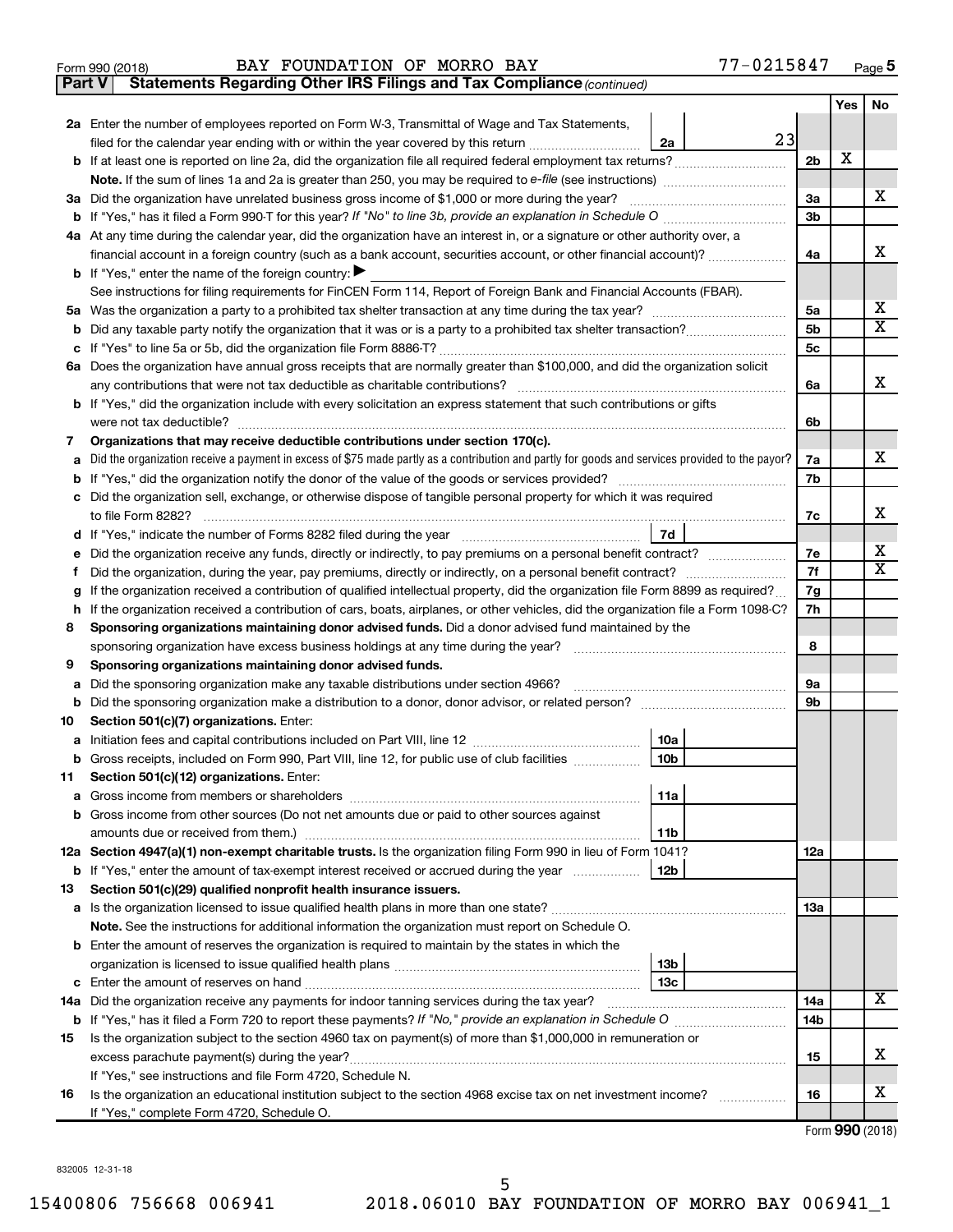| Form 990 (2018) |  |  |  |
|-----------------|--|--|--|
|-----------------|--|--|--|

## Form 990 (2018) Page BAY FOUNDATION OF MORRO BAY 77-0215847

**6**

| Part VI   Governance, Management, and Disclosure For each "Yes" response to lines 2 through 7b below, and for a "No" response |
|-------------------------------------------------------------------------------------------------------------------------------|
| to line 8a, 8b, or 10b below, describe the circumstances, processes, or changes in Schedule O. See instructions.              |

|     |                                                                                                                                                                                                                                |    |  |                 |                         | $\mathbf{X}$                                       |  |  |  |  |  |
|-----|--------------------------------------------------------------------------------------------------------------------------------------------------------------------------------------------------------------------------------|----|--|-----------------|-------------------------|----------------------------------------------------|--|--|--|--|--|
|     | <b>Section A. Governing Body and Management</b>                                                                                                                                                                                |    |  |                 |                         |                                                    |  |  |  |  |  |
|     |                                                                                                                                                                                                                                |    |  |                 | Yes                     | No                                                 |  |  |  |  |  |
|     | <b>1a</b> Enter the number of voting members of the governing body at the end of the tax year                                                                                                                                  | 1a |  | 9               |                         |                                                    |  |  |  |  |  |
|     | If there are material differences in voting rights among members of the governing body, or if the governing                                                                                                                    |    |  |                 |                         |                                                    |  |  |  |  |  |
|     | body delegated broad authority to an executive committee or similar committee, explain in Schedule O.                                                                                                                          |    |  |                 |                         |                                                    |  |  |  |  |  |
| b   | Enter the number of voting members included in line 1a, above, who are independent                                                                                                                                             | 1b |  |                 |                         |                                                    |  |  |  |  |  |
| 2   | Did any officer, director, trustee, or key employee have a family relationship or a business relationship with any other                                                                                                       |    |  |                 |                         |                                                    |  |  |  |  |  |
|     | officer, director, trustee, or key employee?                                                                                                                                                                                   |    |  | $\mathbf{2}$    | x                       |                                                    |  |  |  |  |  |
| 3   | Did the organization delegate control over management duties customarily performed by or under the direct supervision                                                                                                          |    |  |                 |                         |                                                    |  |  |  |  |  |
|     |                                                                                                                                                                                                                                |    |  | 3               |                         | x                                                  |  |  |  |  |  |
| 4   | Did the organization make any significant changes to its governing documents since the prior Form 990 was filed?                                                                                                               |    |  | 4               |                         | $\overline{\mathtt{x}}$<br>$\overline{\mathbf{X}}$ |  |  |  |  |  |
| 5   |                                                                                                                                                                                                                                |    |  |                 |                         |                                                    |  |  |  |  |  |
| 6   | Did the organization have members or stockholders?                                                                                                                                                                             |    |  | 6               |                         | $\overline{\mathbf{x}}$                            |  |  |  |  |  |
| 7a  | Did the organization have members, stockholders, or other persons who had the power to elect or appoint one or                                                                                                                 |    |  |                 |                         |                                                    |  |  |  |  |  |
|     |                                                                                                                                                                                                                                |    |  | 7a              |                         | X                                                  |  |  |  |  |  |
|     | <b>b</b> Are any governance decisions of the organization reserved to (or subject to approval by) members, stockholders, or                                                                                                    |    |  |                 |                         |                                                    |  |  |  |  |  |
|     | persons other than the governing body?                                                                                                                                                                                         |    |  | 7b              |                         | x                                                  |  |  |  |  |  |
| 8   | Did the organization contemporaneously document the meetings held or written actions undertaken during the year by the following:                                                                                              |    |  |                 |                         |                                                    |  |  |  |  |  |
| a   |                                                                                                                                                                                                                                |    |  | 8а              | x                       |                                                    |  |  |  |  |  |
| b   |                                                                                                                                                                                                                                |    |  | 8b              | $\overline{\textbf{x}}$ |                                                    |  |  |  |  |  |
| 9   | Is there any officer, director, trustee, or key employee listed in Part VII, Section A, who cannot be reached at the                                                                                                           |    |  |                 |                         |                                                    |  |  |  |  |  |
|     |                                                                                                                                                                                                                                |    |  | 9               |                         | x                                                  |  |  |  |  |  |
|     | <b>Section B. Policies</b> (This Section B requests information about policies not required by the Internal Revenue Code.)                                                                                                     |    |  |                 |                         |                                                    |  |  |  |  |  |
|     |                                                                                                                                                                                                                                |    |  |                 | Yes                     | No                                                 |  |  |  |  |  |
|     |                                                                                                                                                                                                                                |    |  | 10a             |                         | $\overline{\mathbf{x}}$                            |  |  |  |  |  |
|     | <b>b</b> If "Yes," did the organization have written policies and procedures governing the activities of such chapters, affiliates,                                                                                            |    |  |                 |                         |                                                    |  |  |  |  |  |
|     |                                                                                                                                                                                                                                |    |  | 10 <sub>b</sub> |                         |                                                    |  |  |  |  |  |
|     | 11a Has the organization provided a complete copy of this Form 990 to all members of its governing body before filing the form?                                                                                                |    |  | 11a             | $\overline{\mathbf{X}}$ |                                                    |  |  |  |  |  |
| b   | Describe in Schedule O the process, if any, used by the organization to review this Form 990.                                                                                                                                  |    |  |                 |                         |                                                    |  |  |  |  |  |
| 12a | Did the organization have a written conflict of interest policy? If "No," go to line 13                                                                                                                                        |    |  |                 |                         |                                                    |  |  |  |  |  |
| b   | Were officers, directors, or trustees, and key employees required to disclose annually interests that could give rise to conflicts?                                                                                            |    |  |                 |                         |                                                    |  |  |  |  |  |
| с   | Did the organization regularly and consistently monitor and enforce compliance with the policy? If "Yes," describe                                                                                                             |    |  |                 |                         |                                                    |  |  |  |  |  |
|     | in Schedule O how this was done manufactured and a state of the state of the state of the state of the state o                                                                                                                 |    |  | 12c             | X                       |                                                    |  |  |  |  |  |
| 13  | Did the organization have a written whistleblower policy?                                                                                                                                                                      |    |  | 13              | $\overline{\mathbf{X}}$ |                                                    |  |  |  |  |  |
| 14  |                                                                                                                                                                                                                                |    |  | 14              | $\overline{\mathbf{X}}$ |                                                    |  |  |  |  |  |
| 15  | Did the process for determining compensation of the following persons include a review and approval by independent                                                                                                             |    |  |                 |                         |                                                    |  |  |  |  |  |
|     | persons, comparability data, and contemporaneous substantiation of the deliberation and decision?                                                                                                                              |    |  |                 |                         |                                                    |  |  |  |  |  |
| а   | The organization's CEO, Executive Director, or top management official manufactured content of the organization's CEO, Executive Director, or top management official manufactured content of the state of the state of the st |    |  | <b>15a</b>      | х                       |                                                    |  |  |  |  |  |
| b   | Other officers or key employees of the organization                                                                                                                                                                            |    |  | 15b             |                         | X                                                  |  |  |  |  |  |
|     | If "Yes" to line 15a or 15b, describe the process in Schedule O (see instructions).                                                                                                                                            |    |  |                 |                         |                                                    |  |  |  |  |  |
|     | 16a Did the organization invest in, contribute assets to, or participate in a joint venture or similar arrangement with a                                                                                                      |    |  |                 |                         |                                                    |  |  |  |  |  |
|     | taxable entity during the year?                                                                                                                                                                                                |    |  | 16a             |                         | х                                                  |  |  |  |  |  |
|     | <b>b</b> If "Yes," did the organization follow a written policy or procedure requiring the organization to evaluate its participation                                                                                          |    |  |                 |                         |                                                    |  |  |  |  |  |
|     | in joint venture arrangements under applicable federal tax law, and take steps to safeguard the organization's                                                                                                                 |    |  |                 |                         |                                                    |  |  |  |  |  |
|     | exempt status with respect to such arrangements?                                                                                                                                                                               |    |  | 16b             |                         |                                                    |  |  |  |  |  |
|     | <b>Section C. Disclosure</b>                                                                                                                                                                                                   |    |  |                 |                         |                                                    |  |  |  |  |  |
| 17  | List the states with which a copy of this Form 990 is required to be filed $\blacktriangleright$ CA                                                                                                                            |    |  |                 |                         |                                                    |  |  |  |  |  |
| 18  | Section 6104 requires an organization to make its Forms 1023 (1024 or 1024 A if applicable), 990, and 990-T (Section 501(c)(3)s only) available                                                                                |    |  |                 |                         |                                                    |  |  |  |  |  |
|     | for public inspection. Indicate how you made these available. Check all that apply.                                                                                                                                            |    |  |                 |                         |                                                    |  |  |  |  |  |
|     | X   Own website<br>$\lfloor \underline{X} \rfloor$ Upon request<br>Another's website<br>Other (explain in Schedule O)                                                                                                          |    |  |                 |                         |                                                    |  |  |  |  |  |
| 19  | Describe in Schedule O whether (and if so, how) the organization made its governing documents, conflict of interest policy, and financial                                                                                      |    |  |                 |                         |                                                    |  |  |  |  |  |
|     | statements available to the public during the tax year.                                                                                                                                                                        |    |  |                 |                         |                                                    |  |  |  |  |  |
| 20  | State the name, address, and telephone number of the person who possesses the organization's books and records                                                                                                                 |    |  |                 |                         |                                                    |  |  |  |  |  |
|     | ALEXANDRA BELL - (805)772-3834                                                                                                                                                                                                 |    |  |                 |                         |                                                    |  |  |  |  |  |
|     | 601 EMBARCADERO SUITE 11,<br>93442<br>MORRO BAY,<br>CA                                                                                                                                                                         |    |  |                 |                         |                                                    |  |  |  |  |  |
|     | 832006 12-31-18                                                                                                                                                                                                                |    |  |                 |                         | Form 990 (2018)                                    |  |  |  |  |  |
|     | 6                                                                                                                                                                                                                              |    |  |                 |                         |                                                    |  |  |  |  |  |

<sup>15400806 756668 006941 2018.06010</sup> BAY FOUNDATION OF MORRO BAY 006941\_1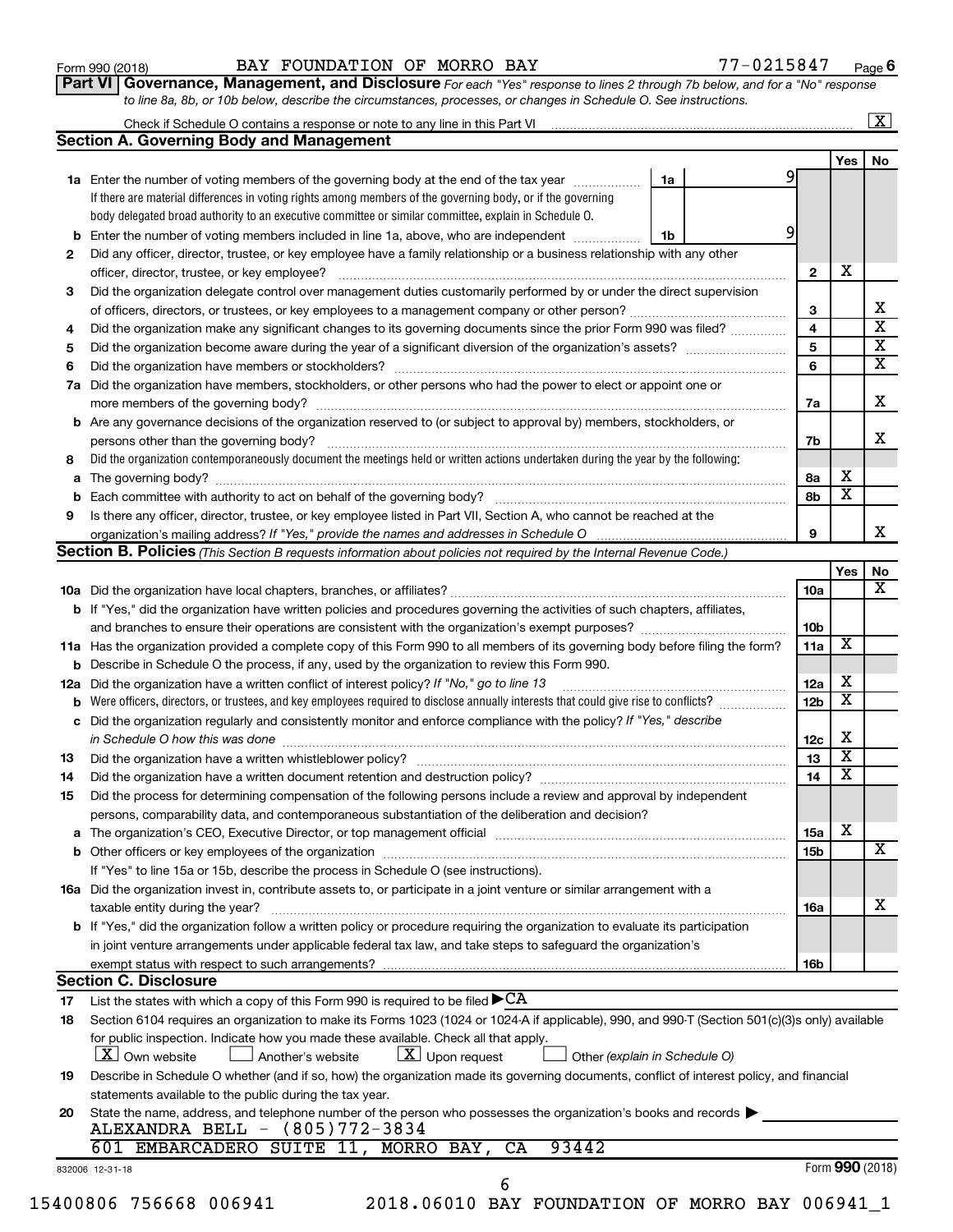$\Box$ 

| Part VII Compensation of Officers, Directors, Trustees, Key Employees, Highest Compensated |  |  |  |  |
|--------------------------------------------------------------------------------------------|--|--|--|--|
| <b>Employees, and Independent Contractors</b>                                              |  |  |  |  |

Check if Schedule O contains a response or note to any line in this Part VII

**Section A. Officers, Directors, Trustees, Key Employees, and Highest Compensated Employees**

**1a**  Complete this table for all persons required to be listed. Report compensation for the calendar year ending with or within the organization's tax year.

**•** List all of the organization's current officers, directors, trustees (whether individuals or organizations), regardless of amount of compensation. Enter -0- in columns  $(D)$ ,  $(E)$ , and  $(F)$  if no compensation was paid.

**•** List all of the organization's **current** key employees, if any. See instructions for definition of "key employee."

**•** List the organization's five current highest compensated employees (other than an officer, director, trustee, or key employee) who received reportable compensation (Box 5 of Form W-2 and/or Box 7 of Form 1099-MISC) of more than \$100,000 from the organization and any related organizations.

**•** List all of the organization's former officers, key employees, and highest compensated employees who received more than \$100,000 of reportable compensation from the organization and any related organizations.

**•** List all of the organization's former directors or trustees that received, in the capacity as a former director or trustee of the organization, more than \$10,000 of reportable compensation from the organization and any related organizations.

List persons in the following order: individual trustees or directors; institutional trustees; officers; key employees; highest compensated employees; and former such persons.

Check this box if neither the organization nor any related organization compensated any current officer, director, or trustee.  $\Box$ 

| (A)                        | (B)<br>(C)             |                                |                                                                  |             |              |                                   |        | (D)             | (F)                              |                          |  |
|----------------------------|------------------------|--------------------------------|------------------------------------------------------------------|-------------|--------------|-----------------------------------|--------|-----------------|----------------------------------|--------------------------|--|
| Name and Title             | Average                |                                | (do not check more than one                                      | Position    |              |                                   |        | Reportable      | Reportable                       | Estimated                |  |
|                            | hours per              |                                | box, unless person is both an<br>officer and a director/trustee) |             |              |                                   |        | compensation    | compensation                     | amount of                |  |
|                            | week                   |                                |                                                                  |             |              |                                   |        | from<br>the     | from related                     | other                    |  |
|                            | (list any<br>hours for |                                |                                                                  |             |              |                                   |        | organization    | organizations<br>(W-2/1099-MISC) | compensation<br>from the |  |
|                            | related                |                                |                                                                  |             |              |                                   |        | (W-2/1099-MISC) |                                  | organization             |  |
|                            | organizations          |                                |                                                                  |             |              |                                   |        |                 |                                  | and related              |  |
|                            | below                  | Individual trustee or director | Institutional trustee                                            |             | Key employee |                                   |        |                 |                                  | organizations            |  |
|                            | line)                  |                                |                                                                  | Officer     |              | Highest compensated<br>  employee | Former |                 |                                  |                          |  |
| WILLIAM HENRY<br>(1)       | 1.00                   |                                |                                                                  |             |              |                                   |        |                 |                                  |                          |  |
| PRESIDENT                  |                        | $\mathbf X$                    |                                                                  | $\mathbf X$ |              |                                   |        | $\mathbf 0$ .   | 0.                               | $\mathbf 0$ .            |  |
| (2)<br><b>JASON CURTIS</b> | 1.00                   |                                |                                                                  |             |              |                                   |        |                 |                                  |                          |  |
| VICE-PRESIDENT             |                        | X                              |                                                                  | X           |              |                                   |        | $\mathbf 0$ .   | $\mathbf 0$ .                    | $\mathbf 0$ .            |  |
| KRIS VARDAS<br>(3)         | 1.00                   |                                |                                                                  |             |              |                                   |        |                 |                                  |                          |  |
| TREASURER                  |                        | $\mathbf X$                    |                                                                  | $\mathbf X$ |              |                                   |        | $\mathbf 0$ .   | 0.                               | $\mathbf 0$ .            |  |
| (4)<br>GARY RUGGERONE      | 1.00                   |                                |                                                                  |             |              |                                   |        |                 |                                  |                          |  |
| SECRETARY                  |                        | X                              |                                                                  | $\mathbf X$ |              |                                   |        | $\mathbf 0$ .   | 0.                               | $\mathbf 0$ .            |  |
| TOM EDELL<br>(5)           | 1.00                   |                                |                                                                  |             |              |                                   |        |                 |                                  |                          |  |
| <b>DIRECTOR</b>            |                        | $\mathbf X$                    |                                                                  |             |              |                                   |        | $\mathbf 0$ .   | $\mathbf 0$ .                    | $\mathbf 0$ .            |  |
| (6)<br>SALLY KRENN         | 1.00                   |                                |                                                                  |             |              |                                   |        |                 |                                  |                          |  |
| <b>DIRECTOR</b>            |                        | $\mathbf X$                    |                                                                  |             |              |                                   |        | $\mathbf 0$ .   | 0.                               | $\mathbf 0$ .            |  |
| (7)<br>LEONARD MOOTHART    | 1.00                   |                                |                                                                  |             |              |                                   |        |                 |                                  |                          |  |
| <b>DIRECTOR</b>            |                        | $\mathbf X$                    |                                                                  |             |              |                                   |        | $\mathbf 0$ .   | 0.                               | $\mathbf 0$ .            |  |
| (8)<br>DEANNA RICHARDS     | 1.00                   |                                |                                                                  |             |              |                                   |        |                 |                                  |                          |  |
| <b>DIRECTOR</b>            |                        | $\mathbf X$                    |                                                                  |             |              |                                   |        | $\mathbf 0$ .   | 0.                               | $\mathbf 0$ .            |  |
| SHAUNNA SULLIVAN<br>(9)    | 1.00                   |                                |                                                                  |             |              |                                   |        |                 |                                  |                          |  |
| <b>DIRECTOR</b>            |                        | $\mathbf X$                    |                                                                  |             |              |                                   |        | $\mathbf 0$ .   | 0.                               | $0$ .                    |  |
| (10) LEXIE BELL            | 40.00                  |                                |                                                                  |             |              |                                   |        |                 |                                  |                          |  |
| EXECUTIVE DIRECTOR         |                        |                                |                                                                  | $\rm X$     |              |                                   |        | 79,618.         | 0.                               | 2,547.                   |  |
|                            |                        |                                |                                                                  |             |              |                                   |        |                 |                                  |                          |  |
|                            |                        |                                |                                                                  |             |              |                                   |        |                 |                                  |                          |  |
|                            |                        |                                |                                                                  |             |              |                                   |        |                 |                                  |                          |  |
|                            |                        |                                |                                                                  |             |              |                                   |        |                 |                                  |                          |  |
|                            |                        |                                |                                                                  |             |              |                                   |        |                 |                                  |                          |  |
|                            |                        |                                |                                                                  |             |              |                                   |        |                 |                                  |                          |  |
|                            |                        |                                |                                                                  |             |              |                                   |        |                 |                                  |                          |  |
|                            |                        |                                |                                                                  |             |              |                                   |        |                 |                                  |                          |  |
|                            |                        |                                |                                                                  |             |              |                                   |        |                 |                                  |                          |  |
|                            |                        |                                |                                                                  |             |              |                                   |        |                 |                                  |                          |  |
|                            |                        |                                |                                                                  |             |              |                                   |        |                 |                                  |                          |  |
|                            |                        |                                |                                                                  |             |              |                                   |        |                 |                                  |                          |  |
|                            |                        |                                |                                                                  |             |              |                                   |        |                 |                                  |                          |  |
|                            |                        |                                |                                                                  |             |              |                                   |        |                 |                                  |                          |  |

7

832007 12-31-18

Form (2018) **990**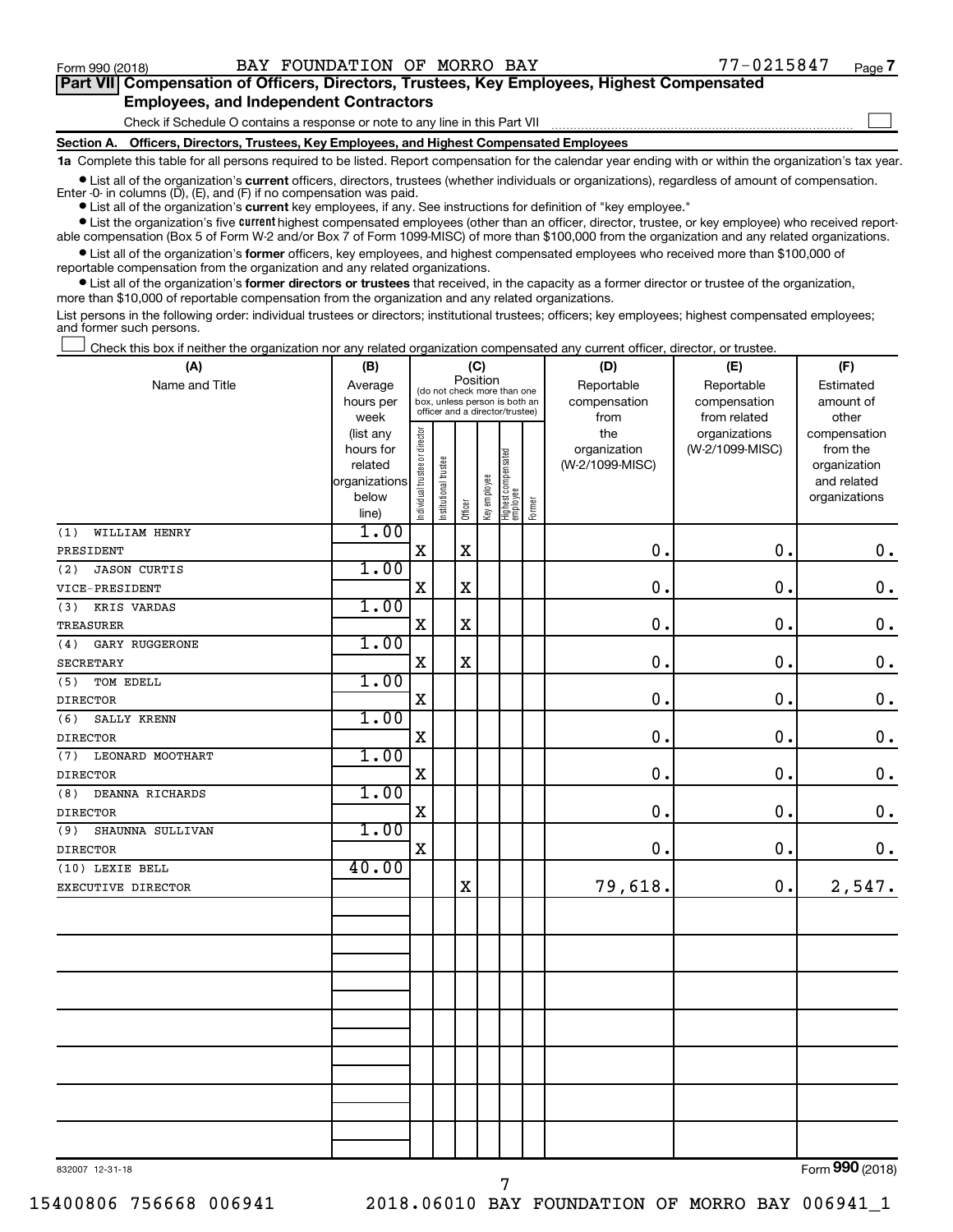|                 | BAY FOUNDATION OF MORRO BAY<br>Form 990 (2018)                                                                                                                                    |                        |                                |                       |         |              |                                                                  |        |                         | 77-0215847                   |                  |                 |                              | Page 8           |
|-----------------|-----------------------------------------------------------------------------------------------------------------------------------------------------------------------------------|------------------------|--------------------------------|-----------------------|---------|--------------|------------------------------------------------------------------|--------|-------------------------|------------------------------|------------------|-----------------|------------------------------|------------------|
| <b>Part VII</b> | Section A. Officers, Directors, Trustees, Key Employees, and Highest Compensated Employees (continued)                                                                            |                        |                                |                       |         |              |                                                                  |        |                         |                              |                  |                 |                              |                  |
|                 | (A)                                                                                                                                                                               | (B)                    | (C)<br>Position                |                       |         |              |                                                                  |        | (D)                     | (E)                          |                  |                 | (F)                          |                  |
|                 | Name and title                                                                                                                                                                    | Average<br>hours per   |                                |                       |         |              | (do not check more than one                                      |        | Reportable              | Reportable                   |                  |                 | Estimated                    |                  |
|                 |                                                                                                                                                                                   | week                   |                                |                       |         |              | box, unless person is both an<br>officer and a director/trustee) |        | compensation<br>from    | compensation<br>from related |                  |                 | amount of<br>other           |                  |
|                 |                                                                                                                                                                                   | (list any              |                                |                       |         |              |                                                                  |        | the                     | organizations                |                  | compensation    |                              |                  |
|                 |                                                                                                                                                                                   | hours for              |                                |                       |         |              |                                                                  |        | organization            | (W-2/1099-MISC)              |                  |                 | from the                     |                  |
|                 |                                                                                                                                                                                   | related                |                                |                       |         |              |                                                                  |        | (W-2/1099-MISC)         |                              |                  |                 | organization                 |                  |
|                 |                                                                                                                                                                                   | organizations<br>below |                                |                       |         |              |                                                                  |        |                         |                              |                  |                 | and related<br>organizations |                  |
|                 |                                                                                                                                                                                   | line)                  | Individual trustee or director | Institutional trustee | Officer | Key employee | Highest compensated<br>  employee                                | Former |                         |                              |                  |                 |                              |                  |
|                 |                                                                                                                                                                                   |                        |                                |                       |         |              |                                                                  |        |                         |                              |                  |                 |                              |                  |
|                 |                                                                                                                                                                                   |                        |                                |                       |         |              |                                                                  |        |                         |                              |                  |                 |                              |                  |
|                 |                                                                                                                                                                                   |                        |                                |                       |         |              |                                                                  |        |                         |                              |                  |                 |                              |                  |
|                 |                                                                                                                                                                                   |                        |                                |                       |         |              |                                                                  |        |                         |                              |                  |                 |                              |                  |
|                 |                                                                                                                                                                                   |                        |                                |                       |         |              |                                                                  |        |                         |                              |                  |                 |                              |                  |
|                 |                                                                                                                                                                                   |                        |                                |                       |         |              |                                                                  |        |                         |                              |                  |                 |                              |                  |
|                 |                                                                                                                                                                                   |                        |                                |                       |         |              |                                                                  |        |                         |                              |                  |                 |                              |                  |
|                 |                                                                                                                                                                                   |                        |                                |                       |         |              |                                                                  |        |                         |                              |                  |                 |                              |                  |
|                 |                                                                                                                                                                                   |                        |                                |                       |         |              |                                                                  |        |                         |                              |                  |                 |                              |                  |
|                 |                                                                                                                                                                                   |                        |                                |                       |         |              |                                                                  |        |                         |                              |                  |                 |                              |                  |
|                 |                                                                                                                                                                                   |                        |                                |                       |         |              |                                                                  |        |                         |                              |                  |                 |                              |                  |
|                 |                                                                                                                                                                                   |                        |                                |                       |         |              |                                                                  |        |                         |                              |                  |                 |                              |                  |
|                 |                                                                                                                                                                                   |                        |                                |                       |         |              |                                                                  |        |                         |                              |                  |                 |                              |                  |
|                 |                                                                                                                                                                                   |                        |                                |                       |         |              |                                                                  |        |                         |                              |                  |                 |                              |                  |
|                 |                                                                                                                                                                                   |                        |                                |                       |         |              |                                                                  |        |                         |                              |                  |                 |                              |                  |
|                 |                                                                                                                                                                                   |                        |                                |                       |         |              |                                                                  |        | 79,618.                 |                              | $\overline{0}$ . |                 | 2,547.                       |                  |
|                 | c Total from continuation sheets to Part VII, Section A manufactured by                                                                                                           |                        |                                |                       |         |              |                                                                  |        | σ.                      |                              | σ.               |                 |                              | $\overline{0}$ . |
|                 |                                                                                                                                                                                   |                        |                                |                       |         |              |                                                                  |        | 79,618.                 |                              | 0.               |                 | 2,547.                       |                  |
| 2               | Total number of individuals (including but not limited to those listed above) who received more than \$100,000 of reportable                                                      |                        |                                |                       |         |              |                                                                  |        |                         |                              |                  |                 |                              | 0                |
|                 | compensation from the organization $\blacktriangleright$                                                                                                                          |                        |                                |                       |         |              |                                                                  |        |                         |                              |                  |                 | Yes                          | No               |
| 3               | Did the organization list any former officer, director, or trustee, key employee, or highest compensated employee on                                                              |                        |                                |                       |         |              |                                                                  |        |                         |                              |                  |                 |                              |                  |
|                 | line 1a? If "Yes," complete Schedule J for such individual manufactured content to the set of the set of the s                                                                    |                        |                                |                       |         |              |                                                                  |        |                         |                              |                  | 3               |                              | х                |
|                 | For any individual listed on line 1a, is the sum of reportable compensation and other compensation from the organization                                                          |                        |                                |                       |         |              |                                                                  |        |                         |                              |                  |                 |                              |                  |
|                 | and related organizations greater than \$150,000? If "Yes," complete Schedule J for such individual                                                                               |                        |                                |                       |         |              |                                                                  |        |                         |                              |                  | 4               |                              | х                |
| 5               | Did any person listed on line 1a receive or accrue compensation from any unrelated organization or individual for services                                                        |                        |                                |                       |         |              |                                                                  |        |                         |                              |                  |                 |                              |                  |
|                 |                                                                                                                                                                                   |                        |                                |                       |         |              |                                                                  |        |                         |                              |                  | 5               |                              | X                |
| 1.              | <b>Section B. Independent Contractors</b><br>Complete this table for your five highest compensated independent contractors that received more than \$100,000 of compensation from |                        |                                |                       |         |              |                                                                  |        |                         |                              |                  |                 |                              |                  |
|                 | the organization. Report compensation for the calendar year ending with or within the organization's tax year.                                                                    |                        |                                |                       |         |              |                                                                  |        |                         |                              |                  |                 |                              |                  |
|                 | (A)                                                                                                                                                                               |                        |                                |                       |         |              |                                                                  |        | (B)                     |                              |                  | (C)             |                              |                  |
|                 | Name and business address                                                                                                                                                         |                        |                                | <b>NONE</b>           |         |              |                                                                  |        | Description of services |                              |                  | Compensation    |                              |                  |
|                 |                                                                                                                                                                                   |                        |                                |                       |         |              |                                                                  |        |                         |                              |                  |                 |                              |                  |
|                 |                                                                                                                                                                                   |                        |                                |                       |         |              |                                                                  |        |                         |                              |                  |                 |                              |                  |
|                 |                                                                                                                                                                                   |                        |                                |                       |         |              |                                                                  |        |                         |                              |                  |                 |                              |                  |
|                 |                                                                                                                                                                                   |                        |                                |                       |         |              |                                                                  |        |                         |                              |                  |                 |                              |                  |
|                 |                                                                                                                                                                                   |                        |                                |                       |         |              |                                                                  |        |                         |                              |                  |                 |                              |                  |
|                 |                                                                                                                                                                                   |                        |                                |                       |         |              |                                                                  |        |                         |                              |                  |                 |                              |                  |
|                 |                                                                                                                                                                                   |                        |                                |                       |         |              |                                                                  |        |                         |                              |                  |                 |                              |                  |
|                 |                                                                                                                                                                                   |                        |                                |                       |         |              |                                                                  |        |                         |                              |                  |                 |                              |                  |
| 2               | Total number of independent contractors (including but not limited to those listed above) who received more than                                                                  |                        |                                |                       |         |              |                                                                  |        |                         |                              |                  |                 |                              |                  |
|                 | \$100,000 of compensation from the organization                                                                                                                                   |                        |                                |                       |         |              | 0                                                                |        |                         |                              |                  |                 |                              |                  |
|                 |                                                                                                                                                                                   |                        |                                |                       |         |              |                                                                  |        |                         |                              |                  | Form 990 (2018) |                              |                  |

832008 12-31-18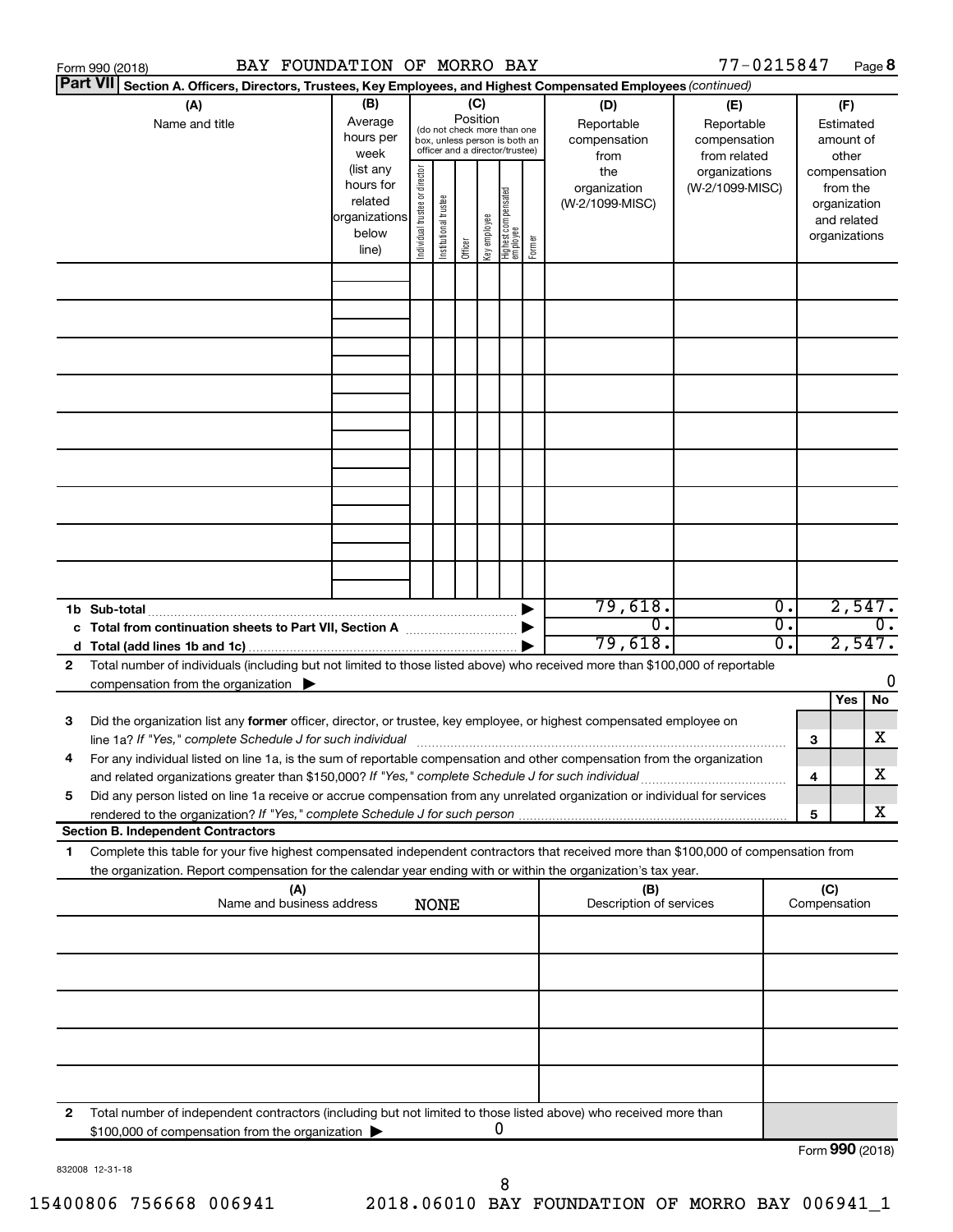|                                                           | <b>Part VIII</b> | <b>Statement of Revenue</b>                                                                             |                |                                |               |                                          |                                  |                                                                    |
|-----------------------------------------------------------|------------------|---------------------------------------------------------------------------------------------------------|----------------|--------------------------------|---------------|------------------------------------------|----------------------------------|--------------------------------------------------------------------|
|                                                           |                  |                                                                                                         |                |                                |               |                                          |                                  |                                                                    |
|                                                           |                  |                                                                                                         |                |                                | Total revenue | Related or<br>exempt function<br>revenue | Unrelated<br>business<br>revenue | (D)<br>Revenue excluded<br>from tax under<br>sections<br>512 - 514 |
|                                                           |                  | 1 a Federated campaigns                                                                                 | 1a             |                                |               |                                          |                                  |                                                                    |
| Contributions, Gifts, Grants<br>and Other Similar Amounts |                  | <b>b</b> Membership dues                                                                                | 1b             |                                |               |                                          |                                  |                                                                    |
|                                                           |                  | c Fundraising events                                                                                    | 1c             |                                |               |                                          |                                  |                                                                    |
|                                                           |                  | d Related organizations                                                                                 | 1 <sub>d</sub> |                                |               |                                          |                                  |                                                                    |
|                                                           |                  | e Government grants (contributions)                                                                     | 1e             | 1,788,320.                     |               |                                          |                                  |                                                                    |
|                                                           |                  | f All other contributions, gifts, grants, and                                                           |                |                                |               |                                          |                                  |                                                                    |
|                                                           |                  | similar amounts not included above                                                                      | 1f             | 52,015.                        |               |                                          |                                  |                                                                    |
|                                                           |                  | Noncash contributions included in lines 1a-1f: \$                                                       |                |                                |               |                                          |                                  |                                                                    |
|                                                           |                  |                                                                                                         |                |                                | 1,840,335.    |                                          |                                  |                                                                    |
|                                                           |                  |                                                                                                         |                | <b>Business Code</b>           |               |                                          |                                  |                                                                    |
|                                                           | 2 a              | the control of the control of the control of the control of the control of                              |                |                                |               |                                          |                                  |                                                                    |
|                                                           | b                | the control of the control of the control of the control of the control of                              |                |                                |               |                                          |                                  |                                                                    |
|                                                           | с                | <u> 1989 - Johann Barbara, martxa alemaniar arg</u>                                                     |                |                                |               |                                          |                                  |                                                                    |
|                                                           | d                | the control of the control of the control of the control of the control of                              |                |                                |               |                                          |                                  |                                                                    |
| Program Service<br>Revenue                                | е                |                                                                                                         |                |                                |               |                                          |                                  |                                                                    |
|                                                           |                  |                                                                                                         |                |                                |               |                                          |                                  |                                                                    |
|                                                           | 3                | Investment income (including dividends, interest, and                                                   |                |                                |               |                                          |                                  |                                                                    |
|                                                           |                  |                                                                                                         |                |                                | 628,617.      |                                          | 548.                             | 628,069.                                                           |
|                                                           | 4                | Income from investment of tax-exempt bond proceeds                                                      |                |                                |               |                                          |                                  |                                                                    |
|                                                           | 5                |                                                                                                         |                |                                |               |                                          |                                  |                                                                    |
|                                                           |                  |                                                                                                         | (i) Real       | (ii) Personal                  |               |                                          |                                  |                                                                    |
|                                                           |                  | <b>6 a</b> Gross rents                                                                                  | 14,370.        |                                |               |                                          |                                  |                                                                    |
|                                                           | b                | Less: rental expenses                                                                                   | $\mathbf{0}$ . |                                |               |                                          |                                  |                                                                    |
|                                                           | c                | Rental income or (loss)                                                                                 | 14,370.        |                                |               |                                          |                                  |                                                                    |
|                                                           |                  |                                                                                                         |                |                                | 14,370.       |                                          |                                  | 14,370.                                                            |
|                                                           |                  | <b>7 a</b> Gross amount from sales of                                                                   | (i) Securities | (ii) Other                     |               |                                          |                                  |                                                                    |
|                                                           |                  | assets other than inventory                                                                             | 3, 318, 243.   |                                |               |                                          |                                  |                                                                    |
|                                                           |                  | <b>b</b> Less: cost or other basis                                                                      |                |                                |               |                                          |                                  |                                                                    |
|                                                           |                  | and sales expenses $\frac{3}{2}$ , 246, 473.                                                            |                |                                |               |                                          |                                  |                                                                    |
|                                                           |                  |                                                                                                         |                |                                |               |                                          |                                  |                                                                    |
|                                                           |                  |                                                                                                         |                |                                | 71,770.       |                                          |                                  | 71,770.                                                            |
| <b>Other Revenue</b>                                      |                  | 8 a Gross income from fundraising events (not  <br>including \$<br><u> 1990 - Johann Barbara, martx</u> | of             |                                |               |                                          |                                  |                                                                    |
|                                                           |                  | contributions reported on line 1c). See                                                                 |                |                                |               |                                          |                                  |                                                                    |
|                                                           |                  |                                                                                                         |                |                                |               |                                          |                                  |                                                                    |
|                                                           |                  |                                                                                                         |                |                                |               |                                          |                                  |                                                                    |
|                                                           |                  | <b>c</b> Net income or (loss) from fundraising events                                                   |                |                                |               |                                          |                                  |                                                                    |
|                                                           |                  | 9 a Gross income from gaming activities. See                                                            |                |                                |               |                                          |                                  |                                                                    |
|                                                           |                  |                                                                                                         |                |                                |               |                                          |                                  |                                                                    |
|                                                           |                  |                                                                                                         |                |                                |               |                                          |                                  |                                                                    |
|                                                           |                  |                                                                                                         |                |                                |               |                                          |                                  |                                                                    |
|                                                           |                  | 10 a Gross sales of inventory, less returns                                                             |                |                                |               |                                          |                                  |                                                                    |
|                                                           |                  | and allowances $\ldots$ , $\ldots$ , $\ldots$ , $\ldots$ , $\ldots$ , $\ldots$ , $\ldots$               |                |                                |               |                                          |                                  |                                                                    |
|                                                           |                  |                                                                                                         |                |                                |               |                                          |                                  |                                                                    |
|                                                           |                  | c Net income or (loss) from sales of inventory                                                          |                |                                |               |                                          |                                  |                                                                    |
|                                                           |                  | Miscellaneous Revenue<br>11 a MISCELLANEOUS INCOME                                                      |                | <b>Business Code</b><br>900099 | 6,517.        |                                          |                                  | 6,517.                                                             |
|                                                           | b                |                                                                                                         |                |                                |               |                                          |                                  |                                                                    |
|                                                           | c                | the control of the control of the control of the                                                        |                |                                |               |                                          |                                  |                                                                    |
|                                                           | d                |                                                                                                         |                |                                |               |                                          |                                  |                                                                    |
|                                                           | е                |                                                                                                         |                |                                | 6,517.        |                                          |                                  |                                                                    |
|                                                           | 12               |                                                                                                         |                |                                | 2,561,609.    | 0.                                       | 548.                             | 720,726.                                                           |
| 832009 12-31-18                                           |                  |                                                                                                         |                |                                |               |                                          |                                  | Form 990 (2018)                                                    |

Form 990 (2018) Page BAY FOUNDATION OF MORRO BAY 77-0215847

77-0215847 Page 9

9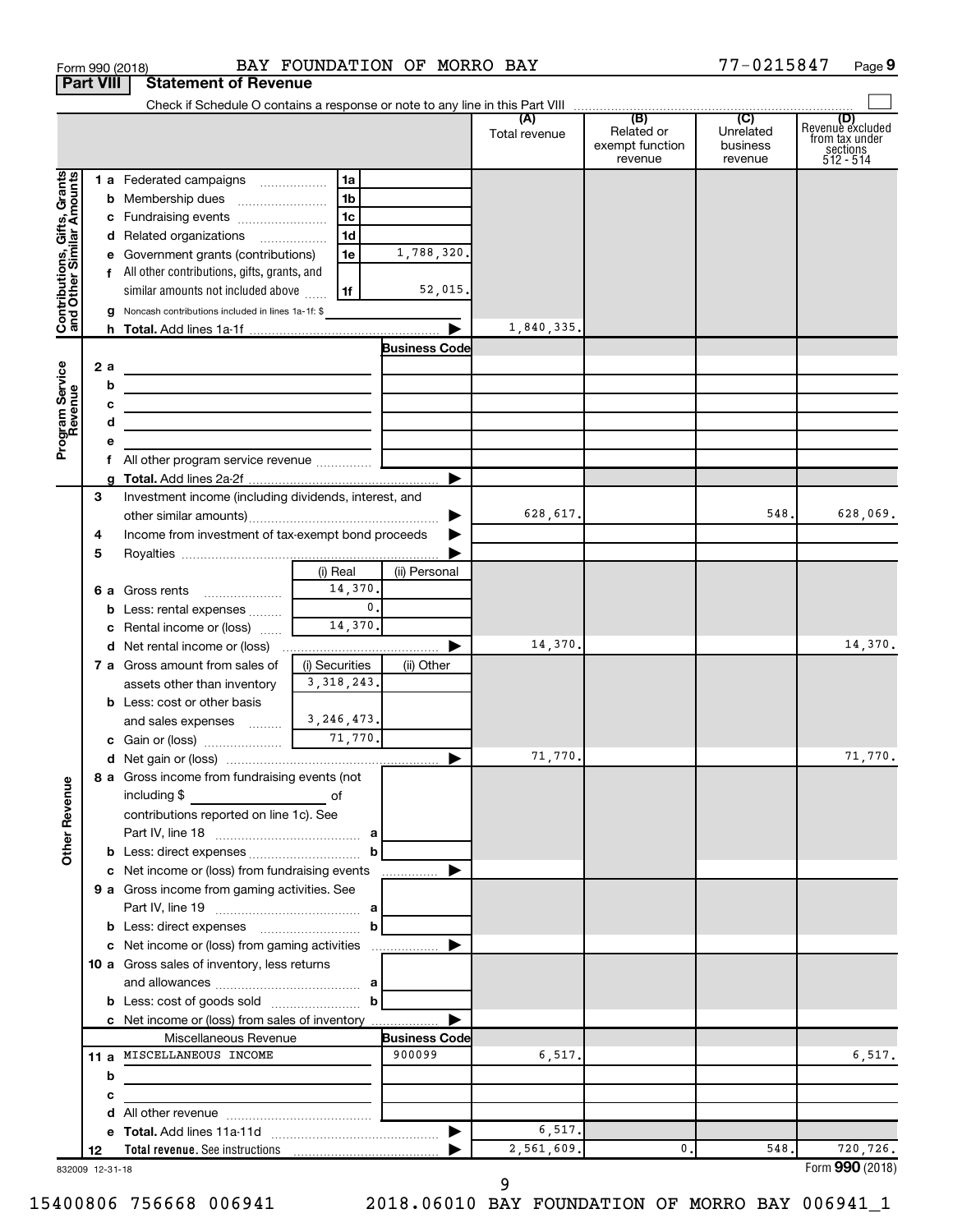**Part IX | Statement of Functional Expenses** 

Form 990 (2018) Page BAY FOUNDATION OF MORRO BAY 77-0215847

|          | Section 501(c)(3) and 501(c)(4) organizations must complete all columns. All other organizations must complete column (A).                                  |                       |                                    |                                           |                                |
|----------|-------------------------------------------------------------------------------------------------------------------------------------------------------------|-----------------------|------------------------------------|-------------------------------------------|--------------------------------|
|          | Check if Schedule O contains a response or note to any line in this Part IX                                                                                 |                       |                                    |                                           |                                |
|          | Do not include amounts reported on lines 6b,<br>7b, 8b, 9b, and 10b of Part VIII.                                                                           | (A)<br>Total expenses | (B)<br>Program service<br>expenses | (C)<br>Management and<br>general expenses | (D)<br>Fundraising<br>expenses |
| 1.       | Grants and other assistance to domestic organizations                                                                                                       |                       |                                    |                                           |                                |
|          | and domestic governments. See Part IV, line 21                                                                                                              |                       |                                    |                                           |                                |
| 2        | Grants and other assistance to domestic                                                                                                                     |                       |                                    |                                           |                                |
|          | individuals. See Part IV, line 22                                                                                                                           | 5,953.                | 5,953.                             |                                           |                                |
| 3        | Grants and other assistance to foreign                                                                                                                      |                       |                                    |                                           |                                |
|          | organizations, foreign governments, and foreign                                                                                                             |                       |                                    |                                           |                                |
|          | individuals. See Part IV, lines 15 and 16                                                                                                                   |                       |                                    |                                           |                                |
| 4        | Benefits paid to or for members                                                                                                                             |                       |                                    |                                           |                                |
| 5        | Compensation of current officers, directors,                                                                                                                |                       |                                    |                                           |                                |
|          | trustees, and key employees                                                                                                                                 | 90,065.               | 44,382.                            | 45,033.                                   | 650.                           |
| 6        | Compensation not included above, to disqualified                                                                                                            |                       |                                    |                                           |                                |
|          | persons (as defined under section 4958(f)(1)) and                                                                                                           |                       |                                    |                                           |                                |
|          | persons described in section 4958(c)(3)(B)                                                                                                                  |                       |                                    |                                           |                                |
| 7        | Other salaries and wages                                                                                                                                    | 403, 432.             | 324, 301.                          | 69,661.                                   | 9,470.                         |
| 8        | Pension plan accruals and contributions (include                                                                                                            |                       |                                    |                                           |                                |
|          | section 401(k) and 403(b) employer contributions)                                                                                                           |                       |                                    |                                           |                                |
| 9        |                                                                                                                                                             | 35,626.               | $\frac{5,261}{32,363}$             | $\frac{29,667}{9,328}$                    | 698.                           |
| 10       |                                                                                                                                                             | 42,494.               |                                    |                                           | 803.                           |
| 11       | Fees for services (non-employees):                                                                                                                          |                       |                                    |                                           |                                |
|          |                                                                                                                                                             | 50,721.               |                                    | 50,721.                                   |                                |
| b        |                                                                                                                                                             |                       |                                    |                                           |                                |
|          |                                                                                                                                                             | 30, 225.              | 14,907.                            | 15,318.                                   |                                |
|          |                                                                                                                                                             |                       |                                    |                                           |                                |
|          | e Professional fundraising services. See Part IV, line 17                                                                                                   |                       |                                    |                                           |                                |
|          | Investment management fees                                                                                                                                  |                       |                                    |                                           |                                |
| g        | Other. (If line 11g amount exceeds 10% of line 25,                                                                                                          |                       |                                    |                                           |                                |
|          | column (A) amount, list line 11g expenses on Sch O.)                                                                                                        |                       |                                    |                                           |                                |
| 12       |                                                                                                                                                             |                       |                                    |                                           |                                |
| 13       |                                                                                                                                                             | 22,127.               | 4,762.                             | 14,522.                                   | 2,843.                         |
| 14       |                                                                                                                                                             |                       |                                    |                                           |                                |
| 15       |                                                                                                                                                             |                       |                                    |                                           |                                |
| 16       |                                                                                                                                                             | 86,418.<br>20,813.    | 63,514.                            | 21,568.                                   | 1,336.<br>42.                  |
| 17       |                                                                                                                                                             |                       | 20,771.                            |                                           |                                |
| 18       | Payments of travel or entertainment expenses                                                                                                                |                       |                                    |                                           |                                |
|          | for any federal, state, or local public officials                                                                                                           | 1,686.                |                                    | 1,686.                                    |                                |
| 19       | Conferences, conventions, and meetings                                                                                                                      |                       |                                    |                                           |                                |
| 20       | Interest                                                                                                                                                    |                       |                                    |                                           |                                |
| 21       | Depreciation, depletion, and amortization                                                                                                                   | 9,641.                |                                    | 9,641.                                    |                                |
| 22       |                                                                                                                                                             | 17,440.               | 8,768.                             | 8,672.                                    |                                |
| 23<br>24 | Insurance<br>Other expenses. Itemize expenses not covered                                                                                                   |                       |                                    |                                           |                                |
|          | above. (List miscellaneous expenses in line 24e. If line<br>24e amount exceeds 10% of line 25, column (A)<br>amount, list line 24e expenses on Schedule O.) |                       |                                    |                                           |                                |
| a        | RESTORATION AND PROTECT                                                                                                                                     | 1,071,199.            | 1,071,199.                         |                                           |                                |
| b        | PROFESSIONAL SERVICES                                                                                                                                       | 540, 574.             | 540,574.                           |                                           |                                |
|          | MONITORING AND RESEARCH                                                                                                                                     | 197,390.              | <u>197,390.</u>                    |                                           |                                |
| d        | EDUCATION & OUTREACH PR                                                                                                                                     | 36, 204.              | 31,779.                            | 4,425.                                    |                                |
|          | e All other expenses                                                                                                                                        | 15,548.               | 7,044.                             | 4,091.                                    | 4,413.                         |
| 25       | Total functional expenses. Add lines 1 through 24e                                                                                                          | $2,677,556$ .         | 2,372,968.                         | 284, 333.                                 | 20, 255.                       |
| 26       | Joint costs. Complete this line only if the organization                                                                                                    |                       |                                    |                                           |                                |
|          | reported in column (B) joint costs from a combined                                                                                                          |                       |                                    |                                           |                                |
|          | educational campaign and fundraising solicitation.                                                                                                          |                       |                                    |                                           |                                |

832010 12-31-18

Check here

Form (2018) **990**

 $\Box$ 

if following SOP 98-2 (ASC 958-720)

10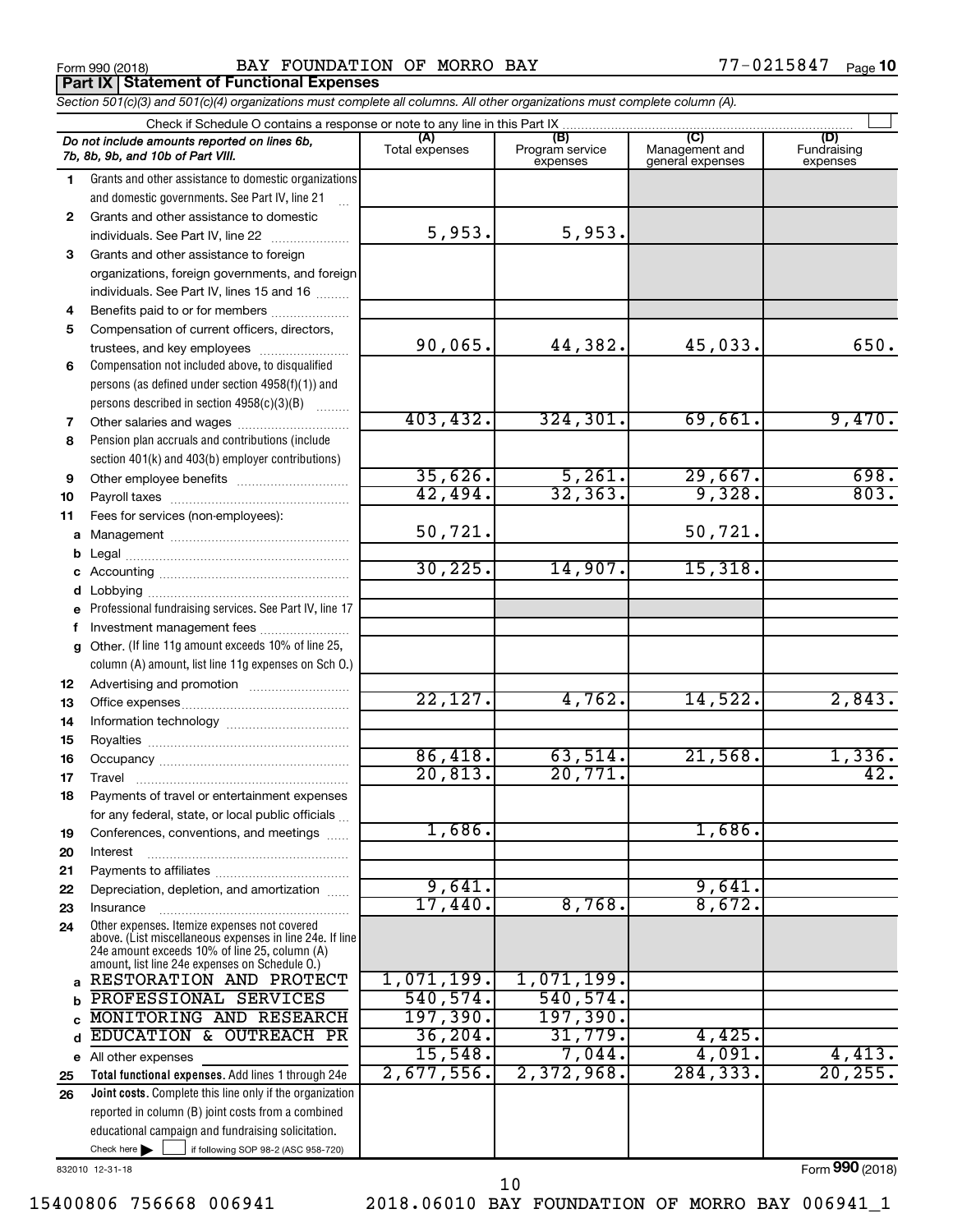| Form 990 (2018) | FOUNDATION OF MORRO BAY<br>BAY | ,-0215847<br>Page |
|-----------------|--------------------------------|-------------------|
|-----------------|--------------------------------|-------------------|

**(A) (B) 1 2 3** Check if Schedule O contains a response or note to any line in this Part X Beginning of year  $\vert$  | End of year ~~~~~~~~~~~~~~~~~~ ~~~~~~~~~~~~~~~~~~~~~  $1,522,489.$  1 820,069.

|                      | 1            | Cash - non-interest-bearing                                                                                                                                                                                                    | 1,522,489.                     | 1              | 820,069.                 |
|----------------------|--------------|--------------------------------------------------------------------------------------------------------------------------------------------------------------------------------------------------------------------------------|--------------------------------|----------------|--------------------------|
|                      | $\mathbf{2}$ |                                                                                                                                                                                                                                | 1,184,771.                     | $\mathbf{2}$   | 970, 114.                |
|                      | з            |                                                                                                                                                                                                                                | 119, 162.                      | 3              | 654,720.                 |
|                      | 4            |                                                                                                                                                                                                                                |                                | 4              |                          |
|                      | 5            | Loans and other receivables from current and former officers, directors,                                                                                                                                                       |                                |                |                          |
|                      |              | trustees, key employees, and highest compensated employees. Complete                                                                                                                                                           |                                |                |                          |
|                      |              | Part II of Schedule L                                                                                                                                                                                                          |                                | 5              |                          |
|                      | 6            | Loans and other receivables from other disqualified persons (as defined under                                                                                                                                                  |                                |                |                          |
|                      |              | section $4958(f)(1)$ , persons described in section $4958(c)(3)(B)$ , and contributing                                                                                                                                         |                                |                |                          |
|                      |              | employers and sponsoring organizations of section 501(c)(9) voluntary                                                                                                                                                          |                                |                |                          |
|                      |              | employees' beneficiary organizations (see instr). Complete Part II of Sch L                                                                                                                                                    |                                | 6              |                          |
| Assets               | 7            |                                                                                                                                                                                                                                | 1,560.                         | $\overline{7}$ | 1,050.                   |
|                      | 8            |                                                                                                                                                                                                                                |                                | 8              |                          |
|                      | 9            | Prepaid expenses and deferred charges [11] [11] prepaid expenses and deferred charges [11] [11] minimum and the P                                                                                                              |                                | 9              |                          |
|                      |              | 10a Land, buildings, and equipment: cost or other                                                                                                                                                                              |                                |                |                          |
|                      |              | 187,806.<br>basis. Complete Part VI of Schedule D  10a                                                                                                                                                                         |                                |                |                          |
|                      |              | 82,604.                                                                                                                                                                                                                        | 114,842.                       | 10c            | 105, 202.                |
|                      | 11           |                                                                                                                                                                                                                                | 13,518,630.                    | 11             | 13,873,435.              |
|                      | 12           |                                                                                                                                                                                                                                | 133,041.                       | 12             | 117,798.                 |
|                      | 13           |                                                                                                                                                                                                                                |                                | 13             |                          |
|                      | 14           | Intangible assets [111] intervention and the assets and the continuum and the continuum and the continuum and the continuum and the continuum and the continuum and the continuum and the continuum and continuum and continuu |                                | 14             |                          |
|                      | 15           |                                                                                                                                                                                                                                |                                | 15             |                          |
|                      | 16           |                                                                                                                                                                                                                                | 16, 594, 495.                  | 16             | 16,542,388.              |
|                      | 17           |                                                                                                                                                                                                                                | 76,632.                        | 17             | 344,475.                 |
|                      | 18           |                                                                                                                                                                                                                                |                                | 18             |                          |
|                      | 19           |                                                                                                                                                                                                                                |                                | 19             |                          |
|                      | 20           |                                                                                                                                                                                                                                |                                | 20             |                          |
|                      | 21           | Escrow or custodial account liability. Complete Part IV of Schedule D                                                                                                                                                          |                                | 21             |                          |
|                      | 22           | Loans and other payables to current and former officers, directors, trustees,                                                                                                                                                  |                                |                |                          |
| Liabilities          |              | key employees, highest compensated employees, and disqualified persons.                                                                                                                                                        |                                |                |                          |
|                      |              |                                                                                                                                                                                                                                |                                | 22             |                          |
|                      | 23           | Secured mortgages and notes payable to unrelated third parties                                                                                                                                                                 |                                | 23             |                          |
|                      | 24           | Unsecured notes and loans payable to unrelated third parties                                                                                                                                                                   |                                | 24             |                          |
|                      | 25           | Other liabilities (including federal income tax, payables to related third                                                                                                                                                     |                                |                |                          |
|                      |              | parties, and other liabilities not included on lines 17-24). Complete Part X of                                                                                                                                                |                                |                |                          |
|                      |              | Schedule D                                                                                                                                                                                                                     |                                | 25             |                          |
|                      | 26           |                                                                                                                                                                                                                                | 76,632.                        | 26             | 344,475.                 |
|                      |              | $\lfloor x \rfloor$<br>Organizations that follow SFAS 117 (ASC 958), check here<br>and                                                                                                                                         |                                |                |                          |
|                      |              | complete lines 27 through 29, and lines 33 and 34.                                                                                                                                                                             |                                |                |                          |
|                      | 27           |                                                                                                                                                                                                                                | 2,431,389.                     | 27             | 2,515,659.               |
|                      | 28           |                                                                                                                                                                                                                                | 5, 199, 474.                   | 28             | 4,795,254.<br>8,887,000. |
| <b>Fund Balances</b> | 29           | Permanently restricted net assets                                                                                                                                                                                              | 8,887,000.                     | 29             |                          |
|                      |              | Organizations that do not follow SFAS 117 (ASC 958), check here $\blacktriangleright$                                                                                                                                          |                                |                |                          |
| ð                    |              | and complete lines 30 through 34.                                                                                                                                                                                              |                                |                |                          |
|                      | 30           |                                                                                                                                                                                                                                |                                | 30             |                          |
|                      | 31           | Paid-in or capital surplus, or land, building, or equipment fund                                                                                                                                                               |                                | 31             |                          |
| <b>Net Assets</b>    | 32           | Retained earnings, endowment, accumulated income, or other funds                                                                                                                                                               |                                | 32             |                          |
|                      | 33           |                                                                                                                                                                                                                                | 16, 517, 863.<br>16, 594, 495. | 33             | 16,197,913.              |
|                      | 34           |                                                                                                                                                                                                                                |                                | 34             | 16,542,388.              |
|                      |              |                                                                                                                                                                                                                                |                                |                | Form 990 (2018)          |

 $\perp$ 

| Form 990 (2018)               |  |  |
|-------------------------------|--|--|
| <b>Part X   Balance Sheet</b> |  |  |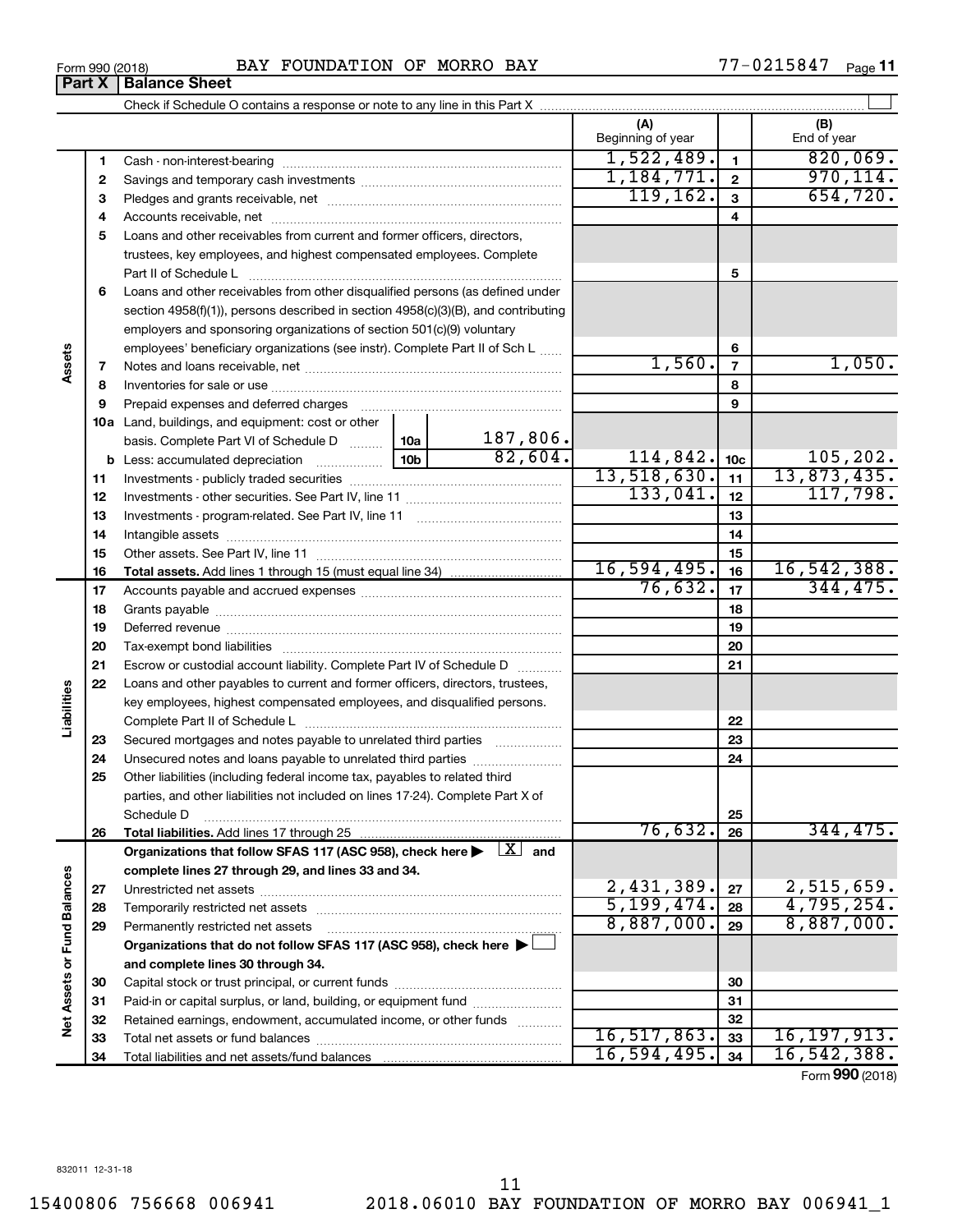|    | BAY FOUNDATION OF MORRO BAY<br>Form 990 (2018)                                                                                                                                                                                 |                         | 77-0215847     |          | Page 12          |
|----|--------------------------------------------------------------------------------------------------------------------------------------------------------------------------------------------------------------------------------|-------------------------|----------------|----------|------------------|
|    | Part XI   Reconciliation of Net Assets                                                                                                                                                                                         |                         |                |          |                  |
|    | Check if Schedule O contains a response or note to any line in this Part XI [11] [12] Check if Schedule O contains a response or note to any line in this Part XI                                                              |                         |                |          |                  |
|    |                                                                                                                                                                                                                                |                         |                |          |                  |
| 1  |                                                                                                                                                                                                                                | 1                       | 2,561,609.     |          |                  |
| 2  |                                                                                                                                                                                                                                | $\mathbf{2}$            | 2,677,556.     |          |                  |
| з  | Revenue less expenses. Subtract line 2 from line 1                                                                                                                                                                             | 3                       | $-115,947.$    |          |                  |
| 4  |                                                                                                                                                                                                                                | $\overline{\mathbf{4}}$ | 16, 517, 863.  |          |                  |
| 5  | Net unrealized gains (losses) on investments [111] matter in the contract of the contract of the contract of the contract of the contract of the contract of the contract of the contract of the contract of the contract of t | 5                       | $-204,003.$    |          |                  |
| 6  | Donated services and use of facilities                                                                                                                                                                                         | 6                       |                |          |                  |
| 7  | Investment expenses                                                                                                                                                                                                            | $\overline{7}$          |                |          |                  |
| 8  | Prior period adjustments                                                                                                                                                                                                       | 8                       |                |          |                  |
| 9  |                                                                                                                                                                                                                                | $\mathbf{9}$            |                |          | $\overline{0}$ . |
| 10 | Net assets or fund balances at end of year. Combine lines 3 through 9 (must equal Part X, line 33,                                                                                                                             |                         |                |          |                  |
|    | column (B))                                                                                                                                                                                                                    | 10                      | 16, 197, 913.  |          |                  |
|    | Part XII Financial Statements and Reporting                                                                                                                                                                                    |                         |                |          |                  |
|    |                                                                                                                                                                                                                                |                         |                |          |                  |
|    |                                                                                                                                                                                                                                |                         |                | Yes      | <b>No</b>        |
| 1  | $\lfloor \mathbf{X} \rfloor$ Accrual<br>Accounting method used to prepare the Form 990: [130] Cash<br>Other                                                                                                                    |                         |                |          |                  |
|    | If the organization changed its method of accounting from a prior year or checked "Other," explain in Schedule O.                                                                                                              |                         |                |          |                  |
|    |                                                                                                                                                                                                                                |                         | 2a             |          | x                |
|    | If "Yes," check a box below to indicate whether the financial statements for the year were compiled or reviewed on a                                                                                                           |                         |                |          |                  |
|    | separate basis, consolidated basis, or both:                                                                                                                                                                                   |                         |                |          |                  |
|    | Both consolidated and separate basis<br>Separate basis<br>Consolidated basis                                                                                                                                                   |                         |                |          |                  |
|    |                                                                                                                                                                                                                                |                         | 2 <sub>b</sub> | x        |                  |
|    | If "Yes," check a box below to indicate whether the financial statements for the year were audited on a separate basis,                                                                                                        |                         |                |          |                  |
|    | consolidated basis, or both:                                                                                                                                                                                                   |                         |                |          |                  |
|    | $ \mathbf{X} $ Separate basis<br>Consolidated basis<br>Both consolidated and separate basis                                                                                                                                    |                         |                |          |                  |
|    | c If "Yes" to line 2a or 2b, does the organization have a committee that assumes responsibility for oversight of the audit,                                                                                                    |                         |                |          |                  |
|    |                                                                                                                                                                                                                                |                         | 2c             |          | X                |
|    | If the organization changed either its oversight process or selection process during the tax year, explain in Schedule O.                                                                                                      |                         |                |          |                  |
|    | 3a As a result of a federal award, was the organization required to undergo an audit or audits as set forth in the Single Audit                                                                                                |                         |                |          |                  |
|    |                                                                                                                                                                                                                                |                         | 3a             | x        |                  |
|    | <b>b</b> If "Yes," did the organization undergo the required audit or audits? If the organization did not undergo the required audit                                                                                           |                         |                |          |                  |
|    |                                                                                                                                                                                                                                |                         | 3b             | X<br>nnn |                  |

Form (2018) **990**

832012 12-31-18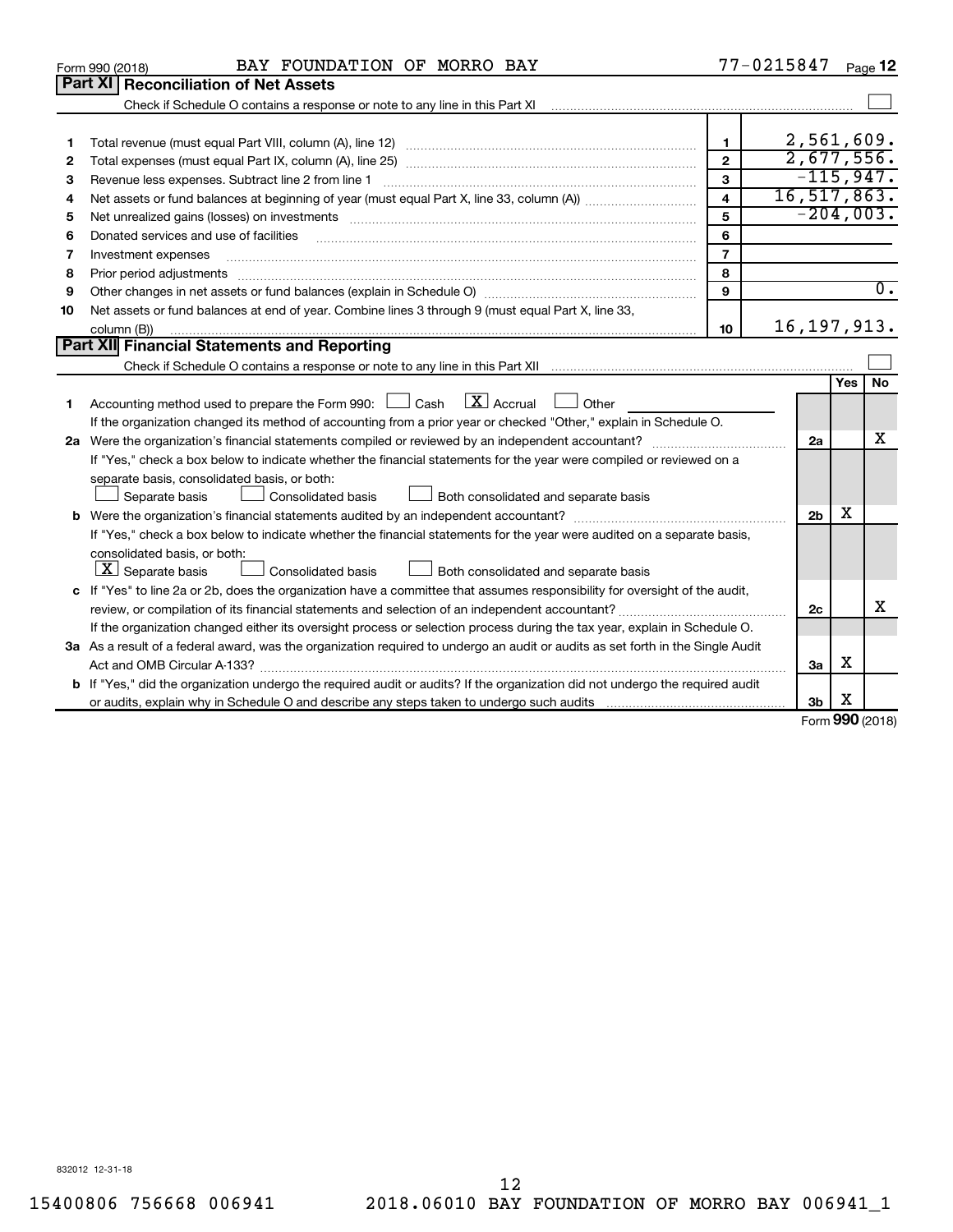**SCHEDULE A**

Department of the Treasury Internal Revenue Service

# Form 990 or 990-EZ)<br>
Complete if the organization is a section 501(c)(3) organization or a section<br> **Public Charity Status and Public Support**

**4947(a)(1) nonexempt charitable trust. | Attach to Form 990 or Form 990-EZ.** 

**| Go to www.irs.gov/Form990 for instructions and the latest information.**

| OMB No 1545-0047                    |
|-------------------------------------|
| $\mathbf{1}$<br>W                   |
| <b>Open to Public</b><br>Inspection |
|                                     |

 $\mathbf{I}$ 

| Name of the organization |  |
|--------------------------|--|
|--------------------------|--|

|                |        | Name of the organization                                                                                                                      |          |                                                       |                             |                                 |                            |  | <b>Employer identification number</b> |
|----------------|--------|-----------------------------------------------------------------------------------------------------------------------------------------------|----------|-------------------------------------------------------|-----------------------------|---------------------------------|----------------------------|--|---------------------------------------|
|                |        |                                                                                                                                               |          | BAY FOUNDATION OF MORRO BAY                           |                             |                                 |                            |  | 77-0215847                            |
|                | Part I | Reason for Public Charity Status (All organizations must complete this part.) See instructions.                                               |          |                                                       |                             |                                 |                            |  |                                       |
|                |        | The organization is not a private foundation because it is: (For lines 1 through 12, check only one box.)                                     |          |                                                       |                             |                                 |                            |  |                                       |
| 1              |        | A church, convention of churches, or association of churches described in section 170(b)(1)(A)(i).                                            |          |                                                       |                             |                                 |                            |  |                                       |
| 2              |        | A school described in section 170(b)(1)(A)(ii). (Attach Schedule E (Form 990 or 990-EZ).)                                                     |          |                                                       |                             |                                 |                            |  |                                       |
| 3              |        | A hospital or a cooperative hospital service organization described in section 170(b)(1)(A)(iii).                                             |          |                                                       |                             |                                 |                            |  |                                       |
| 4              |        | A medical research organization operated in conjunction with a hospital described in section 170(b)(1)(A)(iii). Enter the hospital's name,    |          |                                                       |                             |                                 |                            |  |                                       |
|                |        | city, and state:                                                                                                                              |          |                                                       |                             |                                 |                            |  |                                       |
| 5              |        | An organization operated for the benefit of a college or university owned or operated by a governmental unit described in                     |          |                                                       |                             |                                 |                            |  |                                       |
|                |        | section 170(b)(1)(A)(iv). (Complete Part II.)                                                                                                 |          |                                                       |                             |                                 |                            |  |                                       |
| 6              |        | A federal, state, or local government or governmental unit described in section 170(b)(1)(A)(v).                                              |          |                                                       |                             |                                 |                            |  |                                       |
| $\overline{7}$ |        | $X$ An organization that normally receives a substantial part of its support from a governmental unit or from the general public described in |          |                                                       |                             |                                 |                            |  |                                       |
|                |        | section 170(b)(1)(A)(vi). (Complete Part II.)                                                                                                 |          |                                                       |                             |                                 |                            |  |                                       |
| 8              |        | A community trust described in section 170(b)(1)(A)(vi). (Complete Part II.)                                                                  |          |                                                       |                             |                                 |                            |  |                                       |
| 9              |        | An agricultural research organization described in section 170(b)(1)(A)(ix) operated in conjunction with a land-grant college                 |          |                                                       |                             |                                 |                            |  |                                       |
|                |        | or university or a non-land-grant college of agriculture (see instructions). Enter the name, city, and state of the college or                |          |                                                       |                             |                                 |                            |  |                                       |
|                |        | university:                                                                                                                                   |          |                                                       |                             |                                 |                            |  |                                       |
| 10             |        | An organization that normally receives: (1) more than 33 1/3% of its support from contributions, membership fees, and gross receipts from     |          |                                                       |                             |                                 |                            |  |                                       |
|                |        | activities related to its exempt functions - subject to certain exceptions, and (2) no more than 33 1/3% of its support from gross investment |          |                                                       |                             |                                 |                            |  |                                       |
|                |        | income and unrelated business taxable income (less section 511 tax) from businesses acquired by the organization after June 30, 1975.         |          |                                                       |                             |                                 |                            |  |                                       |
|                |        | See section 509(a)(2). (Complete Part III.)                                                                                                   |          |                                                       |                             |                                 |                            |  |                                       |
| 11             |        | An organization organized and operated exclusively to test for public safety. See section 509(a)(4).                                          |          |                                                       |                             |                                 |                            |  |                                       |
| 12             |        | An organization organized and operated exclusively for the benefit of, to perform the functions of, or to carry out the purposes of one or    |          |                                                       |                             |                                 |                            |  |                                       |
|                |        | more publicly supported organizations described in section 509(a)(1) or section 509(a)(2). See section 509(a)(3). Check the box in            |          |                                                       |                             |                                 |                            |  |                                       |
|                |        | lines 12a through 12d that describes the type of supporting organization and complete lines 12e, 12f, and 12g.                                |          |                                                       |                             |                                 |                            |  |                                       |
| а              |        | Type I. A supporting organization operated, supervised, or controlled by its supported organization(s), typically by giving                   |          |                                                       |                             |                                 |                            |  |                                       |
|                |        | the supported organization(s) the power to regularly appoint or elect a majority of the directors or trustees of the supporting               |          |                                                       |                             |                                 |                            |  |                                       |
|                |        | organization. You must complete Part IV, Sections A and B.                                                                                    |          |                                                       |                             |                                 |                            |  |                                       |
| b              |        | Type II. A supporting organization supervised or controlled in connection with its supported organization(s), by having                       |          |                                                       |                             |                                 |                            |  |                                       |
|                |        | control or management of the supporting organization vested in the same persons that control or manage the supported                          |          |                                                       |                             |                                 |                            |  |                                       |
|                |        | organization(s). You must complete Part IV, Sections A and C.                                                                                 |          |                                                       |                             |                                 |                            |  |                                       |
| с              |        | Type III functionally integrated. A supporting organization operated in connection with, and functionally integrated with,                    |          |                                                       |                             |                                 |                            |  |                                       |
|                |        | its supported organization(s) (see instructions). You must complete Part IV, Sections A, D, and E.                                            |          |                                                       |                             |                                 |                            |  |                                       |
| d              |        | Type III non-functionally integrated. A supporting organization operated in connection with its supported organization(s)                     |          |                                                       |                             |                                 |                            |  |                                       |
|                |        | that is not functionally integrated. The organization generally must satisfy a distribution requirement and an attentiveness                  |          |                                                       |                             |                                 |                            |  |                                       |
|                |        | requirement (see instructions). You must complete Part IV, Sections A and D, and Part V.                                                      |          |                                                       |                             |                                 |                            |  |                                       |
|                |        | Check this box if the organization received a written determination from the IRS that it is a Type I, Type II, Type III                       |          |                                                       |                             |                                 |                            |  |                                       |
|                |        | functionally integrated, or Type III non-functionally integrated supporting organization.                                                     |          |                                                       |                             |                                 |                            |  |                                       |
|                |        | f Enter the number of supported organizations                                                                                                 |          |                                                       |                             |                                 |                            |  |                                       |
|                |        | g Provide the following information about the supported organization(s).                                                                      |          |                                                       |                             |                                 |                            |  |                                       |
|                |        | (i) Name of supported                                                                                                                         | (ii) EIN | (iii) Type of organization                            | in your governing document? | (iv) Is the organization listed | (v) Amount of monetary     |  | (vi) Amount of other                  |
|                |        | organization                                                                                                                                  |          | (described on lines 1-10<br>above (see instructions)) | Yes                         | No                              | support (see instructions) |  | support (see instructions)            |
|                |        |                                                                                                                                               |          |                                                       |                             |                                 |                            |  |                                       |
|                |        |                                                                                                                                               |          |                                                       |                             |                                 |                            |  |                                       |
|                |        |                                                                                                                                               |          |                                                       |                             |                                 |                            |  |                                       |
|                |        |                                                                                                                                               |          |                                                       |                             |                                 |                            |  |                                       |
|                |        |                                                                                                                                               |          |                                                       |                             |                                 |                            |  |                                       |
|                |        |                                                                                                                                               |          |                                                       |                             |                                 |                            |  |                                       |
|                |        |                                                                                                                                               |          |                                                       |                             |                                 |                            |  |                                       |
|                |        |                                                                                                                                               |          |                                                       |                             |                                 |                            |  |                                       |
|                |        |                                                                                                                                               |          |                                                       |                             |                                 |                            |  |                                       |
|                |        |                                                                                                                                               |          |                                                       |                             |                                 |                            |  |                                       |
| Total          |        |                                                                                                                                               |          |                                                       |                             |                                 |                            |  |                                       |
|                |        | $1 \text{ H}$ Ear Reparatively Reduction Act Notice, and the Instructions for Earm 000 or 000 EZ, assess that the                             |          |                                                       |                             |                                 |                            |  | Schodule A (Form 000 or 000 F7) 2019  |

832021 10-11-18 **For Paperwork Reduction Act Notice, see the Instructions for Form 990 or 990-EZ. Schedule A (Form 990 or 990-EZ) 2018** LHA For Paperwork Reduction 13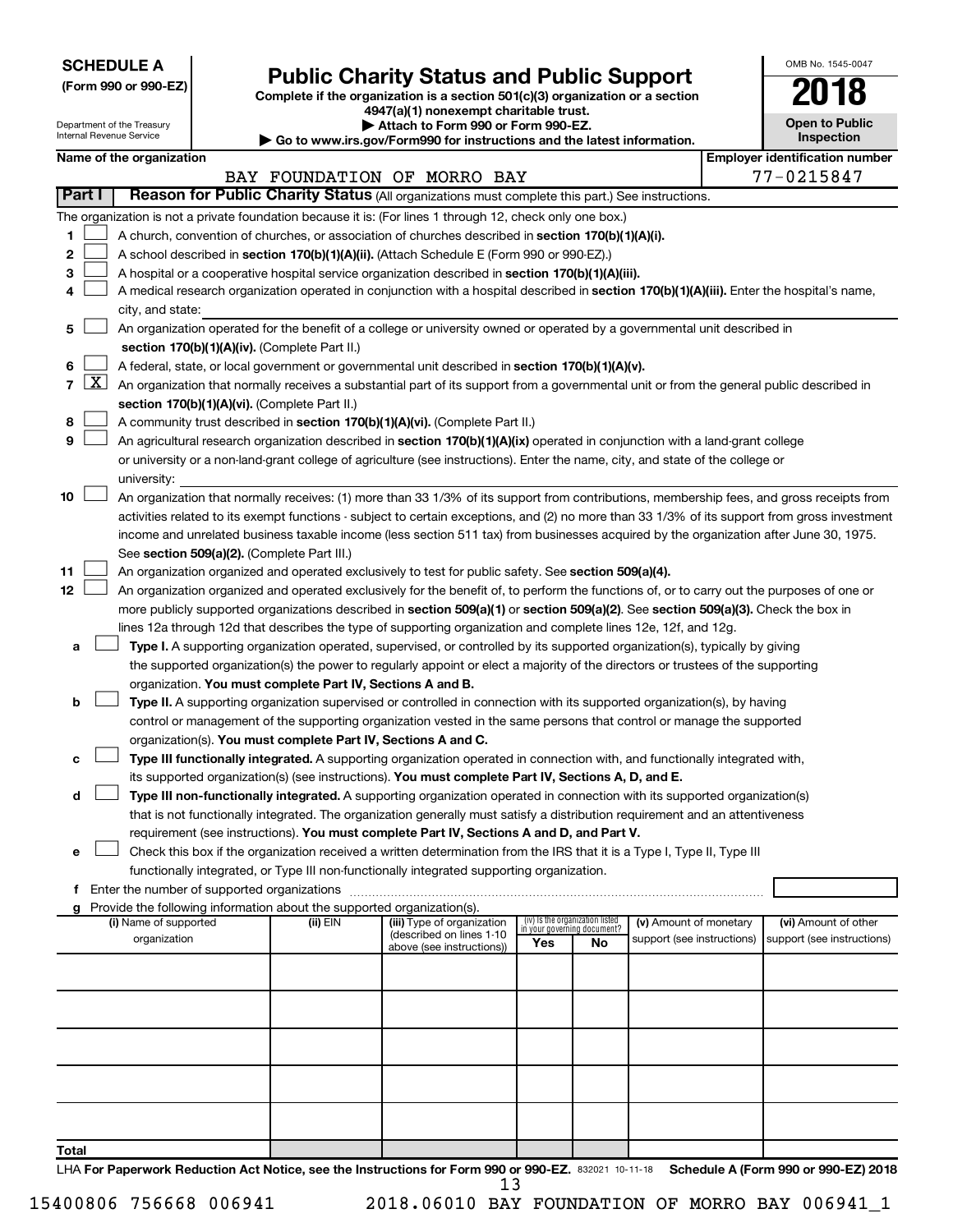## Schedule A (Form 990 or 990-EZ) 2018  $\,$  BAY FOUNDATION OF MORRO BAY  $\,$  77 - 0215847  $\,$  Page

77-0215847 Page 2

(Complete only if you checked the box on line 5, 7, or 8 of Part I or if the organization failed to qualify under Part III. If the organization fails to qualify under the tests listed below, please complete Part III.) **Part II Support Schedule for Organizations Described in Sections 170(b)(1)(A)(iv) and 170(b)(1)(A)(vi)**

|     | <b>Section A. Public Support</b>                                                                                                                                                                                                                                   |                        |                     |                     |            |                                      |                                          |
|-----|--------------------------------------------------------------------------------------------------------------------------------------------------------------------------------------------------------------------------------------------------------------------|------------------------|---------------------|---------------------|------------|--------------------------------------|------------------------------------------|
|     | Calendar year (or fiscal year beginning in)                                                                                                                                                                                                                        | (a) 2014               | (b) 2015            | $(c)$ 2016          | $(d)$ 2017 | (e) 2018                             | (f) Total                                |
|     | 1 Gifts, grants, contributions, and                                                                                                                                                                                                                                |                        |                     |                     |            |                                      |                                          |
|     | membership fees received. (Do not                                                                                                                                                                                                                                  |                        |                     |                     |            |                                      |                                          |
|     | include any "unusual grants.")                                                                                                                                                                                                                                     | 893,695.               | 853,631.            | 1003425.            | 722,538.   | 1840335.                             | 5313624.                                 |
|     | 2 Tax revenues levied for the organ-                                                                                                                                                                                                                               |                        |                     |                     |            |                                      |                                          |
|     | ization's benefit and either paid to                                                                                                                                                                                                                               |                        |                     |                     |            |                                      |                                          |
|     | or expended on its behalf                                                                                                                                                                                                                                          |                        |                     |                     |            |                                      |                                          |
|     | 3 The value of services or facilities                                                                                                                                                                                                                              |                        |                     |                     |            |                                      |                                          |
|     | furnished by a governmental unit to                                                                                                                                                                                                                                |                        |                     |                     |            |                                      |                                          |
|     | the organization without charge                                                                                                                                                                                                                                    |                        |                     |                     |            |                                      |                                          |
|     | 4 Total. Add lines 1 through 3                                                                                                                                                                                                                                     | 893,695.               | 853,631.            | 1003425.            | 722, 538.  | 1840335.                             | 5313624.                                 |
| 5.  | The portion of total contributions                                                                                                                                                                                                                                 |                        |                     |                     |            |                                      |                                          |
|     | by each person (other than a                                                                                                                                                                                                                                       |                        |                     |                     |            |                                      |                                          |
|     | governmental unit or publicly                                                                                                                                                                                                                                      |                        |                     |                     |            |                                      |                                          |
|     | supported organization) included                                                                                                                                                                                                                                   |                        |                     |                     |            |                                      |                                          |
|     | on line 1 that exceeds 2% of the                                                                                                                                                                                                                                   |                        |                     |                     |            |                                      |                                          |
|     | amount shown on line 11,                                                                                                                                                                                                                                           |                        |                     |                     |            |                                      |                                          |
|     | column (f)                                                                                                                                                                                                                                                         |                        |                     |                     |            |                                      |                                          |
|     | 6 Public support. Subtract line 5 from line 4.                                                                                                                                                                                                                     |                        |                     |                     |            |                                      | 5313624.                                 |
|     | <b>Section B. Total Support</b>                                                                                                                                                                                                                                    |                        |                     |                     |            |                                      |                                          |
|     | Calendar year (or fiscal year beginning in)                                                                                                                                                                                                                        | $\frac{2014}{893,695}$ | $\frac{1}{853,631}$ | $\frac{c}{1003425}$ | $(d)$ 2017 | (e) 2018                             | $(f)$ Total<br>5313624.                  |
|     | <b>7</b> Amounts from line 4                                                                                                                                                                                                                                       |                        |                     |                     | 722,538.   | 1840335.                             |                                          |
| 8   | Gross income from interest,                                                                                                                                                                                                                                        |                        |                     |                     |            |                                      |                                          |
|     | dividends, payments received on                                                                                                                                                                                                                                    |                        |                     |                     |            |                                      |                                          |
|     | securities loans, rents, royalties,                                                                                                                                                                                                                                |                        |                     |                     |            |                                      |                                          |
|     | and income from similar sources                                                                                                                                                                                                                                    | 668,513.               | 517, 270.           | 438,982.            | 439,498.   | 714,755.                             | 2779018.                                 |
|     | <b>9</b> Net income from unrelated business                                                                                                                                                                                                                        |                        |                     |                     |            |                                      |                                          |
|     | activities, whether or not the                                                                                                                                                                                                                                     |                        |                     |                     |            |                                      |                                          |
|     | business is regularly carried on                                                                                                                                                                                                                                   | 2,741.                 | 1,587.              | 1,214.              |            | 548.                                 | 6,090.                                   |
|     | 10 Other income. Do not include gain                                                                                                                                                                                                                               |                        |                     |                     |            |                                      |                                          |
|     | or loss from the sale of capital                                                                                                                                                                                                                                   |                        |                     |                     |            |                                      |                                          |
|     | assets (Explain in Part VI.)                                                                                                                                                                                                                                       |                        |                     |                     |            |                                      |                                          |
|     | 11 Total support. Add lines 7 through 10                                                                                                                                                                                                                           |                        |                     |                     |            |                                      | 8098732.                                 |
|     | 12 Gross receipts from related activities, etc. (see instructions)                                                                                                                                                                                                 |                        |                     |                     |            | 12                                   | 1,858,533.                               |
|     | 13 First five years. If the Form 990 is for the organization's first, second, third, fourth, or fifth tax year as a section 501(c)(3)                                                                                                                              |                        |                     |                     |            |                                      |                                          |
|     | organization, check this box and stop here<br>Section C. Computation of Public Support Percentage                                                                                                                                                                  |                        |                     |                     |            |                                      |                                          |
|     |                                                                                                                                                                                                                                                                    |                        |                     |                     |            |                                      | 65.61                                    |
|     |                                                                                                                                                                                                                                                                    |                        |                     |                     |            | 14<br>15                             | %<br>62.45                               |
|     | 16a 33 1/3% support test - 2018. If the organization did not check the box on line 13, and line 14 is 33 1/3% or more, check this box and                                                                                                                          |                        |                     |                     |            |                                      | %                                        |
|     |                                                                                                                                                                                                                                                                    |                        |                     |                     |            |                                      | $\blacktriangleright$ $\boxed{\text{X}}$ |
|     | stop here. The organization qualifies as a publicly supported organization manufaction manufacture or the organization<br>b 33 1/3% support test - 2017. If the organization did not check a box on line 13 or 16a, and line 15 is 33 1/3% or more, check this box |                        |                     |                     |            |                                      |                                          |
|     |                                                                                                                                                                                                                                                                    |                        |                     |                     |            |                                      |                                          |
|     | 17a 10% -facts-and-circumstances test - 2018. If the organization did not check a box on line 13, 16a, or 16b, and line 14 is 10% or more,                                                                                                                         |                        |                     |                     |            |                                      |                                          |
|     | and if the organization meets the "facts-and-circumstances" test, check this box and stop here. Explain in Part VI how the organization                                                                                                                            |                        |                     |                     |            |                                      |                                          |
|     |                                                                                                                                                                                                                                                                    |                        |                     |                     |            |                                      |                                          |
|     | <b>b 10%</b> -facts-and-circumstances test - 2017. If the organization did not check a box on line 13, 16a, 16b, or 17a, and line 15 is 10% or                                                                                                                     |                        |                     |                     |            |                                      |                                          |
|     | more, and if the organization meets the "facts-and-circumstances" test, check this box and stop here. Explain in Part VI how the                                                                                                                                   |                        |                     |                     |            |                                      |                                          |
|     | organization meets the "facts-and-circumstances" test. The organization qualifies as a publicly supported organization                                                                                                                                             |                        |                     |                     |            |                                      |                                          |
| 18. | Private foundation. If the organization did not check a box on line 13, 16a, 16b, 17a, or 17b, check this box and see instructions                                                                                                                                 |                        |                     |                     |            |                                      |                                          |
|     |                                                                                                                                                                                                                                                                    |                        |                     |                     |            | Schedule A (Form 990 or 990-F7) 2018 |                                          |

**Schedule A (Form 990 or 990-EZ) 2018**

832022 10-11-18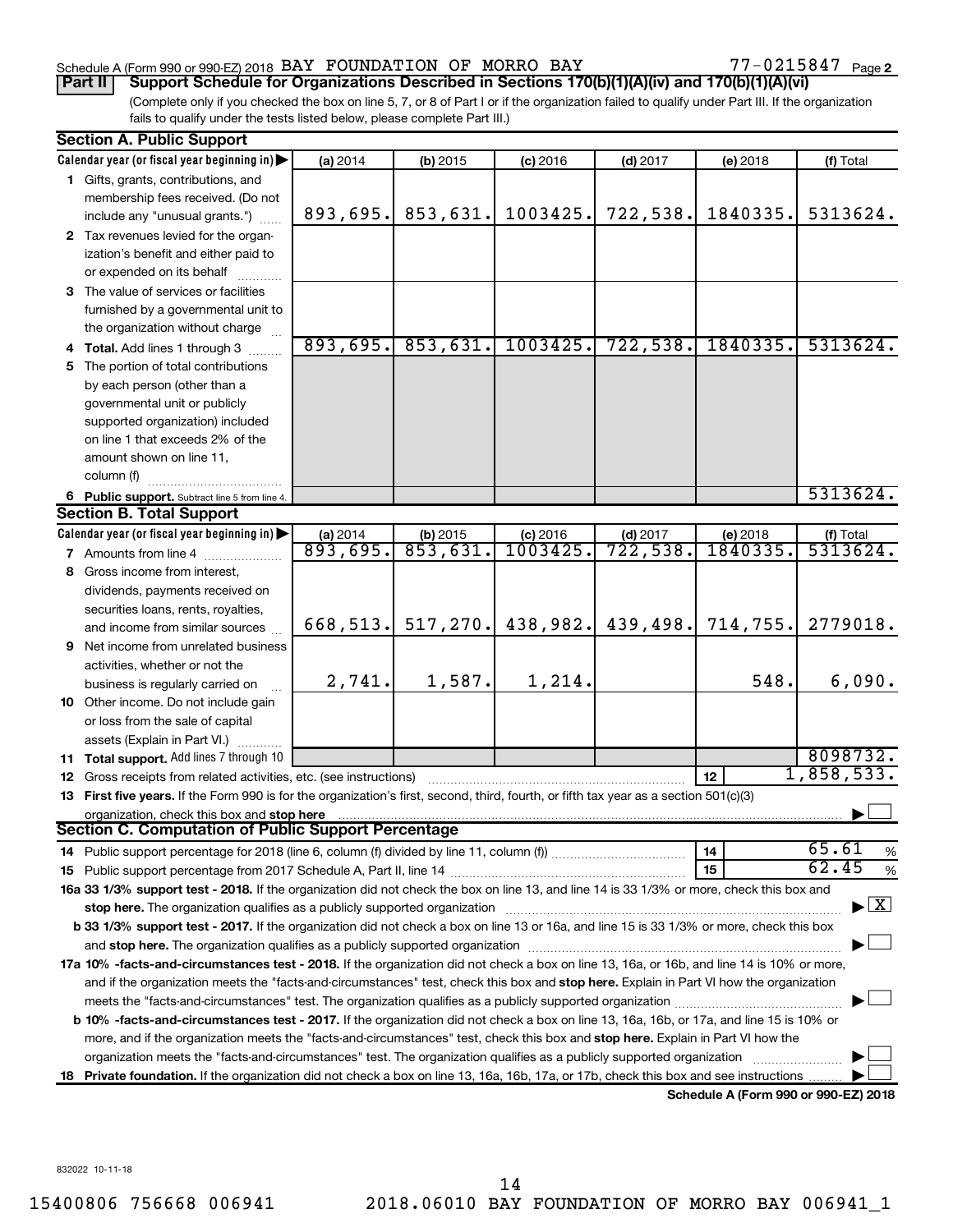## Schedule A (Form 990 or 990-EZ) 2018  $\,$  BAY FOUNDATION OF MORRO BAY  $\,$  77 - 0215847  $\,$  Page **Part III Support Schedule for Organizations Described in Section 509(a)(2)**

(Complete only if you checked the box on line 10 of Part I or if the organization failed to qualify under Part II. If the organization fails to qualify under the tests listed below, please complete Part II.)

| <b>Section A. Public Support</b>                                                                                                                                                                |          |            |            |            |          |                                      |
|-------------------------------------------------------------------------------------------------------------------------------------------------------------------------------------------------|----------|------------|------------|------------|----------|--------------------------------------|
| Calendar year (or fiscal year beginning in)                                                                                                                                                     | (a) 2014 | (b) 2015   | $(c)$ 2016 | $(d)$ 2017 | (e) 2018 | (f) Total                            |
| 1 Gifts, grants, contributions, and                                                                                                                                                             |          |            |            |            |          |                                      |
| membership fees received. (Do not                                                                                                                                                               |          |            |            |            |          |                                      |
| include any "unusual grants.")                                                                                                                                                                  |          |            |            |            |          |                                      |
| <b>2</b> Gross receipts from admissions,<br>merchandise sold or services per-<br>formed, or facilities furnished in<br>any activity that is related to the<br>organization's tax-exempt purpose |          |            |            |            |          |                                      |
| 3 Gross receipts from activities that                                                                                                                                                           |          |            |            |            |          |                                      |
| are not an unrelated trade or bus-                                                                                                                                                              |          |            |            |            |          |                                      |
| iness under section 513                                                                                                                                                                         |          |            |            |            |          |                                      |
| 4 Tax revenues levied for the organ-                                                                                                                                                            |          |            |            |            |          |                                      |
| ization's benefit and either paid to                                                                                                                                                            |          |            |            |            |          |                                      |
| or expended on its behalf                                                                                                                                                                       |          |            |            |            |          |                                      |
| 5 The value of services or facilities                                                                                                                                                           |          |            |            |            |          |                                      |
| furnished by a governmental unit to                                                                                                                                                             |          |            |            |            |          |                                      |
| the organization without charge                                                                                                                                                                 |          |            |            |            |          |                                      |
| 6 Total. Add lines 1 through 5                                                                                                                                                                  |          |            |            |            |          |                                      |
| 7a Amounts included on lines 1, 2, and                                                                                                                                                          |          |            |            |            |          |                                      |
| 3 received from disqualified persons                                                                                                                                                            |          |            |            |            |          |                                      |
| <b>b</b> Amounts included on lines 2 and 3 received<br>from other than disqualified persons that<br>exceed the greater of \$5,000 or 1% of the<br>amount on line 13 for the year                |          |            |            |            |          |                                      |
| c Add lines 7a and 7b                                                                                                                                                                           |          |            |            |            |          |                                      |
| 8 Public support. (Subtract line 7c from line 6.)                                                                                                                                               |          |            |            |            |          |                                      |
| <b>Section B. Total Support</b>                                                                                                                                                                 |          |            |            |            |          |                                      |
| Calendar year (or fiscal year beginning in)                                                                                                                                                     | (a) 2014 | $(b)$ 2015 | $(c)$ 2016 | $(d)$ 2017 | (e) 2018 | (f) Total                            |
| 9 Amounts from line 6                                                                                                                                                                           |          |            |            |            |          |                                      |
| <b>10a</b> Gross income from interest,<br>dividends, payments received on<br>securities loans, rents, royalties,<br>and income from similar sources                                             |          |            |            |            |          |                                      |
| <b>b</b> Unrelated business taxable income                                                                                                                                                      |          |            |            |            |          |                                      |
| (less section 511 taxes) from businesses                                                                                                                                                        |          |            |            |            |          |                                      |
| acquired after June 30, 1975                                                                                                                                                                    |          |            |            |            |          |                                      |
| c Add lines 10a and 10b                                                                                                                                                                         |          |            |            |            |          |                                      |
| <b>11</b> Net income from unrelated business<br>activities not included in line 10b.<br>whether or not the business is<br>regularly carried on                                                  |          |            |            |            |          |                                      |
| 12 Other income. Do not include gain<br>or loss from the sale of capital<br>assets (Explain in Part VI.)                                                                                        |          |            |            |            |          |                                      |
| <b>13</b> Total support. (Add lines 9, 10c, 11, and 12.)                                                                                                                                        |          |            |            |            |          |                                      |
| 14 First five years. If the Form 990 is for the organization's first, second, third, fourth, or fifth tax year as a section 501(c)(3) organization,                                             |          |            |            |            |          |                                      |
| check this box and stop here <b>contained and the contained and stop here</b> check this box and stop here <b>contained and stop here</b>                                                       |          |            |            |            |          |                                      |
| Section C. Computation of Public Support Percentage                                                                                                                                             |          |            |            |            |          |                                      |
| 15 Public support percentage for 2018 (line 8, column (f), divided by line 13, column (f) <i></i>                                                                                               |          |            |            |            | 15       | ℅                                    |
|                                                                                                                                                                                                 |          |            |            |            | 16       | %                                    |
| Section D. Computation of Investment Income Percentage                                                                                                                                          |          |            |            |            |          |                                      |
|                                                                                                                                                                                                 |          |            |            |            | 17       | %                                    |
| 18 Investment income percentage from 2017 Schedule A, Part III, line 17                                                                                                                         |          |            |            |            | 18       | %                                    |
| 19a 33 1/3% support tests - 2018. If the organization did not check the box on line 14, and line 15 is more than 33 1/3%, and line 17 is not                                                    |          |            |            |            |          |                                      |
| more than 33 1/3%, check this box and stop here. The organization qualifies as a publicly supported organization                                                                                |          |            |            |            |          |                                      |
| b 33 1/3% support tests - 2017. If the organization did not check a box on line 14 or line 19a, and line 16 is more than 33 1/3%, and                                                           |          |            |            |            |          |                                      |
| line 18 is not more than 33 1/3%, check this box and stop here. The organization qualifies as a publicly supported organization                                                                 |          |            |            |            |          |                                      |
|                                                                                                                                                                                                 |          |            |            |            |          |                                      |
| 832023 10-11-18                                                                                                                                                                                 |          |            | 15         |            |          | Schedule A (Form 990 or 990-EZ) 2018 |
|                                                                                                                                                                                                 |          |            |            |            |          |                                      |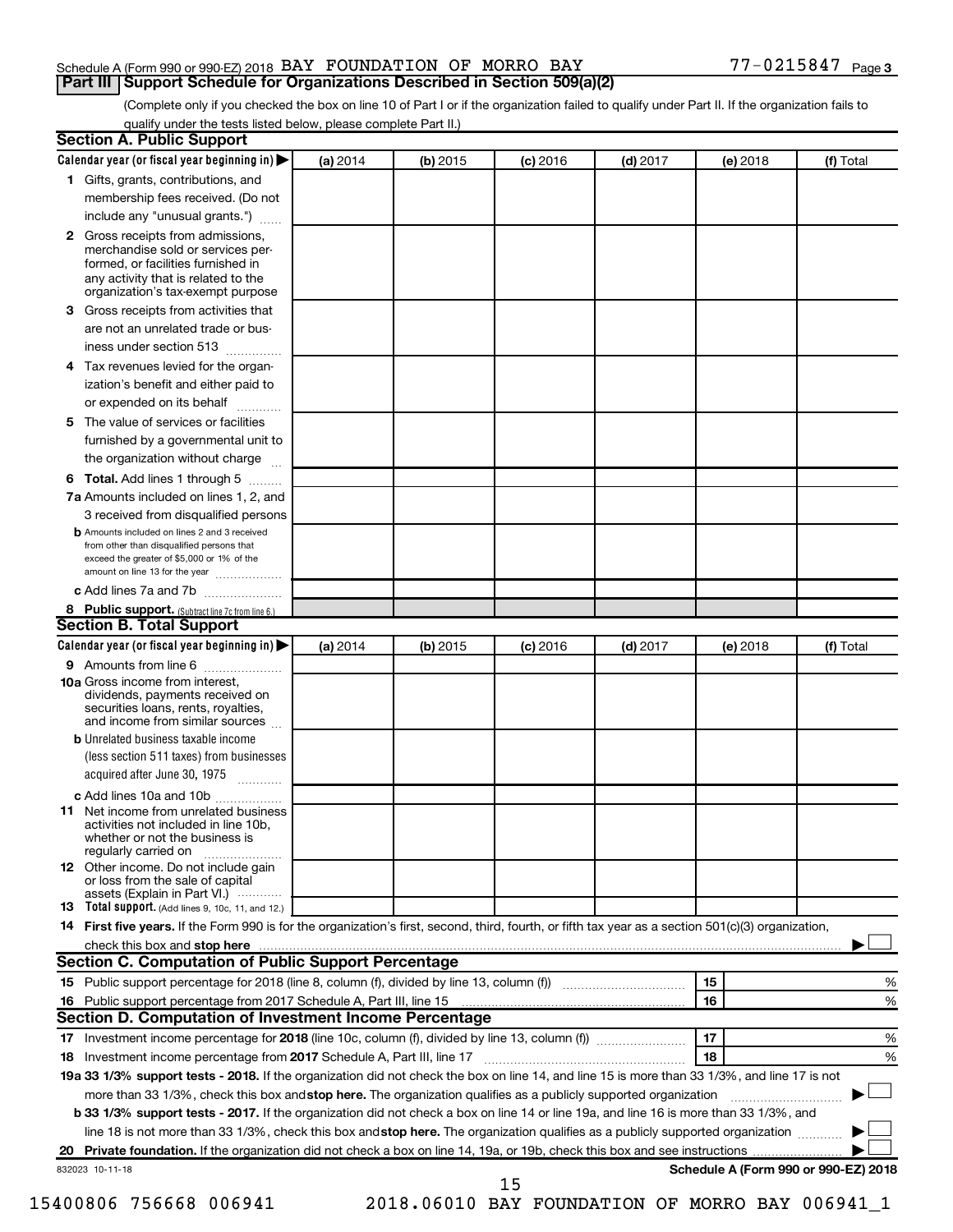## Schedule A (Form 990 or 990-EZ) 2018  $\,$  BAY FOUNDATION OF MORRO BAY  $\,$  77 - 0215847  $\,$  Page

## **Part IV Supporting Organizations**

(Complete only if you checked a box in line 12 on Part I. If you checked 12a of Part I, complete Sections A and B. If you checked 12b of Part I, complete Sections A and C. If you checked 12c of Part I, complete Sections A, D, and E. If you checked 12d of Part I, complete Sections A and D, and complete Part V.)

## **Section A. All Supporting Organizations**

- **1** Are all of the organization's supported organizations listed by name in the organization's governing documents? If "No," describe in Part VI how the supported organizations are designated. If designated by *class or purpose, describe the designation. If historic and continuing relationship, explain.*
- **2** Did the organization have any supported organization that does not have an IRS determination of status under section 509(a)(1) or (2)? If "Yes," explain in Part **VI** how the organization determined that the supported *organization was described in section 509(a)(1) or (2).*
- **3a** Did the organization have a supported organization described in section 501(c)(4), (5), or (6)? If "Yes," answer *(b) and (c) below.*
- **b** Did the organization confirm that each supported organization qualified under section 501(c)(4), (5), or (6) and satisfied the public support tests under section 509(a)(2)? If "Yes," describe in Part VI when and how the *organization made the determination.*
- **c** Did the organization ensure that all support to such organizations was used exclusively for section 170(c)(2)(B) purposes? If "Yes," explain in Part VI what controls the organization put in place to ensure such use.
- **4 a** *If* Was any supported organization not organized in the United States ("foreign supported organization")? *"Yes," and if you checked 12a or 12b in Part I, answer (b) and (c) below.*
- **b** Did the organization have ultimate control and discretion in deciding whether to make grants to the foreign supported organization? If "Yes," describe in Part VI how the organization had such control and discretion *despite being controlled or supervised by or in connection with its supported organizations.*
- **c** Did the organization support any foreign supported organization that does not have an IRS determination under sections 501(c)(3) and 509(a)(1) or (2)? If "Yes," explain in Part VI what controls the organization used *to ensure that all support to the foreign supported organization was used exclusively for section 170(c)(2)(B) purposes.*
- **5a** Did the organization add, substitute, or remove any supported organizations during the tax year? If "Yes," answer (b) and (c) below (if applicable). Also, provide detail in **Part VI,** including (i) the names and EIN *numbers of the supported organizations added, substituted, or removed; (ii) the reasons for each such action; (iii) the authority under the organization's organizing document authorizing such action; and (iv) how the action was accomplished (such as by amendment to the organizing document).*
- **b Type I or Type II only.** Was any added or substituted supported organization part of a class already designated in the organization's organizing document?
- **c Substitutions only.**  Was the substitution the result of an event beyond the organization's control?
- **6** Did the organization provide support (whether in the form of grants or the provision of services or facilities) to **Part VI.** support or benefit one or more of the filing organization's supported organizations? If "Yes," provide detail in anyone other than (i) its supported organizations, (ii) individuals that are part of the charitable class benefited by one or more of its supported organizations, or (iii) other supporting organizations that also
- **7** Did the organization provide a grant, loan, compensation, or other similar payment to a substantial contributor regard to a substantial contributor? If "Yes," complete Part I of Schedule L (Form 990 or 990-EZ). (as defined in section 4958(c)(3)(C)), a family member of a substantial contributor, or a 35% controlled entity with
- **8** Did the organization make a loan to a disqualified person (as defined in section 4958) not described in line 7? *If "Yes," complete Part I of Schedule L (Form 990 or 990-EZ).*
- **9 a** Was the organization controlled directly or indirectly at any time during the tax year by one or more in section 509(a)(1) or (2))? If "Yes," provide detail in **Part VI.** disqualified persons as defined in section 4946 (other than foundation managers and organizations described
- **b** Did one or more disqualified persons (as defined in line 9a) hold a controlling interest in any entity in which the supporting organization had an interest? If "Yes," provide detail in Part VI.
- **c** Did a disqualified person (as defined in line 9a) have an ownership interest in, or derive any personal benefit from, assets in which the supporting organization also had an interest? If "Yes," provide detail in Part VI.
- **10 a** Was the organization subject to the excess business holdings rules of section 4943 because of section supporting organizations)? If "Yes," answer 10b below. 4943(f) (regarding certain Type II supporting organizations, and all Type III non-functionally integrated
	- **b** Did the organization have any excess business holdings in the tax year? (Use Schedule C, Form 4720, to *determine whether the organization had excess business holdings.)*

832024 10-11-18

**Yes No**

| 2               |  |  |
|-----------------|--|--|
|                 |  |  |
| За              |  |  |
|                 |  |  |
|                 |  |  |
| 3b              |  |  |
|                 |  |  |
| 3c              |  |  |
| 4a              |  |  |
|                 |  |  |
|                 |  |  |
| 4b              |  |  |
|                 |  |  |
|                 |  |  |
|                 |  |  |
| 4c              |  |  |
|                 |  |  |
|                 |  |  |
|                 |  |  |
|                 |  |  |
| 5a              |  |  |
|                 |  |  |
| 5b<br>5c        |  |  |
|                 |  |  |
|                 |  |  |
|                 |  |  |
|                 |  |  |
| 6               |  |  |
|                 |  |  |
|                 |  |  |
| 7               |  |  |
|                 |  |  |
| 8               |  |  |
|                 |  |  |
| 9а              |  |  |
|                 |  |  |
| 9b              |  |  |
|                 |  |  |
| 9c              |  |  |
|                 |  |  |
|                 |  |  |
| 10a             |  |  |
| 10 <sub>b</sub> |  |  |

**1**

**Schedule A (Form 990 or 990-EZ) 2018**

15400806 756668 006941 2018.06010 BAY FOUNDATION OF MORRO BAY 006941\_1

16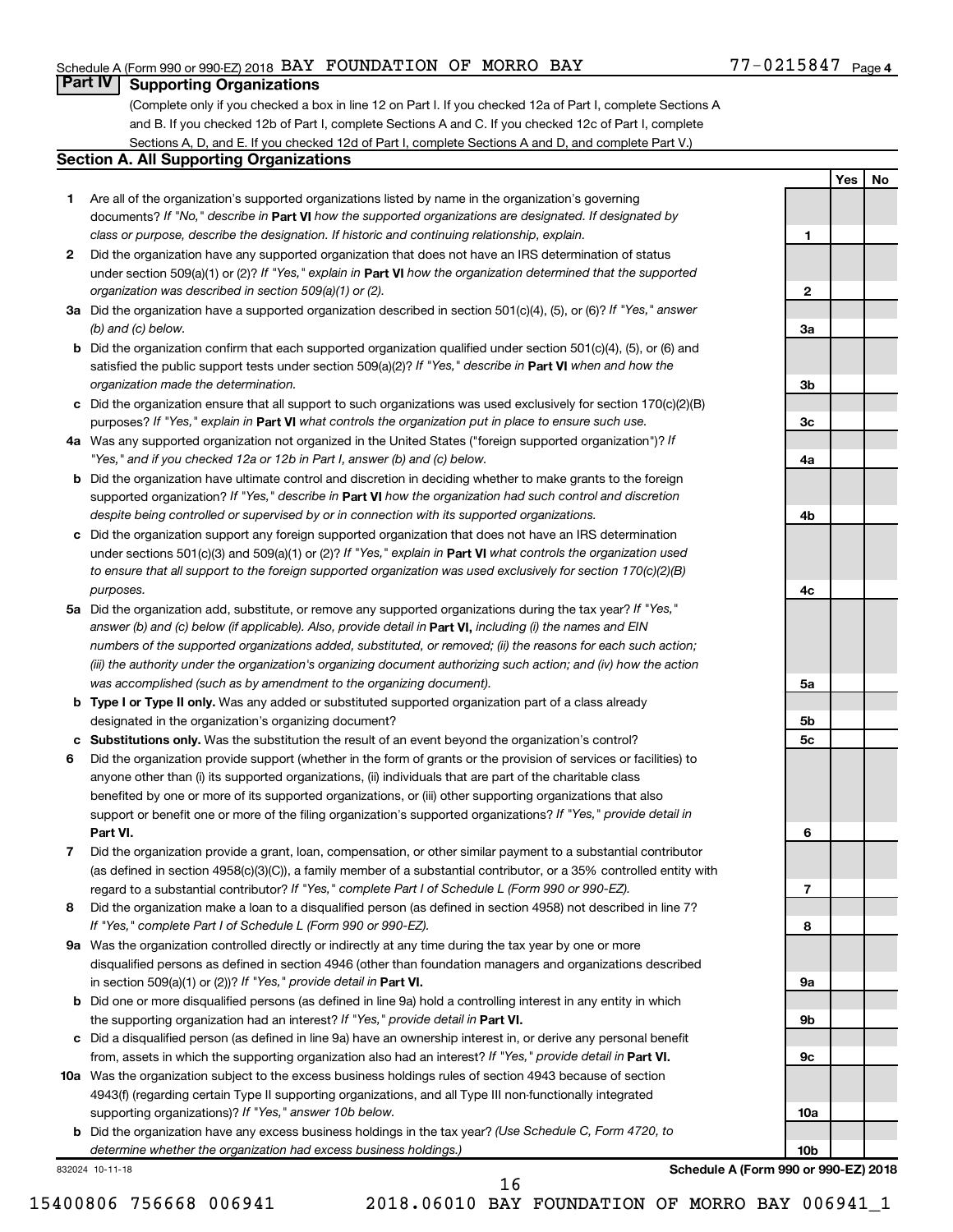#### Schedule A (Form 990 or 990-EZ) 2018 Page BAY FOUNDATION OF MORRO BAY 77-0215847

|    | <b>Part IV</b>  | <b>Supporting Organizations (continued)</b>                                                                                     |                 |            |    |
|----|-----------------|---------------------------------------------------------------------------------------------------------------------------------|-----------------|------------|----|
|    |                 |                                                                                                                                 |                 | Yes        | No |
| 11 |                 | Has the organization accepted a gift or contribution from any of the following persons?                                         |                 |            |    |
| а  |                 | A person who directly or indirectly controls, either alone or together with persons described in (b) and (c)                    |                 |            |    |
|    |                 | below, the governing body of a supported organization?                                                                          | 11a             |            |    |
|    |                 | <b>b</b> A family member of a person described in (a) above?                                                                    | 11 <sub>b</sub> |            |    |
|    |                 | c A 35% controlled entity of a person described in (a) or (b) above? If "Yes" to a, b, or c, provide detail in Part VI.         | 11c             |            |    |
|    |                 | <b>Section B. Type I Supporting Organizations</b>                                                                               |                 |            |    |
|    |                 |                                                                                                                                 |                 | Yes        | No |
| 1. |                 | Did the directors, trustees, or membership of one or more supported organizations have the power to                             |                 |            |    |
|    |                 | regularly appoint or elect at least a majority of the organization's directors or trustees at all times during the              |                 |            |    |
|    |                 |                                                                                                                                 |                 |            |    |
|    |                 | tax year? If "No," describe in Part VI how the supported organization(s) effectively operated, supervised, or                   |                 |            |    |
|    |                 | controlled the organization's activities. If the organization had more than one supported organization,                         |                 |            |    |
|    |                 | describe how the powers to appoint and/or remove directors or trustees were allocated among the supported                       |                 |            |    |
|    |                 | organizations and what conditions or restrictions, if any, applied to such powers during the tax year.                          | 1               |            |    |
| 2  |                 | Did the organization operate for the benefit of any supported organization other than the supported                             |                 |            |    |
|    |                 | organization(s) that operated, supervised, or controlled the supporting organization? If "Yes," explain in                      |                 |            |    |
|    |                 | Part VI how providing such benefit carried out the purposes of the supported organization(s) that operated,                     |                 |            |    |
|    |                 | supervised, or controlled the supporting organization.                                                                          | 2               |            |    |
|    |                 | <b>Section C. Type II Supporting Organizations</b>                                                                              |                 |            |    |
|    |                 |                                                                                                                                 |                 | Yes        | No |
| 1. |                 | Were a majority of the organization's directors or trustees during the tax year also a majority of the directors                |                 |            |    |
|    |                 | or trustees of each of the organization's supported organization(s)? If "No," describe in Part VI how control                   |                 |            |    |
|    |                 | or management of the supporting organization was vested in the same persons that controlled or managed                          |                 |            |    |
|    |                 | the supported organization(s).                                                                                                  | 1               |            |    |
|    |                 | <b>Section D. All Type III Supporting Organizations</b>                                                                         |                 |            |    |
|    |                 |                                                                                                                                 |                 | Yes        | No |
| 1  |                 | Did the organization provide to each of its supported organizations, by the last day of the fifth month of the                  |                 |            |    |
|    |                 | organization's tax year, (i) a written notice describing the type and amount of support provided during the prior tax           |                 |            |    |
|    |                 | year, (ii) a copy of the Form 990 that was most recently filed as of the date of notification, and (iii) copies of the          |                 |            |    |
|    |                 | organization's governing documents in effect on the date of notification, to the extent not previously provided?                | 1               |            |    |
| 2  |                 | Were any of the organization's officers, directors, or trustees either (i) appointed or elected by the supported                |                 |            |    |
|    |                 | organization(s) or (ii) serving on the governing body of a supported organization? If "No," explain in Part VI how              |                 |            |    |
|    |                 | the organization maintained a close and continuous working relationship with the supported organization(s).                     | 2               |            |    |
| 3  |                 | By reason of the relationship described in (2), did the organization's supported organizations have a                           |                 |            |    |
|    |                 | significant voice in the organization's investment policies and in directing the use of the organization's                      |                 |            |    |
|    |                 | income or assets at all times during the tax year? If "Yes," describe in Part VI the role the organization's                    |                 |            |    |
|    |                 | supported organizations played in this regard.                                                                                  |                 |            |    |
|    |                 | Section E. Type III Functionally Integrated Supporting Organizations                                                            | з               |            |    |
|    |                 |                                                                                                                                 |                 |            |    |
| 1  |                 | Check the box next to the method that the organization used to satisfy the Integral Part Test during the yealsee instructions). |                 |            |    |
| a  |                 | The organization satisfied the Activities Test. Complete line 2 below.                                                          |                 |            |    |
| b  |                 | The organization is the parent of each of its supported organizations. Complete line 3 below.                                   |                 |            |    |
| c  |                 | The organization supported a governmental entity. Describe in Part VI how you supported a government entity (see instructions). |                 |            |    |
| 2  |                 | Activities Test. Answer (a) and (b) below.                                                                                      |                 | <b>Yes</b> | No |
| а  |                 | Did substantially all of the organization's activities during the tax year directly further the exempt purposes of              |                 |            |    |
|    |                 | the supported organization(s) to which the organization was responsive? If "Yes," then in Part VI identify                      |                 |            |    |
|    |                 | those supported organizations and explain how these activities directly furthered their exempt purposes,                        |                 |            |    |
|    |                 | how the organization was responsive to those supported organizations, and how the organization determined                       |                 |            |    |
|    |                 | that these activities constituted substantially all of its activities.                                                          | 2a              |            |    |
| b  |                 | Did the activities described in (a) constitute activities that, but for the organization's involvement, one or more             |                 |            |    |
|    |                 | of the organization's supported organization(s) would have been engaged in? If "Yes," explain in Part VI the                    |                 |            |    |
|    |                 | reasons for the organization's position that its supported organization(s) would have engaged in these                          |                 |            |    |
|    |                 | activities but for the organization's involvement.                                                                              | 2b              |            |    |
| з  |                 | Parent of Supported Organizations. Answer (a) and (b) below.                                                                    |                 |            |    |
| а  |                 | Did the organization have the power to regularly appoint or elect a majority of the officers, directors, or                     |                 |            |    |
|    |                 | trustees of each of the supported organizations? Provide details in Part VI.                                                    | За              |            |    |
|    |                 | <b>b</b> Did the organization exercise a substantial degree of direction over the policies, programs, and activities of each    |                 |            |    |
|    |                 | of its supported organizations? If "Yes," describe in Part VI the role played by the organization in this regard.               | 3b              |            |    |
|    | 832025 10-11-18 | Schedule A (Form 990 or 990-EZ) 2018                                                                                            |                 |            |    |
|    |                 | 17                                                                                                                              |                 |            |    |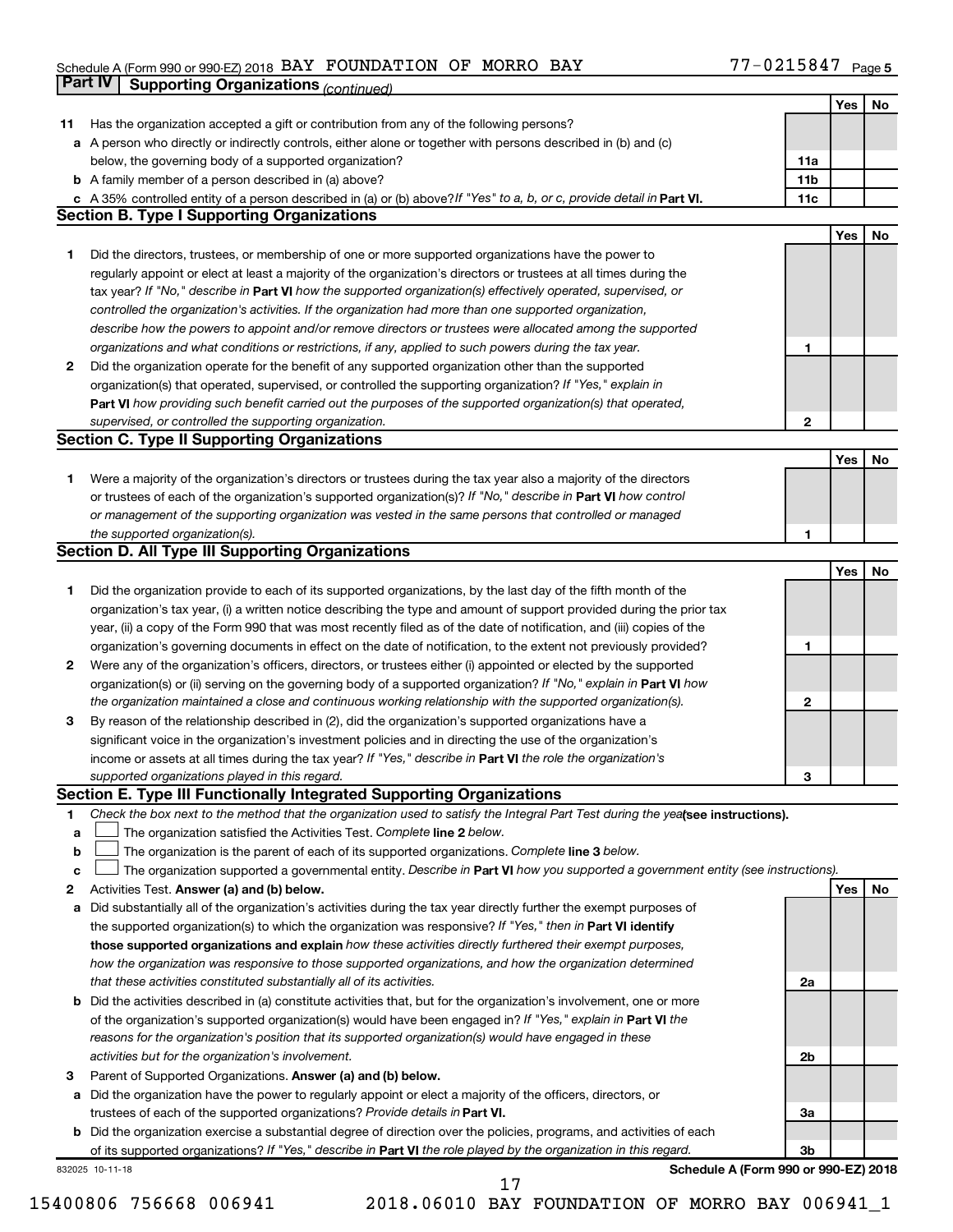## Schedule A (Form 990 or 990-EZ) 2018  $\,$  BAY FOUNDATION OF MORRO BAY  $\,$  77 - 0215847  $\,$  Page **Part V Type III Non-Functionally Integrated 509(a)(3) Supporting Organizations**

## 1 **Letter See instructions.** All Check here if the organization satisfied the Integral Part Test as a qualifying trust on Nov. 20, 1970 (explain in Part VI.) See instructions. All other Type III non-functionally integrated supporting organizations must complete Sections A through E.

|              | Section A - Adjusted Net Income                                              |                | (A) Prior Year | (B) Current Year<br>(optional) |
|--------------|------------------------------------------------------------------------------|----------------|----------------|--------------------------------|
| 1            | Net short-term capital gain                                                  | 1              |                |                                |
| $\mathbf{2}$ | Recoveries of prior-year distributions                                       | $\mathbf{2}$   |                |                                |
| З            | Other gross income (see instructions)                                        | 3              |                |                                |
| 4            | Add lines 1 through 3                                                        | 4              |                |                                |
| 5            | Depreciation and depletion                                                   | 5              |                |                                |
| 6            | Portion of operating expenses paid or incurred for production or             |                |                |                                |
|              | collection of gross income or for management, conservation, or               |                |                |                                |
|              | maintenance of property held for production of income (see instructions)     | 6              |                |                                |
| 7            | Other expenses (see instructions)                                            | $\overline{7}$ |                |                                |
| 8            | <b>Adjusted Net Income</b> (subtract lines 5, 6, and 7 from line 4)          | 8              |                |                                |
|              | <b>Section B - Minimum Asset Amount</b>                                      |                | (A) Prior Year | (B) Current Year<br>(optional) |
| 1            | Aggregate fair market value of all non-exempt-use assets (see                |                |                |                                |
|              | instructions for short tax year or assets held for part of year):            |                |                |                                |
|              | a Average monthly value of securities                                        | 1a             |                |                                |
|              | <b>b</b> Average monthly cash balances                                       | 1b             |                |                                |
|              | c Fair market value of other non-exempt-use assets                           | 1c             |                |                                |
|              | <b>d</b> Total (add lines 1a, 1b, and 1c)                                    | 1d             |                |                                |
|              | e Discount claimed for blockage or other                                     |                |                |                                |
|              | factors (explain in detail in Part VI):                                      |                |                |                                |
| 2            | Acquisition indebtedness applicable to non-exempt-use assets                 | $\mathbf{2}$   |                |                                |
| 3            | Subtract line 2 from line 1d                                                 | 3              |                |                                |
| 4            | Cash deemed held for exempt use. Enter 1-1/2% of line 3 (for greater amount, |                |                |                                |
|              | see instructions)                                                            | 4              |                |                                |
| 5            | Net value of non-exempt-use assets (subtract line 4 from line 3)             | 5              |                |                                |
| 6            | Multiply line 5 by .035                                                      | 6              |                |                                |
| 7            | Recoveries of prior-year distributions                                       | $\overline{7}$ |                |                                |
| 8            | <b>Minimum Asset Amount</b> (add line 7 to line 6)                           | 8              |                |                                |
|              | <b>Section C - Distributable Amount</b>                                      |                |                | <b>Current Year</b>            |
| 1            | Adjusted net income for prior year (from Section A, line 8, Column A)        | 1              |                |                                |
| 2            | Enter 85% of line 1                                                          | $\mathbf{2}$   |                |                                |
| З            | Minimum asset amount for prior year (from Section B, line 8, Column A)       | 3              |                |                                |
| 4            | Enter greater of line 2 or line 3                                            | 4              |                |                                |
| 5            | Income tax imposed in prior year                                             | 5              |                |                                |
| 6            | <b>Distributable Amount.</b> Subtract line 5 from line 4, unless subject to  |                |                |                                |
|              | emergency temporary reduction (see instructions)                             | 6              |                |                                |
|              |                                                                              |                |                |                                |

**7** Check here if the current year is the organization's first as a non-functionally integrated Type III supporting organization (see † instructions).

**Schedule A (Form 990 or 990-EZ) 2018**

832026 10-11-18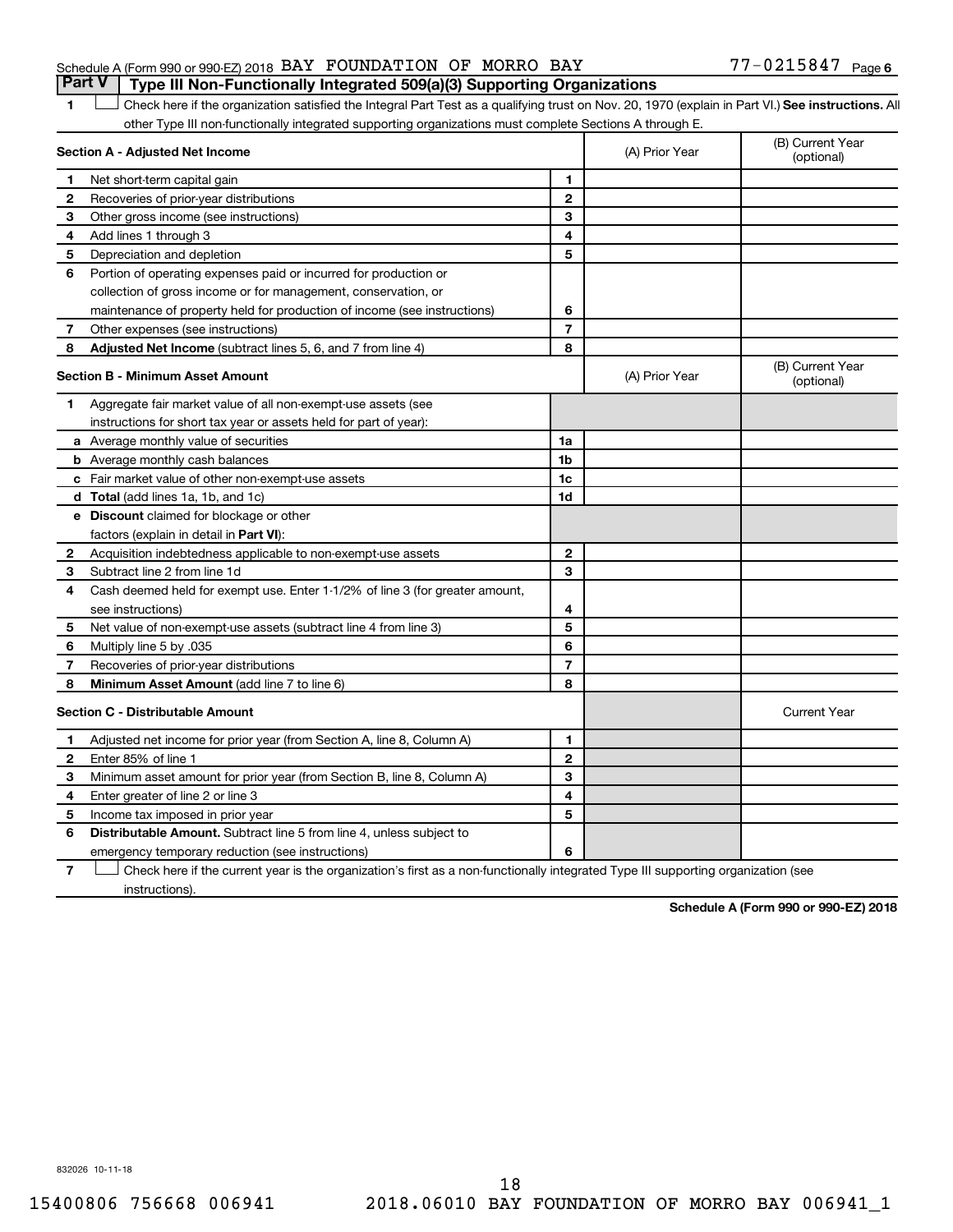#### Schedule A (Form 990 or 990-EZ) 2018 Page BAY FOUNDATION OF MORRO BAY 77-0215847

| <b>Part V</b> | Type III Non-Functionally Integrated 509(a)(3) Supporting Organizations (continued)        |                             |                                       |                                         |  |  |  |  |
|---------------|--------------------------------------------------------------------------------------------|-----------------------------|---------------------------------------|-----------------------------------------|--|--|--|--|
|               | <b>Section D - Distributions</b>                                                           |                             |                                       | <b>Current Year</b>                     |  |  |  |  |
| 1             | Amounts paid to supported organizations to accomplish exempt purposes                      |                             |                                       |                                         |  |  |  |  |
| $\mathbf{2}$  | Amounts paid to perform activity that directly furthers exempt purposes of supported       |                             |                                       |                                         |  |  |  |  |
|               | organizations, in excess of income from activity                                           |                             |                                       |                                         |  |  |  |  |
| 3             | Administrative expenses paid to accomplish exempt purposes of supported organizations      |                             |                                       |                                         |  |  |  |  |
| 4             | Amounts paid to acquire exempt-use assets                                                  |                             |                                       |                                         |  |  |  |  |
| 5             | Qualified set-aside amounts (prior IRS approval required)                                  |                             |                                       |                                         |  |  |  |  |
| 6             | Other distributions (describe in <b>Part VI</b> ). See instructions.                       |                             |                                       |                                         |  |  |  |  |
| 7             | Total annual distributions. Add lines 1 through 6.                                         |                             |                                       |                                         |  |  |  |  |
| 8             | Distributions to attentive supported organizations to which the organization is responsive |                             |                                       |                                         |  |  |  |  |
|               | (provide details in Part VI). See instructions.                                            |                             |                                       |                                         |  |  |  |  |
| 9             | Distributable amount for 2018 from Section C, line 6                                       |                             |                                       |                                         |  |  |  |  |
| 10            | Line 8 amount divided by line 9 amount                                                     |                             |                                       |                                         |  |  |  |  |
|               |                                                                                            | (i)                         | (ii)                                  | (iii)                                   |  |  |  |  |
|               | <b>Section E - Distribution Allocations (see instructions)</b>                             | <b>Excess Distributions</b> | <b>Underdistributions</b><br>Pre-2018 | <b>Distributable</b><br>Amount for 2018 |  |  |  |  |
| 1             | Distributable amount for 2018 from Section C, line 6                                       |                             |                                       |                                         |  |  |  |  |
| $\mathbf{2}$  | Underdistributions, if any, for years prior to 2018 (reason-                               |                             |                                       |                                         |  |  |  |  |
|               | able cause required-explain in Part VI). See instructions.                                 |                             |                                       |                                         |  |  |  |  |
| 3             | Excess distributions carryover, if any, to 2018                                            |                             |                                       |                                         |  |  |  |  |
|               | <b>a</b> From 2013                                                                         |                             |                                       |                                         |  |  |  |  |
|               | $b$ From 2014                                                                              |                             |                                       |                                         |  |  |  |  |
|               | c From 2015                                                                                |                             |                                       |                                         |  |  |  |  |
|               | d From 2016                                                                                |                             |                                       |                                         |  |  |  |  |
|               | e From 2017                                                                                |                             |                                       |                                         |  |  |  |  |
|               | f Total of lines 3a through e                                                              |                             |                                       |                                         |  |  |  |  |
|               | g Applied to underdistributions of prior years                                             |                             |                                       |                                         |  |  |  |  |
|               | h Applied to 2018 distributable amount                                                     |                             |                                       |                                         |  |  |  |  |
| Ť.            | Carryover from 2013 not applied (see instructions)                                         |                             |                                       |                                         |  |  |  |  |
|               | Remainder. Subtract lines 3g, 3h, and 3i from 3f.                                          |                             |                                       |                                         |  |  |  |  |
| 4             | Distributions for 2018 from Section D,                                                     |                             |                                       |                                         |  |  |  |  |
|               | line $7:$                                                                                  |                             |                                       |                                         |  |  |  |  |
|               | a Applied to underdistributions of prior years                                             |                             |                                       |                                         |  |  |  |  |
|               | <b>b</b> Applied to 2018 distributable amount                                              |                             |                                       |                                         |  |  |  |  |
| с             | Remainder. Subtract lines 4a and 4b from 4.                                                |                             |                                       |                                         |  |  |  |  |
| 5             | Remaining underdistributions for years prior to 2018, if                                   |                             |                                       |                                         |  |  |  |  |
|               | any. Subtract lines 3g and 4a from line 2. For result greater                              |                             |                                       |                                         |  |  |  |  |
|               | than zero, explain in Part VI. See instructions.                                           |                             |                                       |                                         |  |  |  |  |
| 6             | Remaining underdistributions for 2018. Subtract lines 3h                                   |                             |                                       |                                         |  |  |  |  |
|               | and 4b from line 1. For result greater than zero, explain in                               |                             |                                       |                                         |  |  |  |  |
|               | <b>Part VI.</b> See instructions.                                                          |                             |                                       |                                         |  |  |  |  |
| $\mathbf{7}$  | Excess distributions carryover to 2019. Add lines 3j                                       |                             |                                       |                                         |  |  |  |  |
|               | and 4c.                                                                                    |                             |                                       |                                         |  |  |  |  |
| 8             | Breakdown of line 7:                                                                       |                             |                                       |                                         |  |  |  |  |
|               | a Excess from 2014                                                                         |                             |                                       |                                         |  |  |  |  |
|               | <b>b</b> Excess from 2015                                                                  |                             |                                       |                                         |  |  |  |  |
|               | c Excess from 2016                                                                         |                             |                                       |                                         |  |  |  |  |
|               | d Excess from 2017                                                                         |                             |                                       |                                         |  |  |  |  |
|               | e Excess from 2018                                                                         |                             |                                       |                                         |  |  |  |  |

**Schedule A (Form 990 or 990-EZ) 2018**

832027 10-11-18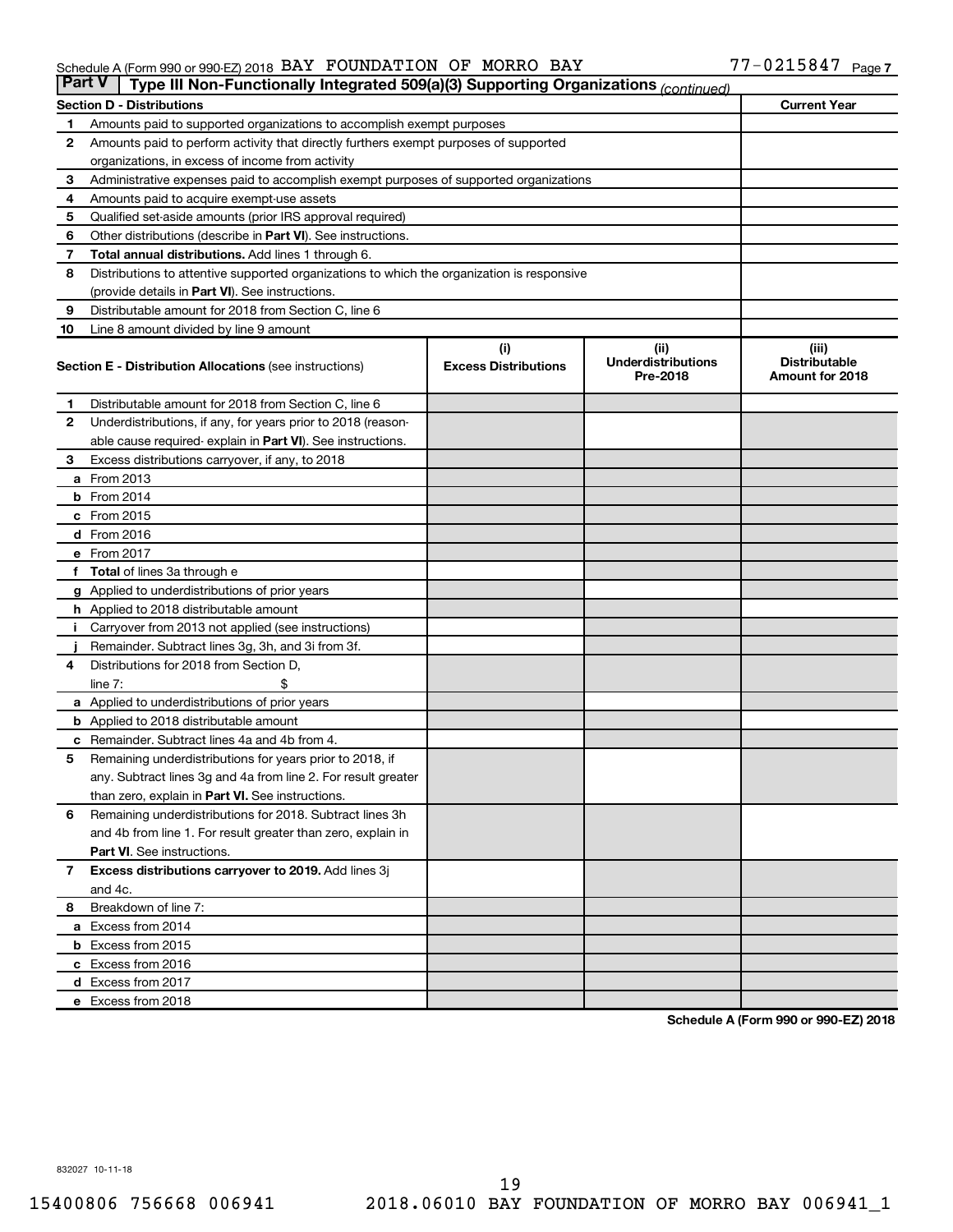| <b>Part VI</b>  | Schedule A (Form 990 or 990-EZ) 2018 BAY FOUNDATION OF MORRO BAY                                                                |    | $77 - 0215847$ Page 8                                                                                                                            |
|-----------------|---------------------------------------------------------------------------------------------------------------------------------|----|--------------------------------------------------------------------------------------------------------------------------------------------------|
|                 | Supplemental Information. Provide the explanations required by Part II, line 10; Part II, line 17a or 17b; Part III, line 12;   |    | Part IV, Section A, lines 1, 2, 3b, 3c, 4b, 4c, 5a, 6, 9a, 9b, 9c, 11a, 11b, and 11c; Part IV, Section B, lines 1 and 2; Part IV, Section C,     |
|                 | Section D, lines 5, 6, and 8; and Part V, Section E, lines 2, 5, and 6. Also complete this part for any additional information. |    | line 1; Part IV, Section D, lines 2 and 3; Part IV, Section E, lines 1c, 2a, 2b, 3a, and 3b; Part V, line 1; Part V, Section B, line 1e; Part V, |
|                 | (See instructions.)                                                                                                             |    |                                                                                                                                                  |
|                 |                                                                                                                                 |    |                                                                                                                                                  |
|                 |                                                                                                                                 |    |                                                                                                                                                  |
|                 |                                                                                                                                 |    |                                                                                                                                                  |
|                 |                                                                                                                                 |    |                                                                                                                                                  |
|                 |                                                                                                                                 |    |                                                                                                                                                  |
|                 |                                                                                                                                 |    |                                                                                                                                                  |
|                 |                                                                                                                                 |    |                                                                                                                                                  |
|                 |                                                                                                                                 |    |                                                                                                                                                  |
|                 |                                                                                                                                 |    |                                                                                                                                                  |
|                 |                                                                                                                                 |    |                                                                                                                                                  |
|                 |                                                                                                                                 |    |                                                                                                                                                  |
|                 |                                                                                                                                 |    |                                                                                                                                                  |
|                 |                                                                                                                                 |    |                                                                                                                                                  |
|                 |                                                                                                                                 |    |                                                                                                                                                  |
|                 |                                                                                                                                 |    |                                                                                                                                                  |
|                 |                                                                                                                                 |    |                                                                                                                                                  |
|                 |                                                                                                                                 |    |                                                                                                                                                  |
|                 |                                                                                                                                 |    |                                                                                                                                                  |
|                 |                                                                                                                                 |    |                                                                                                                                                  |
|                 |                                                                                                                                 |    |                                                                                                                                                  |
|                 |                                                                                                                                 |    |                                                                                                                                                  |
|                 |                                                                                                                                 |    |                                                                                                                                                  |
|                 |                                                                                                                                 |    |                                                                                                                                                  |
|                 |                                                                                                                                 |    |                                                                                                                                                  |
|                 |                                                                                                                                 |    |                                                                                                                                                  |
|                 |                                                                                                                                 |    |                                                                                                                                                  |
|                 |                                                                                                                                 |    |                                                                                                                                                  |
|                 |                                                                                                                                 |    |                                                                                                                                                  |
|                 |                                                                                                                                 |    |                                                                                                                                                  |
|                 |                                                                                                                                 |    |                                                                                                                                                  |
|                 |                                                                                                                                 |    |                                                                                                                                                  |
|                 |                                                                                                                                 |    |                                                                                                                                                  |
|                 |                                                                                                                                 |    |                                                                                                                                                  |
|                 |                                                                                                                                 |    |                                                                                                                                                  |
|                 |                                                                                                                                 |    |                                                                                                                                                  |
|                 |                                                                                                                                 |    |                                                                                                                                                  |
|                 |                                                                                                                                 |    |                                                                                                                                                  |
|                 |                                                                                                                                 |    |                                                                                                                                                  |
|                 |                                                                                                                                 |    |                                                                                                                                                  |
|                 |                                                                                                                                 |    |                                                                                                                                                  |
|                 |                                                                                                                                 |    |                                                                                                                                                  |
|                 |                                                                                                                                 |    |                                                                                                                                                  |
|                 |                                                                                                                                 |    |                                                                                                                                                  |
|                 |                                                                                                                                 |    |                                                                                                                                                  |
|                 |                                                                                                                                 |    |                                                                                                                                                  |
| 832028 10-11-18 |                                                                                                                                 |    | Schedule A (Form 990 or 990-EZ) 2018                                                                                                             |
|                 |                                                                                                                                 | 20 |                                                                                                                                                  |
|                 | 15400806 756668 006941                                                                                                          |    | 2018.06010 BAY FOUNDATION OF MORRO BAY 006941_1                                                                                                  |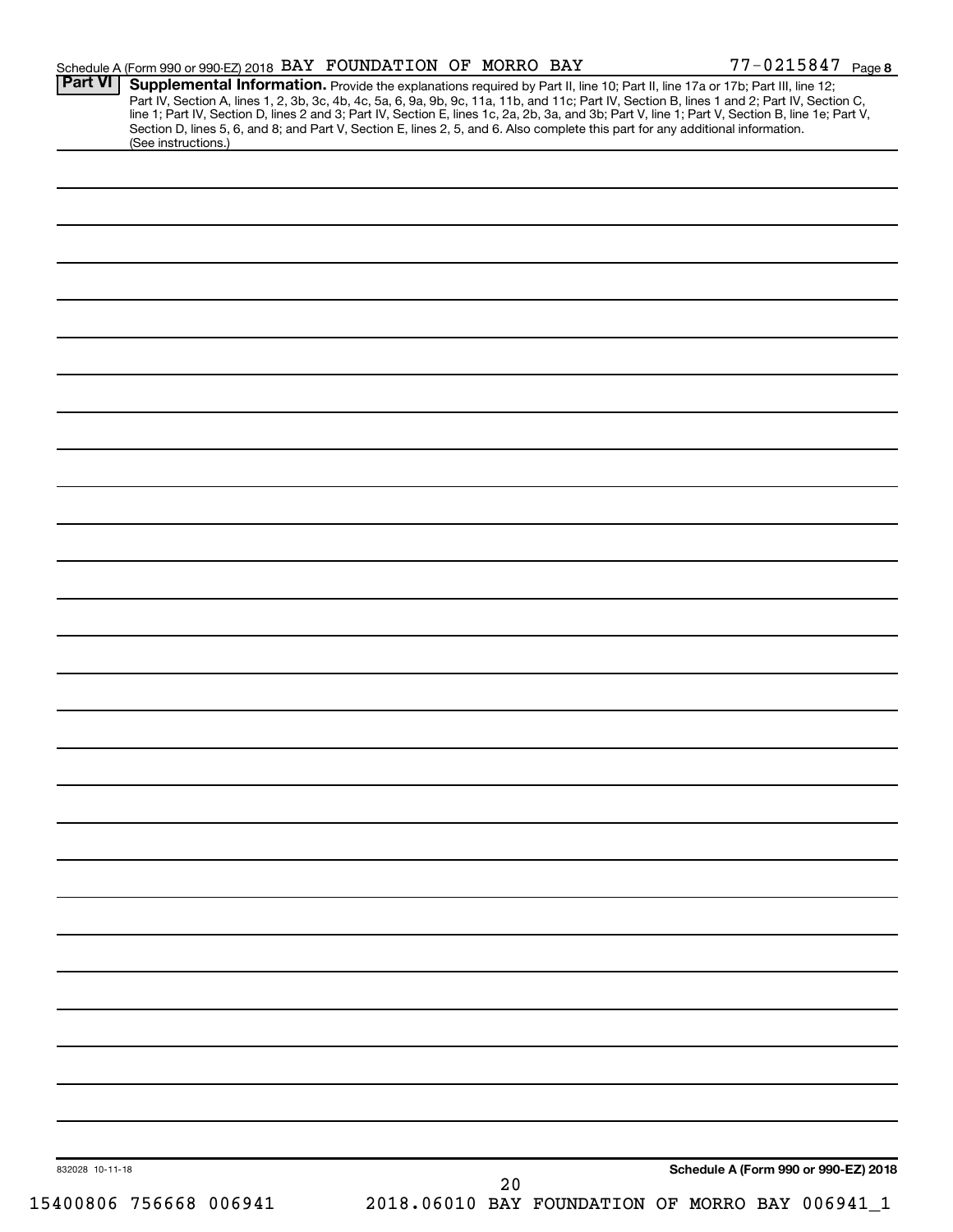## **Schedule B Schedule of Contributors**

**or 990-PF) | Attach to Form 990, Form 990-EZ, or Form 990-PF. | Go to www.irs.gov/Form990 for the latest information.** OMB No. 1545-0047

**2018**

**Employer identification number**

| 7-0215847 |  |  |  |
|-----------|--|--|--|
|           |  |  |  |

|  | Name of the organization |  |
|--|--------------------------|--|
|  |                          |  |

| <b>Organization type</b> (check one):                                     |  |  |  |  |  |  |
|---------------------------------------------------------------------------|--|--|--|--|--|--|
| Section:                                                                  |  |  |  |  |  |  |
| $\lfloor x \rfloor$ 501(c)( 3) (enter number) organization                |  |  |  |  |  |  |
| 4947(a)(1) nonexempt charitable trust not treated as a private foundation |  |  |  |  |  |  |
| 527 political organization                                                |  |  |  |  |  |  |
| 501(c)(3) exempt private foundation                                       |  |  |  |  |  |  |
| 4947(a)(1) nonexempt charitable trust treated as a private foundation     |  |  |  |  |  |  |
| 501(c)(3) taxable private foundation                                      |  |  |  |  |  |  |
|                                                                           |  |  |  |  |  |  |

Check if your organization is covered by the General Rule or a Special Rule.

BAY FOUNDATION OF MORRO BAY

**Note:**  Only a section 501(c)(7), (8), or (10) organization can check boxes for both the General Rule and a Special Rule. See instructions.

## **General Rule**

 $\Box$ 

For an organization filing Form 990, 990-EZ, or 990-PF that received, during the year, contributions totaling \$5,000 or more (in money or property) from any one contributor. Complete Parts I and II. See instructions for determining a contributor's total contributions.

## **Special Rules**

any one contributor, during the year, total contributions of the greater of (1) \$5,000; or (2) 2% of the amount on (i) Form 990, Part VIII, line 1h;  $\boxed{\text{X}}$  For an organization described in section 501(c)(3) filing Form 990 or 990-EZ that met the 33 1/3% support test of the regulations under sections 509(a)(1) and 170(b)(1)(A)(vi), that checked Schedule A (Form 990 or 990-EZ), Part II, line 13, 16a, or 16b, and that received from or (ii) Form 990-EZ, line 1. Complete Parts I and II.

year, total contributions of more than \$1,000 *exclusively* for religious, charitable, scientific, literary, or educational purposes, or for the For an organization described in section 501(c)(7), (8), or (10) filing Form 990 or 990-EZ that received from any one contributor, during the prevention of cruelty to children or animals. Complete Parts I (entering "N/A" in column (b) instead of the contributor name and address), II, and III.  $\Box$ 

purpose. Don't complete any of the parts unless the General Rule applies to this organization because it received nonexclusively year, contributions exclusively for religious, charitable, etc., purposes, but no such contributions totaled more than \$1,000. If this box is checked, enter here the total contributions that were received during the year for an exclusively religious, charitable, etc., For an organization described in section 501(c)(7), (8), or (10) filing Form 990 or 990-EZ that received from any one contributor, during the religious, charitable, etc., contributions totaling \$5,000 or more during the year  $~\ldots\ldots\ldots\ldots\ldots\ldots\ldots\ldots\blacktriangleright~$ \$  $\Box$ 

**Caution:**  An organization that isn't covered by the General Rule and/or the Special Rules doesn't file Schedule B (Form 990, 990-EZ, or 990-PF),  **must** but it answer "No" on Part IV, line 2, of its Form 990; or check the box on line H of its Form 990-EZ or on its Form 990-PF, Part I, line 2, to certify that it doesn't meet the filing requirements of Schedule B (Form 990, 990-EZ, or 990-PF).

**For Paperwork Reduction Act Notice, see the instructions for Form 990, 990-EZ, or 990-PF. Schedule B (Form 990, 990-EZ, or 990-PF) (2018)** LHA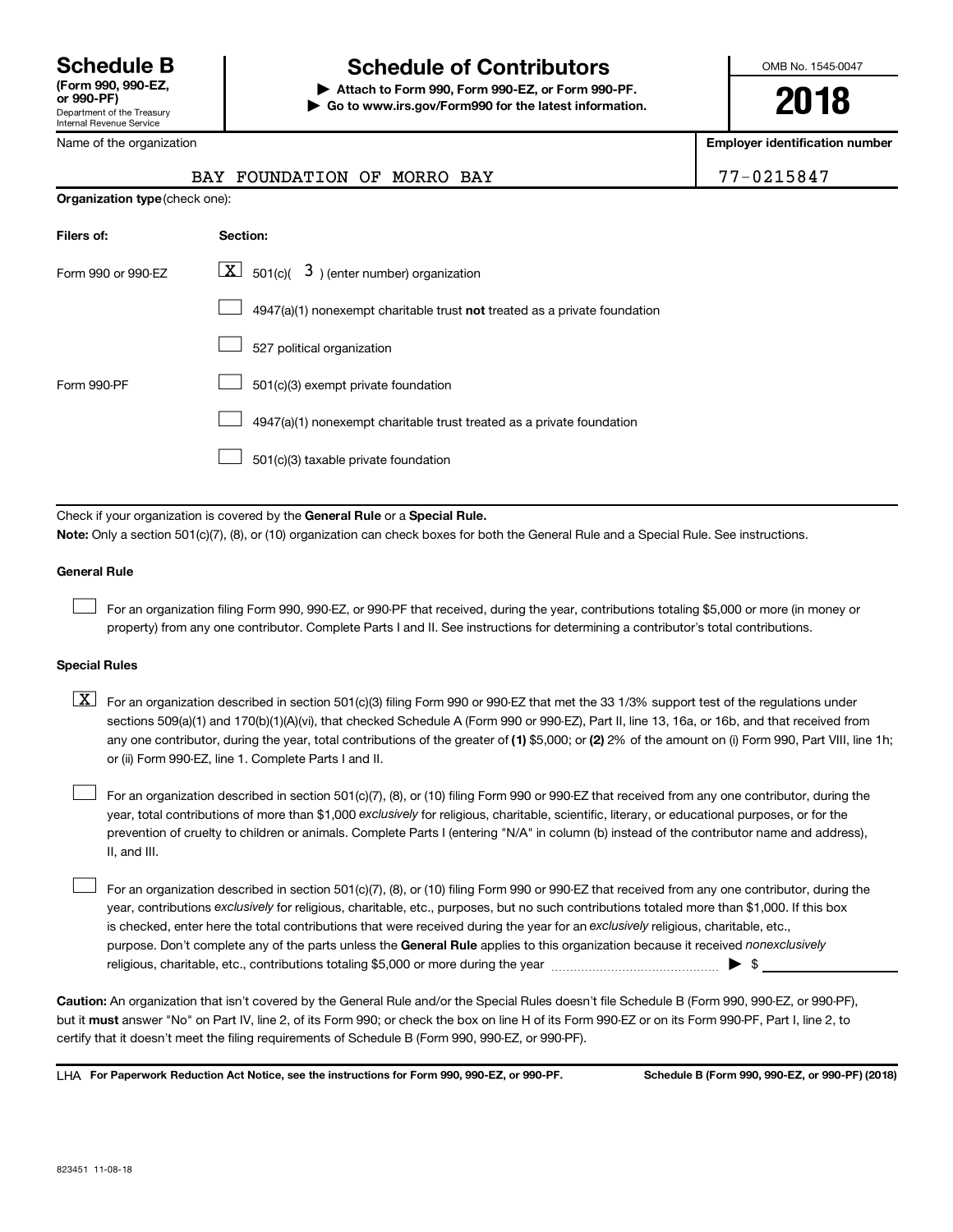Name of organization

**Employer identification number**

BAY FOUNDATION OF MORRO BAY 77-0215847

#### 823452 11-08-18 **Schedule B (Form 990, 990-EZ, or 990-PF) (2018) (a) No. (b) Name, address, and ZIP + 4 (c) Total contributions (d) Type of contribution Person Payroll Noncash (a) No. (b) Name, address, and ZIP + 4 (c) Total contributions (d) Type of contribution Person Payroll Noncash (a) No. (b) Name, address, and ZIP + 4 (c) Total contributions (d) Type of contribution Person Payroll Noncash (a) No. (b) Name, address, and ZIP + 4 (c) Total contributions (d) Type of contribution Person Payroll Noncash (a) No. (b) Name, address, and ZIP + 4 (c) Total contributions (d) Type of contribution Person Payroll Noncash (a) No. (b) Name, address, and ZIP + 4 (c) Total contributions (d) Type of contribution Person Payroll Noncash Part I** Contributors (see instructions). Use duplicate copies of Part I if additional space is needed. \$ (Complete Part II for noncash contributions.) \$ (Complete Part II for noncash contributions.) \$ (Complete Part II for noncash contributions.) \$ (Complete Part II for noncash contributions.) \$ (Complete Part II for noncash contributions.) \$ (Complete Part II for noncash contributions.) †  $\Box$  $\Box$  $\overline{\mathbf{X}}$  $\Box$  $\Box$  $\boxed{\textbf{X}}$  $\Box$  $\Box$  $\boxed{\textbf{X}}$  $\Box$  $\Box$  $\Box$  $\Box$  $\Box$  $\Box$  $\Box$  $\Box$ 1 CALIF. DEPT OF FISH AND WILDLIFE X 20 LOWER RAGSDALE, SUITE  $100$   $| \text{ } s$  885,293. MONTEREY, CA 93940 2 | ENVIRONMENTAL PROTECTION AGENCY 75 HAWTHORNE STREET  $\vert \text{ }_{\text{\$}}\text{ }$  698,799. SAN FRANCISCO, CA 94105 3 | CA STATE COASTAL CONSERVANCY  $1515$  CLAY STREET,  $10$ TH FLOOR  $\begin{array}{ccc} | & 0 & 98,687 \end{array}$ OAKLAND, CA 94612 4 | RESOURCE LEGACY FUND 555 CAPITOL MALL, SUITE  $1095$   $| \t s$  50,000. SACRAMENTO, CA 95814 22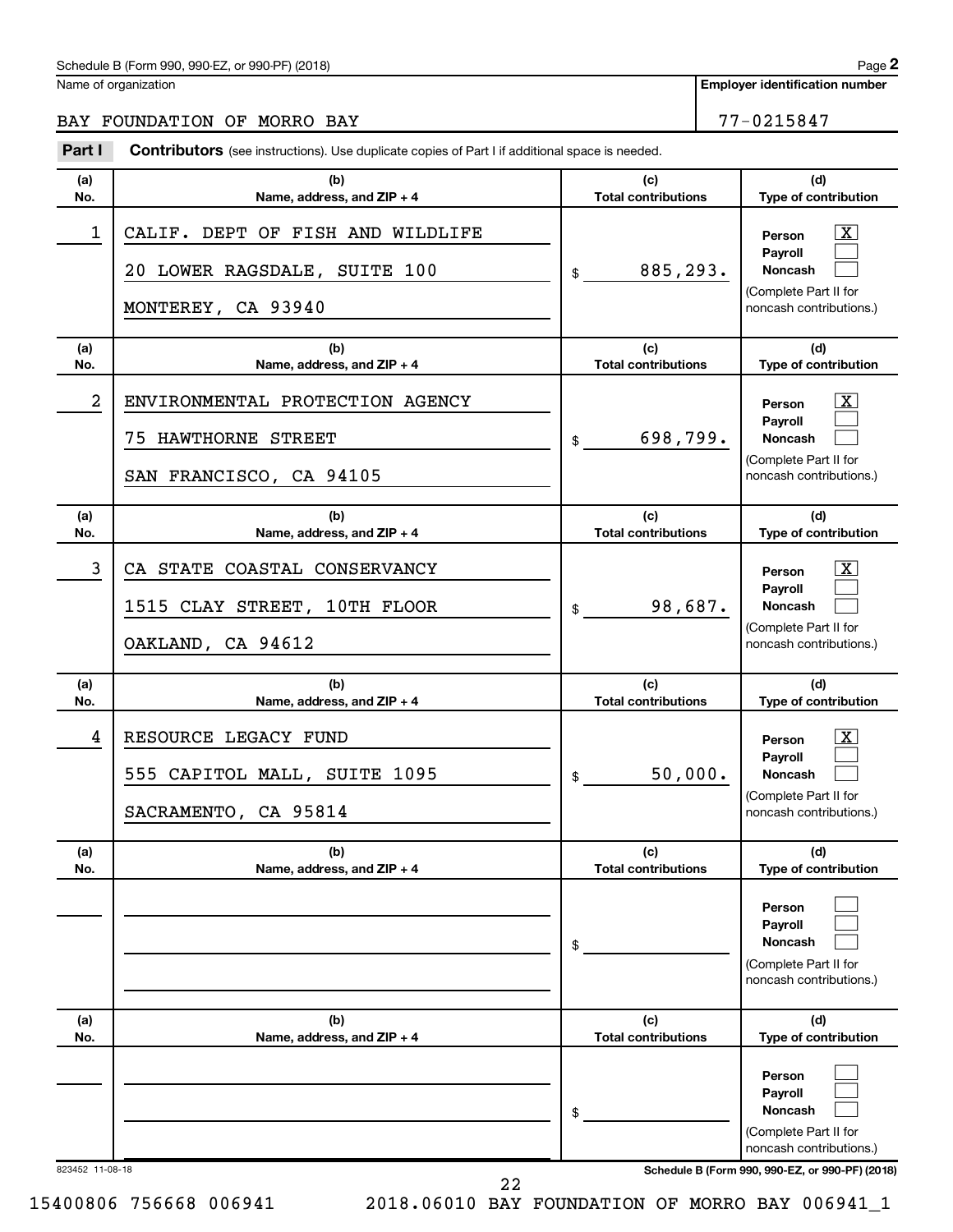Name of organization

**Employer identification number**

BAY FOUNDATION OF MORRO BAY 77-0215847

Part II Noncash Property (see instructions). Use duplicate copies of Part II if additional space is needed.

| No.<br>from<br>Part I        | (b)<br>Description of noncash property given | (c)<br>FMV (or estimate)<br>(See instructions.) | (d)<br>Date received                            |
|------------------------------|----------------------------------------------|-------------------------------------------------|-------------------------------------------------|
|                              |                                              | $\frac{1}{2}$                                   |                                                 |
| (a)<br>No.<br>from<br>Part I | (b)<br>Description of noncash property given | (c)<br>FMV (or estimate)<br>(See instructions.) | (d)<br>Date received                            |
|                              |                                              | $\frac{1}{2}$                                   |                                                 |
| (a)<br>No.<br>from<br>Part I | (b)<br>Description of noncash property given | (c)<br>FMV (or estimate)<br>(See instructions.) | (d)<br>Date received                            |
|                              |                                              | $\frac{1}{2}$                                   |                                                 |
| (a)<br>No.<br>from<br>Part I | (b)<br>Description of noncash property given | (c)<br>FMV (or estimate)<br>(See instructions.) | (d)<br>Date received                            |
|                              |                                              | $\frac{1}{2}$                                   |                                                 |
| (a)<br>No.<br>from<br>Part I | (b)<br>Description of noncash property given | (c)<br>FMV (or estimate)<br>(See instructions.) | (d)<br>Date received                            |
|                              |                                              | \$                                              |                                                 |
| (a)<br>No.<br>from<br>Part I | (b)<br>Description of noncash property given | (c)<br>FMV (or estimate)<br>(See instructions.) | (d)<br>Date received                            |
| 823453 11-08-18              |                                              | \$                                              | Schedule B (Form 990, 990-EZ, or 990-PF) (2018) |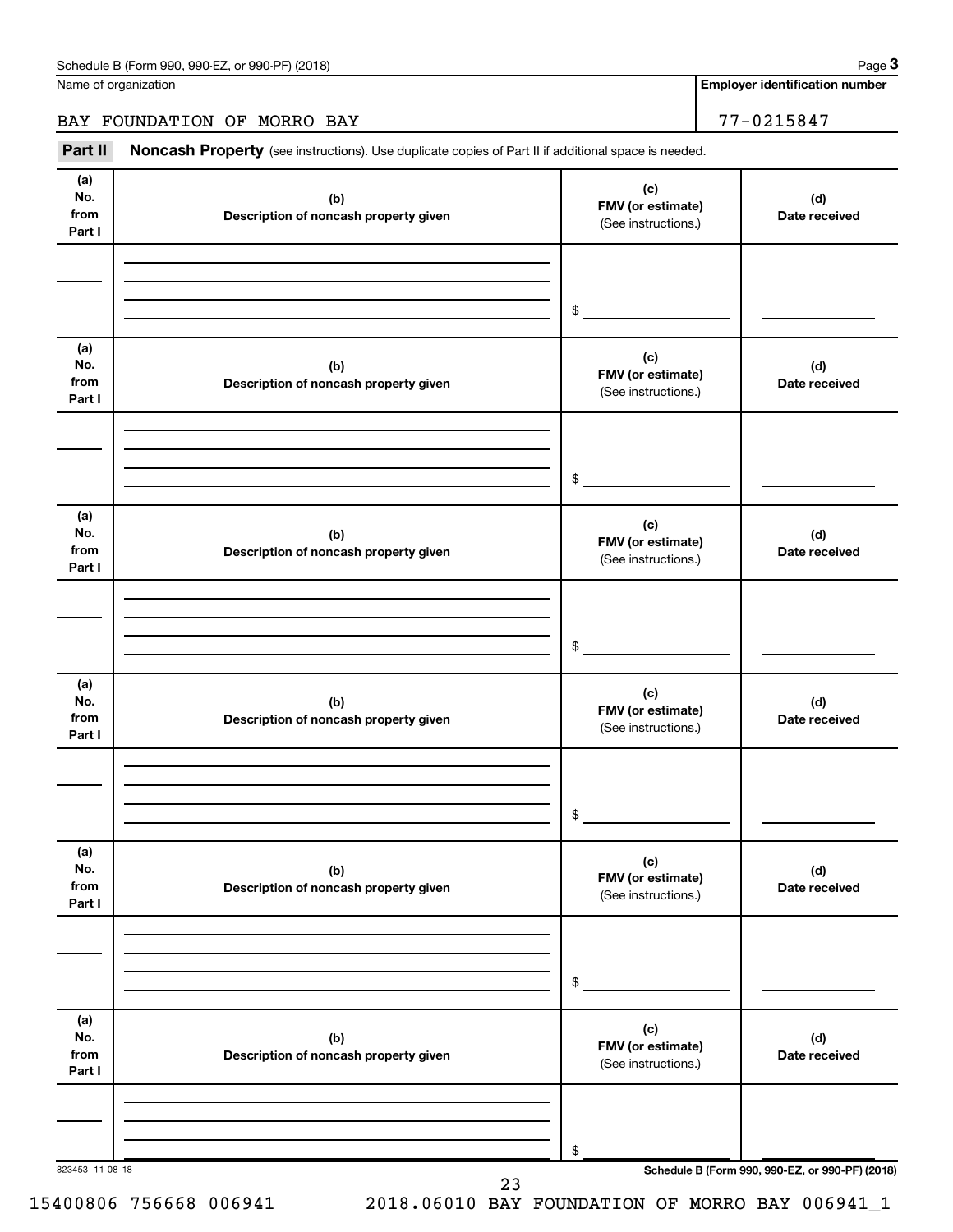|                           | Name of organization                                                                                                                                                                                                                                                                                                                                               |                      | <b>Employer identification number</b>                                                                                                                          |  |  |  |  |  |  |  |
|---------------------------|--------------------------------------------------------------------------------------------------------------------------------------------------------------------------------------------------------------------------------------------------------------------------------------------------------------------------------------------------------------------|----------------------|----------------------------------------------------------------------------------------------------------------------------------------------------------------|--|--|--|--|--|--|--|
|                           | BAY FOUNDATION OF MORRO BAY                                                                                                                                                                                                                                                                                                                                        |                      | 77-0215847                                                                                                                                                     |  |  |  |  |  |  |  |
| Part III                  | from any one contributor. Complete columns (a) through (e) and the following line entry. For organizations<br>completing Part III, enter the total of exclusively religious, charitable, etc., contributions of \$1,000 or less for the year. (Enter this info. once.) $\blacktriangleright$ \$<br>Use duplicate copies of Part III if additional space is needed. |                      | Exclusively religious, charitable, etc., contributions to organizations described in section 501(c)(7), (8), or (10) that total more than \$1,000 for the year |  |  |  |  |  |  |  |
| (a) No.<br>from<br>Part I | (b) Purpose of gift                                                                                                                                                                                                                                                                                                                                                | (c) Use of gift      | (d) Description of how gift is held                                                                                                                            |  |  |  |  |  |  |  |
|                           |                                                                                                                                                                                                                                                                                                                                                                    |                      |                                                                                                                                                                |  |  |  |  |  |  |  |
|                           |                                                                                                                                                                                                                                                                                                                                                                    | (e) Transfer of gift |                                                                                                                                                                |  |  |  |  |  |  |  |
|                           | Transferee's name, address, and ZIP + 4                                                                                                                                                                                                                                                                                                                            |                      | Relationship of transferor to transferee                                                                                                                       |  |  |  |  |  |  |  |
|                           |                                                                                                                                                                                                                                                                                                                                                                    |                      |                                                                                                                                                                |  |  |  |  |  |  |  |
| (a) No.<br>from<br>Part I | (b) Purpose of gift                                                                                                                                                                                                                                                                                                                                                | (c) Use of gift      | (d) Description of how gift is held                                                                                                                            |  |  |  |  |  |  |  |
|                           |                                                                                                                                                                                                                                                                                                                                                                    |                      |                                                                                                                                                                |  |  |  |  |  |  |  |
|                           | (e) Transfer of gift                                                                                                                                                                                                                                                                                                                                               |                      |                                                                                                                                                                |  |  |  |  |  |  |  |
|                           | Transferee's name, address, and ZIP + 4                                                                                                                                                                                                                                                                                                                            |                      | Relationship of transferor to transferee                                                                                                                       |  |  |  |  |  |  |  |
|                           |                                                                                                                                                                                                                                                                                                                                                                    |                      |                                                                                                                                                                |  |  |  |  |  |  |  |
| (a) No.<br>from<br>Part I | (b) Purpose of gift                                                                                                                                                                                                                                                                                                                                                | (c) Use of gift      | (d) Description of how gift is held                                                                                                                            |  |  |  |  |  |  |  |
|                           |                                                                                                                                                                                                                                                                                                                                                                    |                      |                                                                                                                                                                |  |  |  |  |  |  |  |
|                           | (e) Transfer of gift                                                                                                                                                                                                                                                                                                                                               |                      |                                                                                                                                                                |  |  |  |  |  |  |  |
|                           | Transferee's name, address, and ZIP + 4                                                                                                                                                                                                                                                                                                                            |                      | Relationship of transferor to transferee                                                                                                                       |  |  |  |  |  |  |  |
|                           |                                                                                                                                                                                                                                                                                                                                                                    |                      |                                                                                                                                                                |  |  |  |  |  |  |  |
| (a) No.<br>from<br>Part I | (b) Purpose of gift                                                                                                                                                                                                                                                                                                                                                | (c) Use of gift      | (d) Description of how gift is held                                                                                                                            |  |  |  |  |  |  |  |
|                           |                                                                                                                                                                                                                                                                                                                                                                    |                      |                                                                                                                                                                |  |  |  |  |  |  |  |
|                           | (e) Transfer of gift                                                                                                                                                                                                                                                                                                                                               |                      |                                                                                                                                                                |  |  |  |  |  |  |  |
|                           | Transferee's name, address, and ZIP + 4                                                                                                                                                                                                                                                                                                                            |                      | Relationship of transferor to transferee                                                                                                                       |  |  |  |  |  |  |  |
|                           |                                                                                                                                                                                                                                                                                                                                                                    |                      |                                                                                                                                                                |  |  |  |  |  |  |  |
| 823454 11-08-18           |                                                                                                                                                                                                                                                                                                                                                                    | 24                   | Schedule B (Form 990, 990-EZ, or 990-PF) (2018)                                                                                                                |  |  |  |  |  |  |  |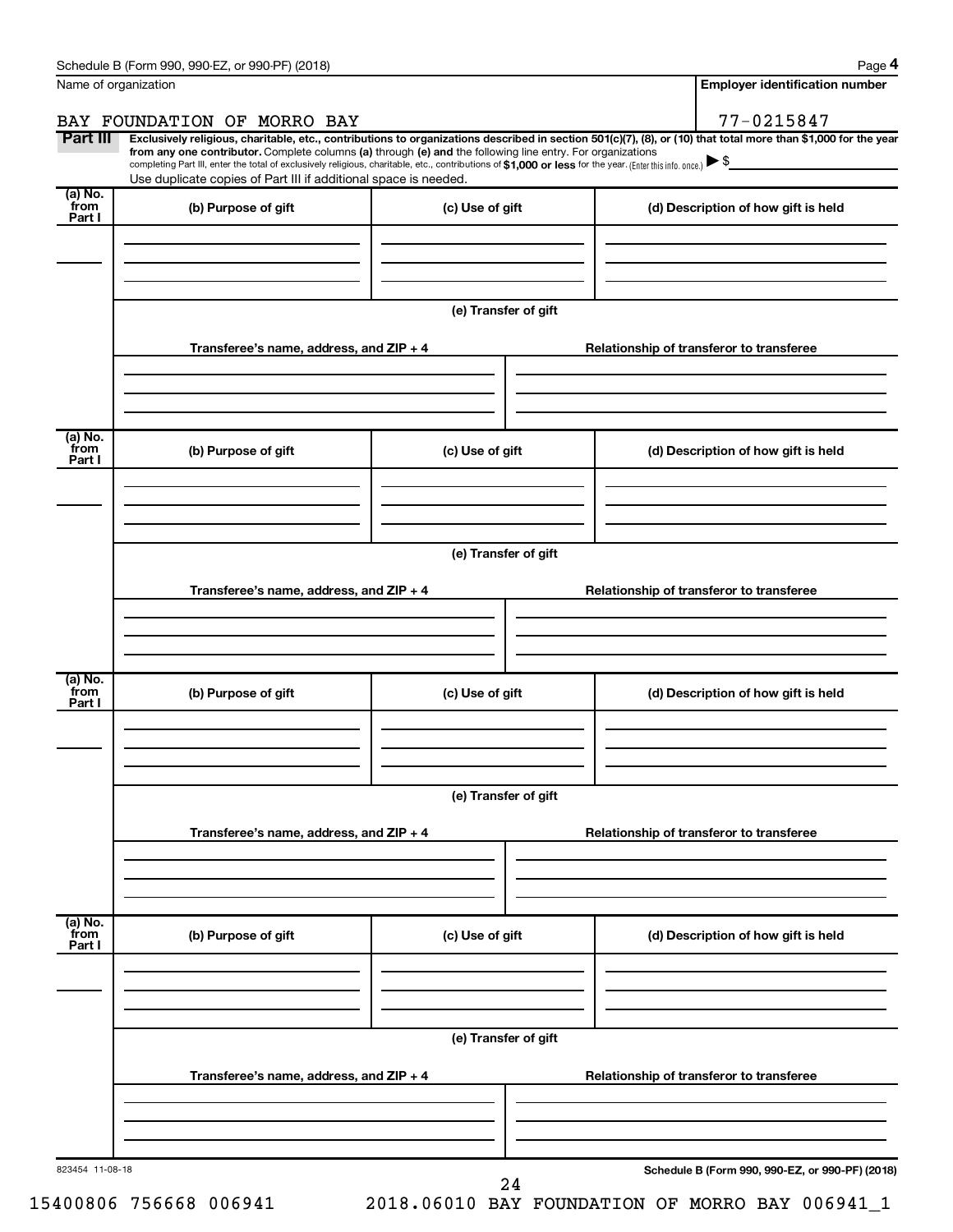| <b>SCHEDULE D</b> |  |
|-------------------|--|
|-------------------|--|

Department of the Treasury Internal Revenue Service

| (Form 990) |
|------------|
|            |

# **SCHEDULE D Supplemental Financial Statements**<br> **Form 990 2018**<br> **Part IV** line 6.7.8.9.10, 11a, 11b, 11d, 11d, 11d, 11d, 11d, 12a, 0r, 12b

**(Form 990) | Complete if the organization answered "Yes" on Form 990, Part IV, line 6, 7, 8, 9, 10, 11a, 11b, 11c, 11d, 11e, 11f, 12a, or 12b.**

**| Attach to Form 990. |Go to www.irs.gov/Form990 for instructions and the latest information.**



|  |  |  | Name of the organizatio |
|--|--|--|-------------------------|
|--|--|--|-------------------------|

## on **Name of the organization CF MORRO BAY Employer identification number**<br>BAY FOUNDATION OF MORRO BAY **Property** 17-0215847 BAY FOUNDATION OF MORRO BAY

| organization answered "Yes" on Form 990, Part IV, line 6.<br>(a) Donor advised funds<br>(b) Funds and other accounts<br>1<br>Aggregate value of contributions to (during year)<br>2<br>Aggregate value of grants from (during year)<br>3<br>4<br>Did the organization inform all donors and donor advisors in writing that the assets held in donor advised funds<br>5<br>Yes<br>No<br>Did the organization inform all grantees, donors, and donor advisors in writing that grant funds can be used only<br>6<br>for charitable purposes and not for the benefit of the donor or donor advisor, or for any other purpose conferring<br>Yes<br>impermissible private benefit?<br>No<br>Part II<br>Conservation Easements. Complete if the organization answered "Yes" on Form 990, Part IV, line 7.<br>Purpose(s) of conservation easements held by the organization (check all that apply).<br>$\mathbf 1$<br>Preservation of land for public use (e.g., recreation or education)<br>Preservation of a historically important land area<br>$X$ Protection of natural habitat<br>Preservation of a certified historic structure<br>$X$ Preservation of open space<br>Complete lines 2a through 2d if the organization held a qualified conservation contribution in the form of a conservation easement on the last<br>2<br>Held at the End of the Tax Year<br>day of the tax year.<br>2a<br>1,860.00<br>2 <sub>b</sub><br><b>b</b> Total acreage restricted by conservation easements<br>0<br>c Number of conservation easements on a certified historic structure included in (a) manufacture included in (a)<br>2c<br>d Number of conservation easements included in (c) acquired after 7/25/06, and not on a historic structure<br>0<br>listed in the National Register [111] Marshall Register [11] Marshall Register [11] Marshall Register [11] Marshall Register [11] Marshall Register [11] Marshall Register [11] Marshall Register [11] Marshall Register [11]<br>2d<br>Number of conservation easements modified, transferred, released, extinguished, or terminated by the organization during the tax<br>3<br>$year \blacktriangleright$<br>Number of states where property subject to conservation easement is located ><br>4<br>Does the organization have a written policy regarding the periodic monitoring, inspection, handling of<br>5<br>$\boxed{\text{X}}$ Yes<br>No<br>violations, and enforcement of the conservation easements it holds?<br>Staff and volunteer hours devoted to monitoring, inspecting, handling of violations, and enforcing conservation easements during the year<br>6<br>13<br>Amount of expenses incurred in monitoring, inspecting, handling of violations, and enforcing conservation easements during the year<br>7<br>280.<br>$\blacktriangleright$ \$<br>Does each conservation easement reported on line 2(d) above satisfy the requirements of section 170(h)(4)(B)(i)<br>8<br>No<br>Yes<br>In Part XIII, describe how the organization reports conservation easements in its revenue and expense statement, and balance sheet, and<br>9<br>include, if applicable, the text of the footnote to the organization's financial statements that describes the organization's accounting for<br>conservation easements.<br>Organizations Maintaining Collections of Art, Historical Treasures, or Other Similar Assets.<br>Part III<br>Complete if the organization answered "Yes" on Form 990, Part IV, line 8.<br>1a If the organization elected, as permitted under SFAS 116 (ASC 958), not to report in its revenue statement and balance sheet works of art,<br>historical treasures, or other similar assets held for public exhibition, education, or research in furtherance of public service, provide, in Part XIII,<br>the text of the footnote to its financial statements that describes these items.<br>b If the organization elected, as permitted under SFAS 116 (ASC 958), to report in its revenue statement and balance sheet works of art, historical<br>treasures, or other similar assets held for public exhibition, education, or research in furtherance of public service, provide the following amounts<br>relating to these items:<br>$\blacktriangleright$ \$<br>(ii) Assets included in Form 990, Part X [11] [2000] [2010] Assets included in Form 990, Part X [11] [11] [200<br>If the organization received or held works of art, historical treasures, or other similar assets for financial gain, provide<br>2<br>the following amounts required to be reported under SFAS 116 (ASC 958) relating to these items:<br>- \$<br>$\blacktriangleright$ \$<br>LHA For Paperwork Reduction Act Notice, see the Instructions for Form 990.<br>Schedule D (Form 990) 2018<br>832051 10-29-18 | Part I | Organizations Maintaining Donor Advised Funds or Other Similar Funds or Accounts. Complete if the |  |  |  |  |  |  |
|---------------------------------------------------------------------------------------------------------------------------------------------------------------------------------------------------------------------------------------------------------------------------------------------------------------------------------------------------------------------------------------------------------------------------------------------------------------------------------------------------------------------------------------------------------------------------------------------------------------------------------------------------------------------------------------------------------------------------------------------------------------------------------------------------------------------------------------------------------------------------------------------------------------------------------------------------------------------------------------------------------------------------------------------------------------------------------------------------------------------------------------------------------------------------------------------------------------------------------------------------------------------------------------------------------------------------------------------------------------------------------------------------------------------------------------------------------------------------------------------------------------------------------------------------------------------------------------------------------------------------------------------------------------------------------------------------------------------------------------------------------------------------------------------------------------------------------------------------------------------------------------------------------------------------------------------------------------------------------------------------------------------------------------------------------------------------------------------------------------------------------------------------------------------------------------------------------------------------------------------------------------------------------------------------------------------------------------------------------------------------------------------------------------------------------------------------------------------------------------------------------------------------------------------------------------------------------------------------------------------------------------------------------------------------------------------------------------------------------------------------------------------------------------------------------------------------------------------------------------------------------------------------------------------------------------------------------------------------------------------------------------------------------------------------------------------------------------------------------------------------------------------------------------------------------------------------------------------------------------------------------------------------------------------------------------------------------------------------------------------------------------------------------------------------------------------------------------------------------------------------------------------------------------------------------------------------------------------------------------------------------------------------------------------------------------------------------------------------------------------------------------------------------------------------------------------------------------------------------------------------------------------------------------------------------------------------------------------------------------------------------------------------------------------------------------------------------------------------------------------------------------------------------------------------------------------------------------------------------------------------------------------------------------------------------------------------------------------------------------------------------------------------------------------------------------------------------------------------------------------------------------------------------------------------------------------------------------------------------------------------------------------------------------------------------------------------------------------------------------------------------------------------|--------|---------------------------------------------------------------------------------------------------|--|--|--|--|--|--|
|                                                                                                                                                                                                                                                                                                                                                                                                                                                                                                                                                                                                                                                                                                                                                                                                                                                                                                                                                                                                                                                                                                                                                                                                                                                                                                                                                                                                                                                                                                                                                                                                                                                                                                                                                                                                                                                                                                                                                                                                                                                                                                                                                                                                                                                                                                                                                                                                                                                                                                                                                                                                                                                                                                                                                                                                                                                                                                                                                                                                                                                                                                                                                                                                                                                                                                                                                                                                                                                                                                                                                                                                                                                                                                                                                                                                                                                                                                                                                                                                                                                                                                                                                                                                                                                                                                                                                                                                                                                                                                                                                                                                                                                                                                                                                                           |        |                                                                                                   |  |  |  |  |  |  |
|                                                                                                                                                                                                                                                                                                                                                                                                                                                                                                                                                                                                                                                                                                                                                                                                                                                                                                                                                                                                                                                                                                                                                                                                                                                                                                                                                                                                                                                                                                                                                                                                                                                                                                                                                                                                                                                                                                                                                                                                                                                                                                                                                                                                                                                                                                                                                                                                                                                                                                                                                                                                                                                                                                                                                                                                                                                                                                                                                                                                                                                                                                                                                                                                                                                                                                                                                                                                                                                                                                                                                                                                                                                                                                                                                                                                                                                                                                                                                                                                                                                                                                                                                                                                                                                                                                                                                                                                                                                                                                                                                                                                                                                                                                                                                                           |        |                                                                                                   |  |  |  |  |  |  |
|                                                                                                                                                                                                                                                                                                                                                                                                                                                                                                                                                                                                                                                                                                                                                                                                                                                                                                                                                                                                                                                                                                                                                                                                                                                                                                                                                                                                                                                                                                                                                                                                                                                                                                                                                                                                                                                                                                                                                                                                                                                                                                                                                                                                                                                                                                                                                                                                                                                                                                                                                                                                                                                                                                                                                                                                                                                                                                                                                                                                                                                                                                                                                                                                                                                                                                                                                                                                                                                                                                                                                                                                                                                                                                                                                                                                                                                                                                                                                                                                                                                                                                                                                                                                                                                                                                                                                                                                                                                                                                                                                                                                                                                                                                                                                                           |        |                                                                                                   |  |  |  |  |  |  |
|                                                                                                                                                                                                                                                                                                                                                                                                                                                                                                                                                                                                                                                                                                                                                                                                                                                                                                                                                                                                                                                                                                                                                                                                                                                                                                                                                                                                                                                                                                                                                                                                                                                                                                                                                                                                                                                                                                                                                                                                                                                                                                                                                                                                                                                                                                                                                                                                                                                                                                                                                                                                                                                                                                                                                                                                                                                                                                                                                                                                                                                                                                                                                                                                                                                                                                                                                                                                                                                                                                                                                                                                                                                                                                                                                                                                                                                                                                                                                                                                                                                                                                                                                                                                                                                                                                                                                                                                                                                                                                                                                                                                                                                                                                                                                                           |        |                                                                                                   |  |  |  |  |  |  |
|                                                                                                                                                                                                                                                                                                                                                                                                                                                                                                                                                                                                                                                                                                                                                                                                                                                                                                                                                                                                                                                                                                                                                                                                                                                                                                                                                                                                                                                                                                                                                                                                                                                                                                                                                                                                                                                                                                                                                                                                                                                                                                                                                                                                                                                                                                                                                                                                                                                                                                                                                                                                                                                                                                                                                                                                                                                                                                                                                                                                                                                                                                                                                                                                                                                                                                                                                                                                                                                                                                                                                                                                                                                                                                                                                                                                                                                                                                                                                                                                                                                                                                                                                                                                                                                                                                                                                                                                                                                                                                                                                                                                                                                                                                                                                                           |        |                                                                                                   |  |  |  |  |  |  |
|                                                                                                                                                                                                                                                                                                                                                                                                                                                                                                                                                                                                                                                                                                                                                                                                                                                                                                                                                                                                                                                                                                                                                                                                                                                                                                                                                                                                                                                                                                                                                                                                                                                                                                                                                                                                                                                                                                                                                                                                                                                                                                                                                                                                                                                                                                                                                                                                                                                                                                                                                                                                                                                                                                                                                                                                                                                                                                                                                                                                                                                                                                                                                                                                                                                                                                                                                                                                                                                                                                                                                                                                                                                                                                                                                                                                                                                                                                                                                                                                                                                                                                                                                                                                                                                                                                                                                                                                                                                                                                                                                                                                                                                                                                                                                                           |        |                                                                                                   |  |  |  |  |  |  |
|                                                                                                                                                                                                                                                                                                                                                                                                                                                                                                                                                                                                                                                                                                                                                                                                                                                                                                                                                                                                                                                                                                                                                                                                                                                                                                                                                                                                                                                                                                                                                                                                                                                                                                                                                                                                                                                                                                                                                                                                                                                                                                                                                                                                                                                                                                                                                                                                                                                                                                                                                                                                                                                                                                                                                                                                                                                                                                                                                                                                                                                                                                                                                                                                                                                                                                                                                                                                                                                                                                                                                                                                                                                                                                                                                                                                                                                                                                                                                                                                                                                                                                                                                                                                                                                                                                                                                                                                                                                                                                                                                                                                                                                                                                                                                                           |        |                                                                                                   |  |  |  |  |  |  |
|                                                                                                                                                                                                                                                                                                                                                                                                                                                                                                                                                                                                                                                                                                                                                                                                                                                                                                                                                                                                                                                                                                                                                                                                                                                                                                                                                                                                                                                                                                                                                                                                                                                                                                                                                                                                                                                                                                                                                                                                                                                                                                                                                                                                                                                                                                                                                                                                                                                                                                                                                                                                                                                                                                                                                                                                                                                                                                                                                                                                                                                                                                                                                                                                                                                                                                                                                                                                                                                                                                                                                                                                                                                                                                                                                                                                                                                                                                                                                                                                                                                                                                                                                                                                                                                                                                                                                                                                                                                                                                                                                                                                                                                                                                                                                                           |        |                                                                                                   |  |  |  |  |  |  |
|                                                                                                                                                                                                                                                                                                                                                                                                                                                                                                                                                                                                                                                                                                                                                                                                                                                                                                                                                                                                                                                                                                                                                                                                                                                                                                                                                                                                                                                                                                                                                                                                                                                                                                                                                                                                                                                                                                                                                                                                                                                                                                                                                                                                                                                                                                                                                                                                                                                                                                                                                                                                                                                                                                                                                                                                                                                                                                                                                                                                                                                                                                                                                                                                                                                                                                                                                                                                                                                                                                                                                                                                                                                                                                                                                                                                                                                                                                                                                                                                                                                                                                                                                                                                                                                                                                                                                                                                                                                                                                                                                                                                                                                                                                                                                                           |        |                                                                                                   |  |  |  |  |  |  |
|                                                                                                                                                                                                                                                                                                                                                                                                                                                                                                                                                                                                                                                                                                                                                                                                                                                                                                                                                                                                                                                                                                                                                                                                                                                                                                                                                                                                                                                                                                                                                                                                                                                                                                                                                                                                                                                                                                                                                                                                                                                                                                                                                                                                                                                                                                                                                                                                                                                                                                                                                                                                                                                                                                                                                                                                                                                                                                                                                                                                                                                                                                                                                                                                                                                                                                                                                                                                                                                                                                                                                                                                                                                                                                                                                                                                                                                                                                                                                                                                                                                                                                                                                                                                                                                                                                                                                                                                                                                                                                                                                                                                                                                                                                                                                                           |        |                                                                                                   |  |  |  |  |  |  |
|                                                                                                                                                                                                                                                                                                                                                                                                                                                                                                                                                                                                                                                                                                                                                                                                                                                                                                                                                                                                                                                                                                                                                                                                                                                                                                                                                                                                                                                                                                                                                                                                                                                                                                                                                                                                                                                                                                                                                                                                                                                                                                                                                                                                                                                                                                                                                                                                                                                                                                                                                                                                                                                                                                                                                                                                                                                                                                                                                                                                                                                                                                                                                                                                                                                                                                                                                                                                                                                                                                                                                                                                                                                                                                                                                                                                                                                                                                                                                                                                                                                                                                                                                                                                                                                                                                                                                                                                                                                                                                                                                                                                                                                                                                                                                                           |        |                                                                                                   |  |  |  |  |  |  |
|                                                                                                                                                                                                                                                                                                                                                                                                                                                                                                                                                                                                                                                                                                                                                                                                                                                                                                                                                                                                                                                                                                                                                                                                                                                                                                                                                                                                                                                                                                                                                                                                                                                                                                                                                                                                                                                                                                                                                                                                                                                                                                                                                                                                                                                                                                                                                                                                                                                                                                                                                                                                                                                                                                                                                                                                                                                                                                                                                                                                                                                                                                                                                                                                                                                                                                                                                                                                                                                                                                                                                                                                                                                                                                                                                                                                                                                                                                                                                                                                                                                                                                                                                                                                                                                                                                                                                                                                                                                                                                                                                                                                                                                                                                                                                                           |        |                                                                                                   |  |  |  |  |  |  |
|                                                                                                                                                                                                                                                                                                                                                                                                                                                                                                                                                                                                                                                                                                                                                                                                                                                                                                                                                                                                                                                                                                                                                                                                                                                                                                                                                                                                                                                                                                                                                                                                                                                                                                                                                                                                                                                                                                                                                                                                                                                                                                                                                                                                                                                                                                                                                                                                                                                                                                                                                                                                                                                                                                                                                                                                                                                                                                                                                                                                                                                                                                                                                                                                                                                                                                                                                                                                                                                                                                                                                                                                                                                                                                                                                                                                                                                                                                                                                                                                                                                                                                                                                                                                                                                                                                                                                                                                                                                                                                                                                                                                                                                                                                                                                                           |        |                                                                                                   |  |  |  |  |  |  |
|                                                                                                                                                                                                                                                                                                                                                                                                                                                                                                                                                                                                                                                                                                                                                                                                                                                                                                                                                                                                                                                                                                                                                                                                                                                                                                                                                                                                                                                                                                                                                                                                                                                                                                                                                                                                                                                                                                                                                                                                                                                                                                                                                                                                                                                                                                                                                                                                                                                                                                                                                                                                                                                                                                                                                                                                                                                                                                                                                                                                                                                                                                                                                                                                                                                                                                                                                                                                                                                                                                                                                                                                                                                                                                                                                                                                                                                                                                                                                                                                                                                                                                                                                                                                                                                                                                                                                                                                                                                                                                                                                                                                                                                                                                                                                                           |        |                                                                                                   |  |  |  |  |  |  |
|                                                                                                                                                                                                                                                                                                                                                                                                                                                                                                                                                                                                                                                                                                                                                                                                                                                                                                                                                                                                                                                                                                                                                                                                                                                                                                                                                                                                                                                                                                                                                                                                                                                                                                                                                                                                                                                                                                                                                                                                                                                                                                                                                                                                                                                                                                                                                                                                                                                                                                                                                                                                                                                                                                                                                                                                                                                                                                                                                                                                                                                                                                                                                                                                                                                                                                                                                                                                                                                                                                                                                                                                                                                                                                                                                                                                                                                                                                                                                                                                                                                                                                                                                                                                                                                                                                                                                                                                                                                                                                                                                                                                                                                                                                                                                                           |        |                                                                                                   |  |  |  |  |  |  |
|                                                                                                                                                                                                                                                                                                                                                                                                                                                                                                                                                                                                                                                                                                                                                                                                                                                                                                                                                                                                                                                                                                                                                                                                                                                                                                                                                                                                                                                                                                                                                                                                                                                                                                                                                                                                                                                                                                                                                                                                                                                                                                                                                                                                                                                                                                                                                                                                                                                                                                                                                                                                                                                                                                                                                                                                                                                                                                                                                                                                                                                                                                                                                                                                                                                                                                                                                                                                                                                                                                                                                                                                                                                                                                                                                                                                                                                                                                                                                                                                                                                                                                                                                                                                                                                                                                                                                                                                                                                                                                                                                                                                                                                                                                                                                                           |        |                                                                                                   |  |  |  |  |  |  |
|                                                                                                                                                                                                                                                                                                                                                                                                                                                                                                                                                                                                                                                                                                                                                                                                                                                                                                                                                                                                                                                                                                                                                                                                                                                                                                                                                                                                                                                                                                                                                                                                                                                                                                                                                                                                                                                                                                                                                                                                                                                                                                                                                                                                                                                                                                                                                                                                                                                                                                                                                                                                                                                                                                                                                                                                                                                                                                                                                                                                                                                                                                                                                                                                                                                                                                                                                                                                                                                                                                                                                                                                                                                                                                                                                                                                                                                                                                                                                                                                                                                                                                                                                                                                                                                                                                                                                                                                                                                                                                                                                                                                                                                                                                                                                                           |        |                                                                                                   |  |  |  |  |  |  |
|                                                                                                                                                                                                                                                                                                                                                                                                                                                                                                                                                                                                                                                                                                                                                                                                                                                                                                                                                                                                                                                                                                                                                                                                                                                                                                                                                                                                                                                                                                                                                                                                                                                                                                                                                                                                                                                                                                                                                                                                                                                                                                                                                                                                                                                                                                                                                                                                                                                                                                                                                                                                                                                                                                                                                                                                                                                                                                                                                                                                                                                                                                                                                                                                                                                                                                                                                                                                                                                                                                                                                                                                                                                                                                                                                                                                                                                                                                                                                                                                                                                                                                                                                                                                                                                                                                                                                                                                                                                                                                                                                                                                                                                                                                                                                                           |        |                                                                                                   |  |  |  |  |  |  |
|                                                                                                                                                                                                                                                                                                                                                                                                                                                                                                                                                                                                                                                                                                                                                                                                                                                                                                                                                                                                                                                                                                                                                                                                                                                                                                                                                                                                                                                                                                                                                                                                                                                                                                                                                                                                                                                                                                                                                                                                                                                                                                                                                                                                                                                                                                                                                                                                                                                                                                                                                                                                                                                                                                                                                                                                                                                                                                                                                                                                                                                                                                                                                                                                                                                                                                                                                                                                                                                                                                                                                                                                                                                                                                                                                                                                                                                                                                                                                                                                                                                                                                                                                                                                                                                                                                                                                                                                                                                                                                                                                                                                                                                                                                                                                                           |        |                                                                                                   |  |  |  |  |  |  |
|                                                                                                                                                                                                                                                                                                                                                                                                                                                                                                                                                                                                                                                                                                                                                                                                                                                                                                                                                                                                                                                                                                                                                                                                                                                                                                                                                                                                                                                                                                                                                                                                                                                                                                                                                                                                                                                                                                                                                                                                                                                                                                                                                                                                                                                                                                                                                                                                                                                                                                                                                                                                                                                                                                                                                                                                                                                                                                                                                                                                                                                                                                                                                                                                                                                                                                                                                                                                                                                                                                                                                                                                                                                                                                                                                                                                                                                                                                                                                                                                                                                                                                                                                                                                                                                                                                                                                                                                                                                                                                                                                                                                                                                                                                                                                                           |        |                                                                                                   |  |  |  |  |  |  |
|                                                                                                                                                                                                                                                                                                                                                                                                                                                                                                                                                                                                                                                                                                                                                                                                                                                                                                                                                                                                                                                                                                                                                                                                                                                                                                                                                                                                                                                                                                                                                                                                                                                                                                                                                                                                                                                                                                                                                                                                                                                                                                                                                                                                                                                                                                                                                                                                                                                                                                                                                                                                                                                                                                                                                                                                                                                                                                                                                                                                                                                                                                                                                                                                                                                                                                                                                                                                                                                                                                                                                                                                                                                                                                                                                                                                                                                                                                                                                                                                                                                                                                                                                                                                                                                                                                                                                                                                                                                                                                                                                                                                                                                                                                                                                                           |        |                                                                                                   |  |  |  |  |  |  |
|                                                                                                                                                                                                                                                                                                                                                                                                                                                                                                                                                                                                                                                                                                                                                                                                                                                                                                                                                                                                                                                                                                                                                                                                                                                                                                                                                                                                                                                                                                                                                                                                                                                                                                                                                                                                                                                                                                                                                                                                                                                                                                                                                                                                                                                                                                                                                                                                                                                                                                                                                                                                                                                                                                                                                                                                                                                                                                                                                                                                                                                                                                                                                                                                                                                                                                                                                                                                                                                                                                                                                                                                                                                                                                                                                                                                                                                                                                                                                                                                                                                                                                                                                                                                                                                                                                                                                                                                                                                                                                                                                                                                                                                                                                                                                                           |        |                                                                                                   |  |  |  |  |  |  |
|                                                                                                                                                                                                                                                                                                                                                                                                                                                                                                                                                                                                                                                                                                                                                                                                                                                                                                                                                                                                                                                                                                                                                                                                                                                                                                                                                                                                                                                                                                                                                                                                                                                                                                                                                                                                                                                                                                                                                                                                                                                                                                                                                                                                                                                                                                                                                                                                                                                                                                                                                                                                                                                                                                                                                                                                                                                                                                                                                                                                                                                                                                                                                                                                                                                                                                                                                                                                                                                                                                                                                                                                                                                                                                                                                                                                                                                                                                                                                                                                                                                                                                                                                                                                                                                                                                                                                                                                                                                                                                                                                                                                                                                                                                                                                                           |        |                                                                                                   |  |  |  |  |  |  |
|                                                                                                                                                                                                                                                                                                                                                                                                                                                                                                                                                                                                                                                                                                                                                                                                                                                                                                                                                                                                                                                                                                                                                                                                                                                                                                                                                                                                                                                                                                                                                                                                                                                                                                                                                                                                                                                                                                                                                                                                                                                                                                                                                                                                                                                                                                                                                                                                                                                                                                                                                                                                                                                                                                                                                                                                                                                                                                                                                                                                                                                                                                                                                                                                                                                                                                                                                                                                                                                                                                                                                                                                                                                                                                                                                                                                                                                                                                                                                                                                                                                                                                                                                                                                                                                                                                                                                                                                                                                                                                                                                                                                                                                                                                                                                                           |        |                                                                                                   |  |  |  |  |  |  |
|                                                                                                                                                                                                                                                                                                                                                                                                                                                                                                                                                                                                                                                                                                                                                                                                                                                                                                                                                                                                                                                                                                                                                                                                                                                                                                                                                                                                                                                                                                                                                                                                                                                                                                                                                                                                                                                                                                                                                                                                                                                                                                                                                                                                                                                                                                                                                                                                                                                                                                                                                                                                                                                                                                                                                                                                                                                                                                                                                                                                                                                                                                                                                                                                                                                                                                                                                                                                                                                                                                                                                                                                                                                                                                                                                                                                                                                                                                                                                                                                                                                                                                                                                                                                                                                                                                                                                                                                                                                                                                                                                                                                                                                                                                                                                                           |        |                                                                                                   |  |  |  |  |  |  |
|                                                                                                                                                                                                                                                                                                                                                                                                                                                                                                                                                                                                                                                                                                                                                                                                                                                                                                                                                                                                                                                                                                                                                                                                                                                                                                                                                                                                                                                                                                                                                                                                                                                                                                                                                                                                                                                                                                                                                                                                                                                                                                                                                                                                                                                                                                                                                                                                                                                                                                                                                                                                                                                                                                                                                                                                                                                                                                                                                                                                                                                                                                                                                                                                                                                                                                                                                                                                                                                                                                                                                                                                                                                                                                                                                                                                                                                                                                                                                                                                                                                                                                                                                                                                                                                                                                                                                                                                                                                                                                                                                                                                                                                                                                                                                                           |        |                                                                                                   |  |  |  |  |  |  |
|                                                                                                                                                                                                                                                                                                                                                                                                                                                                                                                                                                                                                                                                                                                                                                                                                                                                                                                                                                                                                                                                                                                                                                                                                                                                                                                                                                                                                                                                                                                                                                                                                                                                                                                                                                                                                                                                                                                                                                                                                                                                                                                                                                                                                                                                                                                                                                                                                                                                                                                                                                                                                                                                                                                                                                                                                                                                                                                                                                                                                                                                                                                                                                                                                                                                                                                                                                                                                                                                                                                                                                                                                                                                                                                                                                                                                                                                                                                                                                                                                                                                                                                                                                                                                                                                                                                                                                                                                                                                                                                                                                                                                                                                                                                                                                           |        |                                                                                                   |  |  |  |  |  |  |
|                                                                                                                                                                                                                                                                                                                                                                                                                                                                                                                                                                                                                                                                                                                                                                                                                                                                                                                                                                                                                                                                                                                                                                                                                                                                                                                                                                                                                                                                                                                                                                                                                                                                                                                                                                                                                                                                                                                                                                                                                                                                                                                                                                                                                                                                                                                                                                                                                                                                                                                                                                                                                                                                                                                                                                                                                                                                                                                                                                                                                                                                                                                                                                                                                                                                                                                                                                                                                                                                                                                                                                                                                                                                                                                                                                                                                                                                                                                                                                                                                                                                                                                                                                                                                                                                                                                                                                                                                                                                                                                                                                                                                                                                                                                                                                           |        |                                                                                                   |  |  |  |  |  |  |
|                                                                                                                                                                                                                                                                                                                                                                                                                                                                                                                                                                                                                                                                                                                                                                                                                                                                                                                                                                                                                                                                                                                                                                                                                                                                                                                                                                                                                                                                                                                                                                                                                                                                                                                                                                                                                                                                                                                                                                                                                                                                                                                                                                                                                                                                                                                                                                                                                                                                                                                                                                                                                                                                                                                                                                                                                                                                                                                                                                                                                                                                                                                                                                                                                                                                                                                                                                                                                                                                                                                                                                                                                                                                                                                                                                                                                                                                                                                                                                                                                                                                                                                                                                                                                                                                                                                                                                                                                                                                                                                                                                                                                                                                                                                                                                           |        |                                                                                                   |  |  |  |  |  |  |
|                                                                                                                                                                                                                                                                                                                                                                                                                                                                                                                                                                                                                                                                                                                                                                                                                                                                                                                                                                                                                                                                                                                                                                                                                                                                                                                                                                                                                                                                                                                                                                                                                                                                                                                                                                                                                                                                                                                                                                                                                                                                                                                                                                                                                                                                                                                                                                                                                                                                                                                                                                                                                                                                                                                                                                                                                                                                                                                                                                                                                                                                                                                                                                                                                                                                                                                                                                                                                                                                                                                                                                                                                                                                                                                                                                                                                                                                                                                                                                                                                                                                                                                                                                                                                                                                                                                                                                                                                                                                                                                                                                                                                                                                                                                                                                           |        |                                                                                                   |  |  |  |  |  |  |
|                                                                                                                                                                                                                                                                                                                                                                                                                                                                                                                                                                                                                                                                                                                                                                                                                                                                                                                                                                                                                                                                                                                                                                                                                                                                                                                                                                                                                                                                                                                                                                                                                                                                                                                                                                                                                                                                                                                                                                                                                                                                                                                                                                                                                                                                                                                                                                                                                                                                                                                                                                                                                                                                                                                                                                                                                                                                                                                                                                                                                                                                                                                                                                                                                                                                                                                                                                                                                                                                                                                                                                                                                                                                                                                                                                                                                                                                                                                                                                                                                                                                                                                                                                                                                                                                                                                                                                                                                                                                                                                                                                                                                                                                                                                                                                           |        |                                                                                                   |  |  |  |  |  |  |
|                                                                                                                                                                                                                                                                                                                                                                                                                                                                                                                                                                                                                                                                                                                                                                                                                                                                                                                                                                                                                                                                                                                                                                                                                                                                                                                                                                                                                                                                                                                                                                                                                                                                                                                                                                                                                                                                                                                                                                                                                                                                                                                                                                                                                                                                                                                                                                                                                                                                                                                                                                                                                                                                                                                                                                                                                                                                                                                                                                                                                                                                                                                                                                                                                                                                                                                                                                                                                                                                                                                                                                                                                                                                                                                                                                                                                                                                                                                                                                                                                                                                                                                                                                                                                                                                                                                                                                                                                                                                                                                                                                                                                                                                                                                                                                           |        |                                                                                                   |  |  |  |  |  |  |
|                                                                                                                                                                                                                                                                                                                                                                                                                                                                                                                                                                                                                                                                                                                                                                                                                                                                                                                                                                                                                                                                                                                                                                                                                                                                                                                                                                                                                                                                                                                                                                                                                                                                                                                                                                                                                                                                                                                                                                                                                                                                                                                                                                                                                                                                                                                                                                                                                                                                                                                                                                                                                                                                                                                                                                                                                                                                                                                                                                                                                                                                                                                                                                                                                                                                                                                                                                                                                                                                                                                                                                                                                                                                                                                                                                                                                                                                                                                                                                                                                                                                                                                                                                                                                                                                                                                                                                                                                                                                                                                                                                                                                                                                                                                                                                           |        |                                                                                                   |  |  |  |  |  |  |
|                                                                                                                                                                                                                                                                                                                                                                                                                                                                                                                                                                                                                                                                                                                                                                                                                                                                                                                                                                                                                                                                                                                                                                                                                                                                                                                                                                                                                                                                                                                                                                                                                                                                                                                                                                                                                                                                                                                                                                                                                                                                                                                                                                                                                                                                                                                                                                                                                                                                                                                                                                                                                                                                                                                                                                                                                                                                                                                                                                                                                                                                                                                                                                                                                                                                                                                                                                                                                                                                                                                                                                                                                                                                                                                                                                                                                                                                                                                                                                                                                                                                                                                                                                                                                                                                                                                                                                                                                                                                                                                                                                                                                                                                                                                                                                           |        |                                                                                                   |  |  |  |  |  |  |
|                                                                                                                                                                                                                                                                                                                                                                                                                                                                                                                                                                                                                                                                                                                                                                                                                                                                                                                                                                                                                                                                                                                                                                                                                                                                                                                                                                                                                                                                                                                                                                                                                                                                                                                                                                                                                                                                                                                                                                                                                                                                                                                                                                                                                                                                                                                                                                                                                                                                                                                                                                                                                                                                                                                                                                                                                                                                                                                                                                                                                                                                                                                                                                                                                                                                                                                                                                                                                                                                                                                                                                                                                                                                                                                                                                                                                                                                                                                                                                                                                                                                                                                                                                                                                                                                                                                                                                                                                                                                                                                                                                                                                                                                                                                                                                           |        |                                                                                                   |  |  |  |  |  |  |
|                                                                                                                                                                                                                                                                                                                                                                                                                                                                                                                                                                                                                                                                                                                                                                                                                                                                                                                                                                                                                                                                                                                                                                                                                                                                                                                                                                                                                                                                                                                                                                                                                                                                                                                                                                                                                                                                                                                                                                                                                                                                                                                                                                                                                                                                                                                                                                                                                                                                                                                                                                                                                                                                                                                                                                                                                                                                                                                                                                                                                                                                                                                                                                                                                                                                                                                                                                                                                                                                                                                                                                                                                                                                                                                                                                                                                                                                                                                                                                                                                                                                                                                                                                                                                                                                                                                                                                                                                                                                                                                                                                                                                                                                                                                                                                           |        |                                                                                                   |  |  |  |  |  |  |
|                                                                                                                                                                                                                                                                                                                                                                                                                                                                                                                                                                                                                                                                                                                                                                                                                                                                                                                                                                                                                                                                                                                                                                                                                                                                                                                                                                                                                                                                                                                                                                                                                                                                                                                                                                                                                                                                                                                                                                                                                                                                                                                                                                                                                                                                                                                                                                                                                                                                                                                                                                                                                                                                                                                                                                                                                                                                                                                                                                                                                                                                                                                                                                                                                                                                                                                                                                                                                                                                                                                                                                                                                                                                                                                                                                                                                                                                                                                                                                                                                                                                                                                                                                                                                                                                                                                                                                                                                                                                                                                                                                                                                                                                                                                                                                           |        |                                                                                                   |  |  |  |  |  |  |
|                                                                                                                                                                                                                                                                                                                                                                                                                                                                                                                                                                                                                                                                                                                                                                                                                                                                                                                                                                                                                                                                                                                                                                                                                                                                                                                                                                                                                                                                                                                                                                                                                                                                                                                                                                                                                                                                                                                                                                                                                                                                                                                                                                                                                                                                                                                                                                                                                                                                                                                                                                                                                                                                                                                                                                                                                                                                                                                                                                                                                                                                                                                                                                                                                                                                                                                                                                                                                                                                                                                                                                                                                                                                                                                                                                                                                                                                                                                                                                                                                                                                                                                                                                                                                                                                                                                                                                                                                                                                                                                                                                                                                                                                                                                                                                           |        |                                                                                                   |  |  |  |  |  |  |
|                                                                                                                                                                                                                                                                                                                                                                                                                                                                                                                                                                                                                                                                                                                                                                                                                                                                                                                                                                                                                                                                                                                                                                                                                                                                                                                                                                                                                                                                                                                                                                                                                                                                                                                                                                                                                                                                                                                                                                                                                                                                                                                                                                                                                                                                                                                                                                                                                                                                                                                                                                                                                                                                                                                                                                                                                                                                                                                                                                                                                                                                                                                                                                                                                                                                                                                                                                                                                                                                                                                                                                                                                                                                                                                                                                                                                                                                                                                                                                                                                                                                                                                                                                                                                                                                                                                                                                                                                                                                                                                                                                                                                                                                                                                                                                           |        |                                                                                                   |  |  |  |  |  |  |
|                                                                                                                                                                                                                                                                                                                                                                                                                                                                                                                                                                                                                                                                                                                                                                                                                                                                                                                                                                                                                                                                                                                                                                                                                                                                                                                                                                                                                                                                                                                                                                                                                                                                                                                                                                                                                                                                                                                                                                                                                                                                                                                                                                                                                                                                                                                                                                                                                                                                                                                                                                                                                                                                                                                                                                                                                                                                                                                                                                                                                                                                                                                                                                                                                                                                                                                                                                                                                                                                                                                                                                                                                                                                                                                                                                                                                                                                                                                                                                                                                                                                                                                                                                                                                                                                                                                                                                                                                                                                                                                                                                                                                                                                                                                                                                           |        |                                                                                                   |  |  |  |  |  |  |
|                                                                                                                                                                                                                                                                                                                                                                                                                                                                                                                                                                                                                                                                                                                                                                                                                                                                                                                                                                                                                                                                                                                                                                                                                                                                                                                                                                                                                                                                                                                                                                                                                                                                                                                                                                                                                                                                                                                                                                                                                                                                                                                                                                                                                                                                                                                                                                                                                                                                                                                                                                                                                                                                                                                                                                                                                                                                                                                                                                                                                                                                                                                                                                                                                                                                                                                                                                                                                                                                                                                                                                                                                                                                                                                                                                                                                                                                                                                                                                                                                                                                                                                                                                                                                                                                                                                                                                                                                                                                                                                                                                                                                                                                                                                                                                           |        |                                                                                                   |  |  |  |  |  |  |
|                                                                                                                                                                                                                                                                                                                                                                                                                                                                                                                                                                                                                                                                                                                                                                                                                                                                                                                                                                                                                                                                                                                                                                                                                                                                                                                                                                                                                                                                                                                                                                                                                                                                                                                                                                                                                                                                                                                                                                                                                                                                                                                                                                                                                                                                                                                                                                                                                                                                                                                                                                                                                                                                                                                                                                                                                                                                                                                                                                                                                                                                                                                                                                                                                                                                                                                                                                                                                                                                                                                                                                                                                                                                                                                                                                                                                                                                                                                                                                                                                                                                                                                                                                                                                                                                                                                                                                                                                                                                                                                                                                                                                                                                                                                                                                           |        |                                                                                                   |  |  |  |  |  |  |
|                                                                                                                                                                                                                                                                                                                                                                                                                                                                                                                                                                                                                                                                                                                                                                                                                                                                                                                                                                                                                                                                                                                                                                                                                                                                                                                                                                                                                                                                                                                                                                                                                                                                                                                                                                                                                                                                                                                                                                                                                                                                                                                                                                                                                                                                                                                                                                                                                                                                                                                                                                                                                                                                                                                                                                                                                                                                                                                                                                                                                                                                                                                                                                                                                                                                                                                                                                                                                                                                                                                                                                                                                                                                                                                                                                                                                                                                                                                                                                                                                                                                                                                                                                                                                                                                                                                                                                                                                                                                                                                                                                                                                                                                                                                                                                           |        |                                                                                                   |  |  |  |  |  |  |
|                                                                                                                                                                                                                                                                                                                                                                                                                                                                                                                                                                                                                                                                                                                                                                                                                                                                                                                                                                                                                                                                                                                                                                                                                                                                                                                                                                                                                                                                                                                                                                                                                                                                                                                                                                                                                                                                                                                                                                                                                                                                                                                                                                                                                                                                                                                                                                                                                                                                                                                                                                                                                                                                                                                                                                                                                                                                                                                                                                                                                                                                                                                                                                                                                                                                                                                                                                                                                                                                                                                                                                                                                                                                                                                                                                                                                                                                                                                                                                                                                                                                                                                                                                                                                                                                                                                                                                                                                                                                                                                                                                                                                                                                                                                                                                           |        |                                                                                                   |  |  |  |  |  |  |
|                                                                                                                                                                                                                                                                                                                                                                                                                                                                                                                                                                                                                                                                                                                                                                                                                                                                                                                                                                                                                                                                                                                                                                                                                                                                                                                                                                                                                                                                                                                                                                                                                                                                                                                                                                                                                                                                                                                                                                                                                                                                                                                                                                                                                                                                                                                                                                                                                                                                                                                                                                                                                                                                                                                                                                                                                                                                                                                                                                                                                                                                                                                                                                                                                                                                                                                                                                                                                                                                                                                                                                                                                                                                                                                                                                                                                                                                                                                                                                                                                                                                                                                                                                                                                                                                                                                                                                                                                                                                                                                                                                                                                                                                                                                                                                           |        |                                                                                                   |  |  |  |  |  |  |
|                                                                                                                                                                                                                                                                                                                                                                                                                                                                                                                                                                                                                                                                                                                                                                                                                                                                                                                                                                                                                                                                                                                                                                                                                                                                                                                                                                                                                                                                                                                                                                                                                                                                                                                                                                                                                                                                                                                                                                                                                                                                                                                                                                                                                                                                                                                                                                                                                                                                                                                                                                                                                                                                                                                                                                                                                                                                                                                                                                                                                                                                                                                                                                                                                                                                                                                                                                                                                                                                                                                                                                                                                                                                                                                                                                                                                                                                                                                                                                                                                                                                                                                                                                                                                                                                                                                                                                                                                                                                                                                                                                                                                                                                                                                                                                           |        |                                                                                                   |  |  |  |  |  |  |
|                                                                                                                                                                                                                                                                                                                                                                                                                                                                                                                                                                                                                                                                                                                                                                                                                                                                                                                                                                                                                                                                                                                                                                                                                                                                                                                                                                                                                                                                                                                                                                                                                                                                                                                                                                                                                                                                                                                                                                                                                                                                                                                                                                                                                                                                                                                                                                                                                                                                                                                                                                                                                                                                                                                                                                                                                                                                                                                                                                                                                                                                                                                                                                                                                                                                                                                                                                                                                                                                                                                                                                                                                                                                                                                                                                                                                                                                                                                                                                                                                                                                                                                                                                                                                                                                                                                                                                                                                                                                                                                                                                                                                                                                                                                                                                           |        |                                                                                                   |  |  |  |  |  |  |
|                                                                                                                                                                                                                                                                                                                                                                                                                                                                                                                                                                                                                                                                                                                                                                                                                                                                                                                                                                                                                                                                                                                                                                                                                                                                                                                                                                                                                                                                                                                                                                                                                                                                                                                                                                                                                                                                                                                                                                                                                                                                                                                                                                                                                                                                                                                                                                                                                                                                                                                                                                                                                                                                                                                                                                                                                                                                                                                                                                                                                                                                                                                                                                                                                                                                                                                                                                                                                                                                                                                                                                                                                                                                                                                                                                                                                                                                                                                                                                                                                                                                                                                                                                                                                                                                                                                                                                                                                                                                                                                                                                                                                                                                                                                                                                           |        |                                                                                                   |  |  |  |  |  |  |
|                                                                                                                                                                                                                                                                                                                                                                                                                                                                                                                                                                                                                                                                                                                                                                                                                                                                                                                                                                                                                                                                                                                                                                                                                                                                                                                                                                                                                                                                                                                                                                                                                                                                                                                                                                                                                                                                                                                                                                                                                                                                                                                                                                                                                                                                                                                                                                                                                                                                                                                                                                                                                                                                                                                                                                                                                                                                                                                                                                                                                                                                                                                                                                                                                                                                                                                                                                                                                                                                                                                                                                                                                                                                                                                                                                                                                                                                                                                                                                                                                                                                                                                                                                                                                                                                                                                                                                                                                                                                                                                                                                                                                                                                                                                                                                           |        |                                                                                                   |  |  |  |  |  |  |
|                                                                                                                                                                                                                                                                                                                                                                                                                                                                                                                                                                                                                                                                                                                                                                                                                                                                                                                                                                                                                                                                                                                                                                                                                                                                                                                                                                                                                                                                                                                                                                                                                                                                                                                                                                                                                                                                                                                                                                                                                                                                                                                                                                                                                                                                                                                                                                                                                                                                                                                                                                                                                                                                                                                                                                                                                                                                                                                                                                                                                                                                                                                                                                                                                                                                                                                                                                                                                                                                                                                                                                                                                                                                                                                                                                                                                                                                                                                                                                                                                                                                                                                                                                                                                                                                                                                                                                                                                                                                                                                                                                                                                                                                                                                                                                           |        |                                                                                                   |  |  |  |  |  |  |
|                                                                                                                                                                                                                                                                                                                                                                                                                                                                                                                                                                                                                                                                                                                                                                                                                                                                                                                                                                                                                                                                                                                                                                                                                                                                                                                                                                                                                                                                                                                                                                                                                                                                                                                                                                                                                                                                                                                                                                                                                                                                                                                                                                                                                                                                                                                                                                                                                                                                                                                                                                                                                                                                                                                                                                                                                                                                                                                                                                                                                                                                                                                                                                                                                                                                                                                                                                                                                                                                                                                                                                                                                                                                                                                                                                                                                                                                                                                                                                                                                                                                                                                                                                                                                                                                                                                                                                                                                                                                                                                                                                                                                                                                                                                                                                           |        |                                                                                                   |  |  |  |  |  |  |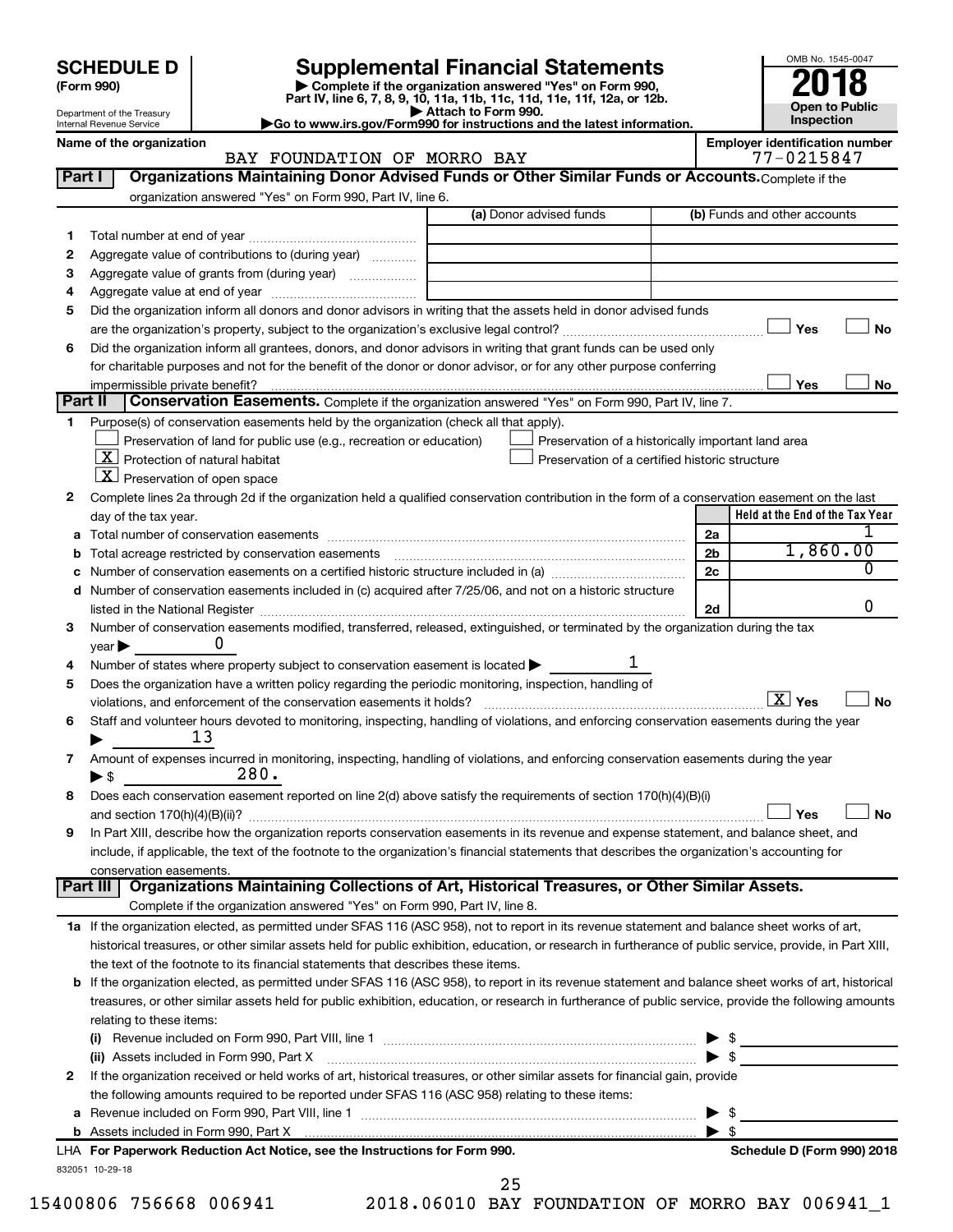|               | Schedule D (Form 990) 2018                                                                                                                                                                                                     | BAY FOUNDATION OF MORRO BAY |                |                                                         |                 | $77 - 0215847$ Page 2      |                         |  |
|---------------|--------------------------------------------------------------------------------------------------------------------------------------------------------------------------------------------------------------------------------|-----------------------------|----------------|---------------------------------------------------------|-----------------|----------------------------|-------------------------|--|
|               | Organizations Maintaining Collections of Art, Historical Treasures, or Other Similar Assets(continued)<br>Part III                                                                                                             |                             |                |                                                         |                 |                            |                         |  |
| 3             | Using the organization's acquisition, accession, and other records, check any of the following that are a significant use of its collection items                                                                              |                             |                |                                                         |                 |                            |                         |  |
|               | (check all that apply):                                                                                                                                                                                                        |                             |                |                                                         |                 |                            |                         |  |
| a             | Public exhibition                                                                                                                                                                                                              |                             |                | Loan or exchange programs                               |                 |                            |                         |  |
| b             | Scholarly research<br>Other                                                                                                                                                                                                    |                             |                |                                                         |                 |                            |                         |  |
| c             | Preservation for future generations                                                                                                                                                                                            |                             |                |                                                         |                 |                            |                         |  |
| 4             | Provide a description of the organization's collections and explain how they further the organization's exempt purpose in Part XIII.                                                                                           |                             |                |                                                         |                 |                            |                         |  |
| 5             | During the year, did the organization solicit or receive donations of art, historical treasures, or other similar assets                                                                                                       |                             |                |                                                         |                 |                            |                         |  |
|               |                                                                                                                                                                                                                                |                             |                |                                                         |                 | Yes                        | No                      |  |
|               | <b>Part IV</b><br><b>Escrow and Custodial Arrangements.</b> Complete if the organization answered "Yes" on Form 990, Part IV, line 9, or<br>reported an amount on Form 990, Part X, line 21.                                   |                             |                |                                                         |                 |                            |                         |  |
|               | 1a Is the organization an agent, trustee, custodian or other intermediary for contributions or other assets not included                                                                                                       |                             |                |                                                         |                 |                            |                         |  |
|               |                                                                                                                                                                                                                                |                             |                |                                                         |                 | Yes                        | No                      |  |
|               | b If "Yes," explain the arrangement in Part XIII and complete the following table:                                                                                                                                             |                             |                |                                                         |                 |                            |                         |  |
|               |                                                                                                                                                                                                                                |                             |                |                                                         |                 | Amount                     |                         |  |
|               | c Beginning balance measurements and the contract of the contract of the contract of the contract of the contract of the contract of the contract of the contract of the contract of the contract of the contract of the contr |                             |                |                                                         | 1c              |                            |                         |  |
|               |                                                                                                                                                                                                                                |                             |                |                                                         | 1d              |                            |                         |  |
|               | e Distributions during the year manufactured and continuum and contact the control of the control of the state of the control of the control of the control of the control of the control of the control of the control of the |                             |                |                                                         | 1e              |                            |                         |  |
| f.            |                                                                                                                                                                                                                                |                             |                |                                                         | 1f              |                            |                         |  |
|               | 2a Did the organization include an amount on Form 990, Part X, line 21, for escrow or custodial account liability?                                                                                                             |                             |                |                                                         |                 | Yes                        | No                      |  |
|               | <b>b</b> If "Yes," explain the arrangement in Part XIII. Check here if the explanation has been provided on Part XIII                                                                                                          |                             |                |                                                         |                 |                            |                         |  |
| <b>Part V</b> | <b>Endowment Funds.</b> Complete if the organization answered "Yes" on Form 990, Part IV, line 10.                                                                                                                             |                             |                |                                                         |                 |                            |                         |  |
|               |                                                                                                                                                                                                                                | (a) Current year            | (b) Prior year | (c) Two years back $\vert$ (d) Three years back $\vert$ |                 | (e) Four years back        |                         |  |
|               | <b>1a</b> Beginning of year balance <i>manumum</i>                                                                                                                                                                             | 11,082,391.                 | 10,987,128.    | 10,245,730.                                             | 10,179,631.     |                            | 10,802,250.             |  |
|               |                                                                                                                                                                                                                                |                             |                |                                                         |                 |                            | 641,306.                |  |
|               | c Net investment earnings, gains, and losses                                                                                                                                                                                   | 331,682.                    | 677,651.       | 1,385,584.                                              | 892,845.        |                            | $-371,992.$             |  |
|               |                                                                                                                                                                                                                                |                             |                |                                                         |                 |                            |                         |  |
|               | e Other expenditures for facilities                                                                                                                                                                                            |                             |                |                                                         |                 |                            |                         |  |
|               | and programs                                                                                                                                                                                                                   | 18,570.                     | 582,388.       | 644, 186.                                               | 826, 746.       |                            | 891,933.                |  |
|               | f Administrative expenses                                                                                                                                                                                                      |                             |                |                                                         |                 |                            |                         |  |
| g             | End of year balance <i></i>                                                                                                                                                                                                    | 11, 395, 503.               | 11,082,391.    | 10,987,128.                                             | 10, 245, 730.   |                            | 10,179,631.             |  |
| 2             | Provide the estimated percentage of the current year end balance (line 1g, column (a)) held as:                                                                                                                                |                             |                |                                                         |                 |                            |                         |  |
|               | a Board designated or quasi-endowment >                                                                                                                                                                                        | 4.91                        | %              |                                                         |                 |                            |                         |  |
|               | 77.99<br><b>b</b> Permanent endowment $\blacktriangleright$                                                                                                                                                                    | $\%$                        |                |                                                         |                 |                            |                         |  |
|               | <b>c</b> Temporarily restricted endowment $\blacktriangleright$                                                                                                                                                                | 17.10<br>%                  |                |                                                         |                 |                            |                         |  |
|               | The percentages on lines 2a, 2b, and 2c should equal 100%.                                                                                                                                                                     |                             |                |                                                         |                 |                            |                         |  |
|               | 3a Are there endowment funds not in the possession of the organization that are held and administered for the organization                                                                                                     |                             |                |                                                         |                 |                            |                         |  |
|               | by:                                                                                                                                                                                                                            |                             |                |                                                         |                 | Yes                        | No<br>Х                 |  |
|               | (i)                                                                                                                                                                                                                            |                             |                |                                                         |                 | 3a(i)                      | $\overline{\textbf{x}}$ |  |
|               |                                                                                                                                                                                                                                |                             |                |                                                         |                 | 3a(ii)                     |                         |  |
|               |                                                                                                                                                                                                                                |                             |                |                                                         |                 | 3b                         |                         |  |
| 4             | Describe in Part XIII the intended uses of the organization's endowment funds.<br><b>Land, Buildings, and Equipment.</b><br><b>Part VI</b>                                                                                     |                             |                |                                                         |                 |                            |                         |  |
|               | Complete if the organization answered "Yes" on Form 990, Part IV, line 11a. See Form 990, Part X, line 10.                                                                                                                     |                             |                |                                                         |                 |                            |                         |  |
|               | Description of property                                                                                                                                                                                                        | (a) Cost or other           |                | (b) Cost or other                                       | (c) Accumulated | (d) Book value             |                         |  |
|               |                                                                                                                                                                                                                                | basis (investment)          |                | basis (other)                                           | depreciation    |                            |                         |  |
|               |                                                                                                                                                                                                                                |                             |                | 78,563.                                                 |                 |                            | 78,563.                 |  |
|               |                                                                                                                                                                                                                                |                             |                |                                                         |                 |                            |                         |  |
|               |                                                                                                                                                                                                                                |                             |                |                                                         |                 |                            |                         |  |
|               |                                                                                                                                                                                                                                |                             |                | 109, 243.                                               | 82,604.         |                            | 26,639.                 |  |
|               |                                                                                                                                                                                                                                |                             |                |                                                         |                 |                            |                         |  |
|               | Total. Add lines 1a through 1e. (Column (d) must equal Form 990, Part X, column (B), line 10c.)                                                                                                                                |                             |                |                                                         |                 |                            | 105, 202.               |  |
|               |                                                                                                                                                                                                                                |                             |                |                                                         |                 | Schedule D (Form 990) 2018 |                         |  |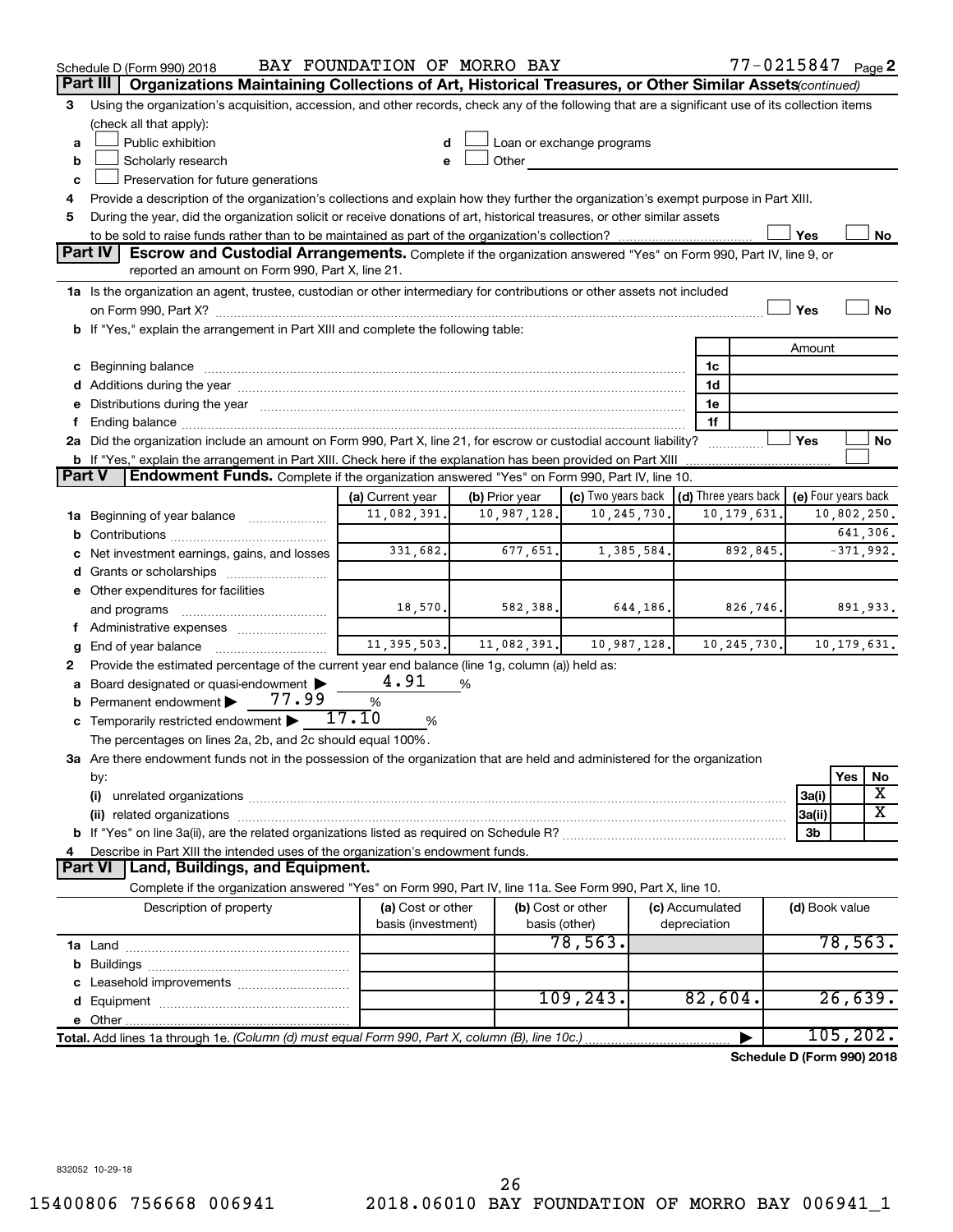| Schedule D (Form 990) 2018                      | BAY FOUNDATION OF MORRO BAY |  | 77-0215847 | Page $\mathbf 3$ |
|-------------------------------------------------|-----------------------------|--|------------|------------------|
| <b>Part VII</b> Investments - Other Securities. |                             |  |            |                  |

| (a) Description of security or category (including name of security)                                                                                                                                                    | (b) Book value  | (c) Method of valuation: Cost or end-of-year market value |                |
|-------------------------------------------------------------------------------------------------------------------------------------------------------------------------------------------------------------------------|-----------------|-----------------------------------------------------------|----------------|
|                                                                                                                                                                                                                         |                 |                                                           |                |
| (2) Closely-held equity interests                                                                                                                                                                                       |                 |                                                           |                |
| (3) Other                                                                                                                                                                                                               |                 |                                                           |                |
| (A)                                                                                                                                                                                                                     |                 |                                                           |                |
| (B)                                                                                                                                                                                                                     |                 |                                                           |                |
|                                                                                                                                                                                                                         |                 |                                                           |                |
| (C)                                                                                                                                                                                                                     |                 |                                                           |                |
| (D)                                                                                                                                                                                                                     |                 |                                                           |                |
| (E)                                                                                                                                                                                                                     |                 |                                                           |                |
| (F)                                                                                                                                                                                                                     |                 |                                                           |                |
| (G)                                                                                                                                                                                                                     |                 |                                                           |                |
| (H)                                                                                                                                                                                                                     |                 |                                                           |                |
| Total. (Col. (b) must equal Form 990, Part X, col. (B) line 12.) $\blacktriangleright$                                                                                                                                  |                 |                                                           |                |
| Part VIII Investments - Program Related.                                                                                                                                                                                |                 |                                                           |                |
| Complete if the organization answered "Yes" on Form 990, Part IV, line 11c. See Form 990, Part X, line 13.                                                                                                              |                 |                                                           |                |
| (a) Description of investment                                                                                                                                                                                           | (b) Book value  | (c) Method of valuation: Cost or end-of-year market value |                |
| (1)                                                                                                                                                                                                                     |                 |                                                           |                |
| (2)                                                                                                                                                                                                                     |                 |                                                           |                |
| (3)                                                                                                                                                                                                                     |                 |                                                           |                |
|                                                                                                                                                                                                                         |                 |                                                           |                |
| (4)                                                                                                                                                                                                                     |                 |                                                           |                |
| (5)                                                                                                                                                                                                                     |                 |                                                           |                |
| (6)                                                                                                                                                                                                                     |                 |                                                           |                |
| (7)                                                                                                                                                                                                                     |                 |                                                           |                |
| (8)                                                                                                                                                                                                                     |                 |                                                           |                |
| (9)                                                                                                                                                                                                                     |                 |                                                           |                |
| Total. (Col. (b) must equal Form 990, Part X, col. (B) line $13$ .)                                                                                                                                                     |                 |                                                           |                |
| Part IX<br><b>Other Assets.</b>                                                                                                                                                                                         |                 |                                                           |                |
| Complete if the organization answered "Yes" on Form 990, Part IV, line 11d. See Form 990, Part X, line 15.                                                                                                              |                 |                                                           |                |
|                                                                                                                                                                                                                         | (a) Description |                                                           | (b) Book value |
| (1)                                                                                                                                                                                                                     |                 |                                                           |                |
|                                                                                                                                                                                                                         |                 |                                                           |                |
| (2)                                                                                                                                                                                                                     |                 |                                                           |                |
| (3)                                                                                                                                                                                                                     |                 |                                                           |                |
| (4)                                                                                                                                                                                                                     |                 |                                                           |                |
| (5)                                                                                                                                                                                                                     |                 |                                                           |                |
| (6)                                                                                                                                                                                                                     |                 |                                                           |                |
| (7)                                                                                                                                                                                                                     |                 |                                                           |                |
| (8)                                                                                                                                                                                                                     |                 |                                                           |                |
|                                                                                                                                                                                                                         |                 |                                                           |                |
|                                                                                                                                                                                                                         |                 |                                                           |                |
| (9)                                                                                                                                                                                                                     |                 |                                                           |                |
|                                                                                                                                                                                                                         |                 |                                                           |                |
| <b>Other Liabilities.</b>                                                                                                                                                                                               |                 |                                                           |                |
| Complete if the organization answered "Yes" on Form 990, Part IV, line 11e or 11f. See Form 990, Part X, line 25.                                                                                                       |                 |                                                           |                |
| (a) Description of liability                                                                                                                                                                                            |                 | (b) Book value                                            |                |
| Federal income taxes<br>(1)                                                                                                                                                                                             |                 |                                                           |                |
| (2)                                                                                                                                                                                                                     |                 |                                                           |                |
| (3)                                                                                                                                                                                                                     |                 |                                                           |                |
| (4)                                                                                                                                                                                                                     |                 |                                                           |                |
|                                                                                                                                                                                                                         |                 |                                                           |                |
| (5)                                                                                                                                                                                                                     |                 |                                                           |                |
| (6)                                                                                                                                                                                                                     |                 |                                                           |                |
| Total. (Column (b) must equal Form 990, Part X, col. (B) line 15.)<br>Part X<br>1.<br>(7)                                                                                                                               |                 |                                                           |                |
| (8)                                                                                                                                                                                                                     |                 |                                                           |                |
| (9)                                                                                                                                                                                                                     |                 |                                                           |                |
| Total. (Column (b) must equal Form 990, Part X, col. (B) line 25.)<br>Liability for uncertain tax positions. In Part XIII, provide the text of the footnote to the organization's financial statements that reports the |                 |                                                           |                |

832053 10-29-18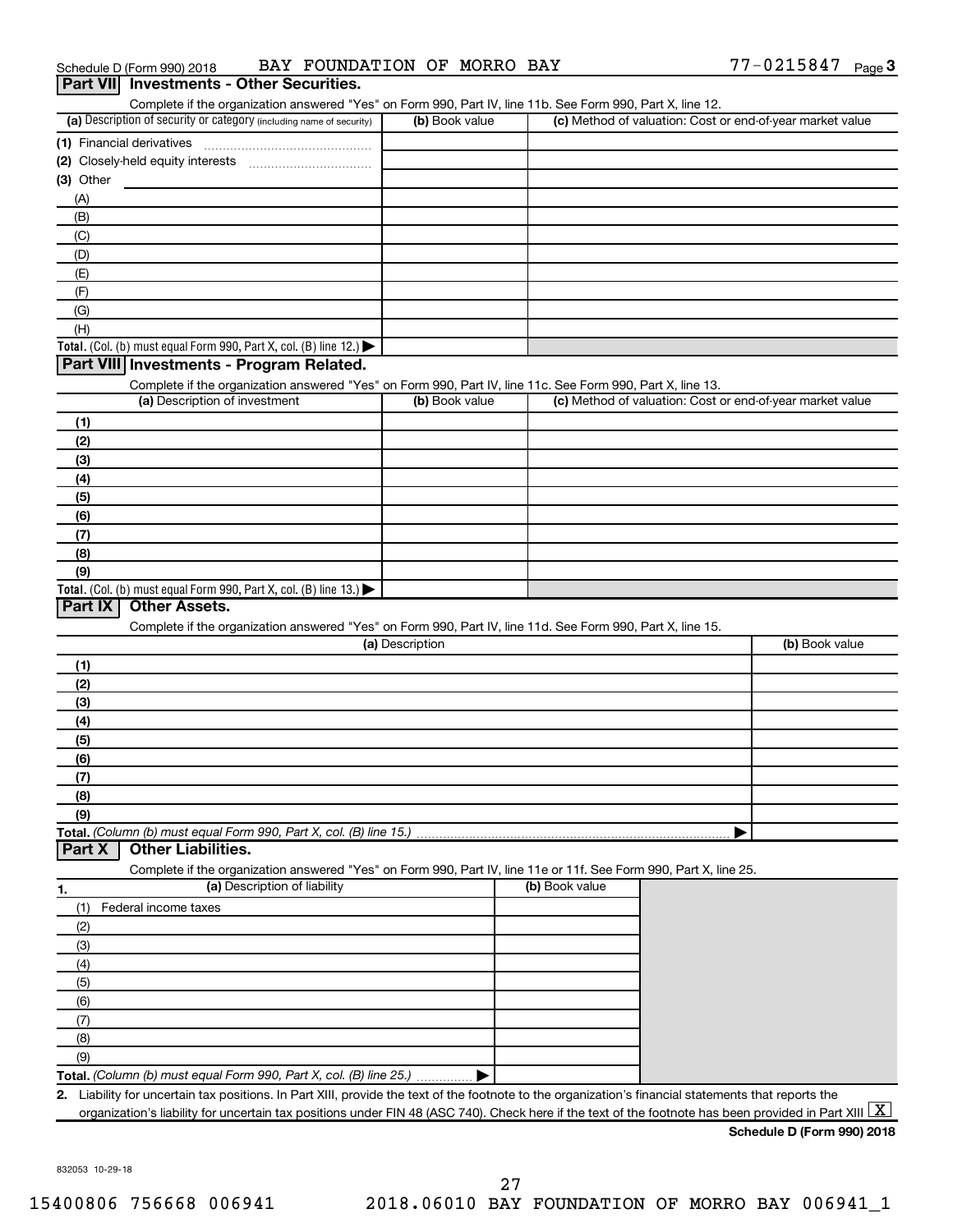|              | BAY FOUNDATION OF MORRO BAY<br>Schedule D (Form 990) 2018                                                                                                                                                                      |                |             |                | $77 - 0215847$ Page 4 |
|--------------|--------------------------------------------------------------------------------------------------------------------------------------------------------------------------------------------------------------------------------|----------------|-------------|----------------|-----------------------|
|              | Reconciliation of Revenue per Audited Financial Statements With Revenue per Return.<br>Part XI                                                                                                                                 |                |             |                |                       |
|              | Complete if the organization answered "Yes" on Form 990, Part IV, line 12a.                                                                                                                                                    |                |             |                |                       |
| 1            | Total revenue, gains, and other support per audited financial statements                                                                                                                                                       |                |             | $\blacksquare$ | 2,328,966.            |
| 2            | Amounts included on line 1 but not on Form 990, Part VIII, line 12:                                                                                                                                                            |                |             |                |                       |
| a            |                                                                                                                                                                                                                                | 2a             | $-204,003.$ |                |                       |
|              |                                                                                                                                                                                                                                | 2 <sub>b</sub> | 22,082.     |                |                       |
|              |                                                                                                                                                                                                                                | 2c             |             |                |                       |
| d            |                                                                                                                                                                                                                                | 2d             |             |                |                       |
| $\mathbf{e}$ | Add lines 2a through 2d                                                                                                                                                                                                        |                |             | 2е             | $-181,921.$           |
| 3            | Subtract line 2e from line 1 <b>manufacture in the contract of the 2e</b> from line 1                                                                                                                                          |                |             | 3              | 2,510,887.            |
| 4            | Amounts included on Form 990, Part VIII, line 12, but not on line 1:                                                                                                                                                           |                |             |                |                       |
|              |                                                                                                                                                                                                                                |                | 50, 722.    |                |                       |
|              |                                                                                                                                                                                                                                | 4 <sub>b</sub> |             |                |                       |
|              | c Add lines 4a and 4b                                                                                                                                                                                                          |                |             | 4c             | 50, 722.              |
|              |                                                                                                                                                                                                                                |                |             | 5              | 2,561,609.            |
|              | Part XII   Reconciliation of Expenses per Audited Financial Statements With Expenses per Return.                                                                                                                               |                |             |                |                       |
|              | Complete if the organization answered "Yes" on Form 990, Part IV, line 12a.                                                                                                                                                    |                |             |                |                       |
| 1.           |                                                                                                                                                                                                                                |                |             | 1.             | 2,648,916.            |
| 2            | Amounts included on line 1 but not on Form 990, Part IX, line 25:                                                                                                                                                              |                |             |                |                       |
| a            |                                                                                                                                                                                                                                | 2a             | 22,082.     |                |                       |
|              |                                                                                                                                                                                                                                | 2 <sub>b</sub> |             |                |                       |
|              |                                                                                                                                                                                                                                | 2 <sub>c</sub> |             |                |                       |
|              |                                                                                                                                                                                                                                | 2d             |             |                |                       |
|              | e Add lines 2a through 2d [11] manual contract and a set of the contract of the contract of the contract of the contract of the contract of the contract of the contract of the contract of the contract of the contract of th |                |             | 2e             | 22,082.               |
|              |                                                                                                                                                                                                                                |                |             | $\mathbf{a}$   | 2,626,834.            |
| 4            | Amounts included on Form 990, Part IX, line 25, but not on line 1:                                                                                                                                                             |                |             |                |                       |
| a            |                                                                                                                                                                                                                                | 4a             | 50,722.     |                |                       |
| b            |                                                                                                                                                                                                                                | 4 <sub>h</sub> |             |                |                       |
|              | c Add lines 4a and 4b                                                                                                                                                                                                          |                |             | 4с             | 50,722.               |
| 5            |                                                                                                                                                                                                                                |                |             | 5              | 2,677,556.            |
|              | Part XIII Supplemental Information.                                                                                                                                                                                            |                |             |                |                       |
|              |                                                                                                                                                                                                                                |                |             |                |                       |

Provide the descriptions required for Part II, lines 3, 5, and 9; Part III, lines 1a and 4; Part IV, lines 1b and 2b; Part V, line 4; Part X, line 2; Part XI, lines 2d and 4b; and Part XII, lines 2d and 4b. Also complete this part to provide any additional information.

## PART II, LINE 9:

THE CONSERVATION EASEMENT WAS GRANT FUNDED AND THE FOUNDATION'S SHARE WAS

## RECORDED AS EXPENSE OF CONSENT DECREE (LEGAL SETTLEMENT) FUNDS IN THE YEAR

PAID.

PART V, LINE 4:

CENTRAL COAST AMBIENT MONITORING PROGRAM (CCAMP) AND CENTRAL COAST LOW

## IMPACT DEVELOPMENT CENTER (LID)

PART X, LINE 2:

AS OF SEPTEMBER 30, 2019, MANAGEMENT HAS CONSIDERED ITS TAX POSITIONS AND

### 832054 10-29-18 **Schedule D (Form 990) 2018** BELIEVES THAT THE ORGANIZATION DID NOT MAINTAIN ANY TAX POSITIONS THAT DID

28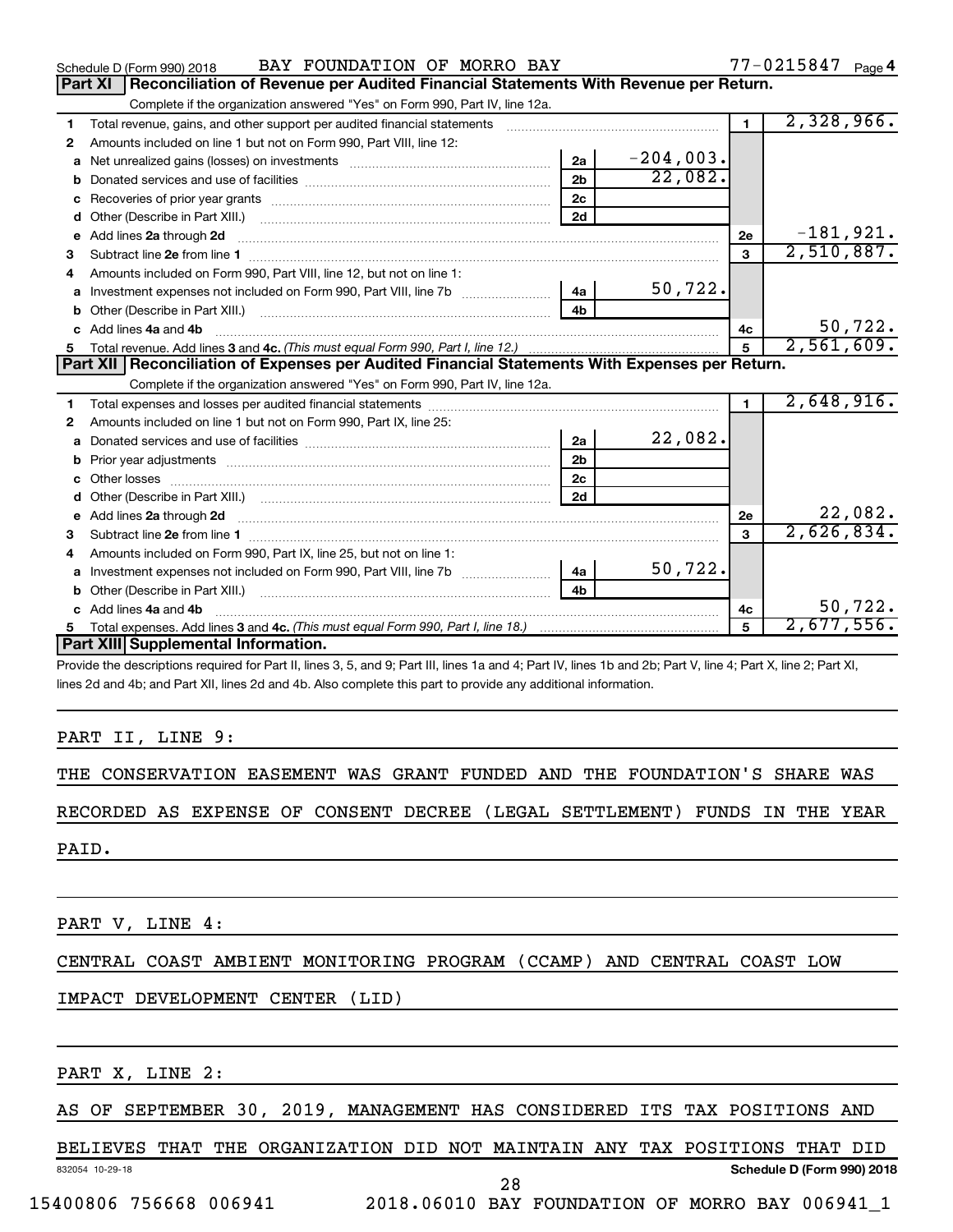| Schedule D (Form 990) 2018                            | BAY FOUNDATION OF MORRO BAY                                             | $77 - 0215847$ Page 5 |
|-------------------------------------------------------|-------------------------------------------------------------------------|-----------------------|
| <b>Part XIII Supplemental Information (continued)</b> |                                                                         |                       |
|                                                       | NOT MEET THE "MORE LIKELY THAN NOT" THRESHOLD AND, ACCORDINGLY, ALL TAX |                       |
|                                                       | POSITIONS HAVE BEEN FULLY RECORDED IN THE PROVISION FOR INCOME TAXES.   | THE                   |
|                                                       | ORGANIZATION DOES NOT EXPECT ANY MATERIAL CHANGES THROUGH SEPTEMBER 30, |                       |
|                                                       | 2020. ALTHOUGH THE ORGANIZATION DOES NOT MAINTAIN ANY UNCERTAIN TAX     |                       |
|                                                       | POSITIONS, TAX RETURNS REMAIN SUBJECT TO EXAMINATION BY                 | THE<br>INTERNAL       |
|                                                       | REVENUE SERVICE FOR FISCAL YEARS ENDING ON OR AFTER SEPTEMBER 30, 2016, |                       |
|                                                       | AND BY THE CALIFORNIA FRANCHISE TAX BOARD FOR FISCAL YEARS ENDING       | ON OR                 |
| AFTER SEPTEMBER 30, 2015.                             |                                                                         |                       |
|                                                       |                                                                         |                       |

832055 10-29-18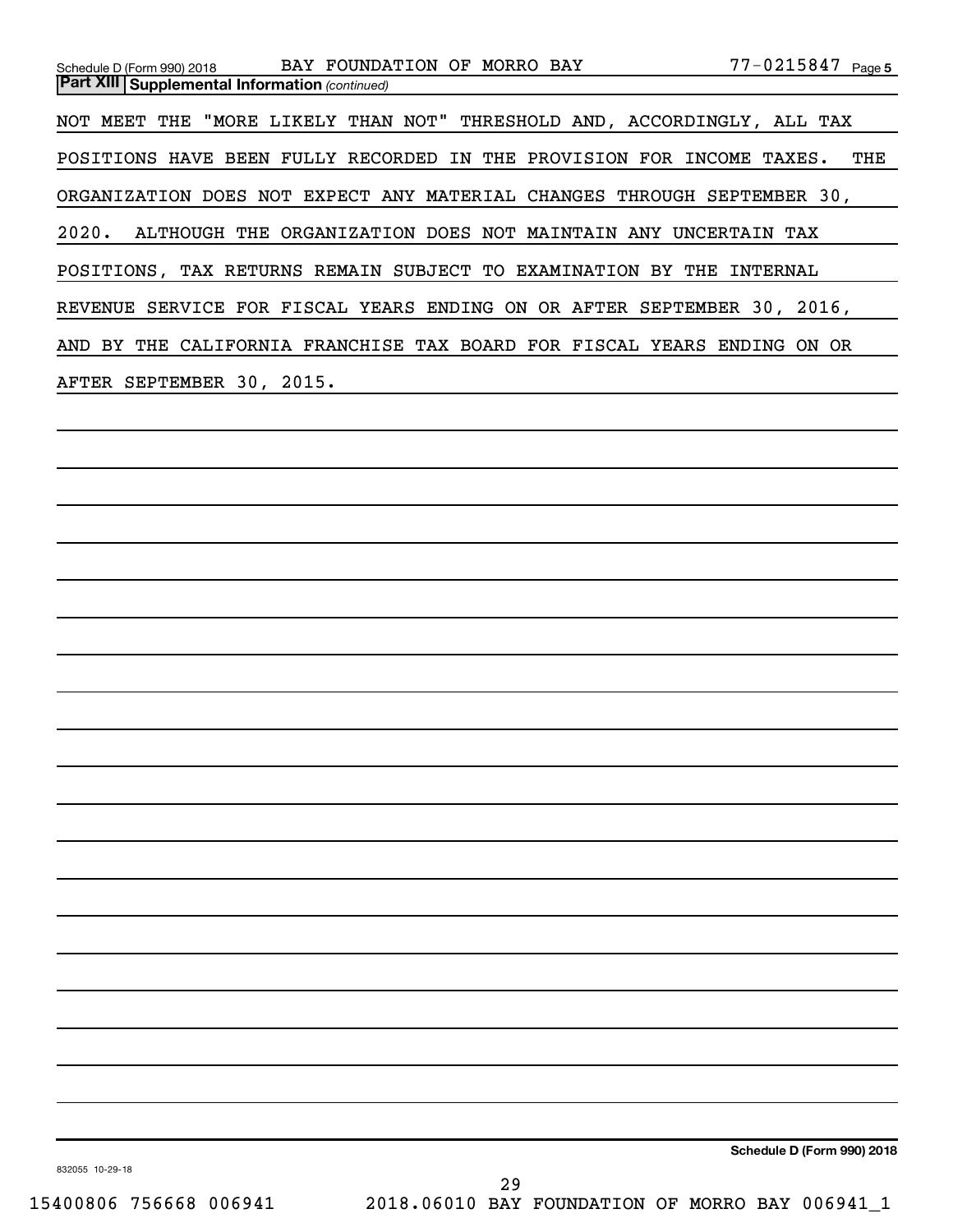| <b>SCHEDULE I</b><br>(Form 990)                        |                                                                                                                                                                                                                                                                                               |           | <b>Grants and Other Assistance to Organizations,</b><br>Governments, and Individuals in the United States<br>Complete if the organization answered "Yes" on Form 990, Part IV, line 21 or 22. |                                                                              |                                         |                                                                |                                          | OMB No. 1545-0047<br>2018                           |
|--------------------------------------------------------|-----------------------------------------------------------------------------------------------------------------------------------------------------------------------------------------------------------------------------------------------------------------------------------------------|-----------|-----------------------------------------------------------------------------------------------------------------------------------------------------------------------------------------------|------------------------------------------------------------------------------|-----------------------------------------|----------------------------------------------------------------|------------------------------------------|-----------------------------------------------------|
| Department of the Treasury<br>Internal Revenue Service |                                                                                                                                                                                                                                                                                               |           |                                                                                                                                                                                               | Attach to Form 990.<br>Go to www.irs.gov/Form990 for the latest information. |                                         |                                                                |                                          | <b>Open to Public</b><br>Inspection                 |
| Name of the organization                               | BAY FOUNDATION OF MORRO BAY                                                                                                                                                                                                                                                                   |           |                                                                                                                                                                                               |                                                                              |                                         |                                                                |                                          | <b>Employer identification number</b><br>77-0215847 |
| Part I                                                 | <b>General Information on Grants and Assistance</b>                                                                                                                                                                                                                                           |           |                                                                                                                                                                                               |                                                                              |                                         |                                                                |                                          |                                                     |
|                                                        | 1 Does the organization maintain records to substantiate the amount of the grants or assistance, the grantees' eligibility for the grants or assistance, and the selection<br>2 Describe in Part IV the organization's procedures for monitoring the use of grant funds in the United States. |           |                                                                                                                                                                                               |                                                                              |                                         |                                                                |                                          | $ \mathbf{X} $ Yes<br>l No                          |
| Part II                                                | Grants and Other Assistance to Domestic Organizations and Domestic Governments. Complete if the organization answered "Yes" on Form 990, Part IV, line 21, for any<br>recipient that received more than \$5,000. Part II can be duplicated if additional space is needed.                     |           |                                                                                                                                                                                               |                                                                              |                                         |                                                                |                                          |                                                     |
|                                                        | 1 (a) Name and address of organization<br>or government                                                                                                                                                                                                                                       | $(b)$ EIN | (c) IRC section<br>(if applicable)                                                                                                                                                            | (d) Amount of<br>cash grant                                                  | (e) Amount of<br>non-cash<br>assistance | (f) Method of<br>valuation (book,<br>FMV, appraisal,<br>other) | (g) Description of<br>noncash assistance | (h) Purpose of grant<br>or assistance               |
|                                                        |                                                                                                                                                                                                                                                                                               |           |                                                                                                                                                                                               |                                                                              |                                         |                                                                |                                          |                                                     |
| $\mathbf{2}$<br>3                                      |                                                                                                                                                                                                                                                                                               |           |                                                                                                                                                                                               |                                                                              |                                         |                                                                |                                          | ▶                                                   |

**For Paperwork Reduction Act Notice, see the Instructions for Form 990. Schedule I (Form 990) (2018)** LHA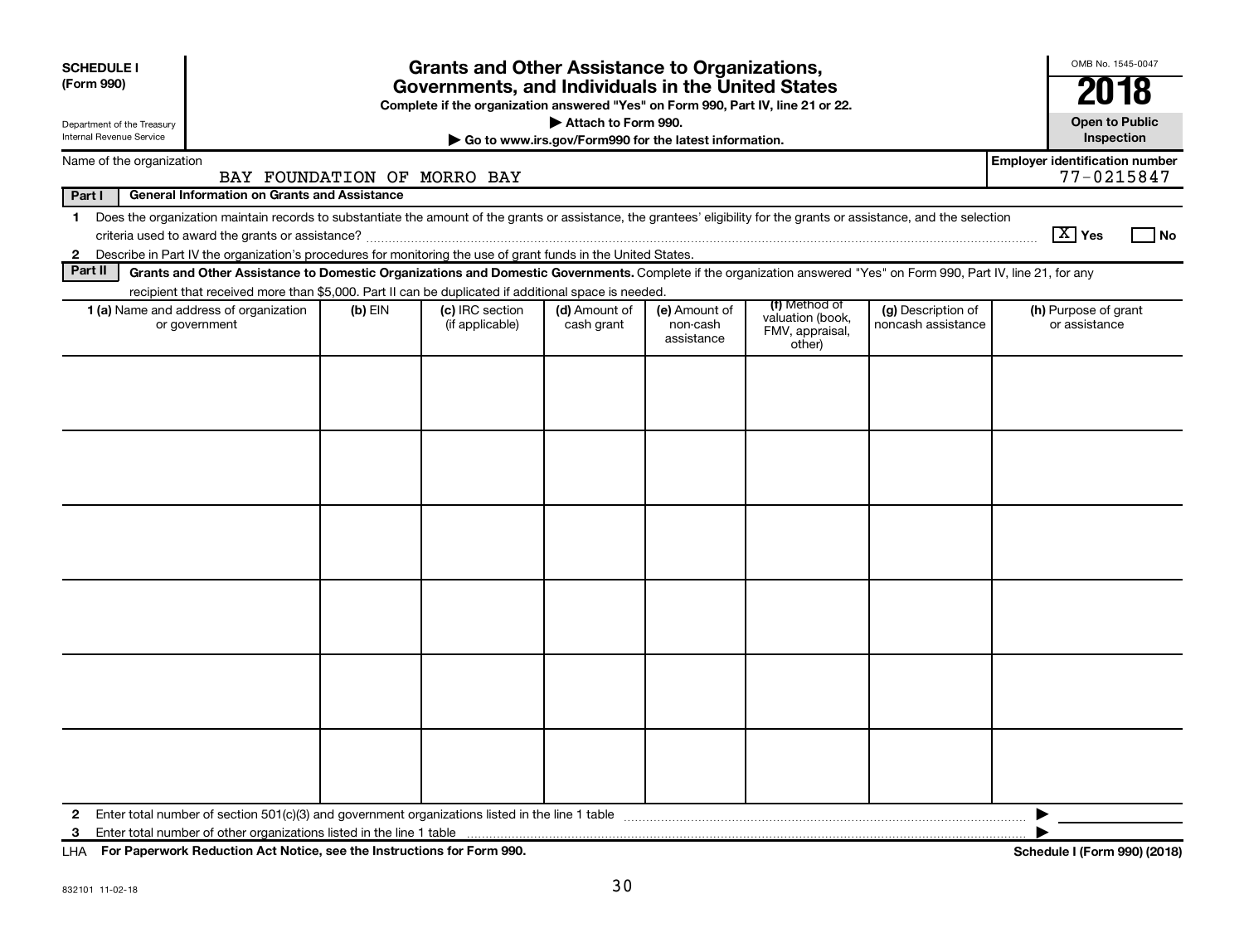## Schedule I (Form 990) (2018) BAY FOUNDATION OF MORRO BAY **Page 19th 100 and 100 and 100 and 100 and 1**77-0215847

**2**

Part III | Grants and Other Assistance to Domestic Individuals. Complete if the organization answered "Yes" on Form 990, Part IV, line 22. Part III can be duplicated if additional space is needed.

| (a) Type of grant or assistance             | (b) Number of<br>recipients | (c) Amount of<br>cash grant | (d) Amount of non-<br>cash assistance | (e) Method of valuation<br>(book, FMV, appraisal, other) | (f) Description of noncash assistance |
|---------------------------------------------|-----------------------------|-----------------------------|---------------------------------------|----------------------------------------------------------|---------------------------------------|
|                                             |                             |                             |                                       |                                                          |                                       |
| SEA OTTER UNDERWATER BROCHURE - EDUCATIONAL |                             |                             |                                       |                                                          |                                       |
| MATERIALS                                   |                             | 5,953.                      | $0$ .                                 |                                                          |                                       |
|                                             |                             |                             |                                       |                                                          |                                       |
|                                             |                             |                             |                                       |                                                          |                                       |
|                                             |                             |                             |                                       |                                                          |                                       |
|                                             |                             |                             |                                       |                                                          |                                       |
|                                             |                             |                             |                                       |                                                          |                                       |
|                                             |                             |                             |                                       |                                                          |                                       |
|                                             |                             |                             |                                       |                                                          |                                       |
|                                             |                             |                             |                                       |                                                          |                                       |
|                                             |                             |                             |                                       |                                                          |                                       |
|                                             |                             |                             |                                       |                                                          |                                       |
|                                             |                             |                             |                                       |                                                          |                                       |
|                                             |                             |                             |                                       |                                                          |                                       |
|                                             |                             |                             |                                       |                                                          |                                       |

Part IV | Supplemental Information. Provide the information required in Part I, line 2; Part III, column (b); and any other additional information.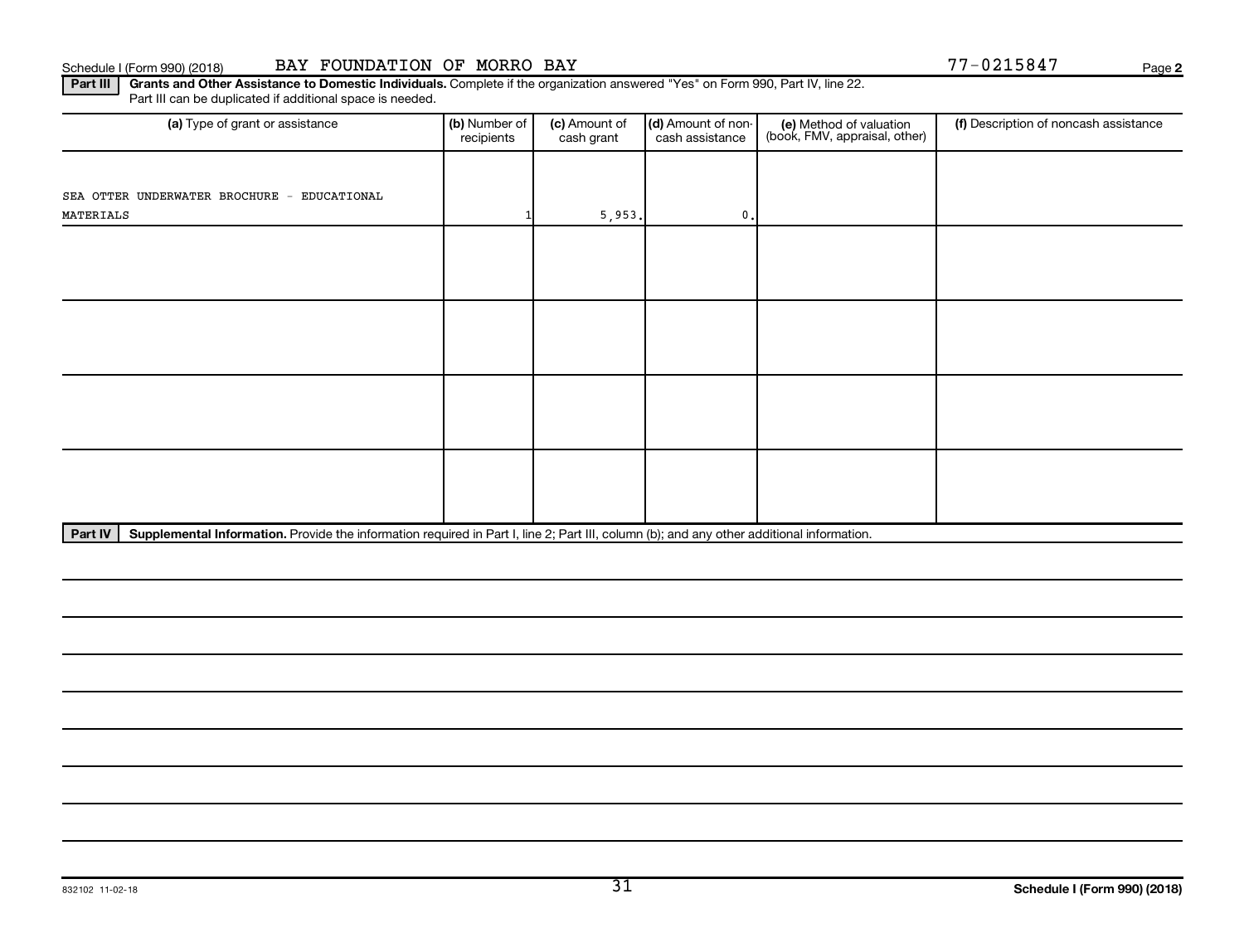**(Form 990 or 990-EZ)**

Department of the Treasury

Name of the organization

Internal Revenue Service

**Complete to provide information for responses to specific questions on Form 990 or 990-EZ or to provide any additional information.** SCHEDULE O **Supplemental Information to Form 990 or 990-EZ 2018**<br>(Form 990 or 990-EZ) Complete to provide information for responses to specific questions on

**| Attach to Form 990 or 990-EZ.**

**| Go to www.irs.gov/Form990 for the latest information.**

**Employer identification number** BAY FOUNDATION OF MORRO BAY **77-0215847** 

OMB No. 1545-0047

**Open to Public Inspection**

FORM 990, PART I, LINE 1, DESCRIPTION OF ORGANIZATION MISSION:

WATERSHEDS OF MORRO BAY, ESTERO BAY, AND THE CENTRAL COAST OF

CALIFORNIA.

FORM 990, PART III, LINE 4A, PROGRAM SERVICE ACCOMPLISHMENTS:

30,000 PEOPLE.

FORM 990, PART III, LINE 4D, OTHER PROGRAM SERVICES:

THE MISSION OF THE CENTRAL COAST LOW IMPACT DEVELOPMENT INITIATIVE

(LIDI) IS TO SUPPORT THE VISION OF HEALTHY WATERSHEDS THROUGH THE

IMPLEMENTATION OF LID DESIGN PRINCIPLES, HYDROMODIFICATION CONTROLS,

AND SUSTAINABLE DEVELOPMENT THROUGH THE CENTRAL COAST REGION. THE

CENTRAL COAST REGION INCLUDES: SAN LUIS OBISPO, MONTEREY, SANTA CRUZ,

SANTA BARBARA, SAN BENITO, AND PART OF SANTA CLARA AND VENTURA COUNTIES

IN 2009, THE CENTRAL COAST WATER BOARD ESTABLISHED A LOW IMPACT

DEVELOPMENT ENDOWMENT FUND (LID FUND) WITH THE BAY FOUNDATION OF MORRO

BAY. THIS FUND PROVIDES SUPPORT FOR THE LIDI, WHICH OPERATES IN

PARTNERSHIP WITH UC DAVIS EXTENSION, LAND USE AND NATURAL RESOURCES

PROGRAM. LIDI SERVICES FOCUS ON THE PLANNING, DESIGN, AND

IMPLEMENTATION OF LID PROJECTS AND PROGRAMS. THIS INCLUDES TRAINING,

REGULATORY COMPLIANCE, SITE SPECIFIC PROJECT DESIGNS, AND LARGE SCALE,

LONG-TERN COMMUNITY LEVEL PLANNING. WORK IS CONDUCTED BY THE PROGRAM

DIRECTOR AND BY FIRMS AND PARTNERS SELECTED FOR THEIR SPECIFIC

EXPERTISE RELATED TO LID IMPLEMENTATION.

EXPENSES \$ 14,273. INCLUDING GRANTS OF \$ 0. REVENUE \$ 0.

832211 10-10-18 LHA For Paperwork Reduction Act Notice, see the Instructions for Form 990 or 990-EZ. Schedule O (Form 990 or 990-EZ) (2018) 32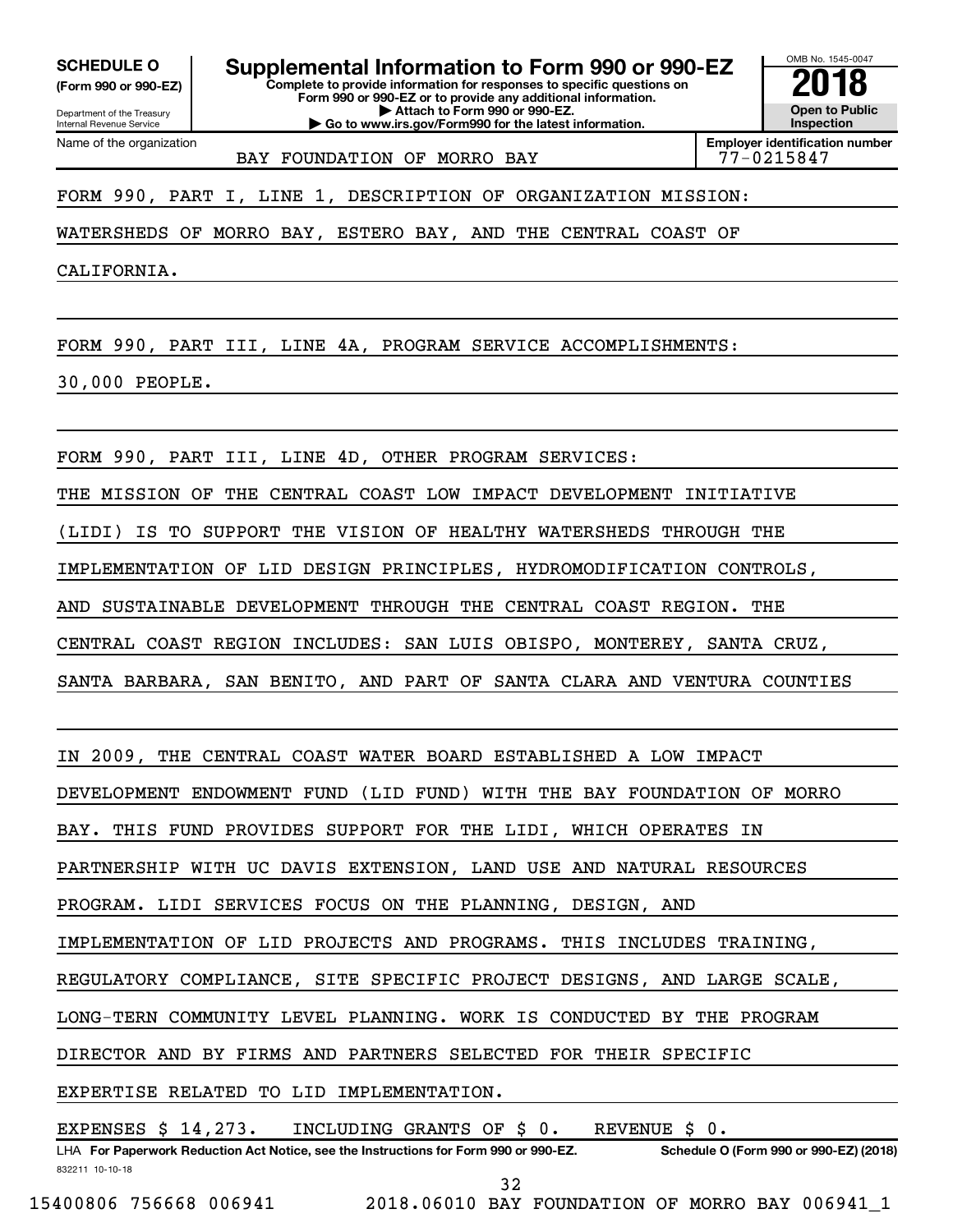Name of the organization

BAY FOUNDATION OF MORRO BAY 77-0215847

**Employer identification number**

FORM 990, PART VI, SECTION A, LINE 2:

BOARD MEMBER AND SECRETARY, GARY RUGGERONE, WAS A TEMPORARY EMPLOYEE FOR

SWCA ENVIROMENTAL DURING 2018. SWCA'S OFFICE DIRECTOR IS THE BAY

FOUNDATION'S PRESIDENT AND BOARD MEMBER, WILLIAM HENRY.

FORM 990, PART VI, SECTION B, LINE 11B:

THE 990 IS PRESENTED TO THE BOARD OF DIRECTORS AT THEIR REGULAR MONTHLY

MEETING FOR THEIR REVEIW AND COMMENT BEFORE IT IS SIGNED AND FILED.

FORM 990, PART VI, SECTION B, LINE 12C:

IN ADDITION TO REVIEWING ANNUALLY, THE BOARD MEMBERS DISCLOSE CONFLICTS OF

INTEREST DURING THE YEAR AS THEY ARISE. THE BOARD ADDRESSES CONFLICTS OF

INTEREST IMMEDIATELY UPON DISCLOSURE.

FORM 990, PART VI, SECTION B, LINE 15A:

THE EXECUTIVE DIRECTOR IS HIRED IN CONCERT WITH A PANEL OF INDEPENDENT PERSONS THAT INFORMS THE BOARD'S DECISION. SALARY RATE IS COMPARED TO AN ANNUAL NONPROFIT SALARY SURVEY & OTHER SIMILAR ORGANIZATIONS (OTHER NATIONAL ESTUARY PROGRAMS). BOARD MINUTES INCLUDE INFORMATION ABOUT THE DELIBERATION AND DECISION.

FORM 990, PART VI, SECTION C, LINE 19: GOVERNING DOCUMENTS AND POLICIES ARE MADE AVAILABLE TO THE PUBLIC UPON REQUEST AND POSTED ON BAY FOUNDATION WEBSITE.

33

832212 10-10-18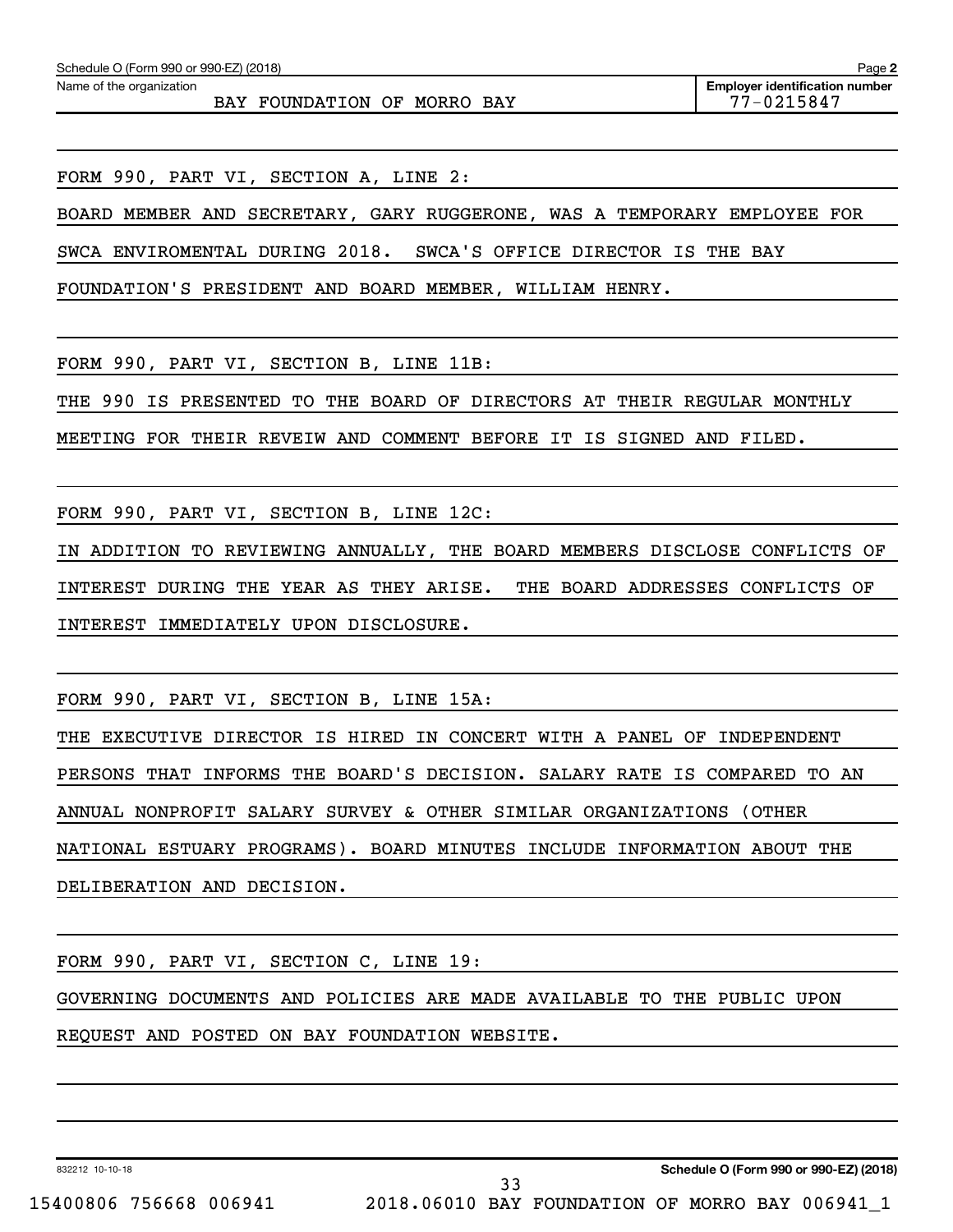|                                                                           |       |                                                                                                                                                                                                                                                                                                                                        | EXTENDED TO AUGUST 17, 2020                     |                               |                                                                         |                                                       |                 |                                                                  |
|---------------------------------------------------------------------------|-------|----------------------------------------------------------------------------------------------------------------------------------------------------------------------------------------------------------------------------------------------------------------------------------------------------------------------------------------|-------------------------------------------------|-------------------------------|-------------------------------------------------------------------------|-------------------------------------------------------|-----------------|------------------------------------------------------------------|
| Form 990-T                                                                |       | <b>Exempt Organization Business Income Tax Return</b>                                                                                                                                                                                                                                                                                  |                                                 |                               |                                                                         |                                                       |                 | OMB No. 1545-0687                                                |
|                                                                           |       |                                                                                                                                                                                                                                                                                                                                        | (and proxy tax under section 6033(e))           |                               |                                                                         |                                                       |                 |                                                                  |
|                                                                           |       | For calendar year 2018 or other tax year beginning $OCT\;$ 1, $\;$ 2018 $\;$ , and ending SEP 30, 2019                                                                                                                                                                                                                                 |                                                 |                               |                                                                         |                                                       |                 | 2018                                                             |
| Department of the Treasury<br>Internal Revenue Service                    |       | bo not enter SSN numbers on this form as it may be made public if your organization is a $501(c)(3)$ .                                                                                                                                                                                                                                 |                                                 |                               | Go to www.irs.gov/Form990T for instructions and the latest information. |                                                       |                 | Open to Public Inspection for<br>501(c)(3) Organizations Only    |
| Check box if<br>A<br>address changed                                      |       | Name of organization ( $\Box$ Check box if name changed and see instructions.)                                                                                                                                                                                                                                                         |                                                 |                               |                                                                         |                                                       | instructions.)  | <b>DEmployer identification number</b><br>(Employees' trust, see |
| <b>B</b> Exempt under section                                             | Print | BAY FOUNDATION OF MORRO BAY                                                                                                                                                                                                                                                                                                            |                                                 |                               |                                                                         |                                                       |                 | 77-0215847                                                       |
| $\overline{X}$ 501(c)(3<br>$\rightarrow$                                  | 0ľ    | Number, street, and room or suite no. If a P.O. box, see instructions.                                                                                                                                                                                                                                                                 |                                                 |                               |                                                                         |                                                       |                 | E Unrelated business activity code<br>(See instructions.)        |
| ]220(e)<br>408(e)                                                         | Type  | 601 EMBARCADERO, NO. STE 11                                                                                                                                                                                                                                                                                                            |                                                 |                               |                                                                         |                                                       |                 |                                                                  |
| 408A<br>J530(a)<br>529(a)                                                 |       | City or town, state or province, country, and ZIP or foreign postal code<br>MORRO BAY, CA 93442                                                                                                                                                                                                                                        |                                                 |                               |                                                                         |                                                       | 523000          |                                                                  |
| C Book value of all assets                                                |       | F Group exemption number (See instructions.)                                                                                                                                                                                                                                                                                           |                                                 | ▶                             |                                                                         |                                                       |                 |                                                                  |
|                                                                           |       | at end of year<br>16, 542, 388. G Check organization type > <u>X</u> 501(c) corporation                                                                                                                                                                                                                                                |                                                 |                               | $501(c)$ trust                                                          | $401(a)$ trust                                        |                 | Other trust                                                      |
| H Enter the number of the organization's unrelated trades or businesses.  |       |                                                                                                                                                                                                                                                                                                                                        |                                                 | 1                             |                                                                         | Describe the only (or first) unrelated                |                 |                                                                  |
|                                                                           |       | trade or business here > SEE STATEMENT 1                                                                                                                                                                                                                                                                                               |                                                 |                               |                                                                         | . If only one, complete Parts I-V. If more than one,  |                 |                                                                  |
| business, then complete Parts III-V.                                      |       | describe the first in the blank space at the end of the previous sentence, complete Parts I and II, complete a Schedule M for each additional trade or                                                                                                                                                                                 |                                                 |                               |                                                                         |                                                       |                 |                                                                  |
|                                                                           |       |                                                                                                                                                                                                                                                                                                                                        |                                                 |                               |                                                                         |                                                       | Yes             | $X$ No                                                           |
|                                                                           |       | If "Yes," enter the name and identifying number of the parent corporation. $\blacktriangleright$                                                                                                                                                                                                                                       |                                                 |                               |                                                                         |                                                       |                 |                                                                  |
| J The books are in care of $\blacktriangleright$ ALEXANDRA BELL           |       |                                                                                                                                                                                                                                                                                                                                        |                                                 |                               |                                                                         | Telephone number $\blacktriangleright$ (805) 772-3834 |                 |                                                                  |
|                                                                           |       | Part I   Unrelated Trade or Business Income                                                                                                                                                                                                                                                                                            |                                                 |                               | (A) Income                                                              | (B) Expenses                                          |                 | (C) Net                                                          |
| 1a Gross receipts or sales                                                |       |                                                                                                                                                                                                                                                                                                                                        |                                                 |                               |                                                                         |                                                       |                 |                                                                  |
| <b>b</b> Less returns and allowances                                      |       |                                                                                                                                                                                                                                                                                                                                        | $c$ Balance $\qquad \qquad \blacktriangleright$ | 1c                            |                                                                         |                                                       |                 |                                                                  |
| 2                                                                         |       |                                                                                                                                                                                                                                                                                                                                        |                                                 | $\overline{2}$                |                                                                         |                                                       |                 |                                                                  |
| 3                                                                         |       | Gross profit. Subtract line 2 from line 1c [11] [11] [12] [12] [13] [14] [15] [15] [15] [15] [15] [15] [15] [1                                                                                                                                                                                                                         |                                                 | $\overline{\mathbf{3}}$<br>4a |                                                                         |                                                       |                 |                                                                  |
|                                                                           |       | <b>b</b> Net gain (loss) (Form 4797, Part II, line 17) (attach Form 4797)                                                                                                                                                                                                                                                              |                                                 | 4 <sub>b</sub>                |                                                                         |                                                       |                 |                                                                  |
| C                                                                         |       |                                                                                                                                                                                                                                                                                                                                        |                                                 | 4c                            |                                                                         |                                                       |                 |                                                                  |
| 5                                                                         |       | Income (loss) from a partnership or an S corporation (attach statement)                                                                                                                                                                                                                                                                |                                                 | 5                             | 548.                                                                    | STMT 2                                                |                 | 548.                                                             |
| Rent income (Schedule C)<br>6                                             |       |                                                                                                                                                                                                                                                                                                                                        |                                                 | 6                             |                                                                         |                                                       |                 |                                                                  |
| 7                                                                         |       | Unrelated debt-financed income (Schedule E) [11] [2010] [2010] [2010] [2010] [2010] [2010] [2010] [2010] [2010                                                                                                                                                                                                                         |                                                 | $\overline{7}$                |                                                                         |                                                       |                 |                                                                  |
| 8                                                                         |       | Interest, annuities, royalties, and rents from a controlled organization (Schedule F)                                                                                                                                                                                                                                                  |                                                 | 8                             |                                                                         |                                                       |                 |                                                                  |
| 9                                                                         |       | Investment income of a section 501(c)(7), (9), or (17) organization (Schedule G)                                                                                                                                                                                                                                                       |                                                 | 9                             |                                                                         |                                                       |                 |                                                                  |
| 10                                                                        |       |                                                                                                                                                                                                                                                                                                                                        |                                                 | 10                            |                                                                         |                                                       |                 |                                                                  |
| 11                                                                        |       |                                                                                                                                                                                                                                                                                                                                        |                                                 | 11                            |                                                                         |                                                       |                 |                                                                  |
| 12                                                                        |       |                                                                                                                                                                                                                                                                                                                                        |                                                 |                               | 548.                                                                    |                                                       |                 | 548.                                                             |
| 13<br>Part II                                                             |       | <b>Deductions Not Taken Elsewhere</b> (See instructions for limitations on deductions.)                                                                                                                                                                                                                                                |                                                 |                               |                                                                         |                                                       |                 |                                                                  |
|                                                                           |       | (Except for contributions, deductions must be directly connected with the unrelated business income.)                                                                                                                                                                                                                                  |                                                 |                               |                                                                         |                                                       |                 |                                                                  |
| 14                                                                        |       |                                                                                                                                                                                                                                                                                                                                        |                                                 |                               |                                                                         |                                                       | 14              |                                                                  |
| 15                                                                        |       | Salaries and wages <b>construction and construction of the construction</b> and wages <b>construction and wages</b>                                                                                                                                                                                                                    |                                                 |                               |                                                                         |                                                       | 15              |                                                                  |
| 16                                                                        |       | Repairs and maintenance <i>[1] [1] [1] [1] [1] [1] [1] [1] [1] [1]</i> [1] <b>[1]</b> [1] <b>[1]</b> [1] <b>[1] [1] [1] [1] [1] [1] [1] [1] [1] [1] [1] [1] [1] [1] [1] [1] [1] [1] [1] [1] [1] [1]</b>                                                                                                                                |                                                 |                               |                                                                         |                                                       | 16              |                                                                  |
| 17                                                                        |       |                                                                                                                                                                                                                                                                                                                                        |                                                 |                               |                                                                         |                                                       | 17              |                                                                  |
| 18                                                                        |       | Interest (attach schedule) (see instructions) www.communications.communications.communications.communications.                                                                                                                                                                                                                         |                                                 |                               |                                                                         |                                                       | 18              |                                                                  |
| 19<br>20                                                                  |       | Taxes and licenses <b>construction and construction of the construction of the construction</b> of the construction of the construction of the construction of the construction of the construction of the construction of the cons                                                                                                    |                                                 |                               |                                                                         |                                                       | 19<br>20        |                                                                  |
| 21                                                                        |       |                                                                                                                                                                                                                                                                                                                                        |                                                 |                               |                                                                         |                                                       |                 |                                                                  |
| 22                                                                        |       | Less depreciation claimed on Schedule A and elsewhere on return [1994] [228] [228]                                                                                                                                                                                                                                                     |                                                 |                               |                                                                         |                                                       | 22 <sub>b</sub> |                                                                  |
| 23                                                                        |       |                                                                                                                                                                                                                                                                                                                                        |                                                 |                               |                                                                         |                                                       | 23              |                                                                  |
| 24                                                                        |       | Contributions to deferred compensation plans [11] manufactured contributions to deferred compensation plans [11] manufactured compensation plans [11] manufactured compensation plans [11] manufactured contributions to defer                                                                                                         |                                                 |                               |                                                                         |                                                       | 24              |                                                                  |
| 25                                                                        |       | Employee benefit programs in the continuum contract of the contract of the contract of the contract of the contract of the contract of the contract of the contract of the contract of the contract of the contract of the con                                                                                                         |                                                 |                               |                                                                         |                                                       | 25              |                                                                  |
| 26                                                                        |       |                                                                                                                                                                                                                                                                                                                                        |                                                 |                               |                                                                         |                                                       | 26              |                                                                  |
| 27                                                                        |       |                                                                                                                                                                                                                                                                                                                                        |                                                 |                               |                                                                         |                                                       | 27              |                                                                  |
| 28                                                                        |       | Other deductions (attach schedule) www.communications.communications.communications.communications.com                                                                                                                                                                                                                                 |                                                 |                               |                                                                         |                                                       | 28<br>29        | 0.                                                               |
| 29<br>30                                                                  |       | Total deductions. Add lines 14 through 28 [[11] 20 [11] 20 [11] 20 [12] 20 [12] 20 [12] 20 [12] 20 [12] 20 [12] 20 [12] 20 [12] 20 [12] 20 [12] 20 [12] 20 [12] 20 [12] 20 [12] 20 [12] 20 [12] 20 [12] 20 [12] 20 [12] 20 [12<br>Unrelated business taxable income before net operating loss deduction. Subtract line 29 from line 13 |                                                 |                               |                                                                         |                                                       | 30              | 548.                                                             |
| 31                                                                        |       | Deduction for net operating loss arising in tax years beginning on or after January 1, 2018 (see instructions)                                                                                                                                                                                                                         |                                                 |                               |                                                                         |                                                       | 31              |                                                                  |
| 32                                                                        |       |                                                                                                                                                                                                                                                                                                                                        |                                                 |                               |                                                                         |                                                       | 32              | 548.                                                             |
| 823701 01-09-19 LHA For Paperwork Reduction Act Notice, see instructions. |       |                                                                                                                                                                                                                                                                                                                                        |                                                 |                               |                                                                         |                                                       |                 | Form 990-T (2018)                                                |
|                                                                           |       |                                                                                                                                                                                                                                                                                                                                        |                                                 | 34                            |                                                                         |                                                       |                 |                                                                  |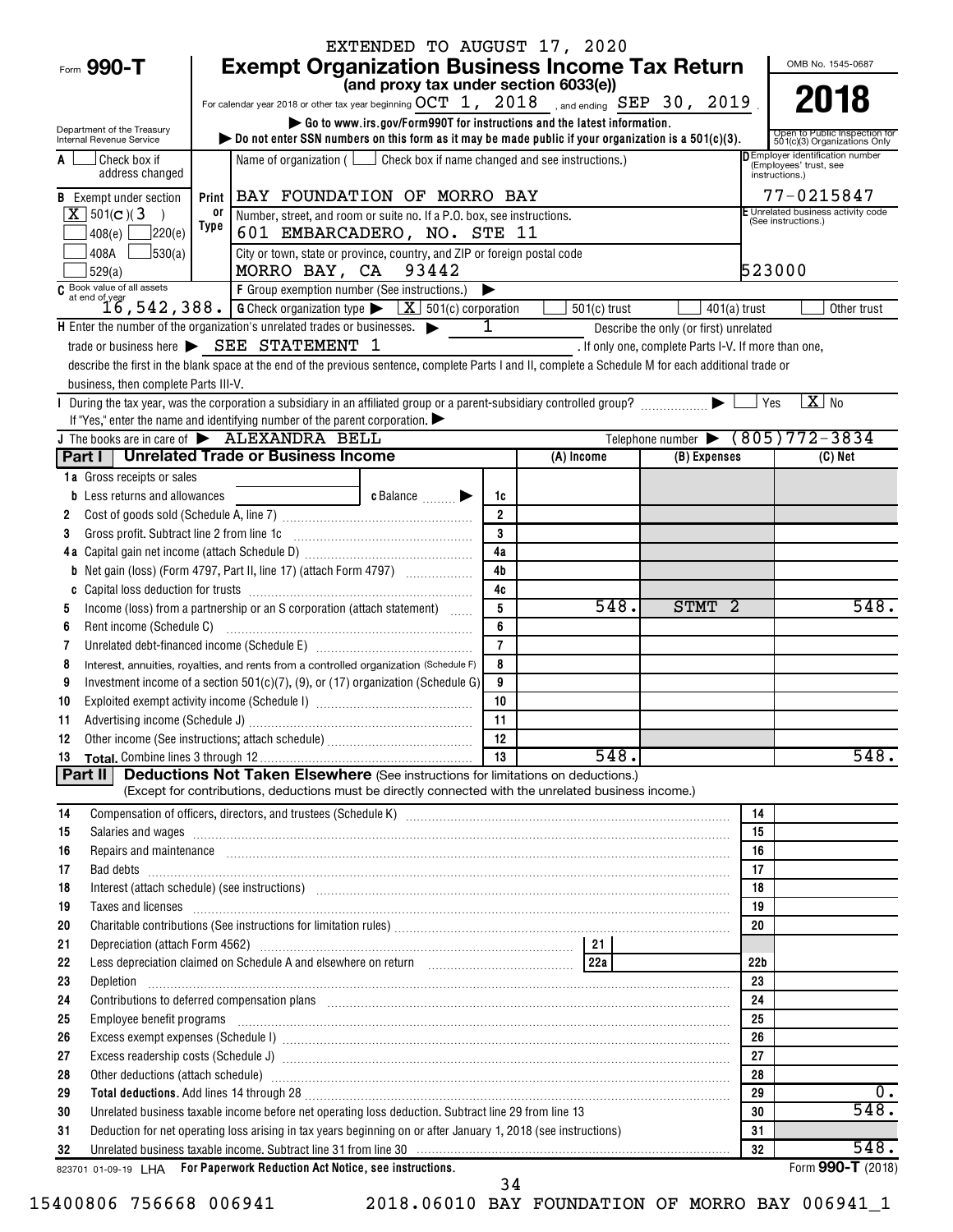| Form 990-T (2018) | BAY FOUNDATION OF MORRO BAY                                                                                                                                                                                                                                                             |                        |            |                    | 77-0215847                                                        | Page 2                  |
|-------------------|-----------------------------------------------------------------------------------------------------------------------------------------------------------------------------------------------------------------------------------------------------------------------------------------|------------------------|------------|--------------------|-------------------------------------------------------------------|-------------------------|
|                   | Part III   Total Unrelated Business Taxable Income                                                                                                                                                                                                                                      |                        |            |                    |                                                                   |                         |
| 33                | Total of unrelated business taxable income computed from all unrelated trades or businesses (see instructions)                                                                                                                                                                          |                        |            |                    | 33                                                                | 548.                    |
| 34                | Amounts paid for disallowed fringes [11, 12] Amounts and the disability of the state of the state of the state of the state of the state of the state of the state of the state of the state of the state of the state of the                                                           |                        |            |                    | 34                                                                |                         |
| 35                | Deduction for net operating loss arising in tax years beginning before January 1, 2018 (see instructions) $STMT$ 3                                                                                                                                                                      |                        |            |                    | 35                                                                | 548.                    |
| 36                | Total of unrelated business taxable income before specific deduction. Subtract line 35 from the sum of                                                                                                                                                                                  |                        |            |                    |                                                                   |                         |
|                   | lines 33 and 34                                                                                                                                                                                                                                                                         |                        |            |                    | 36                                                                |                         |
| 37                |                                                                                                                                                                                                                                                                                         |                        |            |                    | 37                                                                | 1,000.                  |
| 38                | Unrelated business taxable income. Subtract line 37 from line 36. If line 37 is greater than line 36,                                                                                                                                                                                   |                        |            |                    |                                                                   |                         |
|                   |                                                                                                                                                                                                                                                                                         |                        |            |                    | 38                                                                | 0.                      |
|                   | <b>Part IV Tax Computation</b>                                                                                                                                                                                                                                                          |                        |            |                    |                                                                   |                         |
| 39                |                                                                                                                                                                                                                                                                                         |                        |            |                    | 39                                                                | 0.                      |
| 40                | Trusts Taxable at Trust Rates. See instructions for tax computation. Income tax on the amount on line 38 from:                                                                                                                                                                          |                        |            |                    |                                                                   |                         |
|                   | Tax rate schedule or $\quad \Box \,$ Schedule D (Form 1041) ………………………………………………………………………                                                                                                                                                                                                 |                        |            |                    | 40                                                                |                         |
| 41                | Proxy tax. See instructions information and contact the set of the set of the set of the set of the set of the set of the set of the set of the set of the set of the set of the set of the set of the set of the set of the s                                                          |                        |            |                    | 41                                                                |                         |
| 42                | Alternative minimum tax (trusts only) [11] Martin Martin Martin Martin Martin Martin Martin Martin Martin Martin Martin Martin Martin Martin Martin Martin Martin Martin Martin Martin Martin Martin Martin Martin Martin Mart                                                          |                        |            |                    | 42                                                                |                         |
| 43                | Tax on Noncompliant Facility Income. See instructions [11] Martin Martin Martin Martin Martin Martin Martin Ma                                                                                                                                                                          |                        |            |                    | 43                                                                | $\overline{0}$ .        |
| 44                | <b>Part V</b> Tax and Payments                                                                                                                                                                                                                                                          |                        |            |                    | 44                                                                |                         |
|                   | 45a Foreign tax credit (corporations attach Form 1118; trusts attach Form 1116)                                                                                                                                                                                                         |                        | 45a        |                    |                                                                   |                         |
|                   | <b>b</b> Other credits (see instructions)                                                                                                                                                                                                                                               |                        | 45b        |                    |                                                                   |                         |
| c                 |                                                                                                                                                                                                                                                                                         |                        | 45c        |                    |                                                                   |                         |
|                   |                                                                                                                                                                                                                                                                                         |                        | 45 d       |                    |                                                                   |                         |
|                   |                                                                                                                                                                                                                                                                                         |                        |            |                    | 45 e                                                              |                         |
| 46                |                                                                                                                                                                                                                                                                                         |                        |            |                    | 46                                                                | 0.                      |
| 47                | Other taxes. Check if from: Form 4255 Form 8611 Form 8697 Form 8866 Obther (attach schedule)                                                                                                                                                                                            |                        |            |                    | 47                                                                |                         |
| 48                |                                                                                                                                                                                                                                                                                         |                        |            |                    | 48                                                                | 0.                      |
| 49                |                                                                                                                                                                                                                                                                                         |                        |            |                    | 49                                                                | $\overline{0}$ .        |
|                   |                                                                                                                                                                                                                                                                                         |                        | 50a        |                    |                                                                   |                         |
|                   |                                                                                                                                                                                                                                                                                         |                        | 50b        |                    |                                                                   |                         |
|                   |                                                                                                                                                                                                                                                                                         |                        | 50c        |                    |                                                                   |                         |
|                   | d Foreign organizations: Tax paid or withheld at source (see instructions) [                                                                                                                                                                                                            |                        | 50d        |                    |                                                                   |                         |
|                   |                                                                                                                                                                                                                                                                                         |                        | <b>50e</b> |                    |                                                                   |                         |
|                   | f Credit for small employer health insurance premiums (attach Form 8941) [                                                                                                                                                                                                              |                        | 50f        |                    |                                                                   |                         |
|                   | <b>g</b> Other credits, adjustments, and payments: $\boxed{\phantom{0}}$ Form 2439                                                                                                                                                                                                      |                        |            |                    |                                                                   |                         |
|                   | Form 4136                                                                                                                                                                                                                                                                               | $Total \triangleright$ | 50g        |                    |                                                                   |                         |
|                   |                                                                                                                                                                                                                                                                                         |                        |            |                    | 51                                                                |                         |
| 52                | Estimated tax penalty (see instructions). Check if Form 2220 is attached $\blacktriangleright \Box$                                                                                                                                                                                     |                        |            |                    | 52                                                                |                         |
| 53                |                                                                                                                                                                                                                                                                                         |                        |            |                    | 53                                                                |                         |
| 54                | Overpayment. If line 51 is larger than the total of lines 48, 49, and 52, enter amount overpaid                                                                                                                                                                                         |                        |            |                    | 54                                                                |                         |
| 55                | Enter the amount of line 54 you want: Credited to 2019 estimated tax                                                                                                                                                                                                                    |                        |            | Refunded           | 55                                                                |                         |
| Part VI           | <b>Statements Regarding Certain Activities and Other Information (see instructions)</b>                                                                                                                                                                                                 |                        |            |                    |                                                                   |                         |
| 56                | At any time during the 2018 calendar year, did the organization have an interest in or a signature or other authority                                                                                                                                                                   |                        |            |                    |                                                                   | Yes<br>No               |
|                   | over a financial account (bank, securities, or other) in a foreign country? If "Yes," the organization may have to file                                                                                                                                                                 |                        |            |                    |                                                                   |                         |
|                   | FinCEN Form 114, Report of Foreign Bank and Financial Accounts. If "Yes," enter the name of the foreign country                                                                                                                                                                         |                        |            |                    |                                                                   |                         |
|                   | here $\blacktriangleright$                                                                                                                                                                                                                                                              |                        |            |                    |                                                                   | х                       |
| 57                | During the tax year, did the organization receive a distribution from, or was it the grantor of, or transferor to, a foreign trust?                                                                                                                                                     |                        |            |                    |                                                                   | $\overline{\mathtt{x}}$ |
|                   | If "Yes," see instructions for other forms the organization may have to file.                                                                                                                                                                                                           |                        |            |                    |                                                                   |                         |
| 58                | Enter the amount of tax-exempt interest received or accrued during the tax year $\triangleright$ \$<br>Under penalties of perjury, I declare that I have examined this return, including accompanying schedules and statements, and to the best of my knowledge and belief, it is true, |                        |            |                    |                                                                   |                         |
| Sign              | correct, and complete. Declaration of preparer (other than taxpayer) is based on all information of which preparer has any knowledge.                                                                                                                                                   |                        |            |                    |                                                                   |                         |
| <b>Here</b>       |                                                                                                                                                                                                                                                                                         |                        |            | EXECUTIVE DIRECTOR | May the IRS discuss this return with                              |                         |
|                   | Signature of officer<br>Date                                                                                                                                                                                                                                                            | Title                  |            |                    | the preparer shown below (see<br>instructions)? $\mid X \mid Yes$ | No                      |
|                   | Print/Type preparer's name<br>Preparer's signature                                                                                                                                                                                                                                      |                        | Date       | Check              | PTIN<br>if                                                        |                         |
|                   | SHERRI Y. PARKINSON,                                                                                                                                                                                                                                                                    |                        |            | self-employed      |                                                                   |                         |
| Paid              | CPA                                                                                                                                                                                                                                                                                     |                        |            |                    |                                                                   | P00672488               |
| Preparer          | Firm's name GLENN BURDETTE                                                                                                                                                                                                                                                              |                        |            | Firm's EIN         |                                                                   | 95-2772601              |
| <b>Use Only</b>   | 1150 PALM STREET                                                                                                                                                                                                                                                                        |                        |            |                    |                                                                   |                         |
|                   | Firm's address > SAN LUIS OBISPO, CA 93401                                                                                                                                                                                                                                              |                        |            |                    | Phone no. $805 - 544 - 1441$                                      |                         |
| 823711 01-09-19   |                                                                                                                                                                                                                                                                                         |                        |            |                    |                                                                   | Form 990-T (2018)       |
|                   |                                                                                                                                                                                                                                                                                         | 35                     |            |                    |                                                                   |                         |

| 15400806 756668 006941 |
|------------------------|
|------------------------|

<sup>2018.06010</sup> BAY FOUNDATION OF MORRO BAY 006941\_1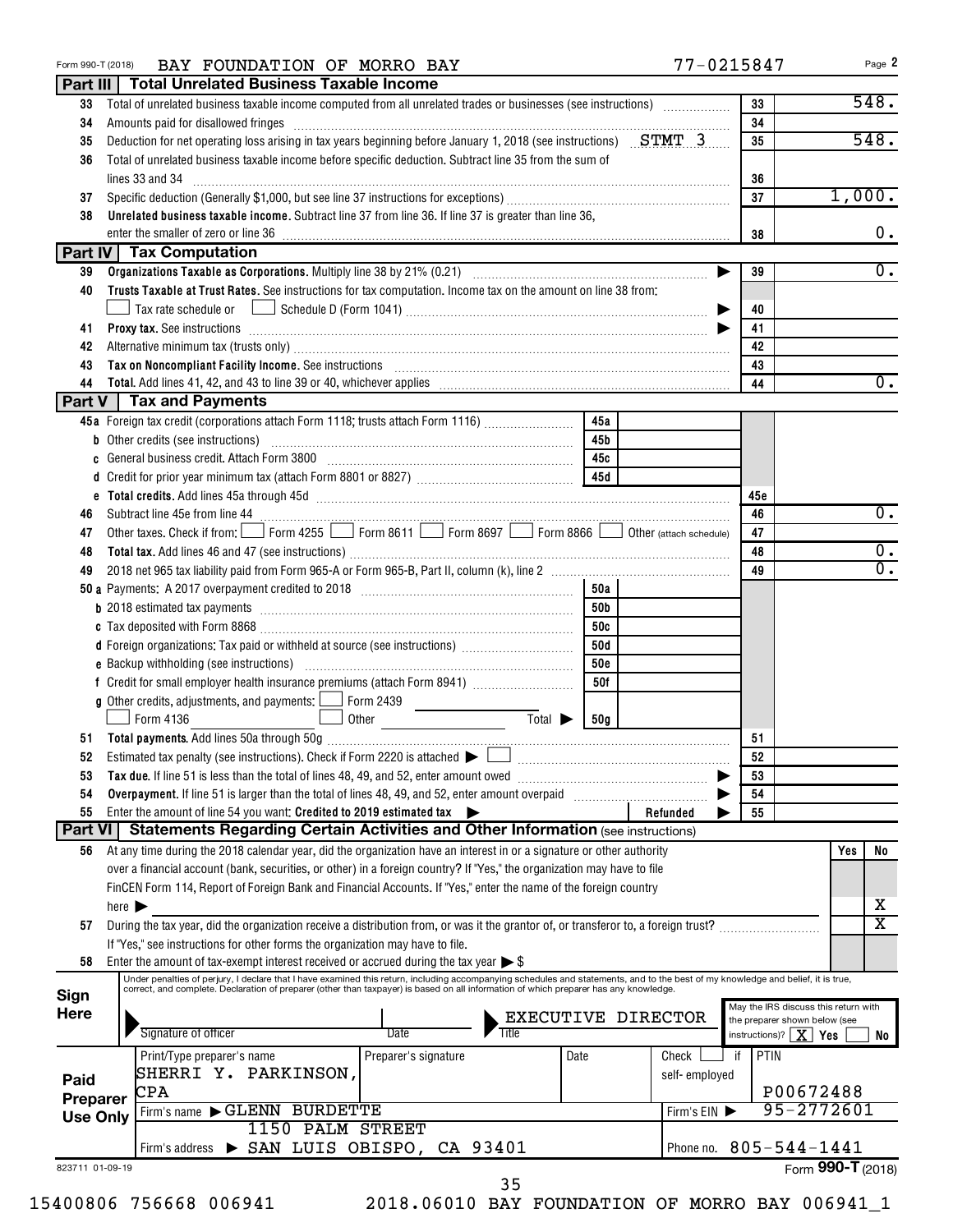| Schedule A - Cost of Goods Sold. Enter method of inventory valuation $\triangleright$ N/A                                 |                |                                                                                                |   |                                                                                                                                                     |    |                                                                                                    |                   |                                                                           |       |
|---------------------------------------------------------------------------------------------------------------------------|----------------|------------------------------------------------------------------------------------------------|---|-----------------------------------------------------------------------------------------------------------------------------------------------------|----|----------------------------------------------------------------------------------------------------|-------------------|---------------------------------------------------------------------------|-------|
| Inventory at beginning of year<br>1                                                                                       | $\mathbf{1}$   |                                                                                                |   |                                                                                                                                                     |    |                                                                                                    | 6                 |                                                                           |       |
| 2<br>Purchases                                                                                                            | $\overline{2}$ |                                                                                                |   | 7 Cost of goods sold. Subtract line 6                                                                                                               |    |                                                                                                    |                   |                                                                           |       |
| 3                                                                                                                         | 3              |                                                                                                |   | from line 5. Enter here and in Part I,                                                                                                              |    |                                                                                                    |                   |                                                                           |       |
| 4a Additional section 263A costs                                                                                          |                |                                                                                                |   |                                                                                                                                                     |    |                                                                                                    | $\overline{7}$    |                                                                           |       |
|                                                                                                                           | 4a             |                                                                                                | 8 | Do the rules of section 263A (with respect to                                                                                                       |    |                                                                                                    |                   | Yes                                                                       | No    |
| <b>b</b> Other costs (attach schedule)                                                                                    | 4 <sub>b</sub> |                                                                                                |   | property produced or acquired for resale) apply to                                                                                                  |    |                                                                                                    |                   |                                                                           |       |
| <b>5</b> Total. Add lines 1 through 4b                                                                                    | $-5$           |                                                                                                |   |                                                                                                                                                     |    |                                                                                                    |                   |                                                                           |       |
| Schedule C - Rent Income (From Real Property and Personal Property Leased With Real Property)<br>(see instructions)       |                |                                                                                                |   |                                                                                                                                                     |    |                                                                                                    |                   |                                                                           |       |
| 1. Description of property                                                                                                |                |                                                                                                |   |                                                                                                                                                     |    |                                                                                                    |                   |                                                                           |       |
| (1)                                                                                                                       |                |                                                                                                |   |                                                                                                                                                     |    |                                                                                                    |                   |                                                                           |       |
| (2)                                                                                                                       |                |                                                                                                |   |                                                                                                                                                     |    |                                                                                                    |                   |                                                                           |       |
| (3)                                                                                                                       |                |                                                                                                |   |                                                                                                                                                     |    |                                                                                                    |                   |                                                                           |       |
| (4)                                                                                                                       |                |                                                                                                |   |                                                                                                                                                     |    |                                                                                                    |                   |                                                                           |       |
|                                                                                                                           | $2_{-}$        | Rent received or accrued                                                                       |   |                                                                                                                                                     |    |                                                                                                    |                   |                                                                           |       |
| (a) From personal property (if the percentage of<br>rent for personal property is more than<br>10% but not more than 50%) |                |                                                                                                |   | (b) From real and personal property (if the percentage<br>of rent for personal property exceeds 50% or if<br>the rent is based on profit or income) |    | $3(a)$ Deductions directly connected with the income in<br>columns 2(a) and 2(b) (attach schedule) |                   |                                                                           |       |
| (1)                                                                                                                       |                |                                                                                                |   |                                                                                                                                                     |    |                                                                                                    |                   |                                                                           |       |
| (2)                                                                                                                       |                |                                                                                                |   |                                                                                                                                                     |    |                                                                                                    |                   |                                                                           |       |
| (3)                                                                                                                       |                |                                                                                                |   |                                                                                                                                                     |    |                                                                                                    |                   |                                                                           |       |
| (4)                                                                                                                       |                |                                                                                                |   |                                                                                                                                                     |    |                                                                                                    |                   |                                                                           |       |
| Total                                                                                                                     | 0.             | Total                                                                                          |   |                                                                                                                                                     | 0. |                                                                                                    |                   |                                                                           |       |
| (c) Total income. Add totals of columns 2(a) and 2(b). Enter                                                              |                |                                                                                                |   |                                                                                                                                                     | 0. | (b) Total deductions.<br>Enter here and on page 1,<br>Part I, line 6, column (B)                   |                   |                                                                           | 0.    |
| <b>Schedule E - Unrelated Debt-Financed Income (see instructions)</b>                                                     |                |                                                                                                |   |                                                                                                                                                     |    |                                                                                                    |                   |                                                                           |       |
|                                                                                                                           |                |                                                                                                |   |                                                                                                                                                     |    | 3. Deductions directly connected with or allocable<br>to debt-financed property                    |                   |                                                                           |       |
|                                                                                                                           |                |                                                                                                |   | 2. Gross income from<br>or allocable to debt-                                                                                                       |    | (a) Straight line depreciation                                                                     |                   | (b) Other deductions                                                      |       |
| 1. Description of debt-financed property                                                                                  |                |                                                                                                |   | financed property                                                                                                                                   |    | (attach schedule)                                                                                  | (attach schedule) |                                                                           |       |
|                                                                                                                           |                |                                                                                                |   |                                                                                                                                                     |    |                                                                                                    |                   |                                                                           |       |
| (1)<br>(2)                                                                                                                |                |                                                                                                |   |                                                                                                                                                     |    |                                                                                                    |                   |                                                                           |       |
|                                                                                                                           |                |                                                                                                |   |                                                                                                                                                     |    |                                                                                                    |                   |                                                                           |       |
| (3)                                                                                                                       |                |                                                                                                |   |                                                                                                                                                     |    |                                                                                                    |                   |                                                                           |       |
| (4)                                                                                                                       |                |                                                                                                |   |                                                                                                                                                     |    |                                                                                                    |                   |                                                                           |       |
| 4. Amount of average acquisition<br>debt on or allocable to debt-financed<br>property (attach schedule)                   |                | 5. Average adjusted basis<br>of or allocable to<br>debt-financed property<br>(attach schedule) |   | 6. Column 4 divided<br>by column 5                                                                                                                  |    | 7. Gross income<br>reportable (column<br>2 x column 6)                                             |                   | 8. Allocable deductions<br>(column 6 x total of columns<br>3(a) and 3(b)) |       |
| (1)                                                                                                                       |                |                                                                                                |   | $\frac{0}{0}$                                                                                                                                       |    |                                                                                                    |                   |                                                                           |       |
| (2)                                                                                                                       |                |                                                                                                |   | $\frac{0}{0}$                                                                                                                                       |    |                                                                                                    |                   |                                                                           |       |
| (3)                                                                                                                       |                |                                                                                                |   | $\%$                                                                                                                                                |    |                                                                                                    |                   |                                                                           |       |
| (4)                                                                                                                       |                |                                                                                                |   | $\frac{0}{0}$                                                                                                                                       |    |                                                                                                    |                   |                                                                           |       |
|                                                                                                                           |                |                                                                                                |   |                                                                                                                                                     |    | Enter here and on page 1,<br>Part I, line 7, column (A).                                           |                   | Enter here and on page 1,<br>Part I, line 7, column (B).                  |       |
| Totals                                                                                                                    |                |                                                                                                |   |                                                                                                                                                     |    | 0.                                                                                                 |                   |                                                                           | $0$ . |
|                                                                                                                           |                |                                                                                                |   |                                                                                                                                                     |    |                                                                                                    |                   |                                                                           |       |
|                                                                                                                           |                |                                                                                                |   |                                                                                                                                                     |    |                                                                                                    |                   |                                                                           | Ο.    |

**990-T**  Form (2018)

823721 01-09-19

77-0215847 Page 3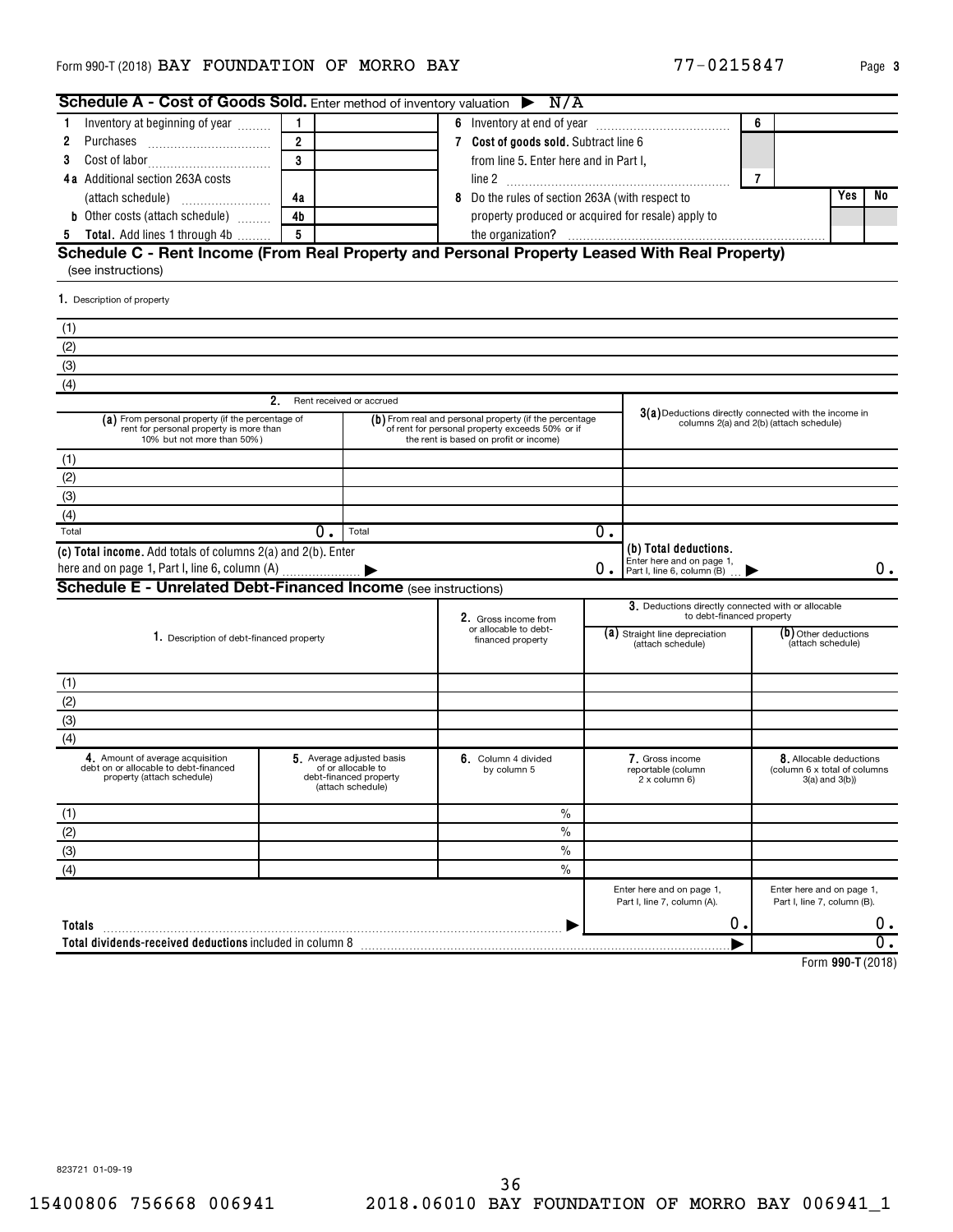| Form 990-T (2018) BAY FOUNDATION OF MORRO BAY                                                                                   |                                                            |                                                      |  |                                                                          |                                                                                    |                                                |                                                                            |                     | 77-0215847                                                                                |                   | Page 4                                                                   |
|---------------------------------------------------------------------------------------------------------------------------------|------------------------------------------------------------|------------------------------------------------------|--|--------------------------------------------------------------------------|------------------------------------------------------------------------------------|------------------------------------------------|----------------------------------------------------------------------------|---------------------|-------------------------------------------------------------------------------------------|-------------------|--------------------------------------------------------------------------|
| Schedule F - Interest, Annuities, Royalties, and Rents From Controlled Organizations (see instructions)                         |                                                            |                                                      |  |                                                                          |                                                                                    |                                                |                                                                            |                     |                                                                                           |                   |                                                                          |
|                                                                                                                                 |                                                            |                                                      |  |                                                                          | <b>Exempt Controlled Organizations</b>                                             |                                                |                                                                            |                     |                                                                                           |                   |                                                                          |
| 1. Name of controlled organization                                                                                              |                                                            | 2. Employer<br>identification<br>number              |  |                                                                          | 3. Net unrelated income<br>(loss) (see instructions)                               |                                                | 4. Total of specified<br>payments made                                     |                     | 5. Part of column 4 that is<br>included in the controlling<br>organization's gross income |                   | 6. Deductions directly<br>connected with income<br>in column 5           |
| (1)                                                                                                                             |                                                            |                                                      |  |                                                                          |                                                                                    |                                                |                                                                            |                     |                                                                                           |                   |                                                                          |
| (2)                                                                                                                             |                                                            |                                                      |  |                                                                          |                                                                                    |                                                |                                                                            |                     |                                                                                           |                   |                                                                          |
| (3)                                                                                                                             |                                                            |                                                      |  |                                                                          |                                                                                    |                                                |                                                                            |                     |                                                                                           |                   |                                                                          |
| (4)                                                                                                                             |                                                            |                                                      |  |                                                                          |                                                                                    |                                                |                                                                            |                     |                                                                                           |                   |                                                                          |
| Nonexempt Controlled Organizations                                                                                              |                                                            |                                                      |  |                                                                          |                                                                                    |                                                |                                                                            |                     |                                                                                           |                   |                                                                          |
| 7. Taxable Income                                                                                                               |                                                            | 8. Net unrelated income (loss)<br>(see instructions) |  |                                                                          | 9. Total of specified payments<br>made                                             |                                                | 10. Part of column 9 that is included<br>in the controlling organization's | gross income        |                                                                                           |                   | 11. Deductions directly connected<br>with income in column 10            |
| (1)                                                                                                                             |                                                            |                                                      |  |                                                                          |                                                                                    |                                                |                                                                            |                     |                                                                                           |                   |                                                                          |
| (2)                                                                                                                             |                                                            |                                                      |  |                                                                          |                                                                                    |                                                |                                                                            |                     |                                                                                           |                   |                                                                          |
| (3)                                                                                                                             |                                                            |                                                      |  |                                                                          |                                                                                    |                                                |                                                                            |                     |                                                                                           |                   |                                                                          |
| (4)                                                                                                                             |                                                            |                                                      |  |                                                                          |                                                                                    |                                                |                                                                            |                     |                                                                                           |                   |                                                                          |
|                                                                                                                                 |                                                            |                                                      |  |                                                                          |                                                                                    |                                                | Add columns 5 and 10.                                                      |                     |                                                                                           |                   | Add columns 6 and 11.                                                    |
|                                                                                                                                 |                                                            |                                                      |  |                                                                          |                                                                                    |                                                | Enter here and on page 1, Part I,                                          | line 8, column (A). |                                                                                           |                   | Enter here and on page 1, Part I,<br>line 8, column (B).                 |
|                                                                                                                                 |                                                            |                                                      |  |                                                                          |                                                                                    |                                                |                                                                            |                     | Ο.                                                                                        |                   | О.                                                                       |
| Schedule G - Investment Income of a Section 501(c)(7), (9), or (17) Organization                                                |                                                            |                                                      |  |                                                                          |                                                                                    |                                                |                                                                            |                     |                                                                                           |                   |                                                                          |
|                                                                                                                                 | (see instructions)                                         |                                                      |  |                                                                          |                                                                                    |                                                |                                                                            |                     |                                                                                           |                   |                                                                          |
|                                                                                                                                 | 1. Description of income                                   |                                                      |  |                                                                          | 2. Amount of income                                                                |                                                | 3. Deductions<br>directly connected                                        |                     | 4. Set-asides                                                                             | (attach schedule) | 5. Total deductions<br>and set-asides                                    |
|                                                                                                                                 |                                                            |                                                      |  |                                                                          |                                                                                    |                                                | (attach schedule)                                                          |                     |                                                                                           |                   | (col. 3 plus col. 4)                                                     |
| (1)<br>(2)                                                                                                                      |                                                            |                                                      |  |                                                                          |                                                                                    |                                                |                                                                            |                     |                                                                                           |                   |                                                                          |
|                                                                                                                                 |                                                            |                                                      |  |                                                                          |                                                                                    |                                                |                                                                            |                     |                                                                                           |                   |                                                                          |
| (3)                                                                                                                             |                                                            |                                                      |  |                                                                          |                                                                                    |                                                |                                                                            |                     |                                                                                           |                   |                                                                          |
| (4)                                                                                                                             |                                                            |                                                      |  |                                                                          | Enter here and on page 1                                                           |                                                |                                                                            |                     |                                                                                           |                   | Enter here and on page 1,                                                |
|                                                                                                                                 |                                                            |                                                      |  |                                                                          | Part I, line 9, column (A).                                                        |                                                |                                                                            |                     |                                                                                           |                   | Part I, line 9, column (B).                                              |
|                                                                                                                                 |                                                            |                                                      |  |                                                                          |                                                                                    | 0.                                             |                                                                            |                     |                                                                                           |                   | 0.                                                                       |
| Schedule I - Exploited Exempt Activity Income, Other Than Advertising Income<br>(see instructions)                              |                                                            |                                                      |  |                                                                          |                                                                                    |                                                |                                                                            |                     |                                                                                           |                   |                                                                          |
|                                                                                                                                 | 2. Gross                                                   |                                                      |  | 3. Expenses                                                              | 4. Net income (loss)<br>from unrelated trade or                                    |                                                | 5. Gross income                                                            |                     |                                                                                           |                   | 7. Excess exempt                                                         |
| 1. Description of<br>exploited activity                                                                                         | unrelated business<br>income from<br>trade or business     |                                                      |  | directly connected<br>with production<br>of unrelated<br>business income | business (column 2<br>minus column 3). If a<br>gain, compute cols. 5<br>through 7. |                                                | from activity that<br>is not unrelated<br>business income                  |                     | 6. Expenses<br>attributable to<br>column 5                                                |                   | expenses (column<br>6 minus column 5,<br>but not more than<br>column 4). |
| (1)                                                                                                                             |                                                            |                                                      |  |                                                                          |                                                                                    |                                                |                                                                            |                     |                                                                                           |                   |                                                                          |
| (2)                                                                                                                             |                                                            |                                                      |  |                                                                          |                                                                                    |                                                |                                                                            |                     |                                                                                           |                   |                                                                          |
| (3)                                                                                                                             |                                                            |                                                      |  |                                                                          |                                                                                    |                                                |                                                                            |                     |                                                                                           |                   |                                                                          |
| (4)                                                                                                                             |                                                            |                                                      |  |                                                                          |                                                                                    |                                                |                                                                            |                     |                                                                                           |                   |                                                                          |
|                                                                                                                                 | Enter here and on<br>page 1, Part I,<br>line 10, col. (A). |                                                      |  | Enter here and on<br>page 1, Part I,<br>line 10, col. (B).               |                                                                                    |                                                |                                                                            |                     |                                                                                           |                   | Enter here and<br>on page 1,<br>Part II, line 26.                        |
| Totals                                                                                                                          |                                                            | 0.                                                   |  | 0.                                                                       |                                                                                    |                                                |                                                                            |                     |                                                                                           |                   | $0$ .                                                                    |
| <b>Schedule J - Advertising Income</b> (see instructions)<br>Income From Periodicals Reported on a Consolidated Basis<br>Part I |                                                            |                                                      |  |                                                                          |                                                                                    |                                                |                                                                            |                     |                                                                                           |                   |                                                                          |
| 1. Name of periodical                                                                                                           |                                                            | 2. Gross<br>advertising                              |  | 3. Direct                                                                |                                                                                    | 4. Advertising gain<br>or (loss) (col. 2 minus | 5. Circulation                                                             |                     | 6. Readership                                                                             |                   | 7. Excess readership<br>costs (column 6 minus                            |
|                                                                                                                                 |                                                            | income                                               |  | advertising costs                                                        | col. 3). If a gain, compute                                                        | cols. 5 through 7.                             | income                                                                     |                     | costs                                                                                     |                   | column 5, but not more<br>than column 4).                                |
| (1)                                                                                                                             |                                                            |                                                      |  |                                                                          |                                                                                    |                                                |                                                                            |                     |                                                                                           |                   |                                                                          |
| (2)                                                                                                                             |                                                            |                                                      |  |                                                                          |                                                                                    |                                                |                                                                            |                     |                                                                                           |                   |                                                                          |
| (3)                                                                                                                             |                                                            |                                                      |  |                                                                          |                                                                                    |                                                |                                                                            |                     |                                                                                           |                   |                                                                          |

| 1. Name of periodical                  | 2. Gross<br>advertising<br>income | 3. Direct<br>advertising costs | 4. Advertising gain<br>or (loss) (col. 2 minus<br>col. 3). If a gain, compute<br>cols. 5 through 7. | 5. Circulation<br>income | $\boldsymbol{6}$ . Readership<br>costs | 7. Excess readership<br>costs (column 6 minus<br>column 5, but not more<br>than column 4). |
|----------------------------------------|-----------------------------------|--------------------------------|-----------------------------------------------------------------------------------------------------|--------------------------|----------------------------------------|--------------------------------------------------------------------------------------------|
| (1)                                    |                                   |                                |                                                                                                     |                          |                                        |                                                                                            |
| (2)                                    |                                   |                                |                                                                                                     |                          |                                        |                                                                                            |
| (3)                                    |                                   |                                |                                                                                                     |                          |                                        |                                                                                            |
| (4)                                    |                                   |                                |                                                                                                     |                          |                                        |                                                                                            |
| Totals (carry to Part II, line $(5)$ ) | О.                                | Ο.                             |                                                                                                     |                          |                                        | 0.                                                                                         |
|                                        |                                   |                                |                                                                                                     |                          |                                        | Form 990-T (2018)                                                                          |

823731 01-09-19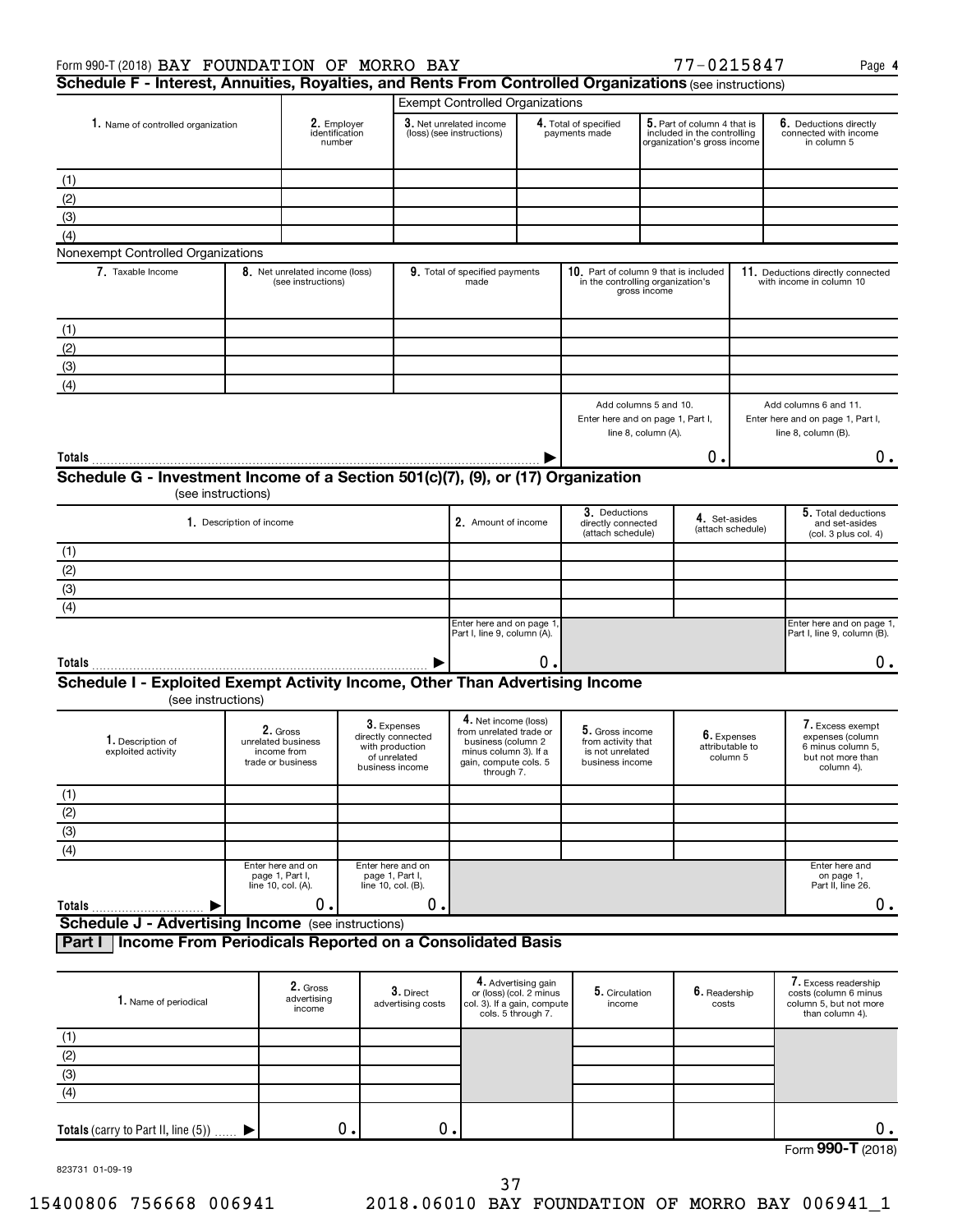## Form 990-T (2018) Page BAY FOUNDATION OF MORRO BAY 77-0215847

Part II | Income From Periodicals Reported on a Separate Basis (For each periodical listed in Part II, fill in columns 2 through 7 on a line-by-line basis.)

| 1. Name of periodical                                                             | 2. Gross<br>advertising<br>income                          | $3.$ Direct<br>advertising costs                           |    | 4. Advertising gain<br>or (loss) (col. 2 minus<br>col. 3). If a gain, compute<br>cols. 5 through 7. | 5. Circulation<br>income                     |               | 6. Readership<br>costs | 7. Excess readership<br>costs (column 6 minus<br>column 5, but not more<br>than column 4). |
|-----------------------------------------------------------------------------------|------------------------------------------------------------|------------------------------------------------------------|----|-----------------------------------------------------------------------------------------------------|----------------------------------------------|---------------|------------------------|--------------------------------------------------------------------------------------------|
| (1)                                                                               |                                                            |                                                            |    |                                                                                                     |                                              |               |                        |                                                                                            |
| (2)                                                                               |                                                            |                                                            |    |                                                                                                     |                                              |               |                        |                                                                                            |
| (3)                                                                               |                                                            |                                                            |    |                                                                                                     |                                              |               |                        |                                                                                            |
| (4)                                                                               |                                                            |                                                            |    |                                                                                                     |                                              |               |                        |                                                                                            |
| <b>Totals from Part I</b>                                                         | 0.                                                         |                                                            | 0. |                                                                                                     |                                              |               |                        | 0.                                                                                         |
|                                                                                   | Enter here and on<br>page 1, Part I,<br>line 11, col. (A). | Enter here and on<br>page 1, Part I,<br>line 11, col. (B). |    |                                                                                                     |                                              |               |                        | Enter here and<br>on page 1,<br>Part II, line 27.                                          |
| Totals, Part II (lines 1-5)  ▶                                                    | 0.                                                         |                                                            | 0. |                                                                                                     |                                              |               |                        | 0.                                                                                         |
| Schedule K - Compensation of Officers, Directors, and Trustees (see instructions) |                                                            |                                                            |    |                                                                                                     |                                              |               |                        |                                                                                            |
| 1. Name                                                                           |                                                            |                                                            |    | 2. Title                                                                                            | 3. Percent of<br>time devoted to<br>business |               |                        | 4. Compensation attributable<br>to unrelated business                                      |
| (1)                                                                               |                                                            |                                                            |    |                                                                                                     |                                              | $\%$          |                        |                                                                                            |
| (2)                                                                               |                                                            |                                                            |    |                                                                                                     |                                              | $\%$          |                        |                                                                                            |
| (3)                                                                               |                                                            |                                                            |    |                                                                                                     |                                              | $\%$          |                        |                                                                                            |
| (4)                                                                               |                                                            |                                                            |    |                                                                                                     |                                              | $\frac{0}{0}$ |                        |                                                                                            |
| Total. Enter here and on page 1, Part II, line 14                                 |                                                            |                                                            |    |                                                                                                     |                                              |               |                        | 0.                                                                                         |

**990-T**  Form (2018)

823732 01-09-19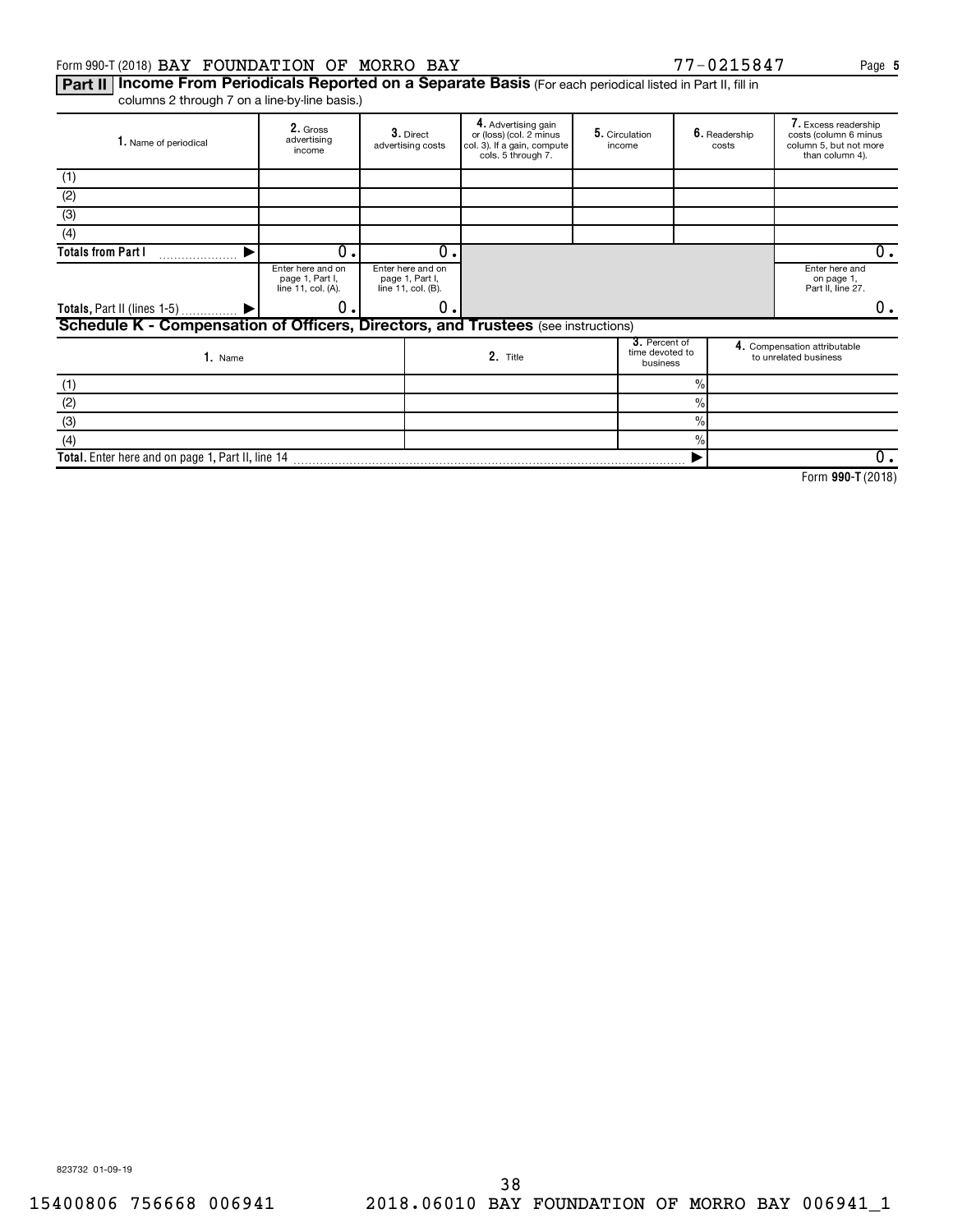## ~~~~~~~~~~~~~~~~~~~~~~~~~~~~~~~~~~~~~~~~~~~~~~~~~~~~~~~~~~~~~~~~~~~~~~~~~~~~~~ FORM 990-T DESCRIPTION OF ORGANIZATION'S PRIMARY UNRELATED STATEMENT 1 BUSINESS ACTIVITY }}}}}}}}}}}}}}}}}}}}}}}}}}}}}}}}}}}}}}}}}}}}}}}}}}}}}}}}}}}}}}}}}}}}}}}}}}}}}}

}}}}}}}}}}}}}}}}}}}}}}}}}}} }}}}}}}}}}

INVESTMENT INCOME FOR ACTIVITIES NOT SUBSTANTIALLY RELATED TO ORGANIZATION'S EXEMPT PURPOSE AND SUBSTANTIAL SERVICES PROVIDED.

TO FORM 990-T, PAGE 1

| FORM $990-T$                                 | INCOME (LOSS) FROM PARTNERSHIPS | -2<br><b>STATEMENT</b>  |
|----------------------------------------------|---------------------------------|-------------------------|
| DESCRIPTION                                  |                                 | NET INCOME<br>OR (LOSS) |
| REW ALT-EQUITY, LP - INTEREST INCOME         |                                 | 548.                    |
| TOTAL INCLUDED ON FORM 990-T, PAGE 1, LINE 5 |                                 | 548.                    |
| FORM $990-T$                                 | NET OPERATING LOSS DEDUCTION    | 3<br><b>STATEMENT</b>   |

| TAX YEAR             | LOSS SUSTAINED                    | LOSS<br>PREVIOUSLY<br>APPLIED | LOSS<br>REMAINING | AVAILABLE<br>THIS YEAR |
|----------------------|-----------------------------------|-------------------------------|-------------------|------------------------|
| 09/30/13<br>09/30/14 | 740.<br>4,864.                    | 740.<br>4,785.                | 0.<br>79.         | 0.<br>79.              |
| 09/30/18             | 3,137.                            | 0.                            | 3,137.            | 3,137.                 |
|                      | NOL CARRYOVER AVAILABLE THIS YEAR |                               | 3,216.            | 3,216.                 |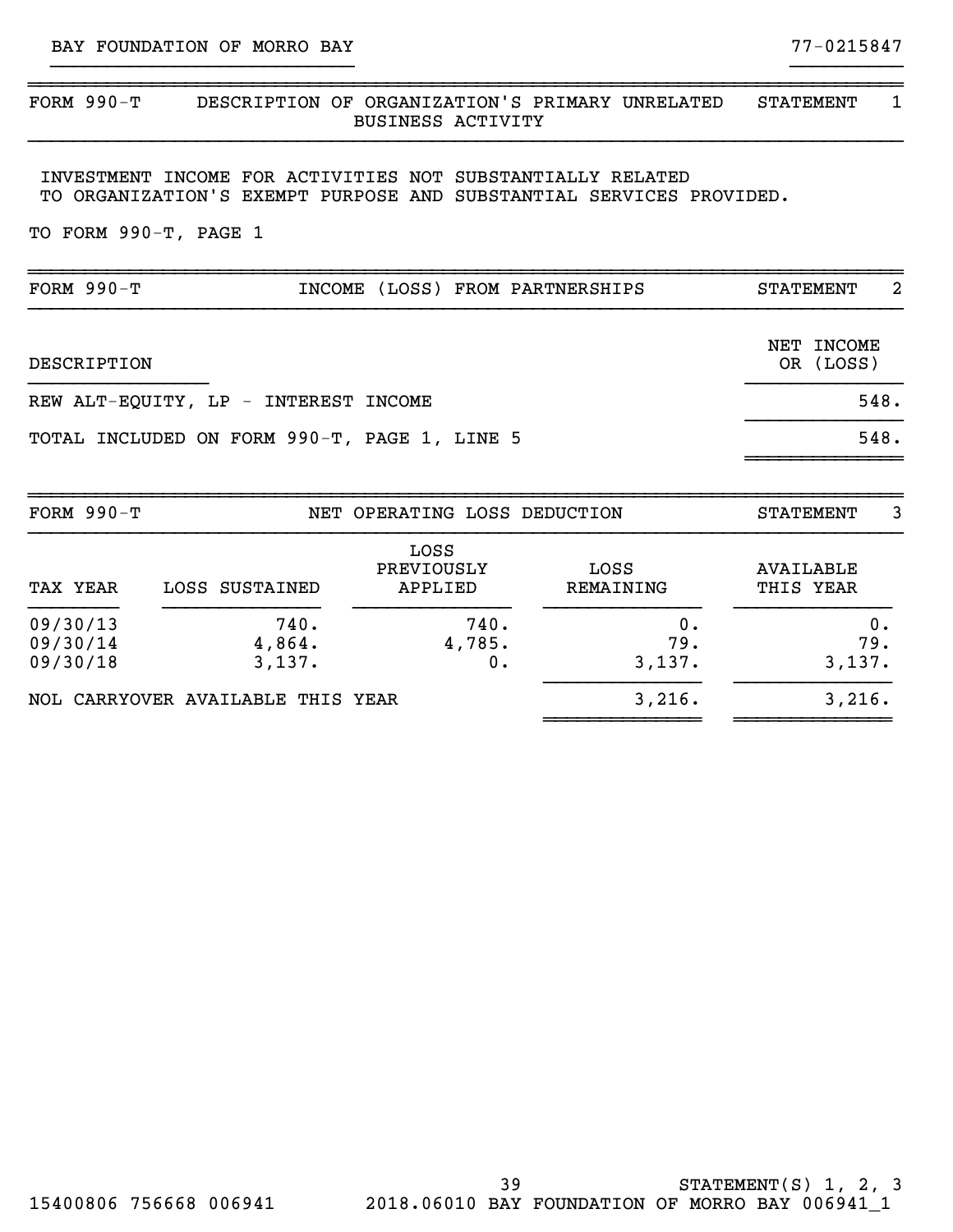## TAXABLE YEAR **California Exempt Organization California Exempt Organization 2018 Annual Information Return 199**

| LV IV<br>10/01/2018                                                                                                                                                                                                                                                                                                                                             |                               | טט ו<br>09/30/2019                                               |      |
|-----------------------------------------------------------------------------------------------------------------------------------------------------------------------------------------------------------------------------------------------------------------------------------------------------------------------------------------------------------------|-------------------------------|------------------------------------------------------------------|------|
| , and ending (mm/dd/yyyy)<br>Calendar Year 2018 or fiscal year beginning (mm/dd/yyyy)<br>Corporation/Organization name                                                                                                                                                                                                                                          | California corporation number |                                                                  |      |
|                                                                                                                                                                                                                                                                                                                                                                 |                               |                                                                  |      |
| BAY FOUNDATION OF MORRO BAY                                                                                                                                                                                                                                                                                                                                     | 1643878                       |                                                                  |      |
| Additional information. See instructions.                                                                                                                                                                                                                                                                                                                       | <b>FEIN</b>                   |                                                                  |      |
|                                                                                                                                                                                                                                                                                                                                                                 |                               | 77-0215847                                                       |      |
| Street address (suite or room)                                                                                                                                                                                                                                                                                                                                  | PMB no.                       |                                                                  |      |
| 601 EMBARCADERO, NO. STE 11<br><b>State</b>                                                                                                                                                                                                                                                                                                                     | ZIP code                      |                                                                  |      |
| City<br>MORRO BAY<br>CA                                                                                                                                                                                                                                                                                                                                         | 93442                         |                                                                  |      |
| Foreign province/state/county<br>Foreign country name                                                                                                                                                                                                                                                                                                           | Foreign postal code           |                                                                  |      |
|                                                                                                                                                                                                                                                                                                                                                                 |                               |                                                                  |      |
| Yes $X$ No<br>J If exempt under R&TC Section 23701d, has the organization<br>A                                                                                                                                                                                                                                                                                  |                               |                                                                  |      |
| Yes $X$ No<br>engaged in political activities? See instructions.  ●<br>В                                                                                                                                                                                                                                                                                        |                               | Yes $X$ No                                                       |      |
| Yes $X$ No<br>K Is the organization exempt under R&TC Section 23701g? $\bullet$ Yes $\boxed{\mathbf{X}}$ No<br>C                                                                                                                                                                                                                                                |                               |                                                                  |      |
| If "Yes," enter the gross receipts from nonmember sources \$<br>Final Information Return?<br>D                                                                                                                                                                                                                                                                  |                               |                                                                  |      |
| Surrendered (Withdrawn) Lack Merged/Reorganized<br>L If organization is a public charity exempt under R&TC<br>Dissolved                                                                                                                                                                                                                                         |                               |                                                                  |      |
| Section 23701d and meets the filing fee exception, check<br>Enter date: (mm/dd/yyyy)                                                                                                                                                                                                                                                                            |                               |                                                                  |      |
| Check accounting method: $(1)$ $\boxed{\phantom{2}\text{cash}$ $(2)$ $\boxed{\mathbf{X}}$ Accrual $(3)$<br>Е<br>Other<br>Federal return filed? (1) $\bullet$ $\boxed{\mathbf{X}}$ 990T(2) $\bullet$ $\boxed{\phantom{0}}$ 990PF (3) $\bullet$ $\boxed{\phantom{0}}$ Sch H (990)<br><b>M</b> Is the organization a Limited Liability Company? $\frac{1}{1}$<br>F |                               | $\bullet$ $\mathbf{X}$ .<br>Yes $X$ No                           |      |
| $(4)$ X Other 990 series<br>N Did the organization file Form 100 or Form 109 to                                                                                                                                                                                                                                                                                 |                               |                                                                  |      |
| Yes $\boxed{\mathbf{X}}$ No<br>Is this a group filing? See instructions $\Box$<br>G                                                                                                                                                                                                                                                                             |                               |                                                                  | No   |
| Yes $X$ No<br><b>0</b> Is the organization under audit by the IRS or has the<br>H.                                                                                                                                                                                                                                                                              |                               |                                                                  |      |
| If "Yes," what is the parent's name?                                                                                                                                                                                                                                                                                                                            |                               | Yes $\boxed{\mathbf{X}}$ No                                      |      |
|                                                                                                                                                                                                                                                                                                                                                                 |                               | Yes $X$ No                                                       |      |
| Did the organization have any changes to its guidelines                                                                                                                                                                                                                                                                                                         |                               |                                                                  |      |
| Yes $X$ No<br>Complete Part I unless not required to file this form. See General Information B and C.                                                                                                                                                                                                                                                           |                               |                                                                  |      |
| Part I                                                                                                                                                                                                                                                                                                                                                          |                               | 3,967,747<br>1                                                   | l oo |
| Gross dues and assessments from members and affiliates [111] contains and according the subsequent support of the ST or ST of the ST or ST or ST or ST or ST or ST or ST or ST or ST or ST or ST or ST or ST or ST or ST or ST                                                                                                                                  |                               | $\overline{2}$                                                   | 00   |
|                                                                                                                                                                                                                                                                                                                                                                 |                               | $1,840,335$ 00<br>3                                              |      |
| Gross contributions, gifts, grants, and similar amounts received $STMT$ $1 \cdot$<br>Total gross receipts for filing requirement test. Add line 1 through line 3.<br>This line must be completed. If the result is less than \$50,000, see<br>Receipts                                                                                                          |                               | $5,808,082$ <sub>00</sub>                                        |      |
| and<br>$\begin{array}{c c} 5 \\ \hline 6 \end{array}$<br>Revenues                                                                                                                                                                                                                                                                                               | 00                            |                                                                  |      |
| 6                                                                                                                                                                                                                                                                                                                                                               | $3, 246, 473$ <sub>00</sub>   |                                                                  |      |
| Total costs. Add line 5 and line 6                                                                                                                                                                                                                                                                                                                              |                               | $3,246,473$ <sub>00</sub><br>7                                   |      |
|                                                                                                                                                                                                                                                                                                                                                                 |                               | $2,561,609$ <sub>00</sub><br>8<br>$2,677,556$ <sub>00</sub><br>9 |      |
| Total expenses and disbursements. From Side 2, Part II, line 18<br>9<br>Expenses                                                                                                                                                                                                                                                                                | $\bullet$                     | $-115,947$<br>10                                                 | 00   |
| 10<br>11                                                                                                                                                                                                                                                                                                                                                        |                               | 11                                                               | 00   |
| 12                                                                                                                                                                                                                                                                                                                                                              |                               | 12                                                               | 00   |
| 13                                                                                                                                                                                                                                                                                                                                                              |                               | 13                                                               | 00   |
| <b>Filing Fee</b><br>14                                                                                                                                                                                                                                                                                                                                         | $\bullet$                     | 14                                                               | 00   |
| 15                                                                                                                                                                                                                                                                                                                                                              |                               | N/A<br>15                                                        | 00   |
| 16                                                                                                                                                                                                                                                                                                                                                              |                               | 16                                                               | 00   |
|                                                                                                                                                                                                                                                                                                                                                                 |                               |                                                                  | 00   |
| Sign                                                                                                                                                                                                                                                                                                                                                            |                               |                                                                  |      |
| Title<br>Here<br>Signature<br>of officer<br>EXECUTIVE DIRE                                                                                                                                                                                                                                                                                                      | Date                          | ● Telephone<br>(805)<br>$772 - 3834$                             |      |
| Date                                                                                                                                                                                                                                                                                                                                                            |                               | $\bullet$ PTIN                                                   |      |
| Preparer's<br>signature                                                                                                                                                                                                                                                                                                                                         | Check if<br>self-employed     | P00672488                                                        |      |
| Paid<br>Firm's name                                                                                                                                                                                                                                                                                                                                             |                               | <b>•</b> Firm's FEIN                                             |      |
| (or yours,<br><b>GLENN BURDETTE</b><br>Preparer's<br>if self-                                                                                                                                                                                                                                                                                                   |                               | 95-2772601                                                       |      |
| 1150 PALM STREET<br>Use Only<br>employed)                                                                                                                                                                                                                                                                                                                       |                               | <b>Telephone</b>                                                 |      |
| and address<br>SAN LUIS OBISPO, CA 93401                                                                                                                                                                                                                                                                                                                        |                               | 805-544-1441                                                     |      |
|                                                                                                                                                                                                                                                                                                                                                                 |                               | No                                                               |      |

022 3651184

п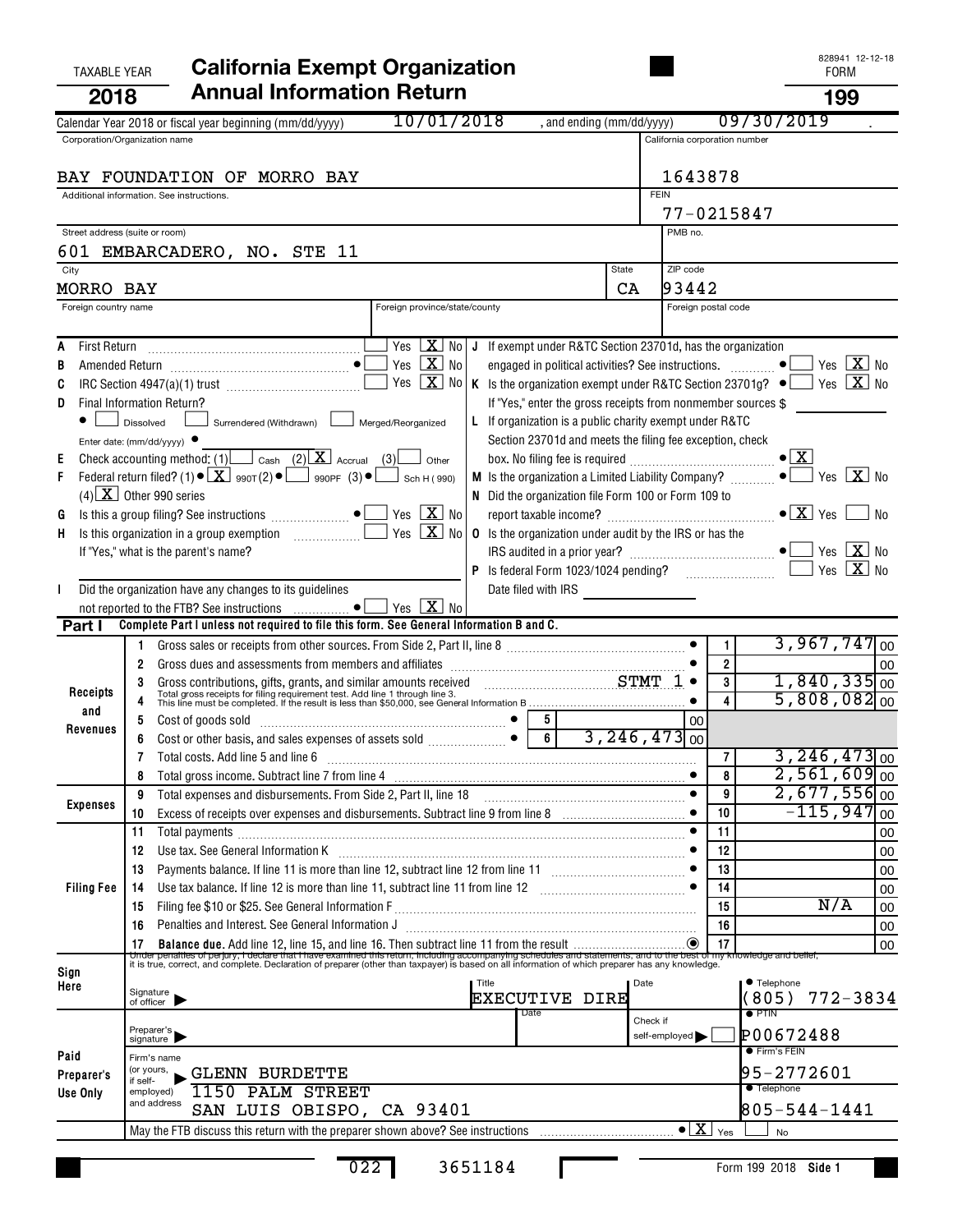## BAY FOUNDATION OF MORRO BAY 77-0215847

**Organizations with gross receipts of more than \$50,000 and private foundations regardless of amount of gross receipts - complete Part II or furnish substitute information. Part II**

|                 |                      | 1 Gross sales or receipts from all business activities. See instructions [11] Gross sales or receipts from all business activities. See instructions [11] Gross sales or receipts from all business activities. |                                                                                                        |                                                   |          | 1                   | 00<br>$628, 617$ <sub>00</sub> |
|-----------------|----------------------|-----------------------------------------------------------------------------------------------------------------------------------------------------------------------------------------------------------------|--------------------------------------------------------------------------------------------------------|---------------------------------------------------|----------|---------------------|--------------------------------|
|                 |                      |                                                                                                                                                                                                                 |                                                                                                        |                                                   |          | $\overline{2}$      |                                |
|                 |                      |                                                                                                                                                                                                                 |                                                                                                        |                                                   |          | 3                   | 00                             |
| Receipts        |                      |                                                                                                                                                                                                                 |                                                                                                        |                                                   |          | 4                   | $14,370$ <sub>00</sub>         |
| from            | 5                    | Gross royalties <b>construction and the construction of the construction of the construction of the construction</b>                                                                                            |                                                                                                        |                                                   |          | 5                   | 00                             |
| Other           |                      |                                                                                                                                                                                                                 |                                                                                                        |                                                   |          | 6                   | $3,318,243$ <sub>00</sub>      |
| <b>Sources</b>  |                      | <b>7</b> Other income                                                                                                                                                                                           | SEE STATEMENT 3 .                                                                                      |                                                   |          | $\overline{7}$      | $6,517$ <sub>00</sub>          |
|                 | 8                    | Total gross sales or receipts from other sources. Add line 1 through line 7. Enter here and on Side 1, Part I, line 1                                                                                           |                                                                                                        |                                                   |          | 8                   | $3,967,747$ <sub>00</sub>      |
|                 |                      | 9 Contributions, gifts, grants, and similar amounts paid Materian Materian Contributions, gifts, grants, and similar amounts paid Materian Contributions, $\mathbf{STATEMENT\_4\_}$                             |                                                                                                        |                                                   |          | 9                   | $5,953$ <sub>00</sub>          |
|                 |                      |                                                                                                                                                                                                                 |                                                                                                        |                                                   |          | 10                  | 00                             |
|                 |                      |                                                                                                                                                                                                                 |                                                                                                        |                                                   |          | 11                  | $90,065$ <sub>00</sub>         |
|                 |                      |                                                                                                                                                                                                                 |                                                                                                        |                                                   |          | 12                  | $403, 432$ <sub>00</sub>       |
| <b>Expenses</b> |                      |                                                                                                                                                                                                                 |                                                                                                        |                                                   |          | 13                  | 00                             |
| and             |                      |                                                                                                                                                                                                                 |                                                                                                        |                                                   |          | 14                  | $42,494$ <sub>00</sub>         |
| Disburse-       |                      |                                                                                                                                                                                                                 |                                                                                                        |                                                   |          | 15                  | $86,418$ <sub>00</sub>         |
| ments           |                      |                                                                                                                                                                                                                 |                                                                                                        |                                                   |          | 16                  | $9,641$ <sub>00</sub>          |
|                 |                      | 16 Depreciation and depletion (See instructions)<br>17 Other Expenses and Disbursements<br>2015 - SEE STATEMENT 6                                                                                               |                                                                                                        |                                                   |          | 17                  | $2,039,553$ <sub>00</sub>      |
|                 |                      | 18 Total expenses and disbursements. Add line 9 through line 17. Enter here and on Side 1, Part I, line 9                                                                                                       |                                                                                                        |                                                   |          | 18                  | $2,677,556$ <sub>00</sub>      |
|                 | <b>Schedule L</b>    | <b>Balance Sheet</b>                                                                                                                                                                                            | Beginning of taxable year                                                                              |                                                   |          | End of taxable year |                                |
| Assets          |                      |                                                                                                                                                                                                                 | (a)                                                                                                    | (b)                                               | (c)      |                     | (d)                            |
| 1 Cash          |                      |                                                                                                                                                                                                                 |                                                                                                        | 2,707,260                                         |          | $\bullet$           | 1,790,183                      |
|                 |                      |                                                                                                                                                                                                                 |                                                                                                        |                                                   |          |                     |                                |
|                 |                      | 3 Net notes receivable ________STMT 7                                                                                                                                                                           |                                                                                                        | 1,560                                             |          |                     | 1,050                          |
|                 |                      |                                                                                                                                                                                                                 |                                                                                                        |                                                   |          |                     |                                |
|                 |                      | 5 Federal and state government obligations                                                                                                                                                                      |                                                                                                        |                                                   |          |                     |                                |
|                 |                      | Investments in other bonds                                                                                                                                                                                      |                                                                                                        |                                                   |          |                     |                                |
|                 |                      |                                                                                                                                                                                                                 |                                                                                                        |                                                   |          |                     |                                |
|                 |                      |                                                                                                                                                                                                                 |                                                                                                        |                                                   |          |                     |                                |
|                 |                      | 9 Other investments  STMT 8                                                                                                                                                                                     |                                                                                                        | 13,651,671                                        |          |                     | 13,991,233                     |
|                 |                      |                                                                                                                                                                                                                 | 109, 243                                                                                               |                                                   | 109, 243 |                     |                                |
|                 |                      | <b>b</b> Less accumulated depreciation                                                                                                                                                                          | 72,964                                                                                                 | 36,279                                            | 82,604   |                     | 26,639                         |
|                 |                      |                                                                                                                                                                                                                 |                                                                                                        | 78,563                                            |          | $\bullet$           | 78,563                         |
|                 |                      |                                                                                                                                                                                                                 |                                                                                                        | 119,162                                           |          | $\bullet$           | 654,720                        |
|                 |                      |                                                                                                                                                                                                                 |                                                                                                        | 16,594,495                                        |          |                     | 16,542,388                     |
|                 |                      | Liabilities and net worth                                                                                                                                                                                       |                                                                                                        |                                                   |          |                     |                                |
|                 |                      |                                                                                                                                                                                                                 |                                                                                                        | 76,632                                            |          | $\bullet$           | 344,475                        |
|                 |                      | 15 Contributions, gifts, or grants payable                                                                                                                                                                      |                                                                                                        |                                                   |          |                     |                                |
|                 |                      | 16 Bonds and notes payable                                                                                                                                                                                      |                                                                                                        |                                                   |          | ٠                   |                                |
|                 |                      |                                                                                                                                                                                                                 |                                                                                                        |                                                   |          |                     |                                |
|                 | 18 Other liabilities |                                                                                                                                                                                                                 |                                                                                                        |                                                   |          |                     |                                |
|                 |                      | 19 Capital stock or principal fund                                                                                                                                                                              |                                                                                                        |                                                   |          | $\bullet$           |                                |
|                 |                      | 20 Paid-in or capital surplus. Attach reconciliation                                                                                                                                                            |                                                                                                        |                                                   |          | $\bullet$           |                                |
|                 |                      | 21 Retained earnings or income fund                                                                                                                                                                             |                                                                                                        | 16,517,863                                        |          | $\bullet$           | 16, 197, 913                   |
|                 |                      | 22 Total liabilities and net worth                                                                                                                                                                              |                                                                                                        | 16,594,495                                        |          |                     | 16,542,388                     |
|                 | <b>Schedule M-1</b>  |                                                                                                                                                                                                                 | Reconciliation of income per books with income per return                                              |                                                   |          |                     |                                |
|                 |                      |                                                                                                                                                                                                                 | Do not complete this schedule if the amount on Schedule L, line 13, column (d), is less than \$50,000. |                                                   |          |                     |                                |
|                 |                      |                                                                                                                                                                                                                 |                                                                                                        | $-319$ , 950 7 Income recorded on books this year |          |                     |                                |
|                 |                      |                                                                                                                                                                                                                 |                                                                                                        |                                                   |          |                     |                                |

| INGLIFICOTITE DEL DOOKS                              | <b>JIJ,JJV</b> | THEOTHE FECOLUTED OIL DOOKS THIS YEAR.          |          |
|------------------------------------------------------|----------------|-------------------------------------------------|----------|
| 2 Federal income tax                                 |                | STMT<br>not included in this return             | -181,921 |
| <b>3</b> Excess of capital losses over capital gains |                | 8 Deductions in this return not charged         |          |
| 4 Income not recorded on books this year             |                | against book income this year                   |          |
| 5 Expenses recorded on books this year not           |                | <b>9</b> Total. Add line 7 and line 8           | -181.921 |
| STMT<br>deducted in this return                      |                | $\overline{22}$ , 082 10 Net income per return. |          |
|                                                      | $-297,868$     | Subtract line 9 from line 6                     | -115,947 |

022 3652184

п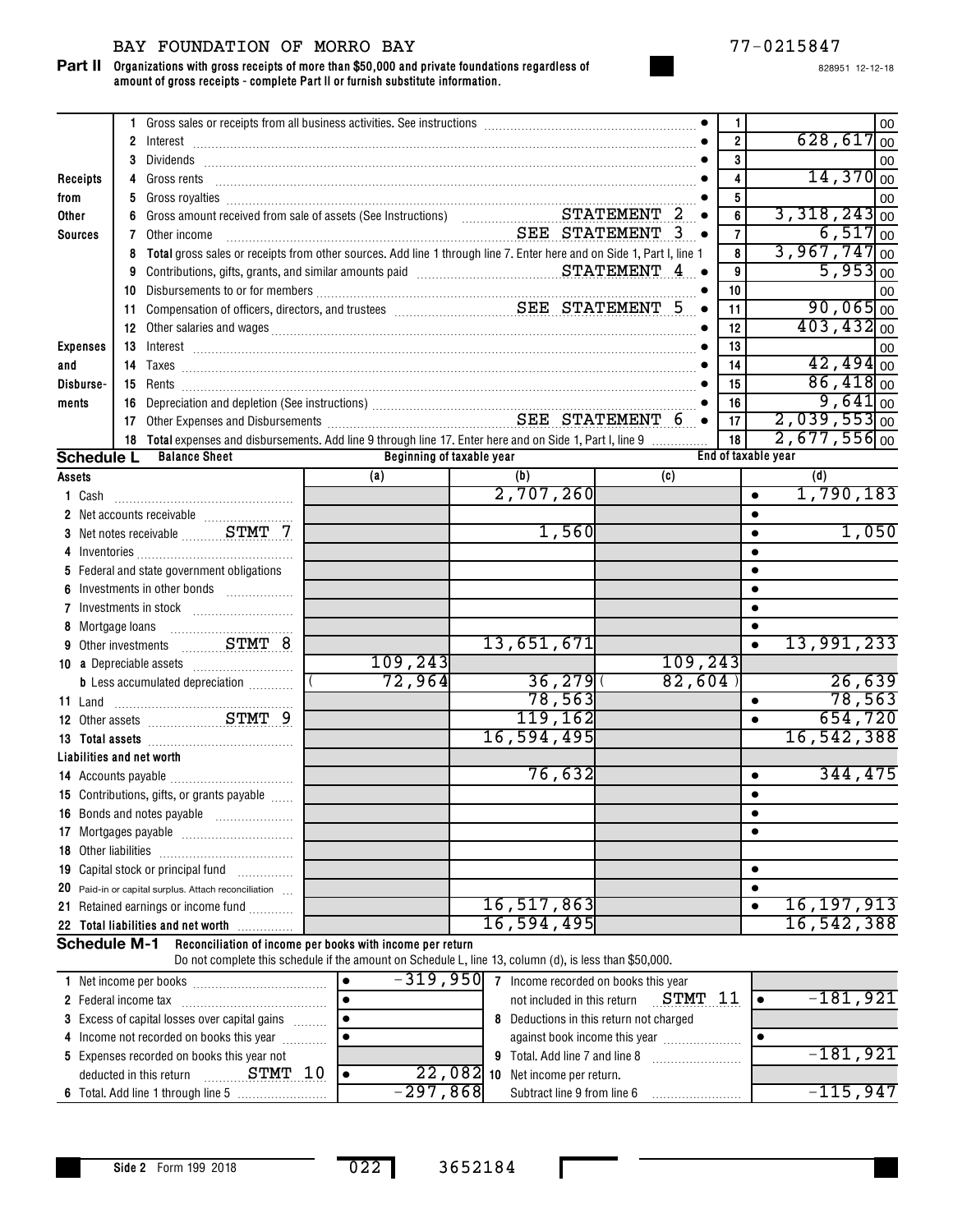| CA 199                                 | CASH CONTRIBUTIONS<br>INCLUDED ON PART I, LINE 3     | <b>STATEMENT</b><br>1 |            |  |  |  |
|----------------------------------------|------------------------------------------------------|-----------------------|------------|--|--|--|
| CONTRIBUTOR'S NAME                     | CONTRIBUTOR'S ADDRESS                                | DATE OF<br>GIFT       | AMOUNT     |  |  |  |
| CALIF. DEPT OF FISH AND<br>WILDLIFE    | 20 LOWER RAGSDALE, SUITE 100<br>MONTEREY, CA 93940   | 09/30/19              | 885,293.   |  |  |  |
| ENVIRONMENTAL PROTECTION<br>AGENCY     | 75 HAWTHORNE STREET SAN<br>FRANCISCO, CA 94105       | 09/30/19              | 698,799.   |  |  |  |
| CA STATE COASTAL<br><b>CONSERVANCY</b> | 1515 CLAY STREET, 10TH FLOOR<br>OAKLAND, CA 94612    | 09/30/19              | 98,687.    |  |  |  |
| RESOURCE LEGACY FUND                   | 555 CAPITOL MALL, SUITE 1095<br>SACRAMENTO, CA 95814 | 09/30/19              | 50,000.    |  |  |  |
| TOTAL INCLUDED ON LINE 3               |                                                      |                       | 1,732,779. |  |  |  |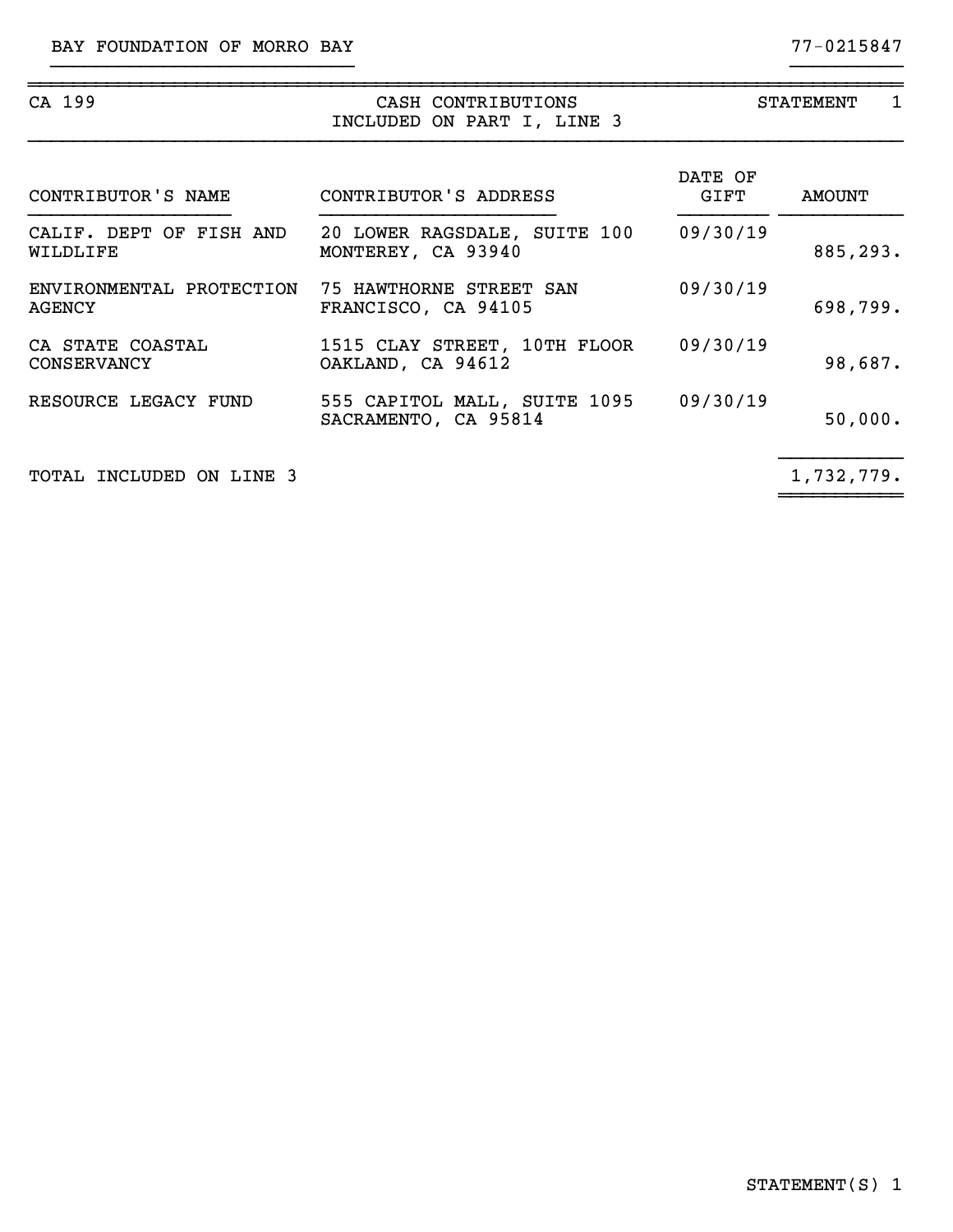| CA 199                                                          | GROSS AMOUNT FROM SALE OF ASSETS |                         | <b>STATEMENT</b><br>2     |                                        |  |
|-----------------------------------------------------------------|----------------------------------|-------------------------|---------------------------|----------------------------------------|--|
| DESCRIPTION                                                     |                                  | <b>DATE</b><br>ACQUIRED | <b>DATE</b><br>SOLD       | METHOD<br><b>ACQUIRED</b><br>PURCHASED |  |
|                                                                 | COST OR<br>OTHER BASIS           | DEPREC.                 | <b>EXPENSE</b><br>OF SALE | GROSS<br>SALES PRICE                   |  |
|                                                                 | 3, 246, 473.                     | 0.                      |                           | 0. 3,318,243.                          |  |
| TOTAL TO FORM 199, PAGE 2, LN 6                                 | 3, 246, 473.                     | 0.                      |                           | 0. 3,318,243.                          |  |
| CA 199                                                          | OTHER INCOME                     |                         |                           | 3<br><b>STATEMENT</b>                  |  |
| <b>DESCRIPTION</b>                                              |                                  |                         |                           | <b>AMOUNT</b>                          |  |
| MISCELLANEOUS INCOME<br>MITIGATION SETTLEMENT<br>PROGRAM INCOME |                                  |                         |                           | 6,517.<br>0.<br>0.                     |  |
| TOTAL TO FORM 199, PART II, LINE 7                              |                                  |                         |                           | 6,517.                                 |  |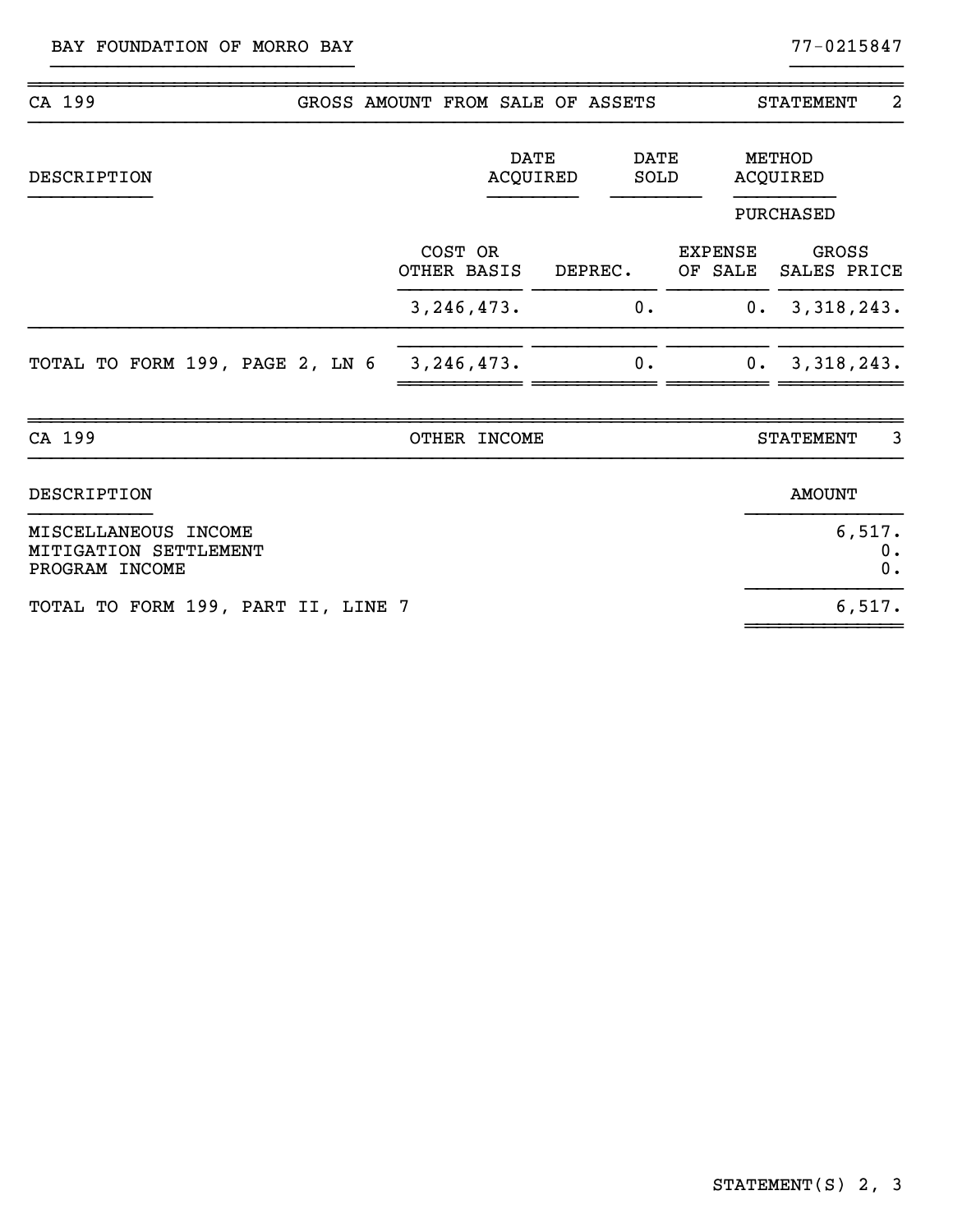| CA 199                                                                      | CASH CONTRIBUTIONS, GIFTS, GRANTS | AND SIMILAR AMOUNTS PAID                        |              | STATEMENT        | 4      |
|-----------------------------------------------------------------------------|-----------------------------------|-------------------------------------------------|--------------|------------------|--------|
| ACTIVITY CLASSIFICATION: GRANTS PAID TO INDIVIDUALS                         |                                   |                                                 |              |                  |        |
| DONEES NAME                                                                 | DONEES ADDRESS                    |                                                 | RELATIONSHIP | <b>AMOUNT</b>    |        |
| GENA BENTALL DBA SEA 1961 MAIN STREET #199 -<br>OTTER SAVVY                 | WATSONVILLE, CA 95076             |                                                 | <b>NONE</b>  |                  | 5,953. |
|                                                                             | TOTAL FOR THIS ACTIVITY           |                                                 |              |                  | 5,953. |
| TOTAL INCLUDED ON FORM 199, PART II, LINE 9                                 |                                   |                                                 |              |                  | 5,953. |
| CA 199 COMPENSATION OF OFFICERS, DIRECTORS AND TRUSTEES                     |                                   |                                                 |              | <b>STATEMENT</b> | 5      |
| NAME AND ADDRESS                                                            |                                   | TITLE AND<br>AVERAGE HRS WORKED/WK COMPENSATION |              |                  |        |
| WILLIAM HENRY<br>601 EMBARCADERO, NO. STE 11<br>MORRO BAY, CA 93442         |                                   | PRESIDENT<br>1.00                               |              |                  | $0$ .  |
| <b>JASON CURTIS</b><br>601 EMBARCADERO, NO. STE 11<br>MORRO BAY, CA 93442   |                                   | VICE-PRESIDENT<br>1.00                          |              |                  | 0.     |
| KRIS VARDAS<br>601 EMBARCADERO, NO. STE 11<br>MORRO BAY, CA 93442           |                                   | <b>TREASURER</b><br>1.00                        |              |                  | 0.     |
| <b>GARY RUGGERONE</b><br>601 EMBARCADERO, NO. STE 11<br>MORRO BAY, CA 93442 |                                   | SECRETARY<br>1.00                               |              |                  | 0.     |
| TOM EDELL<br>601 EMBARCADERO, NO. STE 11<br>MORRO BAY, CA 93442             |                                   | <b>DIRECTOR</b><br>1.00                         |              |                  | 0.     |
| SALLY KRENN<br>601 EMBARCADERO, NO. STE 11<br>MORRO BAY, CA 93442           |                                   | <b>DIRECTOR</b><br>1.00                         |              |                  | 0.     |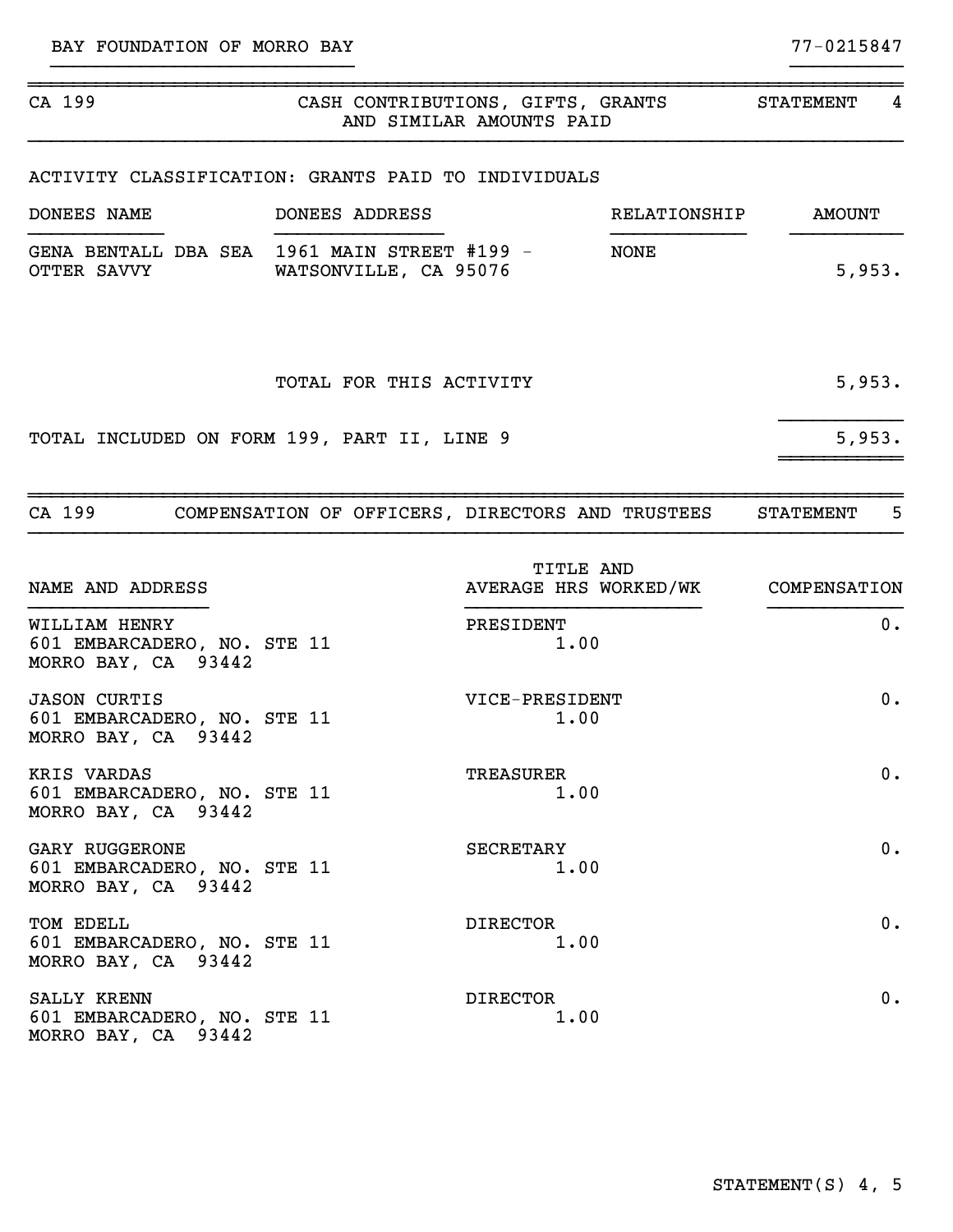| BAY FOUNDATION OF MORRO BAY                                            |                             | 77-0215847 |
|------------------------------------------------------------------------|-----------------------------|------------|
| LEONARD MOOTHART<br>601 EMBARCADERO, NO. STE 11<br>MORRO BAY, CA 93442 | <b>DIRECTOR</b><br>1.00     | $0$ .      |
| DEANNA RICHARDS<br>601 EMBARCADERO, NO. STE 11<br>MORRO BAY, CA 93442  | <b>DIRECTOR</b><br>1.00     | $0 \cdot$  |
| SHAUNNA SULLIVAN<br>601 EMBARCADERO, NO. STE 11<br>MORRO BAY, CA 93442 | <b>DIRECTOR</b><br>1.00     | $0$ .      |
| LEXIE BELL<br>601 EMBARCADERO, NO. STE 11<br>MORRO BAY, CA 93442       | EXECUTIVE DIRECTOR<br>40.00 | 90,065.    |
| TOTAL TO FORM 199, PART II, LINE 11                                    |                             | 90,065.    |
|                                                                        |                             |            |

| DESCRIPTION                                                                                                                                                                                                                                                                   | <b>AMOUNT</b>                                                                                                                           |
|-------------------------------------------------------------------------------------------------------------------------------------------------------------------------------------------------------------------------------------------------------------------------------|-----------------------------------------------------------------------------------------------------------------------------------------|
| RESTORATION AND PROTECT<br>PROFESSIONAL SERVICES<br>MONITORING AND RESEARCH<br>EDUCATION & OUTREACH PR<br>OTHER EMPLOYEE BENEFITS<br>MANAGEMENT FEES<br>ACCOUNTING FEES<br>OFFICE EXPENSES<br>TRAVEL<br>CONFERENCES AND CONVENTIONS<br><b>INSURANCE</b><br>ALL OTHER EXPENSES | 1,071,199.<br>540,574.<br>197,390.<br>36, 204.<br>35,626.<br>50, 721.<br>30, 225.<br>22,127.<br>20,813.<br>1,686.<br>17,440.<br>15,548. |
| TOTAL TO FORM 199, PART II, LINE 17                                                                                                                                                                                                                                           | 2,039,553.                                                                                                                              |
|                                                                                                                                                                                                                                                                               |                                                                                                                                         |

CA 199 CA CONSER EXPENSES CA 199

| CA 199                                | NET NOTES RECEIVABLE |              | <b>STATEMENT</b> | 7 |
|---------------------------------------|----------------------|--------------|------------------|---|
| DESCRIPTION                           |                      | BEG. OF YEAR | END OF YEAR      |   |
| NOTES AND LOANS RECEIVABLE, NET       |                      | 1,560.       | 1,050.           |   |
| TOTAL TO FORM 199, SCHEDULE L, LINE 3 |                      | 1,560.       | 1,050.           |   |
|                                       |                      |              |                  |   |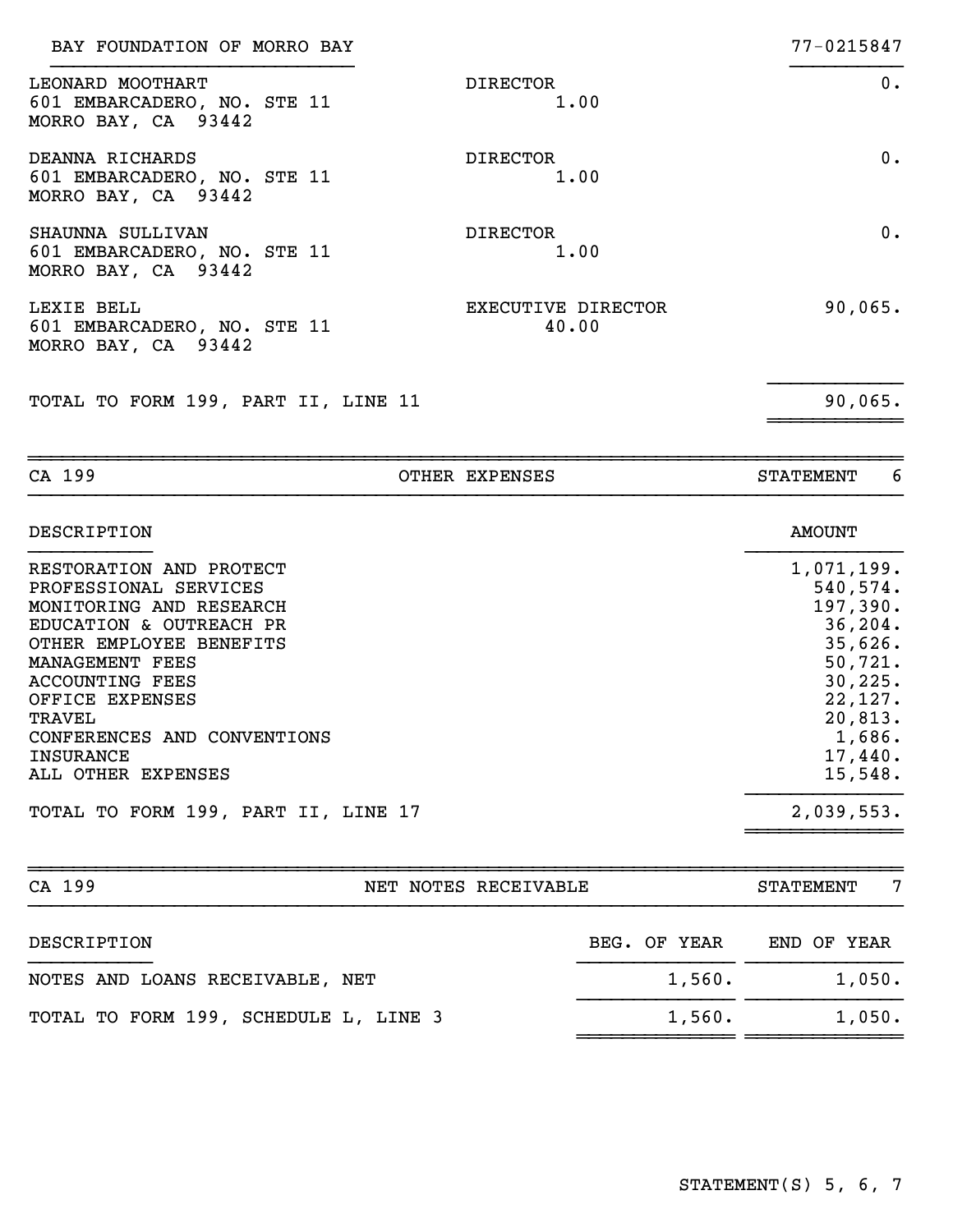BAY FOUNDATION OF MORRO BAY 77-0215847

| CA 199<br>OTHER INVESTMENTS                                                                          |                         | 8<br><b>STATEMENT</b>   |
|------------------------------------------------------------------------------------------------------|-------------------------|-------------------------|
| DESCRIPTION                                                                                          | BEG. OF YEAR            | END OF YEAR             |
| ALTERNATIVE INVESTMENTS<br>OTHER PUBLICLY TRADED SECURITIES                                          | 133,041.<br>13,518,630. | 117,798.<br>13,873,435. |
| TOTAL TO FORM 199, SCHEDULE L, LINE 9                                                                | 13,651,671.             | 13,991,233.             |
| CA 199<br>OTHER ASSETS                                                                               |                         | 9<br><b>STATEMENT</b>   |
| DESCRIPTION                                                                                          | BEG. OF YEAR            | END OF YEAR             |
| PLEDGES AND GRANTS RECEIVABLE                                                                        | 119,162.                | 654,720.                |
| TOTAL TO FORM 199, SCHEDULE L, LINE 12                                                               | 119, 162.               | 654,720.                |
| CA 199<br>EXPENSES RECORDED ON BOOKS THIS YEAR<br>NOT DEDUCTED IN THIS RETURN                        |                         | 10<br><b>STATEMENT</b>  |
| DESCRIPTION                                                                                          |                         | <b>AMOUNT</b>           |
| COST OF CONTRIBUTED SERVICES AND USE OF FACILITIES                                                   |                         | 22,082.                 |
| TOTAL TO FORM 199, SCHEDULE M-1, LINE 5                                                              |                         | 22,082.                 |
| CA 199<br>INCOME RECORDED ON BOOKS THIS YEAR<br>NOT INCLUDED IN THIS RETURN                          |                         | 11<br><b>STATEMENT</b>  |
| DESCRIPTION                                                                                          |                         | <b>AMOUNT</b>           |
| NET CHANGE IN UNREALIZED GAINS & LOSSES ON INVESTMENTS<br>CONTRIBUTED SERVICES AND USE OF FACILITIES |                         | $-204,003.$<br>22,082.  |
| TOTAL TO FORM 199, SCHEDULE M-1, LINE 7                                                              |                         | $-181,921.$             |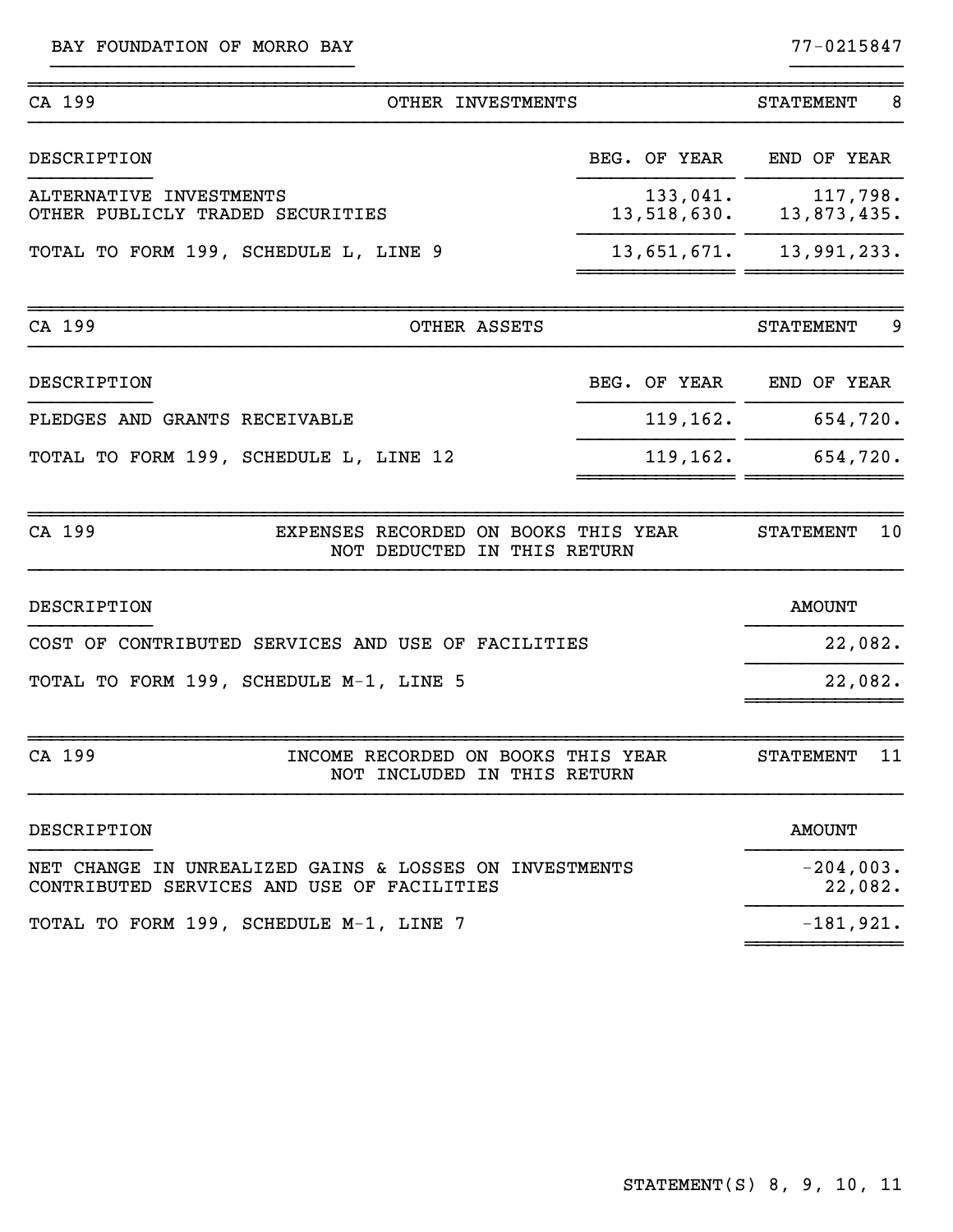| <b>TAXABLE YEAR</b><br>2018 |                                            |                                          | <b>Exempt Organizations</b>                              | California e-file Return Authorization for                                                                                                                                                                                                                                                                                                                                                                                                                                                                                                                                                                                                                                                                                                                                                                                                                                                                                                                                                                                                                                                                                                                                                                                                                                                                                                                            |       |      |                       |                                 |             |                      | <b>FORM</b><br>8453-EO  |
|-----------------------------|--------------------------------------------|------------------------------------------|----------------------------------------------------------|-----------------------------------------------------------------------------------------------------------------------------------------------------------------------------------------------------------------------------------------------------------------------------------------------------------------------------------------------------------------------------------------------------------------------------------------------------------------------------------------------------------------------------------------------------------------------------------------------------------------------------------------------------------------------------------------------------------------------------------------------------------------------------------------------------------------------------------------------------------------------------------------------------------------------------------------------------------------------------------------------------------------------------------------------------------------------------------------------------------------------------------------------------------------------------------------------------------------------------------------------------------------------------------------------------------------------------------------------------------------------|-------|------|-----------------------|---------------------------------|-------------|----------------------|-------------------------|
|                             | <b>Exempt Organization name</b>            |                                          |                                                          |                                                                                                                                                                                                                                                                                                                                                                                                                                                                                                                                                                                                                                                                                                                                                                                                                                                                                                                                                                                                                                                                                                                                                                                                                                                                                                                                                                       |       |      |                       |                                 |             | Identifying number   |                         |
|                             |                                            |                                          | BAY FOUNDATION OF MORRO BAY                              |                                                                                                                                                                                                                                                                                                                                                                                                                                                                                                                                                                                                                                                                                                                                                                                                                                                                                                                                                                                                                                                                                                                                                                                                                                                                                                                                                                       |       |      |                       |                                 |             | 77-0215847           |                         |
| Part I                      |                                            |                                          | Electronic Return Information (whole dollars only)       |                                                                                                                                                                                                                                                                                                                                                                                                                                                                                                                                                                                                                                                                                                                                                                                                                                                                                                                                                                                                                                                                                                                                                                                                                                                                                                                                                                       |       |      |                       |                                 |             |                      |                         |
| 1                           |                                            | Total gross receipts (Form 199, line 4)  |                                                          |                                                                                                                                                                                                                                                                                                                                                                                                                                                                                                                                                                                                                                                                                                                                                                                                                                                                                                                                                                                                                                                                                                                                                                                                                                                                                                                                                                       |       |      |                       |                                 |             |                      | 5,808,082               |
| 2                           |                                            | Total gross income (Form 199, line 8)    |                                                          | $2\overline{2,561,609}$                                                                                                                                                                                                                                                                                                                                                                                                                                                                                                                                                                                                                                                                                                                                                                                                                                                                                                                                                                                                                                                                                                                                                                                                                                                                                                                                               |       |      |                       |                                 |             |                      |                         |
| з                           |                                            |                                          |                                                          | Total expenses and disbursements (Form 199, line 9) <i>mand content and a content mandature mandature and 3</i>                                                                                                                                                                                                                                                                                                                                                                                                                                                                                                                                                                                                                                                                                                                                                                                                                                                                                                                                                                                                                                                                                                                                                                                                                                                       |       |      |                       |                                 |             |                      | 2,677,556               |
| Part II                     |                                            |                                          | Settle Your Account Electronically for Taxable Year 2018 |                                                                                                                                                                                                                                                                                                                                                                                                                                                                                                                                                                                                                                                                                                                                                                                                                                                                                                                                                                                                                                                                                                                                                                                                                                                                                                                                                                       |       |      |                       |                                 |             |                      |                         |
| 4                           |                                            | Electronic funds withdrawal              | 4a Amount                                                |                                                                                                                                                                                                                                                                                                                                                                                                                                                                                                                                                                                                                                                                                                                                                                                                                                                                                                                                                                                                                                                                                                                                                                                                                                                                                                                                                                       |       |      |                       | 4b Withdrawal date (mm/dd/yyyy) |             |                      |                         |
| Part III                    |                                            |                                          |                                                          | <b>Banking Information</b> (Have you verified the exempt organization's banking information?)                                                                                                                                                                                                                                                                                                                                                                                                                                                                                                                                                                                                                                                                                                                                                                                                                                                                                                                                                                                                                                                                                                                                                                                                                                                                         |       |      |                       |                                 |             |                      |                         |
|                             | 5 Routing number                           |                                          |                                                          |                                                                                                                                                                                                                                                                                                                                                                                                                                                                                                                                                                                                                                                                                                                                                                                                                                                                                                                                                                                                                                                                                                                                                                                                                                                                                                                                                                       |       |      |                       |                                 |             |                      |                         |
|                             | 6 Account number                           |                                          |                                                          |                                                                                                                                                                                                                                                                                                                                                                                                                                                                                                                                                                                                                                                                                                                                                                                                                                                                                                                                                                                                                                                                                                                                                                                                                                                                                                                                                                       |       |      | 7 Type of account:    | Checking                        |             | Savings              |                         |
| Part IV                     |                                            | <b>Declaration of Officer</b>            |                                                          |                                                                                                                                                                                                                                                                                                                                                                                                                                                                                                                                                                                                                                                                                                                                                                                                                                                                                                                                                                                                                                                                                                                                                                                                                                                                                                                                                                       |       |      |                       |                                 |             |                      |                         |
| on line 4a.                 |                                            |                                          |                                                          | I authorize the exempt organization's account to be settled as designated in Part II. If I check Part II, Box 4, I authorize an electronic funds withdrawal for the amount listed                                                                                                                                                                                                                                                                                                                                                                                                                                                                                                                                                                                                                                                                                                                                                                                                                                                                                                                                                                                                                                                                                                                                                                                     |       |      |                       |                                 |             |                      |                         |
|                             |                                            |                                          |                                                          | Under penalties of perjury, I declare that I am an officer of the above exempt organization and that the information I provided to my electronic return originator (ERO),<br>transmitter, or intermediate service provider and the amounts in Part I above agree with the amounts on the corresponding lines of the exempt organization's 2018<br>California electronic return. To the best of my knowledge and belief, the exempt organization's return is true, correct, and complete. If the exempt organization is filing<br>a balance due return, I understand that if the Franchise Tax Board (FTB) does not receive full and timely payment of the exempt organization's fee liability, the exempt<br>organization will remain liable for the fee liability and all applicable interest and penalties. I authorize the exempt organization return and accompanying schedules and<br>statements be transmitted to the FTB by the ERO, transmitter, or intermediate service provider. If the processing of the exempt organization's return or refund is<br>delayed, I authorize the FTB to disclose to the ERO or intermediate service provider the reason(s) for the delay.                                                                                                                                                                                    |       |      |                       |                                 |             |                      |                         |
| Sign                        |                                            |                                          |                                                          |                                                                                                                                                                                                                                                                                                                                                                                                                                                                                                                                                                                                                                                                                                                                                                                                                                                                                                                                                                                                                                                                                                                                                                                                                                                                                                                                                                       |       |      |                       | EXECUTIVE DIRECTOR              |             |                      |                         |
| <b>Here</b>                 |                                            | Signature of officer                     |                                                          | Date                                                                                                                                                                                                                                                                                                                                                                                                                                                                                                                                                                                                                                                                                                                                                                                                                                                                                                                                                                                                                                                                                                                                                                                                                                                                                                                                                                  | Title |      |                       |                                 |             |                      |                         |
| Part V                      |                                            |                                          |                                                          | Declaration of Electronic Return Originator (ERO) and Paid Preparer.                                                                                                                                                                                                                                                                                                                                                                                                                                                                                                                                                                                                                                                                                                                                                                                                                                                                                                                                                                                                                                                                                                                                                                                                                                                                                                  |       |      |                       |                                 |             |                      |                         |
|                             |                                            |                                          |                                                          | I declare that I have reviewed the above exempt organization's return and that the entries on form FTB 8453-EO are complete and correct to the best of my knowledge. (If I<br>am only an intermediate service provider, I understand that I am not responsible for reviewing the exempt organization's return. I declare, however, that form FTB 8453-EO<br>accurately reflects the data on the return.) I have obtained the organization officer's signature on form FTB 8453-EO before transmitting this return to the FTB; I have<br>provided the organization officer with a copy of all forms and information that I will file with the FTB, and I have followed all other requirements described in FTB Pub.<br>1345, 2018 Handbook for Authorized e-file Providers. I will keep form FTB 8453-EO on file for four vears from the due date of the return or four vears from the date<br>the exempt organization return is filed, whichever is later, and I will make a copy available to the FTB upon request. If I am also the paid preparer, under penalties of perjury,<br>I declare that I have examined the above exempt organization's return and accompanying schedules and statements, and to the best of my knowledge and belief, they are<br>true, correct, and complete. I make this declaration based on all information of which I have knowledge. |       |      |                       |                                 |             |                      |                         |
|                             | ERO's-<br>signature                        |                                          |                                                          |                                                                                                                                                                                                                                                                                                                                                                                                                                                                                                                                                                                                                                                                                                                                                                                                                                                                                                                                                                                                                                                                                                                                                                                                                                                                                                                                                                       | Date  |      | Check if<br>also paid | Check<br>if self-               |             | <b>ERO's PTIN</b>    |                         |
| ERO                         |                                            |                                          |                                                          |                                                                                                                                                                                                                                                                                                                                                                                                                                                                                                                                                                                                                                                                                                                                                                                                                                                                                                                                                                                                                                                                                                                                                                                                                                                                                                                                                                       |       |      | preparer              | $\overline{\textbf{x}}$         | emploved    |                      | P00672488<br>95-2772601 |
| Must                        | Firm's name (or yours<br>if self-employed) |                                          | <b>GLENN BURDETTE</b><br><b>PALM STREET</b><br>1150      |                                                                                                                                                                                                                                                                                                                                                                                                                                                                                                                                                                                                                                                                                                                                                                                                                                                                                                                                                                                                                                                                                                                                                                                                                                                                                                                                                                       |       |      |                       |                                 | <b>FEIN</b> |                      |                         |
| Sign                        | and address                                |                                          | SAN LUIS OBISPO, CA                                      |                                                                                                                                                                                                                                                                                                                                                                                                                                                                                                                                                                                                                                                                                                                                                                                                                                                                                                                                                                                                                                                                                                                                                                                                                                                                                                                                                                       |       |      |                       |                                 |             | ZIP code $93401$     |                         |
|                             |                                            |                                          |                                                          | Under penalties of perjury, I declare that I have examined the above organization's return and accompanying schedules and statements, and to the best of my knowledge<br>and belief, they are true, correct, and complete. I make this declaration based on all information of which I have knowledge.                                                                                                                                                                                                                                                                                                                                                                                                                                                                                                                                                                                                                                                                                                                                                                                                                                                                                                                                                                                                                                                                |       |      |                       |                                 |             |                      |                         |
| Paid                        | Paid                                       |                                          |                                                          |                                                                                                                                                                                                                                                                                                                                                                                                                                                                                                                                                                                                                                                                                                                                                                                                                                                                                                                                                                                                                                                                                                                                                                                                                                                                                                                                                                       |       | Date |                       | Check                           |             | Paid preparer's PTIN |                         |
| Preparer                    | preparer's<br>signature                    |                                          |                                                          |                                                                                                                                                                                                                                                                                                                                                                                                                                                                                                                                                                                                                                                                                                                                                                                                                                                                                                                                                                                                                                                                                                                                                                                                                                                                                                                                                                       |       |      |                       | if self-<br>employed            |             |                      |                         |
| <b>Must</b>                 |                                            | Firm's name (or yours                    |                                                          |                                                                                                                                                                                                                                                                                                                                                                                                                                                                                                                                                                                                                                                                                                                                                                                                                                                                                                                                                                                                                                                                                                                                                                                                                                                                                                                                                                       |       |      |                       |                                 | <b>FEIN</b> |                      |                         |
| Sign                        | if self-employed)<br>and address           |                                          |                                                          |                                                                                                                                                                                                                                                                                                                                                                                                                                                                                                                                                                                                                                                                                                                                                                                                                                                                                                                                                                                                                                                                                                                                                                                                                                                                                                                                                                       |       |      |                       |                                 |             |                      |                         |
|                             |                                            |                                          |                                                          |                                                                                                                                                                                                                                                                                                                                                                                                                                                                                                                                                                                                                                                                                                                                                                                                                                                                                                                                                                                                                                                                                                                                                                                                                                                                                                                                                                       |       |      |                       |                                 |             | ZIP code             |                         |
|                             |                                            |                                          |                                                          |                                                                                                                                                                                                                                                                                                                                                                                                                                                                                                                                                                                                                                                                                                                                                                                                                                                                                                                                                                                                                                                                                                                                                                                                                                                                                                                                                                       |       |      |                       |                                 |             |                      |                         |
|                             |                                            |                                          |                                                          |                                                                                                                                                                                                                                                                                                                                                                                                                                                                                                                                                                                                                                                                                                                                                                                                                                                                                                                                                                                                                                                                                                                                                                                                                                                                                                                                                                       |       |      |                       |                                 |             |                      |                         |
|                             |                                            | For Privacy Notice, get FTB 1131 ENG/SP. |                                                          |                                                                                                                                                                                                                                                                                                                                                                                                                                                                                                                                                                                                                                                                                                                                                                                                                                                                                                                                                                                                                                                                                                                                                                                                                                                                                                                                                                       |       |      |                       |                                 |             |                      | FTB 8453-EO 2018        |

829021 11-13-18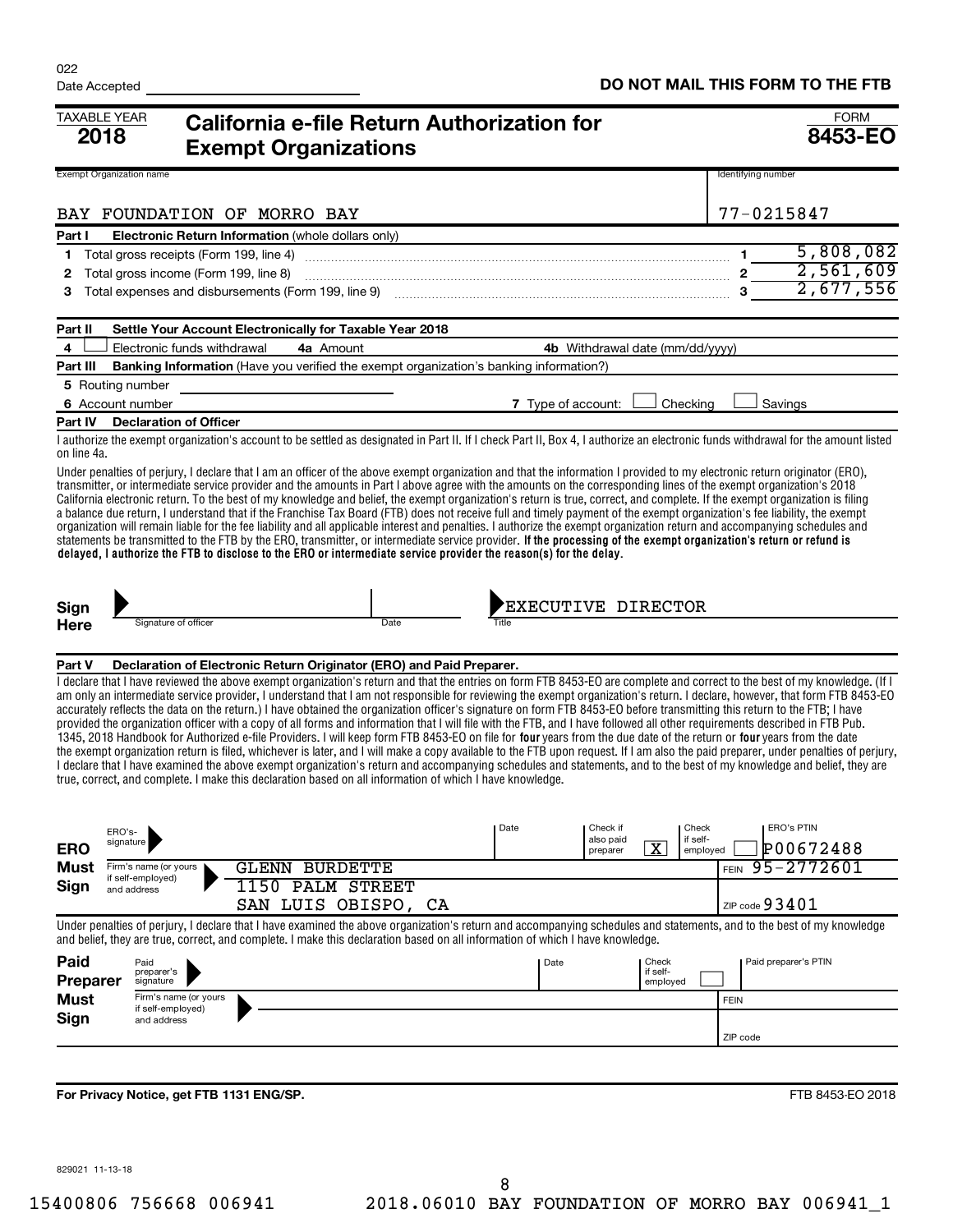#### 828961 12-13-18 A First Return Filed? **B C H** First Return Filed? ~~~~~~~~~~~~~~~~ Yes No Is the organization a non-exempt charitable trust as **I** TAXABLE YEAR FORM **California Exempt Organization** Calendar Year 2018 or fiscal year beginning (mm/dd/yyyy)  $10/01/2018$ , and ending (mm/dd/yyyy)  $09/30/2019$ Corporation/Organization name California corporation number **FEIN** Street address (suite/room no.) City (If the corporation has a foreign address, see instructions.) State ZIP code Is this an education IRA within the meaning of described in IRC Section 4947(a)(1)? R&TC Section 23712?  $~\bullet$   $~\square$  Yes  $~\square$  No ~~~~~~~~~~~~~~ Yes No Is this organization claiming any former; Enterprise Zone (EZ), Los Angeles Revitalization Zone (LARZ), Local Agency Military Base Recovery Area Is the organization under audit by the IRS or has Additional information. See instructions. PMB no. Foreign country name **Foreign province**/state/county **Foreign province/state/county** Foreign postal code **2018 Business Income Tax Return 109**  $\perp$  Yes  $\overline{a}$  $\lfloor \rfloor$  Yes  $\lfloor \mathbf{X} \rfloor$ , and ending (mm/dd/yyyy) BAY FOUNDATION OF MORRO BAY 1643878 77-0215847 601 EMBARCADERO, NO. STE 11 MORRO BAY CA 93442  $X$  No  $\overline{X}$  $\overline{\text{x}}$

|                                                     |                                                                                                                 | <b>B</b> Is this an education IRA within the meaning of                                                                                                                                                                        |                                                                                                                                                     |  |    | described in IRC Section 4947(a)(1)? $\ldots$ $\ldots$ $\ldots$ $\ldots$ $\ldots$ |                |                |     | $ \mathbf{A} $ No |                            |
|-----------------------------------------------------|-----------------------------------------------------------------------------------------------------------------|--------------------------------------------------------------------------------------------------------------------------------------------------------------------------------------------------------------------------------|-----------------------------------------------------------------------------------------------------------------------------------------------------|--|----|-----------------------------------------------------------------------------------|----------------|----------------|-----|-------------------|----------------------------|
|                                                     |                                                                                                                 | $X$ No<br>R&TC Section 23712?                                                                                                                                                                                                  | Is this organization claiming any former, Enterprise Zone (EZ), Los Angeles<br>Revitalization Zone (LARZ), Local Agency Military Base Recovery Area |  |    |                                                                                   |                |                |     |                   |                            |
| C Is the organization under audit by the IRS or has |                                                                                                                 |                                                                                                                                                                                                                                |                                                                                                                                                     |  |    |                                                                                   |                |                |     |                   |                            |
|                                                     | $\boxed{\mathbf{X}}$ No<br>$\bullet$     Yes<br>(LAMBRA), Targeted Tax Area (TTA), or Manufacturing Enhancement |                                                                                                                                                                                                                                |                                                                                                                                                     |  |    |                                                                                   |                |                |     |                   |                            |
| D Final Return?                                     |                                                                                                                 |                                                                                                                                                                                                                                |                                                                                                                                                     |  |    |                                                                                   |                |                | Yes |                   | $X$ No                     |
| $\bullet$                                           |                                                                                                                 | Dissolved Surrendered (Withdrawn) Merged/Reorganized   J Is this organization a qualified pension, profit-sharing, or stock                                                                                                    |                                                                                                                                                     |  |    |                                                                                   |                |                |     |                   |                            |
|                                                     |                                                                                                                 |                                                                                                                                                                                                                                |                                                                                                                                                     |  |    | bonus plan as described in IRC Section 401(a)? $\Box$                             |                |                | Yes |                   | $\boxed{\text{X}}$ No      |
| <b>E</b> Amended Return                             |                                                                                                                 | $X$ No<br>$\vert$ Yes                                                                                                                                                                                                          |                                                                                                                                                     |  |    | K Unrelated Business Activity (UBA) Code $\bullet$ 523000                         |                |                |     |                   |                            |
|                                                     |                                                                                                                 | $(1)$ $\Box$ Cash $(2)$ $\Box$ Accrual $(3)$ $\Box$ Other<br>F Accounting Method Used:<br>G Nature of trade or business SEE STATEMENT 12                                                                                       |                                                                                                                                                     |  |    | If "Yes," attach federal Schedule H (Form 990)                                    |                |                | Yes |                   | $\overline{\mathbf{X}}$ No |
| <b>Taxable</b>                                      |                                                                                                                 | 1 Unrelated business taxable income from Side 2, Part II, line 30 [11] [11] Unrelated business taxable income from Side 2, Part II, line 30                                                                                    |                                                                                                                                                     |  |    |                                                                                   |                | $\mathbf{1}$   |     |                   | 00                         |
| Corpora-<br>tion                                    | 2                                                                                                               | Mult. In 1 by the avg. apport. pctg ______________% from the Sch. R, Apport. Formula Wksht, Part A, In 2 or Part B, In 5. See instr. ●                                                                                         |                                                                                                                                                     |  |    |                                                                                   |                | $\overline{2}$ |     |                   | 00                         |
|                                                     |                                                                                                                 | 3 Enter the lesser amt from In 1 or In 2. If the unrelated bus. activity is wholly in CA and Sch. R was not compltd, enter the amt from In 1 $\bullet$                                                                         |                                                                                                                                                     |  |    |                                                                                   |                | 3              |     |                   | $\overline{0}$ 00          |
| <b>Taxable</b><br>Trust                             |                                                                                                                 |                                                                                                                                                                                                                                |                                                                                                                                                     |  |    |                                                                                   |                | 4              |     |                   | 00                         |
|                                                     | 5                                                                                                               | Unrelated business taxable income from line 3 or line 4 [11] matter incommunications and the state income from line 3 or line 4 [11] matter incommunications and the state of the state of the state of the state of the state |                                                                                                                                                     |  |    |                                                                                   |                | 5              |     |                   | 00                         |
|                                                     |                                                                                                                 |                                                                                                                                                                                                                                |                                                                                                                                                     |  |    |                                                                                   | 6              |                |     | 00                |                            |
| Tax                                                 |                                                                                                                 | Net Operating Loss deduction. See General Information N [11] [11] Matter Loss and Matter Deration Loss deduction. See General Information N [11] [11] Matter Deration Matter Deration Matter Deration Matter Deration Matter D |                                                                                                                                                     |  |    |                                                                                   |                | $\overline{7}$ |     |                   | 00                         |
| Compu-<br>tation                                    | 8                                                                                                               | Add line 6 and line 7                                                                                                                                                                                                          |                                                                                                                                                     |  |    |                                                                                   |                | 8              |     |                   | 00                         |
|                                                     | 9                                                                                                               | Net unrelated business taxable income. Subtract line 8 from line 5                                                                                                                                                             |                                                                                                                                                     |  |    |                                                                                   |                | 9              |     |                   | 00                         |
|                                                     | 10                                                                                                              | <b>Tax</b>                                                                                                                                                                                                                     |                                                                                                                                                     |  |    |                                                                                   |                | 10             |     |                   | 00                         |
|                                                     | 11.                                                                                                             |                                                                                                                                                                                                                                |                                                                                                                                                     |  |    |                                                                                   |                | 11             |     |                   | 00                         |
| Total                                               | 12                                                                                                              |                                                                                                                                                                                                                                |                                                                                                                                                     |  |    |                                                                                   | 12             |                |     | 00                |                            |
| Tax                                                 | 13                                                                                                              | Alternative minimum tax. See General Information 0 [11] Martin Martin Martin Martin Martin Martin Martin Marti                                                                                                                 |                                                                                                                                                     |  |    |                                                                                   | 13             |                |     | 00                |                            |
|                                                     | 14                                                                                                              |                                                                                                                                                                                                                                |                                                                                                                                                     |  |    |                                                                                   | 14             |                |     | $\overline{0}$ 00 |                            |
|                                                     |                                                                                                                 |                                                                                                                                                                                                                                |                                                                                                                                                     |  |    |                                                                                   | 00             |                |     |                   |                            |
|                                                     |                                                                                                                 |                                                                                                                                                                                                                                |                                                                                                                                                     |  | 16 |                                                                                   | 00             |                |     |                   |                            |
| <b>Payments</b>                                     |                                                                                                                 | 17 Withholding (Form 592-B and/or 593.) See instructions $\begin{array}{ c c c c c c c c c }\n\hline\n\textbf{18}}\n\end{array}$ Amount paid with extension (form FTB 3539)                                                    |                                                                                                                                                     |  |    |                                                                                   | 00             |                |     |                   |                            |
|                                                     |                                                                                                                 |                                                                                                                                                                                                                                |                                                                                                                                                     |  |    |                                                                                   | 0 <sub>0</sub> |                |     |                   |                            |
|                                                     | 19                                                                                                              |                                                                                                                                                                                                                                |                                                                                                                                                     |  |    |                                                                                   | 19             |                |     | 00                |                            |
|                                                     | 20                                                                                                              | <b>Use tax.</b> See instructions                                                                                                                                                                                               |                                                                                                                                                     |  |    |                                                                                   |                | 20             |     |                   | 00                         |
| Use Tax/                                            | 21                                                                                                              |                                                                                                                                                                                                                                |                                                                                                                                                     |  |    |                                                                                   | 21             |                |     | 00                |                            |
| Tax Due/                                            |                                                                                                                 | 22 Use tax balance. If line 20 is more than line 19, subtract line 19 from line 20 [11] [11] Use tax balance. If line 20 [11] Use tax balance. If line 20 [11] Use tax balance. If line 20 [11] Use tax balance in the 20 [11] |                                                                                                                                                     |  |    |                                                                                   |                | 22             |     |                   | 00                         |
| Overpay-                                            |                                                                                                                 |                                                                                                                                                                                                                                |                                                                                                                                                     |  |    |                                                                                   |                | 23             |     |                   | 00                         |
| ment                                                | 24                                                                                                              |                                                                                                                                                                                                                                |                                                                                                                                                     |  |    |                                                                                   |                | 24             |     |                   | 00                         |
|                                                     |                                                                                                                 |                                                                                                                                                                                                                                |                                                                                                                                                     |  |    |                                                                                   |                | 25             |     |                   | 00                         |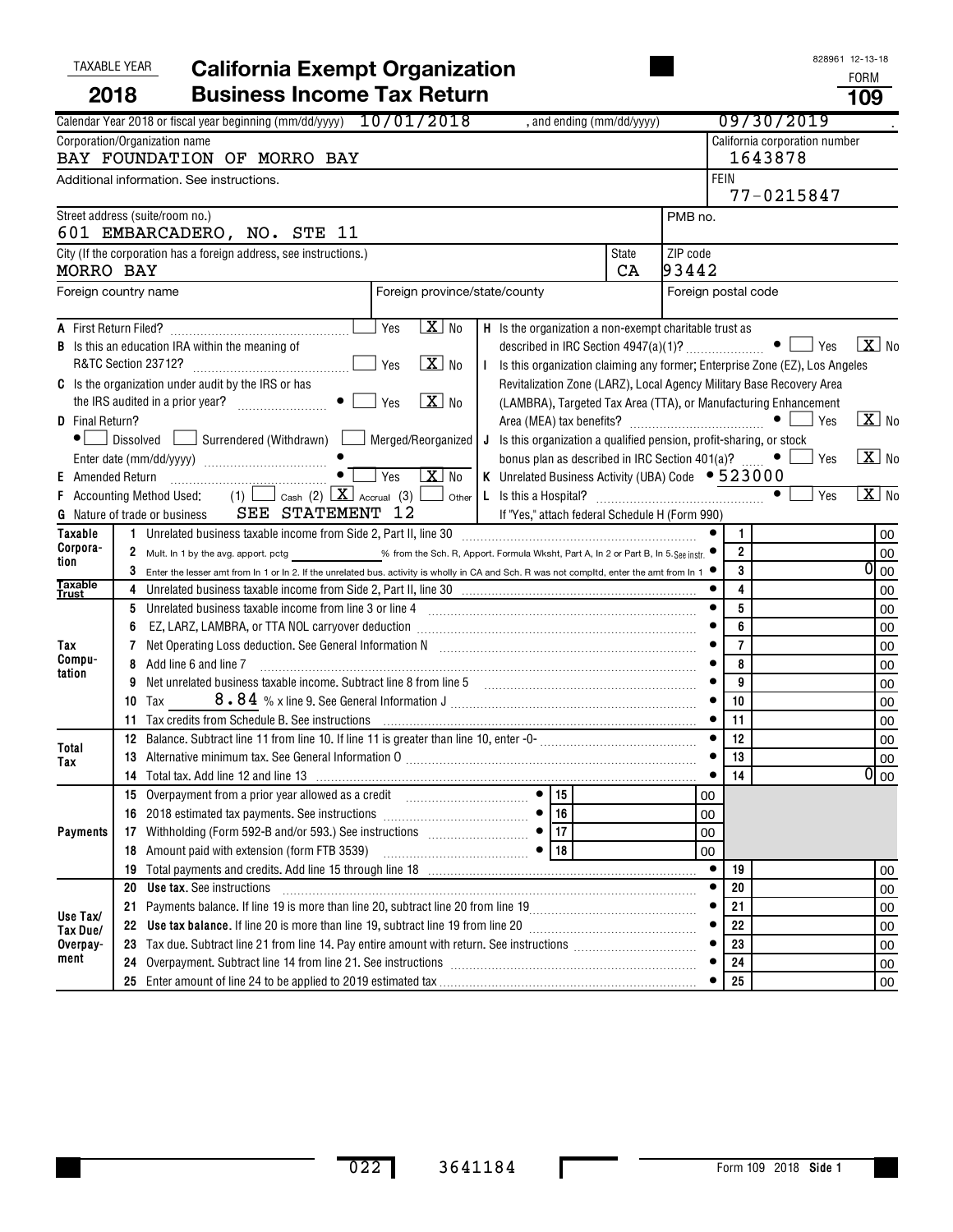## BAY FOUNDATION OF MORRO BAY

|                     |                                           |                                                                                                                                                                                                                                      |           | $\bullet$   26  |                                         | 00                  |
|---------------------|-------------------------------------------|--------------------------------------------------------------------------------------------------------------------------------------------------------------------------------------------------------------------------------------|-----------|-----------------|-----------------------------------------|---------------------|
| Refund or           |                                           | a Fill in the account information to have the refund directly deposited. Routing number<br>-  ●  <br>26a                                                                                                                             |           |                 |                                         |                     |
| Amount              |                                           | 26с                                                                                                                                                                                                                                  |           |                 |                                         |                     |
| <b>Due</b>          |                                           | 27 Penalties and interest. See General Information M                                                                                                                                                                                 | $\bullet$ | 27              |                                         | 00                  |
|                     | $28 \cdot \bullet$                        | $\rfloor$ Check if estimate penalty computed using Exception B or C and attach form FTB 5806.                                                                                                                                        |           |                 |                                         |                     |
|                     |                                           |                                                                                                                                                                                                                                      |           | $\odot$ 29      |                                         | 00                  |
|                     | <b>Unrelated Business Taxable Income</b>  |                                                                                                                                                                                                                                      |           |                 |                                         |                     |
|                     | Part I Unrelated Trade or Business Income |                                                                                                                                                                                                                                      |           |                 |                                         |                     |
| 1.                  | <b>a</b> Gross receipts or gross sales    | C Balance                                                                                                                                                                                                                            |           | 1c              |                                         | 00                  |
|                     |                                           |                                                                                                                                                                                                                                      |           | $\overline{2}$  |                                         | 00                  |
|                     |                                           | 3 Gross profit. Subtract line 2 from line 1c [11] manufacture is a contract to the 2 from line 1c [11] manufacture is a contract to the contract of the contract of the contract of the contract of the contract of the contra       |           | 3               |                                         | 00                  |
|                     |                                           |                                                                                                                                                                                                                                      |           | 4a              |                                         | 00                  |
|                     |                                           |                                                                                                                                                                                                                                      |           | 4b              |                                         | 00                  |
|                     | c Capital loss deduction for trusts       |                                                                                                                                                                                                                                      |           | 4c              |                                         | 00                  |
|                     |                                           | 5 Income (or loss) from partnerships, limited liability companies, or S corporations. See specific line instructions.                                                                                                                |           |                 |                                         |                     |
|                     |                                           | Attach Schedule K-1 (565, 568, or 100S) or similar schedule <b>Mathem SEE STATEMENT 13</b>                                                                                                                                           |           | 5               |                                         | 548 00              |
|                     |                                           |                                                                                                                                                                                                                                      |           | 6               |                                         | 00                  |
|                     |                                           |                                                                                                                                                                                                                                      |           | $\overline{7}$  |                                         | 00                  |
|                     |                                           |                                                                                                                                                                                                                                      |           | 8               |                                         | 00                  |
|                     |                                           |                                                                                                                                                                                                                                      |           | 9               |                                         | 00                  |
|                     |                                           | 10 Exploited exempt activity income (Schedule G) [11] manufacture in the control of the set of the control of the control of the control of the control of the control of the control of the control of the control of the con       |           | 10              |                                         | 00                  |
|                     |                                           | 11 Advertising income (Schedule H, Part III, Column A) [11] Martin Martin Martin Martin Martin Martin Martin M                                                                                                                       |           | 11              |                                         | 00                  |
|                     |                                           | 12 Other income. Attach schedule with an annual contract contract of the contract of the contract of the contract of the contract of the contract of the contract of the contract of the contract of the contract of the contr       |           | 12              |                                         | 00                  |
|                     |                                           |                                                                                                                                                                                                                                      |           | 13              |                                         | $548$ 00            |
|                     |                                           | Part II Deductions Not Taken Elsewhere (Except for contributions, deductions must be directly connected with the unrelated business income.)                                                                                         |           |                 |                                         |                     |
|                     |                                           |                                                                                                                                                                                                                                      |           | 14              |                                         | 00                  |
|                     |                                           | 15 Salaries and wages [11,11] and manufactured and manufactured and manufactured and manufactured and manufactured and manufactured and manufactured and manufactured and manufactured and manufactured and manufactured and m       |           | 15              |                                         | 00                  |
|                     |                                           | 16 Repairs <b>Marine Marine and Taraka and Taraka and Taraka and Taraka and Taraka and Taraka and Taraka and Taraka and Taraka and Taraka and Taraka and Taraka and Taraka and Taraka and Taraka and Taraka and Taraka and Tarak</b> |           | 16              |                                         | 00                  |
|                     |                                           | 17 Bad debts <b>communications</b> and a series of the contract of the contract of the contract of the contract of the contract of the contract of the contract of the contract of the contract of the contract of the contract of   |           | 17              |                                         | 00                  |
|                     |                                           |                                                                                                                                                                                                                                      |           | 18              |                                         | 00                  |
|                     |                                           |                                                                                                                                                                                                                                      |           | 19              |                                         | 00                  |
|                     |                                           |                                                                                                                                                                                                                                      |           | 20              |                                         | 00                  |
|                     |                                           | $\bullet$   21al<br>21 a Depreciation (Corporations and Associations - Schedule J) (Trusts - form FTB 3885F)                                                                                                                         | 00        |                 |                                         |                     |
|                     |                                           | 21 <sub>b</sub>                                                                                                                                                                                                                      | 00        | 21              |                                         | 00                  |
|                     |                                           |                                                                                                                                                                                                                                      | $\bullet$ | 22              |                                         | 00                  |
|                     |                                           | 23 a Contributions to deferred compensation plans manufactured contracts and contributions to deferred compensation plans                                                                                                            |           | 23a             |                                         | 00                  |
|                     |                                           | b Employee benefit programs in the contract of the contract of the contract of the contract of the contract of the contract of the contract of the contract of the contract of the contract of the contract of the contract of       |           | 23 <sub>b</sub> |                                         | 00                  |
| 24 Other deductions |                                           |                                                                                                                                                                                                                                      | $\bullet$ | 24              |                                         | 00                  |
|                     |                                           |                                                                                                                                                                                                                                      |           | 25              |                                         | 00                  |
|                     |                                           |                                                                                                                                                                                                                                      |           | 26              |                                         | 548 00              |
|                     |                                           |                                                                                                                                                                                                                                      |           | 27              |                                         | 00                  |
|                     |                                           |                                                                                                                                                                                                                                      |           | 28              |                                         | $548$ <sub>00</sub> |
|                     | <b>29</b> Specific deduction              |                                                                                                                                                                                                                                      | $\bullet$ | 29              | $1,000 _{00}$                           |                     |
|                     |                                           |                                                                                                                                                                                                                                      |           | 30              |                                         | 00                  |
| Sign                |                                           | To be annoto watch in the one was the conservation and the consequences for not providing the requested information, go to the ca.gov/forms and<br>Search for 1131. To request this notice by mail, call 800.852.5711. The conseq    |           |                 |                                         |                     |
| Here                |                                           |                                                                                                                                                                                                                                      |           |                 |                                         |                     |
|                     | Signature                                 | Title<br>Date<br><b>EXECUTIVE DIRECTOR</b>                                                                                                                                                                                           |           |                 | • Telephone<br>$772 - 3834$<br>(805)    |                     |
|                     | of officer $\blacktriangleright$          |                                                                                                                                                                                                                                      |           |                 |                                         |                     |
| Paid                | Preparer's                                | Check if self-<br>Date<br>employed                                                                                                                                                                                                   |           |                 | $\bullet$ PTIN<br>P00672488             |                     |
| Preparer's          | signature $\blacktriangleright$           |                                                                                                                                                                                                                                      |           |                 |                                         |                     |
| Use Only            | Firm's name (or yours,                    |                                                                                                                                                                                                                                      |           |                 | $\bullet$ FEIN<br>95-2772601            |                     |
|                     | if self-employed)                         | GLENN BURDETTE<br>1150 PALM STREET                                                                                                                                                                                                   |           |                 |                                         |                     |
|                     | and address                               |                                                                                                                                                                                                                                      |           |                 | • Telephone<br>805-544-1441             |                     |
|                     |                                           | SAN LUIS OBISPO, CA 93401                                                                                                                                                                                                            |           |                 | $\overline{\bullet}$ $\overline{X}$ Yes |                     |
|                     |                                           | May the FTB discuss this return with the preparer shown above? See instructions                                                                                                                                                      |           |                 | No                                      |                     |
|                     | Side 2 Form 109 2018                      | 022<br>3642184                                                                                                                                                                                                                       |           |                 |                                         |                     |
|                     |                                           |                                                                                                                                                                                                                                      |           |                 |                                         |                     |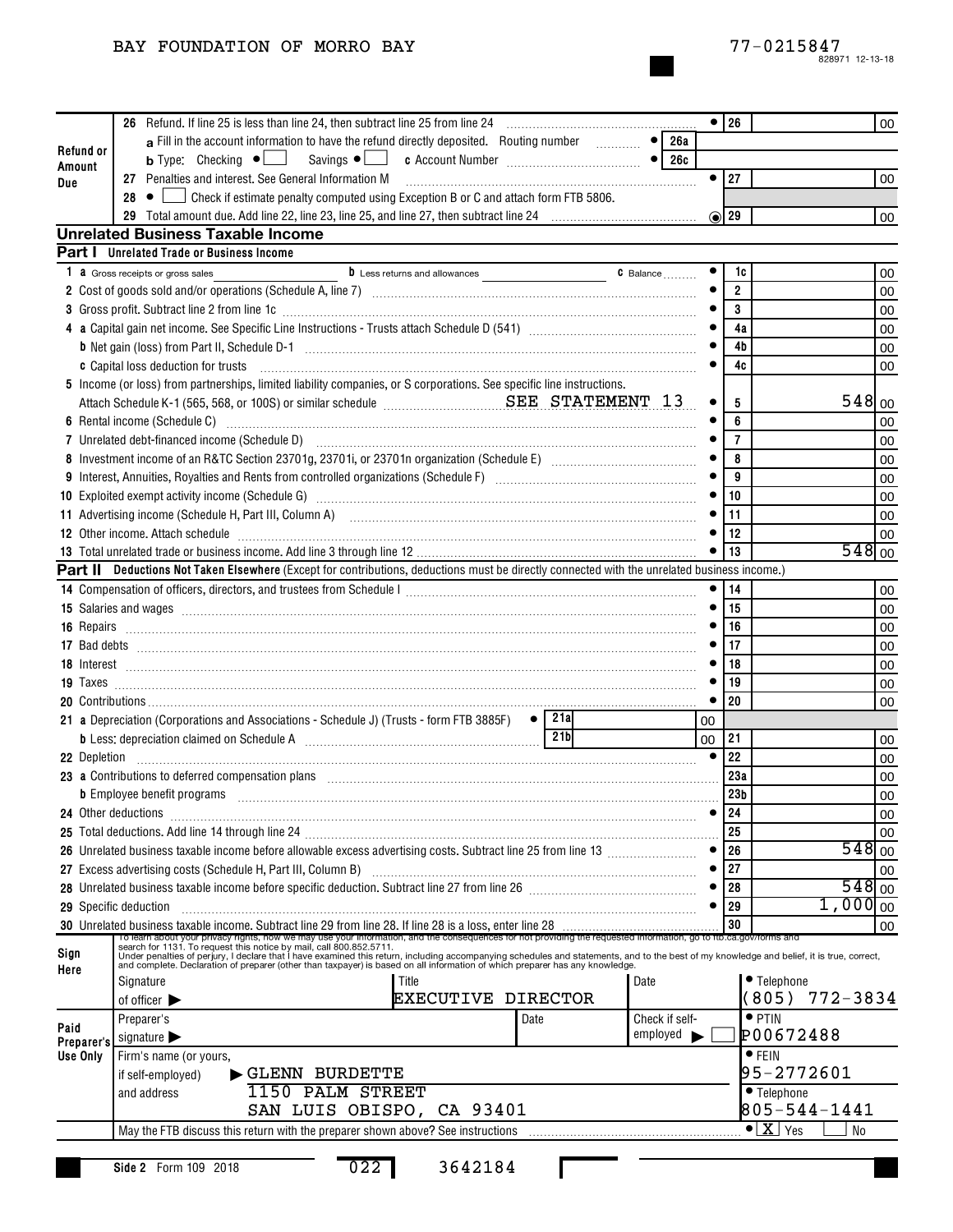## BAY FOUNDATION OF MORRO BAY

## Schedule A Cost of Goods Sold and/or Operations.

|   | Method of inventory valuation (specify)                                                                                                                                                                                              |                                                                                                                                                                                                                                                                                                                                                                                                                                               | N/A                                                 |                                                                            |                |                                                            |               |
|---|--------------------------------------------------------------------------------------------------------------------------------------------------------------------------------------------------------------------------------------|-----------------------------------------------------------------------------------------------------------------------------------------------------------------------------------------------------------------------------------------------------------------------------------------------------------------------------------------------------------------------------------------------------------------------------------------------|-----------------------------------------------------|----------------------------------------------------------------------------|----------------|------------------------------------------------------------|---------------|
|   | 1 Inventory at beginning of year encourance and contained a substitution of the state of the state of the state of the state of the state of the state of the state of the state of the state of the state of the state of the       |                                                                                                                                                                                                                                                                                                                                                                                                                                               |                                                     |                                                                            | 1.             |                                                            | 00            |
|   |                                                                                                                                                                                                                                      |                                                                                                                                                                                                                                                                                                                                                                                                                                               |                                                     |                                                                            | $\overline{2}$ |                                                            | 00            |
|   |                                                                                                                                                                                                                                      |                                                                                                                                                                                                                                                                                                                                                                                                                                               |                                                     |                                                                            | 3              |                                                            | 00            |
|   |                                                                                                                                                                                                                                      |                                                                                                                                                                                                                                                                                                                                                                                                                                               |                                                     |                                                                            | 4a             |                                                            | 00            |
|   | <b>b</b> Other costs. Attach schedule                                                                                                                                                                                                | $\begin{minipage}{0.5\textwidth} \begin{tabular}{ l l l } \hline & \multicolumn{1}{ l l } \hline & \multicolumn{1}{ l } \multicolumn{1}{ l } \hline \multicolumn{1}{ l } \multicolumn{1}{ l } \multicolumn{1}{ l } \multicolumn{1}{ l } \multicolumn{1}{ l } \multicolumn{1}{ l } \multicolumn{1}{ l } \multicolumn{1}{ l } \multicolumn{1}{ l } \multicolumn{1}{ l } \multicolumn{1}{ l } \multicolumn{1}{ l } \multicolumn{1}{ l } \multic$ |                                                     |                                                                            | 4b             |                                                            | 00            |
|   |                                                                                                                                                                                                                                      |                                                                                                                                                                                                                                                                                                                                                                                                                                               |                                                     |                                                                            | 5              |                                                            | 00            |
|   | 6 Inventory at end of year <b>contract the contract of the contract of the contract of the contract of the contract of the contract of the contract of the contract of the contract of the contract of the contract of the contr</b> |                                                                                                                                                                                                                                                                                                                                                                                                                                               |                                                     |                                                                            | 6              |                                                            | 00            |
|   |                                                                                                                                                                                                                                      |                                                                                                                                                                                                                                                                                                                                                                                                                                               |                                                     |                                                                            | $\overline{7}$ |                                                            | 00            |
|   | Do the rules of IRC Section 263A (with respect to property produced or acquired for resale) apply to this organization?                                                                                                              |                                                                                                                                                                                                                                                                                                                                                                                                                                               |                                                     |                                                                            |                | $X$ No<br>Yes                                              |               |
|   | <b>Schedule B</b> Tax Credits.                                                                                                                                                                                                       |                                                                                                                                                                                                                                                                                                                                                                                                                                               |                                                     |                                                                            |                |                                                            |               |
|   | <b>1</b> Enter credit name                                                                                                                                                                                                           | $code \bullet$                                                                                                                                                                                                                                                                                                                                                                                                                                | -1                                                  | 00                                                                         |                |                                                            |               |
|   | 2 Enter credit name                                                                                                                                                                                                                  | $code \bullet$                                                                                                                                                                                                                                                                                                                                                                                                                                | $\overline{2}$                                      | 00                                                                         |                |                                                            |               |
|   | <b>3</b> Enter credit name                                                                                                                                                                                                           | $code \bullet$                                                                                                                                                                                                                                                                                                                                                                                                                                | $\mathbf{3}$                                        | 00                                                                         |                |                                                            |               |
|   | 4 Total. Add line 1 through line 3. If claiming more than 3 credits, enter the total of all claimed credits                                                                                                                          |                                                                                                                                                                                                                                                                                                                                                                                                                                               |                                                     |                                                                            |                |                                                            |               |
|   |                                                                                                                                                                                                                                      |                                                                                                                                                                                                                                                                                                                                                                                                                                               |                                                     |                                                                            |                |                                                            | 00            |
|   | <b>Schedule K</b> Add-On Taxes or Recapture of Tax.                                                                                                                                                                                  |                                                                                                                                                                                                                                                                                                                                                                                                                                               |                                                     |                                                                            |                |                                                            |               |
|   |                                                                                                                                                                                                                                      |                                                                                                                                                                                                                                                                                                                                                                                                                                               |                                                     |                                                                            | $\mathbf{1}$   |                                                            | 00            |
|   |                                                                                                                                                                                                                                      |                                                                                                                                                                                                                                                                                                                                                                                                                                               |                                                     |                                                                            | 2a             |                                                            | 00            |
|   |                                                                                                                                                                                                                                      |                                                                                                                                                                                                                                                                                                                                                                                                                                               |                                                     |                                                                            | 2 <sub>b</sub> |                                                            | 00            |
|   | 3 IRC Section 197(f)(9)(B)(ii) election to recognize gain on the disposition of intangibles <i>machinamachymnomychylin</i>                                                                                                           |                                                                                                                                                                                                                                                                                                                                                                                                                                               |                                                     |                                                                            | 3              |                                                            | 00            |
|   | 4 Credit recapture. Credit name                                                                                                                                                                                                      |                                                                                                                                                                                                                                                                                                                                                                                                                                               |                                                     |                                                                            | 4              |                                                            | 00            |
|   | 5 Total. Combine the amounts on line 1 through line 4 [100] [100] [100] [100] [100] [100] [100] [100] [100] [100] [100] [100] [100] [100] [100] [100] [100] [100] [100] [100] [100] [100] [100] [100] [100] [100] [100] [100]        |                                                                                                                                                                                                                                                                                                                                                                                                                                               |                                                     |                                                                            | 5              |                                                            | 00            |
|   | <b>Schedule R</b> Apportionment Formula Worksheet. Use only for unrelated trade or business amounts.                                                                                                                                 |                                                                                                                                                                                                                                                                                                                                                                                                                                               |                                                     |                                                                            |                |                                                            |               |
|   | Part A. Standard Method - Single-Sales Factor Formula. Complete this part only if the corporation uses the single-sales factor formula.                                                                                              |                                                                                                                                                                                                                                                                                                                                                                                                                                               | (a)                                                 | (b)                                                                        |                | (c)                                                        |               |
|   |                                                                                                                                                                                                                                      |                                                                                                                                                                                                                                                                                                                                                                                                                                               | Total within and<br>outside California              | Total within<br>California                                                 |                | Percent within<br>California $[(b) \div (a)] \times 100$   |               |
| 1 | <b>Total Sales</b>                                                                                                                                                                                                                   |                                                                                                                                                                                                                                                                                                                                                                                                                                               |                                                     | $\bullet$                                                                  |                |                                                            |               |
|   | 2 Apportionment percentage. Divide total sales column (b) by total sales column (a)                                                                                                                                                  |                                                                                                                                                                                                                                                                                                                                                                                                                                               |                                                     |                                                                            |                |                                                            |               |
|   | and multiply the result by 100. Enter the result here and on Form 109, Side 1, line 2.                                                                                                                                               |                                                                                                                                                                                                                                                                                                                                                                                                                                               |                                                     |                                                                            |                |                                                            |               |
|   | Part B. Three Factor Formula. Complete this part only if the corporation uses the three-factor formula.                                                                                                                              |                                                                                                                                                                                                                                                                                                                                                                                                                                               |                                                     |                                                                            |                |                                                            |               |
|   |                                                                                                                                                                                                                                      |                                                                                                                                                                                                                                                                                                                                                                                                                                               | (a)<br>Total within and                             | (b)<br>Total within                                                        |                | (c)<br>Percent within                                      |               |
|   |                                                                                                                                                                                                                                      |                                                                                                                                                                                                                                                                                                                                                                                                                                               | outside California                                  | California                                                                 |                | California $[(b) \div (a)] \times 100$                     |               |
| 1 | Property factor:                                                                                                                                                                                                                     |                                                                                                                                                                                                                                                                                                                                                                                                                                               | ٠                                                   | $\bullet$                                                                  |                | $\bullet$                                                  |               |
|   |                                                                                                                                                                                                                                      |                                                                                                                                                                                                                                                                                                                                                                                                                                               | ٠                                                   | $\bullet$                                                                  |                | ٠                                                          |               |
|   | 3 Sales factor: Gross sales and/or receipts less returns and allowances                                                                                                                                                              |                                                                                                                                                                                                                                                                                                                                                                                                                                               |                                                     | $\bullet$                                                                  |                | $\bullet$                                                  |               |
|   |                                                                                                                                                                                                                                      |                                                                                                                                                                                                                                                                                                                                                                                                                                               |                                                     |                                                                            |                |                                                            |               |
|   | 5 Average apportionment percentage: Divide the factor on line 4 by 3 and enter the                                                                                                                                                   |                                                                                                                                                                                                                                                                                                                                                                                                                                               |                                                     |                                                                            |                |                                                            |               |
|   | result here and on Form 109, Side 1, line 2. See instructions for exceptions                                                                                                                                                         |                                                                                                                                                                                                                                                                                                                                                                                                                                               |                                                     |                                                                            |                |                                                            |               |
|   | <b>Schedule C</b><br>Rental Income from Real Property and Personal Property Leased with Real Property                                                                                                                                |                                                                                                                                                                                                                                                                                                                                                                                                                                               |                                                     |                                                                            |                |                                                            |               |
|   | For rental income from debt-financed property, use Schedule D, R&TC Section 23701g, Section 23701i, and Section 23701n organizations. See instructions for exceptions.                                                               |                                                                                                                                                                                                                                                                                                                                                                                                                                               |                                                     |                                                                            |                |                                                            |               |
|   | 1 Description of property                                                                                                                                                                                                            |                                                                                                                                                                                                                                                                                                                                                                                                                                               |                                                     | 2 Rent received or accrued                                                 |                | 3 Percentage of rent attributable to<br>personal property  |               |
|   |                                                                                                                                                                                                                                      |                                                                                                                                                                                                                                                                                                                                                                                                                                               |                                                     |                                                                            |                |                                                            | $\%$          |
|   |                                                                                                                                                                                                                                      |                                                                                                                                                                                                                                                                                                                                                                                                                                               |                                                     |                                                                            |                |                                                            | $\%$          |
|   |                                                                                                                                                                                                                                      |                                                                                                                                                                                                                                                                                                                                                                                                                                               |                                                     |                                                                            |                |                                                            | $\frac{0}{0}$ |
|   | 4 Complete it any item in column 3 is more than 50%, or for any item<br>if the rent is determined on the basis of profit or income                                                                                                   |                                                                                                                                                                                                                                                                                                                                                                                                                                               |                                                     | 5 Complete if any item in column 3 is more than 10%, but not more than 50% |                |                                                            |               |
|   | (a) Deductions directly connected                                                                                                                                                                                                    | (b) Income includible, column<br>2 less column 4(a)                                                                                                                                                                                                                                                                                                                                                                                           | (a) Gross income reportable.<br>column 2 x column 3 | (b) Deductions directly connected<br>with personal property                |                | (c) Net income includible.<br>column 5(a) less column 5(b) |               |
|   |                                                                                                                                                                                                                                      |                                                                                                                                                                                                                                                                                                                                                                                                                                               |                                                     |                                                                            |                |                                                            |               |
|   |                                                                                                                                                                                                                                      |                                                                                                                                                                                                                                                                                                                                                                                                                                               |                                                     |                                                                            |                |                                                            |               |
|   |                                                                                                                                                                                                                                      |                                                                                                                                                                                                                                                                                                                                                                                                                                               |                                                     |                                                                            |                |                                                            |               |
|   | Add columns 4(b) and column 5(c). Enter here and on Side 2, Part I, line 6 [11, 100] And columns 4(b) and column                                                                                                                     |                                                                                                                                                                                                                                                                                                                                                                                                                                               |                                                     |                                                                            |                |                                                            |               |

Г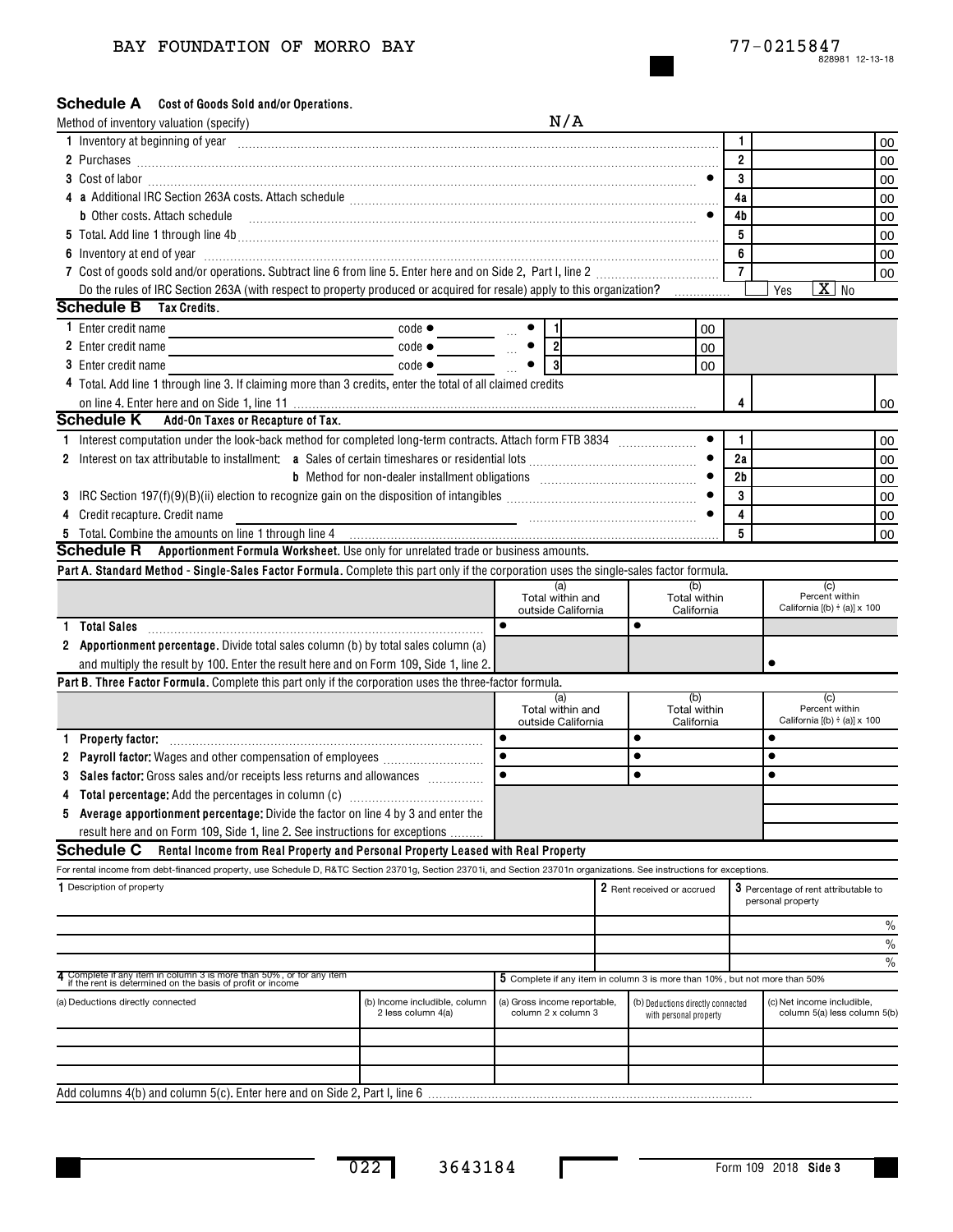## BAY FOUNDATION OF MORRO BAY



## Schedule D Unrelated Debt-Financed Income

| 1 Description of debt-financed property                                                                                                | 2 Gross income from or                                          | 3 Deductions directly connected with or allocable to debt-financed property |                                                                         |                    |                                                                                             |                                       |                                                                             |                                                                                                    |                                                                                                   |                                                                                               |              |                                                                                    |
|----------------------------------------------------------------------------------------------------------------------------------------|-----------------------------------------------------------------|-----------------------------------------------------------------------------|-------------------------------------------------------------------------|--------------------|---------------------------------------------------------------------------------------------|---------------------------------------|-----------------------------------------------------------------------------|----------------------------------------------------------------------------------------------------|---------------------------------------------------------------------------------------------------|-----------------------------------------------------------------------------------------------|--------------|------------------------------------------------------------------------------------|
|                                                                                                                                        |                                                                 |                                                                             |                                                                         |                    | allocable to debt-financed<br>property                                                      |                                       | (a) Straight-line depreciation                                              |                                                                                                    |                                                                                                   | (b) Other deductions                                                                          |              |                                                                                    |
|                                                                                                                                        |                                                                 |                                                                             |                                                                         |                    |                                                                                             |                                       |                                                                             |                                                                                                    |                                                                                                   |                                                                                               |              |                                                                                    |
|                                                                                                                                        |                                                                 |                                                                             |                                                                         |                    |                                                                                             |                                       |                                                                             |                                                                                                    |                                                                                                   |                                                                                               |              |                                                                                    |
|                                                                                                                                        |                                                                 |                                                                             |                                                                         |                    |                                                                                             |                                       |                                                                             |                                                                                                    |                                                                                                   |                                                                                               |              |                                                                                    |
|                                                                                                                                        |                                                                 |                                                                             |                                                                         |                    |                                                                                             |                                       |                                                                             |                                                                                                    |                                                                                                   |                                                                                               |              |                                                                                    |
| Amount of average acquisition                                                                                                          | Average adjusted basis                                          |                                                                             | Debt basis                                                              |                    | Gross income                                                                                |                                       |                                                                             | Allocable deductions, total of                                                                     |                                                                                                   |                                                                                               | 9 Net income |                                                                                    |
| indebtedness on or allocable                                                                                                           | of or allocable to                                              |                                                                             | 6<br>percentage,                                                        |                    | reportable,                                                                                 |                                       | 8                                                                           | columns 3(a) and 3(b) x                                                                            |                                                                                                   |                                                                                               |              | (or loss) includible,                                                              |
| to debt-financed property                                                                                                              | debt-financed property                                          |                                                                             | column $4 \div$<br>column 5                                             |                    | column 2 x column 6                                                                         |                                       | column 6                                                                    |                                                                                                    |                                                                                                   |                                                                                               |              | column 7 less column 8                                                             |
|                                                                                                                                        |                                                                 |                                                                             |                                                                         |                    |                                                                                             |                                       |                                                                             |                                                                                                    |                                                                                                   |                                                                                               |              |                                                                                    |
|                                                                                                                                        |                                                                 |                                                                             |                                                                         | $\frac{0}{0}$      |                                                                                             |                                       |                                                                             |                                                                                                    |                                                                                                   |                                                                                               |              |                                                                                    |
|                                                                                                                                        |                                                                 |                                                                             |                                                                         | $\frac{0}{0}$      |                                                                                             |                                       |                                                                             |                                                                                                    |                                                                                                   |                                                                                               |              |                                                                                    |
|                                                                                                                                        |                                                                 |                                                                             |                                                                         | $\frac{0}{0}$      |                                                                                             |                                       |                                                                             |                                                                                                    |                                                                                                   |                                                                                               |              |                                                                                    |
| Total. Enter here and on Side 2, Part I, line 7                                                                                        |                                                                 |                                                                             |                                                                         |                    |                                                                                             |                                       |                                                                             |                                                                                                    |                                                                                                   |                                                                                               |              |                                                                                    |
| <b>Schedule E</b>                                                                                                                      |                                                                 |                                                                             |                                                                         |                    | Investment Income of an R&TC Section 23701g, Section 23701i, or Section 23701n Organization |                                       |                                                                             |                                                                                                    |                                                                                                   |                                                                                               |              |                                                                                    |
| 1 Description                                                                                                                          |                                                                 | 2 Amount                                                                    |                                                                         |                    | 3 Deductions directly<br>connected                                                          |                                       | 4 Net investment income,<br>4 column 2 less column 3                        |                                                                                                    | 5 Set-asides                                                                                      |                                                                                               |              | Balance of investment<br>income, column 4 less<br>column 5                         |
|                                                                                                                                        |                                                                 |                                                                             |                                                                         |                    |                                                                                             |                                       |                                                                             |                                                                                                    |                                                                                                   |                                                                                               |              |                                                                                    |
|                                                                                                                                        |                                                                 |                                                                             |                                                                         |                    |                                                                                             |                                       |                                                                             |                                                                                                    |                                                                                                   |                                                                                               |              |                                                                                    |
|                                                                                                                                        |                                                                 |                                                                             |                                                                         |                    |                                                                                             |                                       |                                                                             |                                                                                                    |                                                                                                   |                                                                                               |              |                                                                                    |
| Enter gross income from members (dues, fees, charges, or similar amounts)                                                              |                                                                 |                                                                             |                                                                         |                    |                                                                                             |                                       |                                                                             |                                                                                                    |                                                                                                   |                                                                                               |              |                                                                                    |
| <b>Schedule F</b>                                                                                                                      |                                                                 |                                                                             |                                                                         |                    | Interest, Annuities, Royalties and Rents from Controlled Organizations                      |                                       |                                                                             |                                                                                                    |                                                                                                   |                                                                                               |              |                                                                                    |
|                                                                                                                                        |                                                                 |                                                                             |                                                                         |                    | <b>Exempt Controlled Organizations</b>                                                      |                                       |                                                                             |                                                                                                    |                                                                                                   |                                                                                               |              |                                                                                    |
| 1 Name of controlled organizations                                                                                                     |                                                                 |                                                                             | 2 Employer<br>Identification<br>Number                                  |                    | 3 Net unrelated<br>income (loss)                                                            | 4 Total of specified<br>payments made |                                                                             | $5$ Part of column (4)<br>that is included in<br>the controlling<br>organization's<br>gross income |                                                                                                   |                                                                                               |              | 6 Deductions directly<br>connected with<br>income in column (5)                    |
|                                                                                                                                        |                                                                 |                                                                             |                                                                         |                    |                                                                                             |                                       |                                                                             |                                                                                                    |                                                                                                   |                                                                                               |              |                                                                                    |
|                                                                                                                                        |                                                                 |                                                                             |                                                                         |                    |                                                                                             |                                       |                                                                             |                                                                                                    |                                                                                                   |                                                                                               |              |                                                                                    |
| $\overline{c}$                                                                                                                         |                                                                 |                                                                             |                                                                         |                    |                                                                                             |                                       |                                                                             |                                                                                                    |                                                                                                   |                                                                                               |              |                                                                                    |
| 3                                                                                                                                      |                                                                 |                                                                             |                                                                         |                    |                                                                                             |                                       |                                                                             |                                                                                                    |                                                                                                   |                                                                                               |              |                                                                                    |
| Nonexempt Controlled Organizations                                                                                                     |                                                                 |                                                                             |                                                                         |                    |                                                                                             |                                       |                                                                             |                                                                                                    |                                                                                                   |                                                                                               |              |                                                                                    |
| 7 Taxable Income                                                                                                                       |                                                                 |                                                                             |                                                                         |                    | 8 Net unrelated<br>income (loss)                                                            |                                       | 9 Total of specified<br>payments made                                       |                                                                                                    | 10 Part of column (9)<br>that is included in<br>the controlling<br>organization's<br>gross income |                                                                                               |              | 11 Deductions directly<br>connected with<br>income in<br>column (10)               |
|                                                                                                                                        |                                                                 |                                                                             |                                                                         |                    |                                                                                             |                                       |                                                                             |                                                                                                    |                                                                                                   |                                                                                               |              |                                                                                    |
| 2                                                                                                                                      |                                                                 |                                                                             |                                                                         |                    |                                                                                             |                                       |                                                                             |                                                                                                    |                                                                                                   |                                                                                               |              |                                                                                    |
| 3                                                                                                                                      |                                                                 |                                                                             |                                                                         |                    |                                                                                             |                                       |                                                                             |                                                                                                    |                                                                                                   |                                                                                               |              |                                                                                    |
| 4<br>Add columns 5 and 10                                                                                                              |                                                                 |                                                                             |                                                                         |                    |                                                                                             |                                       |                                                                             |                                                                                                    |                                                                                                   |                                                                                               |              |                                                                                    |
| 5<br>Add columns 6 and 11                                                                                                              |                                                                 |                                                                             |                                                                         |                    |                                                                                             |                                       |                                                                             |                                                                                                    |                                                                                                   |                                                                                               |              |                                                                                    |
| Subtract line 5 from line 4. Enter here and on Side 2, Part I, line 9<br>6                                                             |                                                                 |                                                                             |                                                                         |                    |                                                                                             |                                       |                                                                             |                                                                                                    |                                                                                                   |                                                                                               |              |                                                                                    |
| <b>Schedule G</b>                                                                                                                      | Exploited Exempt Activity Income, other than Advertising Income |                                                                             |                                                                         |                    |                                                                                             |                                       |                                                                             |                                                                                                    |                                                                                                   |                                                                                               |              |                                                                                    |
| 1 Description of exploited activity (attach<br>schedule if more than one unrelated activity<br>is exploiting the same exempt activity) |                                                                 | 2 Gross unrelated<br>business income<br>from trade or<br>business           | <b>3</b> Expenses directly<br>connected with<br>production of<br>income | unrelated business | 4 Net income from<br>unrelated trade<br>or business.<br>column 2 less<br>column 3           |                                       | 5 Gross income<br>from activity that<br>is not unrelated<br>business income | 6 Expenses<br>column 5                                                                             | attributable to                                                                                   | <b>7</b> Excess exempt<br>expense, column<br>6 less column 5<br>but not more than<br>column 4 |              | 8 Net income<br>includible, column<br>4 less column 7<br>but not less than<br>zero |
|                                                                                                                                        |                                                                 |                                                                             |                                                                         |                    |                                                                                             |                                       |                                                                             |                                                                                                    |                                                                                                   |                                                                                               |              |                                                                                    |
|                                                                                                                                        |                                                                 |                                                                             |                                                                         |                    |                                                                                             |                                       |                                                                             |                                                                                                    |                                                                                                   |                                                                                               |              |                                                                                    |
|                                                                                                                                        |                                                                 |                                                                             |                                                                         |                    |                                                                                             |                                       |                                                                             |                                                                                                    |                                                                                                   |                                                                                               |              |                                                                                    |
|                                                                                                                                        |                                                                 |                                                                             |                                                                         |                    |                                                                                             |                                       |                                                                             |                                                                                                    |                                                                                                   |                                                                                               |              |                                                                                    |
|                                                                                                                                        |                                                                 |                                                                             |                                                                         |                    |                                                                                             |                                       |                                                                             |                                                                                                    |                                                                                                   |                                                                                               |              |                                                                                    |

L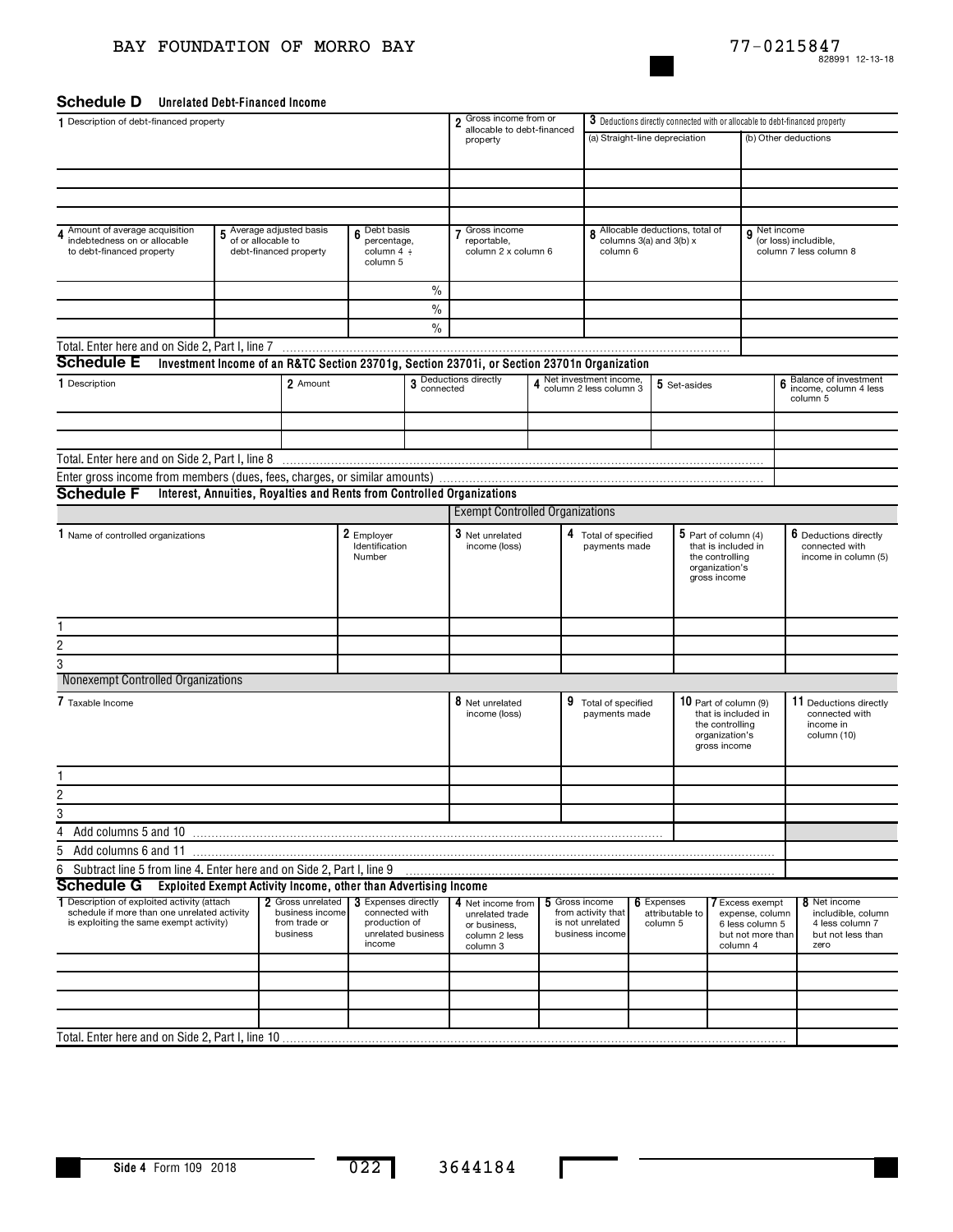### **Advertising Income and Excess Advertising Costs Part I**

| Part I<br>Income from Periodicals Reported on a Consolidated Basis                          |                                    |                                                                                                      |                                  |         |                                                                                                                                                                                                                                                                           |                                                          |                         |                                                  |                                                                                          |                                                         |                                                                                                                                                                                                                                                                                                                                               |                                 |
|---------------------------------------------------------------------------------------------|------------------------------------|------------------------------------------------------------------------------------------------------|----------------------------------|---------|---------------------------------------------------------------------------------------------------------------------------------------------------------------------------------------------------------------------------------------------------------------------------|----------------------------------------------------------|-------------------------|--------------------------------------------------|------------------------------------------------------------------------------------------|---------------------------------------------------------|-----------------------------------------------------------------------------------------------------------------------------------------------------------------------------------------------------------------------------------------------------------------------------------------------------------------------------------------------|---------------------------------|
| 1 Name of periodical                                                                        | 2 Gross<br>advertising<br>income   |                                                                                                      | 3 Direct<br>advertising<br>costs |         | 4 Advertising income<br>or excess advertising<br>costs. If column 2 is<br>greater than column 3,<br>complete columns 5, 6,<br>and 7. If column 3 is<br>greater than column 2,<br>enter the excess in<br>Part III, column B(b).<br>Do not complete<br>columns 5, 6, and 7. |                                                          | 5 Circulation<br>income |                                                  | 6 Readership<br>costs                                                                    |                                                         | 7 If column 5 is greater than<br>column 6, enter the income<br>shown in column 4, in Part III,<br>column A(b). If column 6 is<br>greater than column 5, subtract<br>the sum of column 6 and<br>column 3 from the sum of<br>column 5 and column 2.<br>Enter amount in Part III,<br>column A(b). If the amount<br>is less than zero, enter -0-. |                                 |
|                                                                                             |                                    |                                                                                                      |                                  |         |                                                                                                                                                                                                                                                                           |                                                          |                         |                                                  |                                                                                          |                                                         |                                                                                                                                                                                                                                                                                                                                               |                                 |
| Totals                                                                                      |                                    |                                                                                                      |                                  |         |                                                                                                                                                                                                                                                                           |                                                          |                         |                                                  |                                                                                          |                                                         |                                                                                                                                                                                                                                                                                                                                               |                                 |
| Part II<br>Income from Periodicals Reported on a Separate Basis                             |                                    |                                                                                                      |                                  |         |                                                                                                                                                                                                                                                                           |                                                          |                         |                                                  |                                                                                          |                                                         |                                                                                                                                                                                                                                                                                                                                               |                                 |
|                                                                                             |                                    |                                                                                                      |                                  |         |                                                                                                                                                                                                                                                                           |                                                          |                         |                                                  |                                                                                          |                                                         |                                                                                                                                                                                                                                                                                                                                               |                                 |
|                                                                                             |                                    |                                                                                                      |                                  |         |                                                                                                                                                                                                                                                                           |                                                          |                         |                                                  |                                                                                          |                                                         |                                                                                                                                                                                                                                                                                                                                               |                                 |
|                                                                                             |                                    |                                                                                                      |                                  |         |                                                                                                                                                                                                                                                                           |                                                          |                         |                                                  |                                                                                          |                                                         |                                                                                                                                                                                                                                                                                                                                               |                                 |
| Part III<br><b>Column A - Net Advertising Income</b>                                        |                                    |                                                                                                      |                                  |         | Part III                                                                                                                                                                                                                                                                  |                                                          |                         | <b>Column B - Excess Advertising Costs</b>       |                                                                                          |                                                         |                                                                                                                                                                                                                                                                                                                                               |                                 |
| (a) Enter "consolidated periodical" and/or                                                  |                                    |                                                                                                      |                                  |         |                                                                                                                                                                                                                                                                           |                                                          |                         |                                                  |                                                                                          |                                                         |                                                                                                                                                                                                                                                                                                                                               |                                 |
| names of non-consolidated periodicals                                                       |                                    | (b) Enter total amount from Part I,<br>column 4 or 7, and amount listed in<br>Part II, column 4 or 7 |                                  |         | (a) Enter "consolidated periodical" and/or<br>names of non-consolidated periodicals                                                                                                                                                                                       |                                                          |                         |                                                  | (b) Enter total amount from Part I, column 4,<br>and amounts listed in Part II, column 4 |                                                         |                                                                                                                                                                                                                                                                                                                                               |                                 |
|                                                                                             |                                    |                                                                                                      |                                  |         |                                                                                                                                                                                                                                                                           |                                                          |                         |                                                  |                                                                                          |                                                         |                                                                                                                                                                                                                                                                                                                                               |                                 |
|                                                                                             |                                    |                                                                                                      |                                  |         |                                                                                                                                                                                                                                                                           |                                                          |                         |                                                  |                                                                                          |                                                         |                                                                                                                                                                                                                                                                                                                                               |                                 |
|                                                                                             |                                    |                                                                                                      |                                  |         |                                                                                                                                                                                                                                                                           |                                                          |                         |                                                  |                                                                                          |                                                         |                                                                                                                                                                                                                                                                                                                                               |                                 |
| Enter total here and on Side 2, Part I, line 11                                             |                                    |                                                                                                      |                                  |         |                                                                                                                                                                                                                                                                           |                                                          |                         | Enter total here and on Side 2, Part II, line 27 |                                                                                          |                                                         |                                                                                                                                                                                                                                                                                                                                               |                                 |
| <b>Schedule I</b><br>Compensation of Officers, Directors, and Trustees                      |                                    |                                                                                                      |                                  |         |                                                                                                                                                                                                                                                                           |                                                          |                         |                                                  |                                                                                          |                                                         |                                                                                                                                                                                                                                                                                                                                               |                                 |
| 1 Name of Officer                                                                           |                                    | 2 SSN or ITIN                                                                                        |                                  | 3 Title |                                                                                                                                                                                                                                                                           |                                                          |                         | 4 Percent of time<br>devoted to<br>business      |                                                                                          | 5 Compensation<br>attributable to<br>unrelated business |                                                                                                                                                                                                                                                                                                                                               | 6 Expense account<br>allowances |
|                                                                                             |                                    |                                                                                                      |                                  |         |                                                                                                                                                                                                                                                                           |                                                          |                         |                                                  | $\%$                                                                                     |                                                         |                                                                                                                                                                                                                                                                                                                                               |                                 |
|                                                                                             |                                    |                                                                                                      |                                  |         |                                                                                                                                                                                                                                                                           |                                                          |                         |                                                  | $\%$                                                                                     |                                                         |                                                                                                                                                                                                                                                                                                                                               |                                 |
|                                                                                             |                                    |                                                                                                      |                                  |         |                                                                                                                                                                                                                                                                           |                                                          |                         |                                                  | $\%$                                                                                     |                                                         |                                                                                                                                                                                                                                                                                                                                               |                                 |
|                                                                                             |                                    |                                                                                                      |                                  |         |                                                                                                                                                                                                                                                                           |                                                          |                         |                                                  | $\%$                                                                                     |                                                         |                                                                                                                                                                                                                                                                                                                                               |                                 |
|                                                                                             |                                    |                                                                                                      |                                  |         |                                                                                                                                                                                                                                                                           |                                                          |                         |                                                  | $\%$                                                                                     |                                                         |                                                                                                                                                                                                                                                                                                                                               |                                 |
| Total. Enter here and on Side 2, Part II, line 14                                           |                                    |                                                                                                      |                                  |         |                                                                                                                                                                                                                                                                           |                                                          |                         |                                                  |                                                                                          |                                                         |                                                                                                                                                                                                                                                                                                                                               |                                 |
| Schedule J<br>Depreciation (Corporations and Associations only. Trusts use form FTB 3885F.) |                                    |                                                                                                      |                                  |         |                                                                                                                                                                                                                                                                           |                                                          |                         |                                                  |                                                                                          |                                                         |                                                                                                                                                                                                                                                                                                                                               |                                 |
| Group and guideline class or<br>description of property                                     | Date acquired<br>2<br>(mm/dd/yyyy) |                                                                                                      | 3 Cost or other basis            |         |                                                                                                                                                                                                                                                                           | 4 Depreciation<br>allowed or allowable<br>in prior vears |                         | 5 Method of<br>computing<br>depreciation         |                                                                                          | 6 Life or<br>rate                                       |                                                                                                                                                                                                                                                                                                                                               | 7 Depreciation for<br>this year |
| 1 Total additional first-year depreciation (do not include in items below)                  |                                    |                                                                                                      |                                  |         |                                                                                                                                                                                                                                                                           |                                                          |                         |                                                  |                                                                                          |                                                         |                                                                                                                                                                                                                                                                                                                                               |                                 |
| 2 Other depreciation:<br>Buildings                                                          |                                    |                                                                                                      |                                  |         |                                                                                                                                                                                                                                                                           |                                                          |                         |                                                  |                                                                                          |                                                         |                                                                                                                                                                                                                                                                                                                                               |                                 |
| Furniture and fixtures                                                                      |                                    |                                                                                                      |                                  |         |                                                                                                                                                                                                                                                                           |                                                          |                         |                                                  |                                                                                          |                                                         |                                                                                                                                                                                                                                                                                                                                               |                                 |
| Transportation equipment                                                                    |                                    |                                                                                                      |                                  |         |                                                                                                                                                                                                                                                                           |                                                          |                         |                                                  |                                                                                          |                                                         |                                                                                                                                                                                                                                                                                                                                               |                                 |
| Machinery and other equipment                                                               |                                    |                                                                                                      |                                  |         |                                                                                                                                                                                                                                                                           |                                                          |                         |                                                  |                                                                                          |                                                         |                                                                                                                                                                                                                                                                                                                                               |                                 |
|                                                                                             |                                    |                                                                                                      |                                  |         |                                                                                                                                                                                                                                                                           |                                                          |                         |                                                  |                                                                                          |                                                         |                                                                                                                                                                                                                                                                                                                                               |                                 |
| Other (specify)                                                                             |                                    |                                                                                                      |                                  |         |                                                                                                                                                                                                                                                                           |                                                          |                         |                                                  |                                                                                          |                                                         |                                                                                                                                                                                                                                                                                                                                               |                                 |
|                                                                                             |                                    |                                                                                                      |                                  |         |                                                                                                                                                                                                                                                                           |                                                          |                         |                                                  |                                                                                          |                                                         |                                                                                                                                                                                                                                                                                                                                               |                                 |
|                                                                                             |                                    |                                                                                                      |                                  |         |                                                                                                                                                                                                                                                                           |                                                          |                         |                                                  |                                                                                          |                                                         |                                                                                                                                                                                                                                                                                                                                               |                                 |
| 4<br>Total                                                                                  |                                    |                                                                                                      |                                  |         |                                                                                                                                                                                                                                                                           |                                                          |                         |                                                  |                                                                                          |                                                         |                                                                                                                                                                                                                                                                                                                                               |                                 |
| 5                                                                                           |                                    |                                                                                                      |                                  |         |                                                                                                                                                                                                                                                                           |                                                          |                         |                                                  |                                                                                          |                                                         |                                                                                                                                                                                                                                                                                                                                               |                                 |
|                                                                                             |                                    |                                                                                                      |                                  |         |                                                                                                                                                                                                                                                                           |                                                          |                         |                                                  |                                                                                          |                                                         |                                                                                                                                                                                                                                                                                                                                               |                                 |

п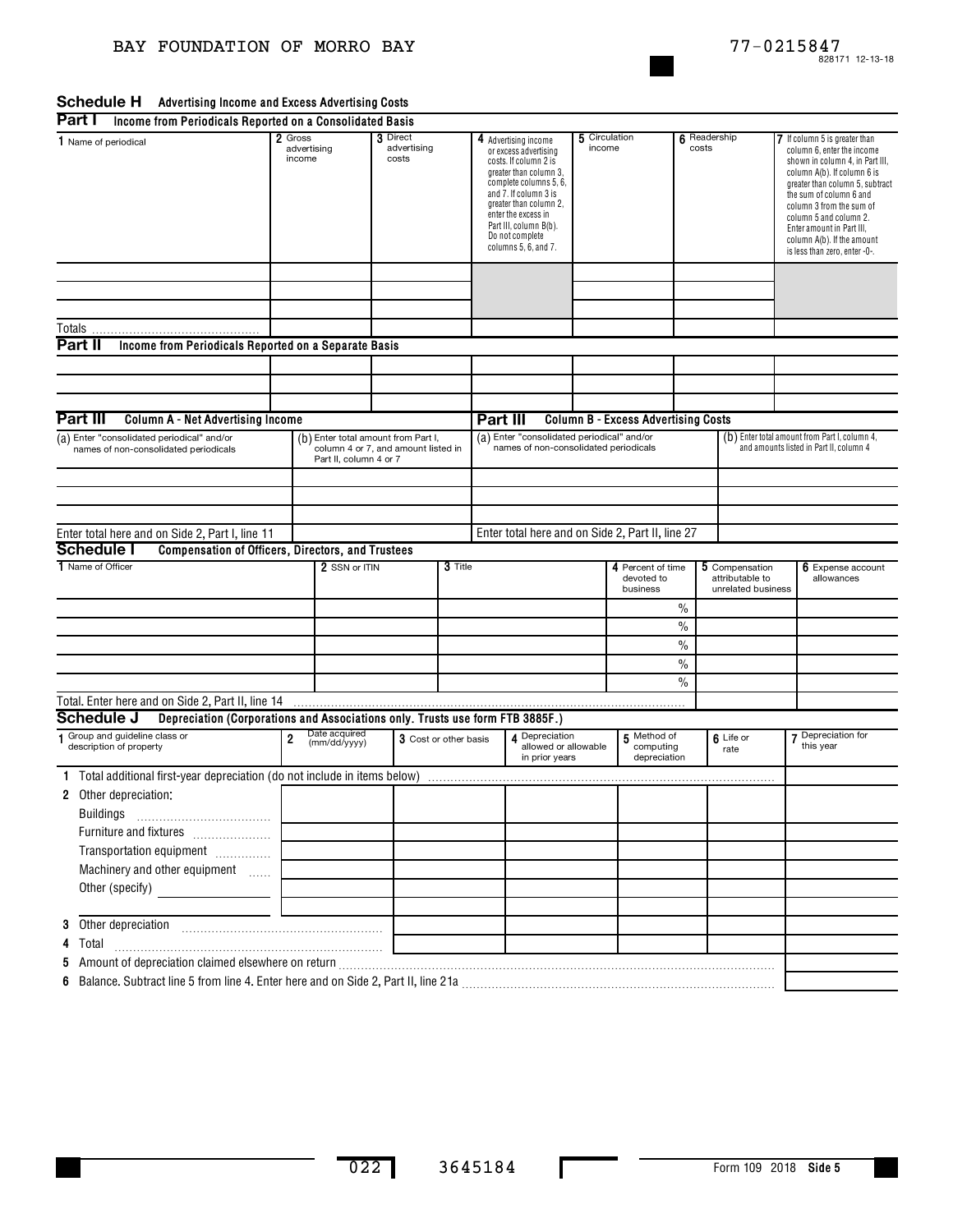## ~~~~~~~~~~~~~~~~~~~~~~~~~~~~~~~~~~~~~~~~~~~~~~~~~~~~~~~~~~~~~~~~~~~~~~~~~~~~~~

## CA 109 **NATURE OF TRADE OR BUSINESS** STATEMENT 12 }}}}}}}}}}}}}}}}}}}}}}}}}}}}}}}}}}}}}}}}}}}}}}}}}}}}}}}}}}}}}}}}}}}}}}}}}}}}}}

}}}}}}}}}}}}}}}}}}}}}}}}}}} }}}}}}}}}}

~~~~~~~~~~~~~~

INVESTMENT INCOME FOR ACTIVITIES NOT SUBSTANTIALLY RELATED TO ORGANIZATION'S EXEMPT PURPOSE AND SUBSTANTIAL SERVICES PROVIDED.

TO FORM 109, PAGE 1

| CA 109                               | INCOME OR (LOSS) FROM PARTNERSHIPS, LIMITED<br>LIABILITY COMPANIES OR S CORPORATIONS | 13<br><b>STATEMENT</b> |
|--------------------------------------|--------------------------------------------------------------------------------------|------------------------|
| DESCRIPTION                          |                                                                                      | AMOUNT                 |
| REW ALT-EQUITY, LP - INTEREST INCOME | 548.                                                                                 |                        |
| TOTAL TO FORM 109, PAGE 2, LINE 5    | 548.                                                                                 |                        |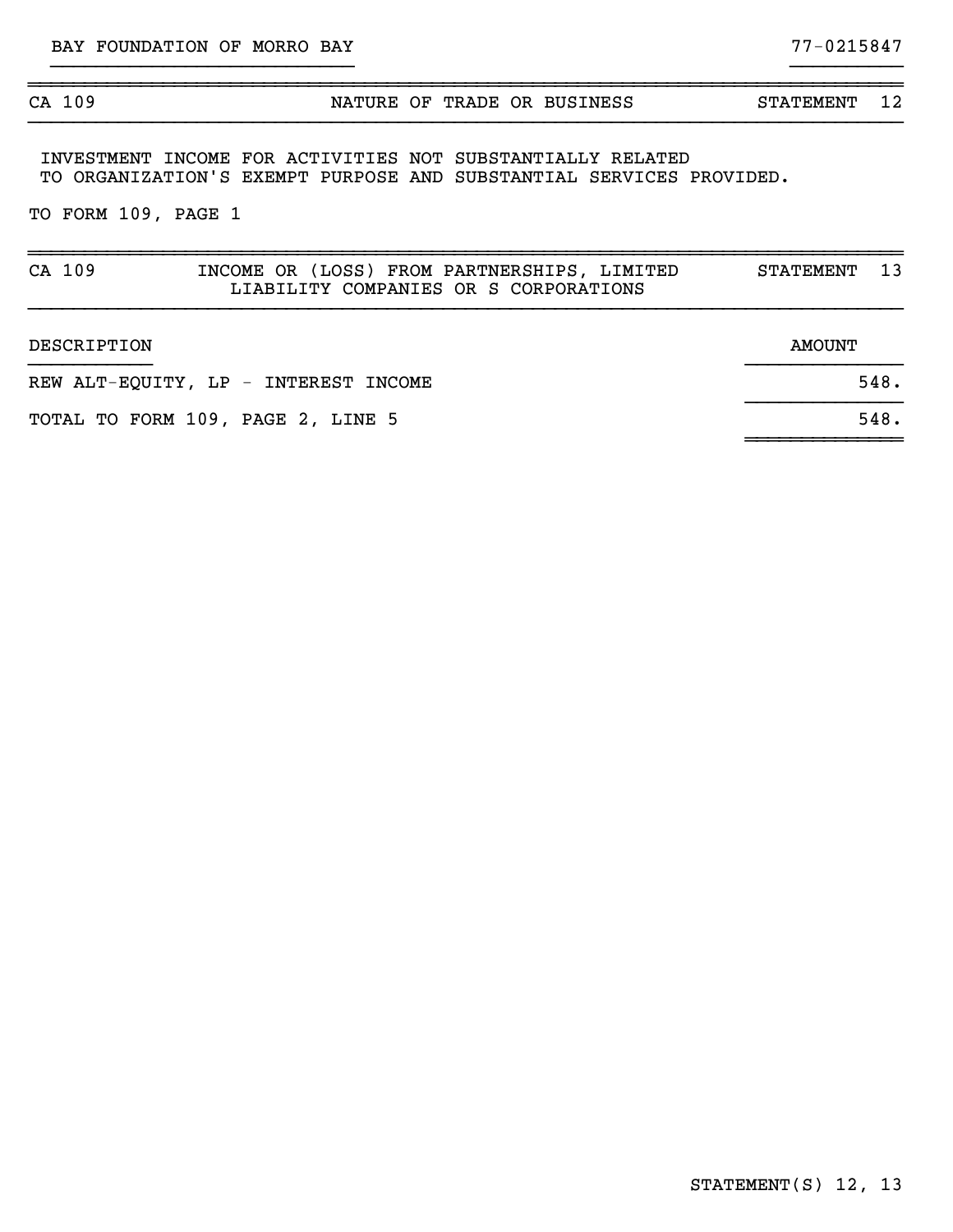## TAXABLE YEAR CALIFORNIA FORM **Net Operating Loss (NOL) Computation and NOL and Disaster Loss Limitations - Corporations 2018 3805Q**

Corporation name California corporation number Attach to Form 100, Form 100W, Form 100S, or Form 109.

## BAY FOUNDATION OF MORRO BAY 1643878

| During the taxable year the corporation incurred the NOL, the corporation was a(n): $\textcircled{\blacksquare}$ C Corporation                                                                       | <b>FEIN</b> |
|------------------------------------------------------------------------------------------------------------------------------------------------------------------------------------------------------|-------------|
| $\circledcirc$ S Corporation $\circledcirc$ $\boxed{\textbf{X}}$ Exempt Organization $\circledcirc$ $\boxed{\phantom{\textbf{X}}}$ Limited liability company (electing to be taxed as a corporation) | 77-0215847  |
| If the corporation previously filed California tax returns under another corporate name, enter the corporation name and California corporation number:                                               |             |

| $\odot$                                                                                                                                                                                                                       |             |       |
|-------------------------------------------------------------------------------------------------------------------------------------------------------------------------------------------------------------------------------|-------------|-------|
| If the corporation is included in a combined report of a unitary group, see instructions, General Information C, Combined Reporting.                                                                                          |             |       |
| <b>Current year NOL.</b> If the corporation does not have a current year NOL, go to Part II.<br>Part I                                                                                                                        |             |       |
| Net loss from Form 100, line 18; Form 100W, line 18; Form 100S, line 15; or Form 109, line 2.                                                                                                                                 |             |       |
|                                                                                                                                                                                                                               |             | 01 oo |
| 2 2018 disaster loss included in line 1. Enter as a positive number [11,11] contains the control of the state of the control of the control of the control of the control of the control of the control of the control of the |             | 00    |
|                                                                                                                                                                                                                               |             | 00    |
| Enter the amount of the loss incurred by a new business included in line 3 $\ldots$ 4a                                                                                                                                        | 00          |       |
| <b>b</b> Enter the amount of the loss incurred by an eligible small business included in line $3$ 4b                                                                                                                          | 00          |       |
| c Add line 4a and line 4b 2000 Committee Add line 4b                                                                                                                                                                          | 4c          | 00    |
| 5 General NOL, Subtract line 4c from line 3                                                                                                                                                                                   | b           | 00    |
|                                                                                                                                                                                                                               | $\bullet$ 6 | 00    |
| If the corporation is using the current year NOL to carryback to offset net income for taxable years 2016 and/or 2017, complete                                                                                               |             |       |
| Part III, NOL carryback, on Side 2 <b>before</b> completing Part I, lines 7-9 below.                                                                                                                                          |             |       |
| 7 2018 NOL carryback used to offset 2016 net income. Enter the amount from Part III, line 3, column (e)                                                                                                                       | $\odot$ 7   | 00    |
| 8 2018 NOL carryback used to offset 2017 net income. Enter the amount from Part III, line 3, column (g)                                                                                                                       | $\odot$ 8   | 00    |
| 9 2018 NOL carryover to 2019. Add line 7 and line 8, then subtract the result from line 6. See instructions.                                                                                                                  | $\odot$ 9   | 00    |
|                                                                                                                                                                                                                               |             |       |

**Election to waive carryback**

**irrevocable**. See instructions. Continue with Part II, NOL carryover and disaster loss carryover limitations. **Do not** complete Part III, NOL carryback.  $\Box$  Check the box if the corporation elects to relinquish the entire carryback period with respect to 2018 NOL under Internal Revenue Code (IRC) Section 172(b)(3). By making the election, the corporation is electing to carry an NOL forward instead of carrying it back in the previous two years. Once the election is made, it's  $\bullet$   $\Box$ 

|                                      |                                                                                       |                                     | Part II NOL carryover and disaster loss carryover limitations. See Instructions. |                                                                                                              |                               |                       |                                                         |
|--------------------------------------|---------------------------------------------------------------------------------------|-------------------------------------|----------------------------------------------------------------------------------|--------------------------------------------------------------------------------------------------------------|-------------------------------|-----------------------|---------------------------------------------------------|
|                                      |                                                                                       |                                     |                                                                                  | 1 Net income - Enter the amount from Form 100, line 18; Form 100W, line 18; Form 100S, line 15 less line 16; |                               | (g) Available balance |                                                         |
|                                      |                                                                                       |                                     |                                                                                  |                                                                                                              | $\bigcirc$                    |                       |                                                         |
| <b>Prior Year NOLs</b>               |                                                                                       |                                     |                                                                                  |                                                                                                              |                               |                       |                                                         |
| (a)<br>Year of<br>loss               | $\begin{array}{c} \text{(b)} \\ \text{Code} - \text{See} \end{array}$<br>instructions | (c)<br>Type of NOL -<br>See below * | (d)<br>Initial loss -<br>See instructions                                        | (e)<br>Carryover<br>from 2017                                                                                | (f)<br>Amount used<br>in 2018 |                       | (h)<br>Carryover to 2019<br>$col.$ (e) minus $col.$ (f) |
| $2$ <b><math>\odot</math></b> $2013$ |                                                                                       | GEN                                 | 4,864 $\odot$                                                                    | 3,079                                                                                                        | $\overline{0}$                |                       | 3,079<br>0                                              |
| @2017                                |                                                                                       | <b>GEN</b>                          | 3,137                                                                            | 3,137                                                                                                        | 0                             |                       | 3,137<br>0                                              |
| $\circledcirc$                       |                                                                                       |                                     |                                                                                  | $\circledbullet$                                                                                             |                               |                       | $\bullet$                                               |
| $\circledcirc$                       |                                                                                       |                                     |                                                                                  | $\circledcirc$                                                                                               |                               |                       | $\bullet$                                               |
| <b>Current Year NOLs</b>             |                                                                                       |                                     |                                                                                  |                                                                                                              |                               |                       |                                                         |
| 3 2018                               |                                                                                       | <b>DIS</b>                          |                                                                                  |                                                                                                              |                               |                       | col. (d) minus col. (f)<br>See instructions.            |
| 4 2018                               |                                                                                       |                                     |                                                                                  |                                                                                                              |                               |                       |                                                         |
| 2018                                 |                                                                                       |                                     |                                                                                  |                                                                                                              |                               |                       |                                                         |
| 2018                                 |                                                                                       |                                     |                                                                                  |                                                                                                              |                               |                       |                                                         |
| 2018                                 |                                                                                       |                                     |                                                                                  |                                                                                                              |                               |                       |                                                         |

**\* Type of NOL:**  General (GEN), New Business (NB), Eligible Small Business (ESB), or Disaster (DIS).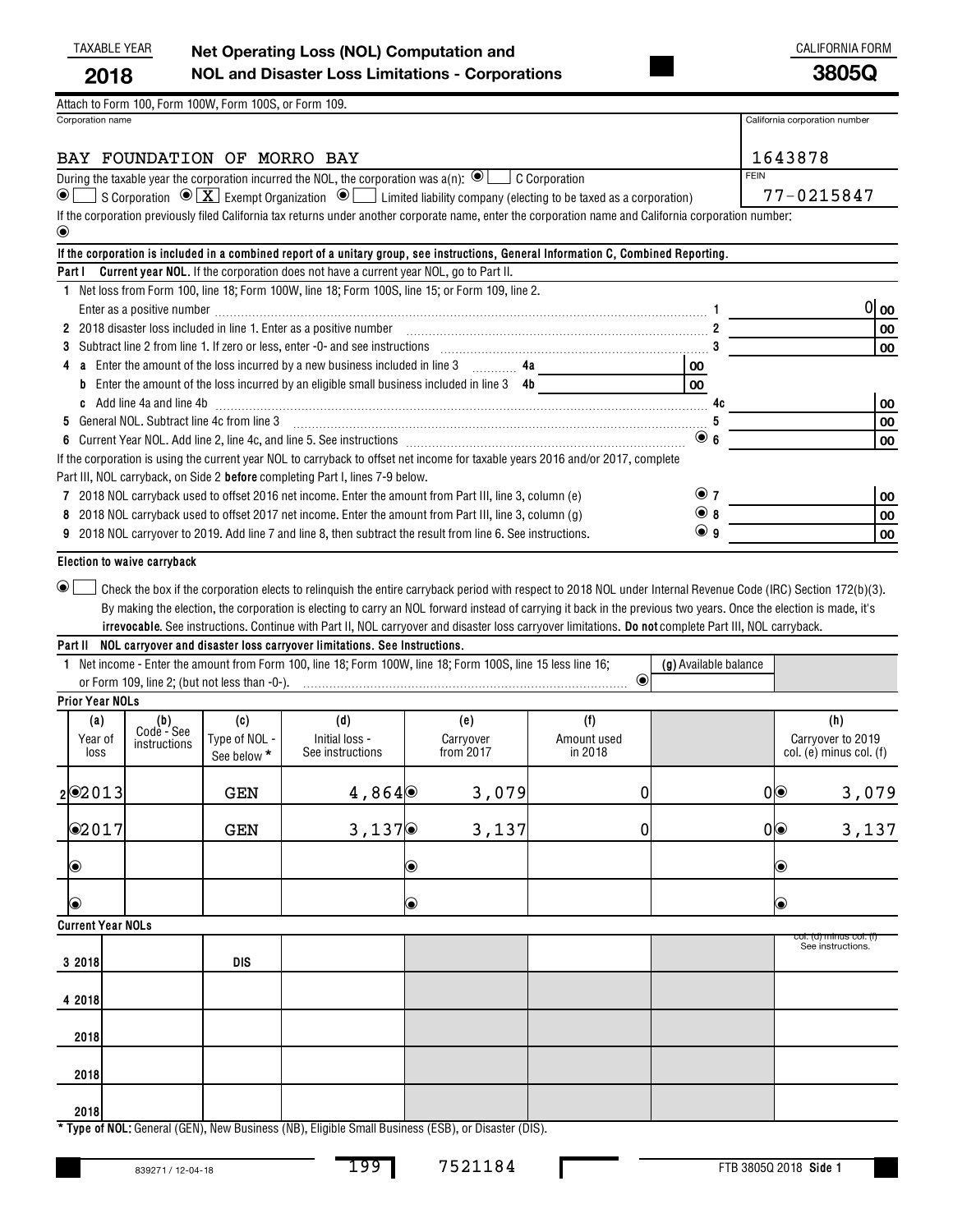| Part III NOL carryback |                   |                 |                  |                                                                                                  |                                |                  |                                |                         |
|------------------------|-------------------|-----------------|------------------|--------------------------------------------------------------------------------------------------|--------------------------------|------------------|--------------------------------|-------------------------|
|                        |                   |                 |                  | 2016 Net income - Enter the amount from 2016 Form 100, line 22; Form 100W, line 22; Form 100S    |                                |                  |                                |                         |
|                        |                   |                 |                  | line 20; or taxable income from Form 109, line 9; (but not less than -0-)                        |                                |                  |                                |                         |
|                        |                   |                 |                  | 2 2017 Net income - Enter the amount from 2017 Form 100, line 22; Form 100W, line 22; Form 100S, |                                |                  |                                |                         |
|                        |                   |                 |                  |                                                                                                  |                                |                  |                                | $-3,137$                |
| (a)                    | (D)               | (c)             | (d)              |                                                                                                  | 2016                           |                  | 2017                           | $\left( 1\right)$       |
| Year of                | Code -            | Type of<br>NOL- | Initial loss -   | (e)                                                                                              | (f)                            | (g)              | (h)                            | Carryover to 2019       |
| Loss                   | See<br>IInstruct- | See<br>below*   | See Instructions | Carryback used -                                                                                 | After carryback                | Carryback used - | After carryback                | col. (d) minus (col.    |
|                        | ions              |                 |                  | See instructions                                                                                 | col. (d) minus<br>$col.$ $(e)$ | See instructions | col. (f) minus<br>$col.$ $(g)$ | $(e)$ plus col. $(g)$ ) |
|                        |                   |                 |                  |                                                                                                  |                                |                  |                                |                         |
| 3 2018                 |                   |                 |                  |                                                                                                  |                                |                  |                                |                         |
|                        |                   |                 |                  |                                                                                                  |                                |                  |                                |                         |
| 2018                   |                   |                 |                  |                                                                                                  |                                |                  |                                |                         |
|                        |                   |                 |                  |                                                                                                  |                                |                  |                                |                         |
| 2018                   |                   |                 |                  |                                                                                                  |                                |                  |                                |                         |
|                        |                   |                 |                  |                                                                                                  |                                |                  |                                |                         |
| 2018                   |                   |                 |                  |                                                                                                  |                                |                  |                                |                         |
|                        |                   |                 |                  |                                                                                                  |                                |                  |                                |                         |
| 2018                   |                   |                 |                  |                                                                                                  |                                |                  |                                |                         |

 **Type of NOL:**  General (GEN), New Business (NB), Eligible Small Business (ESB), or NOL attributable to a qualified disaster loss (DIS). **\***

## **Part IV 2018 NOL deduction**

| Total the amounts in Part II, line 2, column (f)                                                                       | 00 |
|------------------------------------------------------------------------------------------------------------------------|----|
| 21; 21 Enter the total amount from line 1 that represents disaster loss carryover deduction here and on Form 100, line |    |
| Form 100W, line 21; or Form 100S, line 19. Form 109 filers enter -0-                                                   | 00 |
| 3 Subtract line 2 from line 1. Enter the result here and on Form 100, line 19; Form 100W, line 19; Form 100S,          |    |
| line 17; or Form 109, line 7                                                                                           | 00 |

L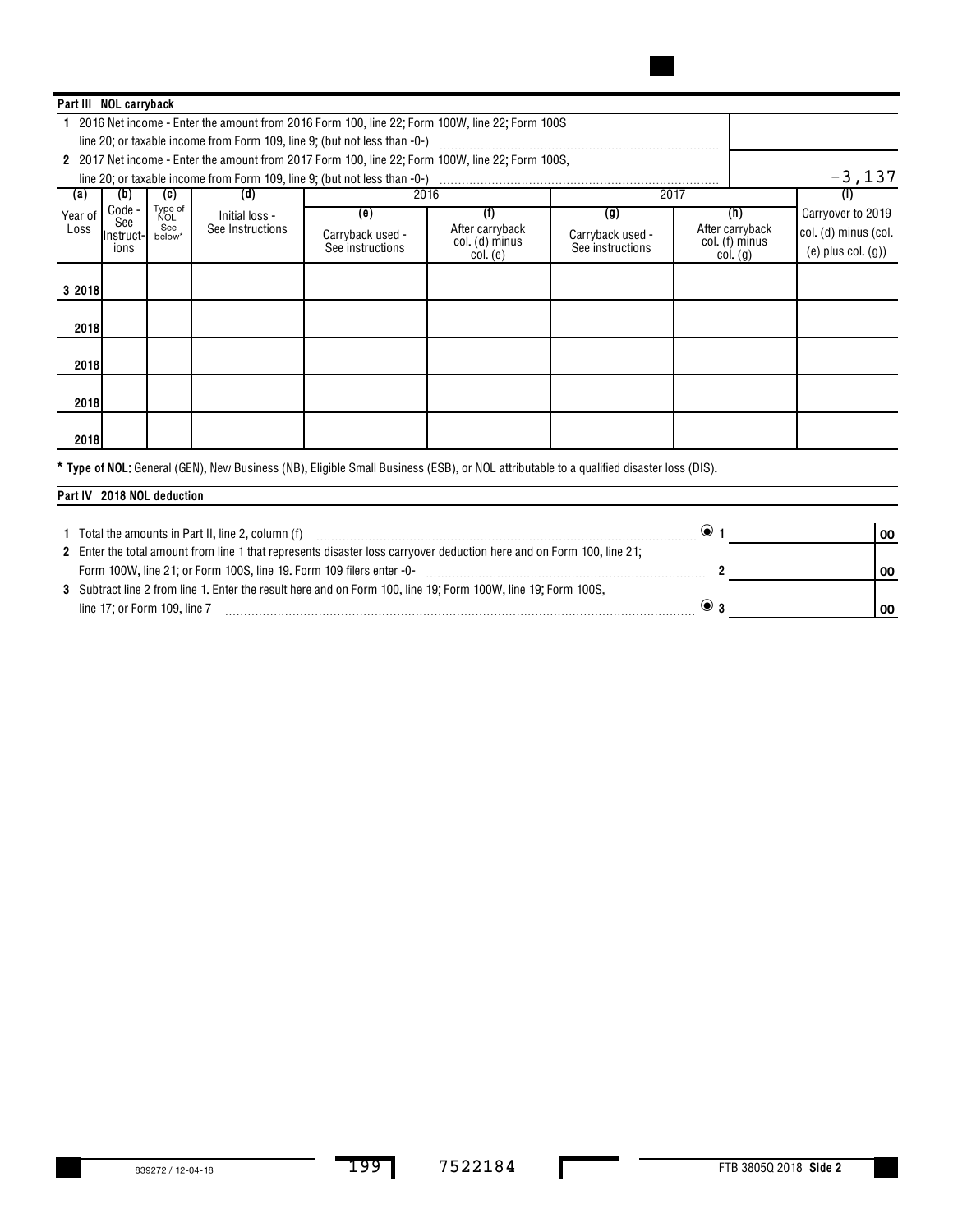STATE OF CALIFORNIA RRF-1 (Rev. 09/2017) DEPARTMENT OF JUSTICE PAGE 1 of 5 (For Registry Use Only) MAIL TO: Registry of Charitable Trusts P.O. Box 903447 Sacramento, CA 94203-4470 STREET ADDRESS: 1300 I Street Sacramento, CA 95814 (916)210-6400 Failure to submit this report annually no later than four months and fifteen days after the end of the organization's accounting period may result in the loss of tax exemption and the assessment of a minimum tax of \$800, plus interest, and/or fines or filing penalties. Revenue & Taxation Code section 23703; Government Code section 12586.1. IRS extensions will be honored. WEBSITE ADDRESS: www.oag.ca.gov/charities Name of Organization List all DBAs and names the organization uses or has used Address (Number and Street) City or Town, State, and ZIP Code Telephone Number **E-mail Address** Signature of Authorized Agent Contract Contract Printed Name Contract Contract Contract Contract Date Date Date **Section 12586 and 12587, California Government Code 11 Cal. Code Regs. section 301-307, 311 and 312**  $\mathbf{A}$   $\mathbf{B}$   $\mathbf{A}$  are  $\mathbf{B}$  are  $\mathbf{B}$   $\mathbf{A}$   $\mathbf{B}$   $\mathbf{A}$   $\mathbf{B}$   $\mathbf{A}$   $\mathbf{B}$   $\mathbf{B}$   $\mathbf{A}$   $\mathbf{B}$   $\mathbf{B}$   $\mathbf{B}$   $\mathbf{B}$   $\mathbf{B}$   $\mathbf{B}$   $\mathbf{B}$   $\mathbf{B}$   $\mathbf{B}$   $\mathbf{B}$   $\mathbf{B}$ State Charity Registration Number CT **ANNUAL REGISTRATION RENEWAL FEE SCHEDULE (11 Cal. Code Regs. sections 301-307, 311, and 312) Make Check Payable to Department of Justice Gross Annual Revenue Fee Gross Annual Revenue Fee Gross Annual Revenue Fee Less than \$25,000 Between \$25,000 and \$100,000 0 \$25 Between \$100,001 and \$250,000 Between \$250,001 and \$1 million \$50 \$75 Between \$1,000,001 and \$10 million Between \$10,000,001 and \$50 million Greater than \$50 million \$150 \$225 \$300 PART A - ACTIVITIES For your most recent full accounting period (beginning ending ) list:** 10/01/2018 09/30/2019 **Program Expenses \$ Total Expenses \$ PART B - STATEMENTS REGARDING ORGANIZATION DURING THE PERIOD OF THIS REPORT Note: All questions must be answered. If you answer "yes" to any of the questions below, you must attach a separate page providing an explanation and details for each "yes" response. Please review RRF-1 instructions for information required. Yes No I declare under penalty of perjury that I have examined this report, including accompanying documents, and to the best of my knowledge and belief, the content is true, correct and complete, and I am authorized to sign.** Check if: Change of address Amended report MORRO BAY,  $CA = 93442$   $\vert$  Corporation or Organization No. 1643878 Federal Employer ID No. (805)772-3834 77-0215847 1. During this reporting period, were there any contracts, loans, leases or other financial transactions between the organization and any officer, director or trustee thereof, either directly or with an entity in which any such officer, director or trustee had any financial interest? 2. During this reporting period, was there any theft, embezzlement, diversion or misuse of the organization's charitable property or funds? 3. During this reporting period, were any organization funds used to pay any penalty, fine or judgment? 4. During this reporting period, were the services of a commercial fundraiser, fundraising counsel for charitable purposes, or commercial coventurer used? 5. During this reporting period, did the organization receive any governmental funding? 6. During this reporting period, did the organization hold a raffle for charitable purposes? 7. Does the organization conduct a vehicle donation program? 8. Did the organization conduct an independent audit and prepare audited financial statements in accordance with generally accepted accounting principles for this reporting period? 9. At the end of this reporting period, did the organization hold restricted net assets, while reporting negative unrestricted net assets? **ANNUAL REGISTRATION RENEWAL FEE REPORT TO ATTORNEY GENERAL OF CALIFORNIA**  $\Box$ SEE STATEMENT 14 BAY FOUNDATION OF MORRO BAY 601 EMBARCADERO, NO. STE 11 2,561,609 Noncash Contributions\$ 0 Total Assets \$ 16,542,388  $\overline{2,}372,968$   $\overline{1}$   $\overline{1}$   $\overline{1}$   $\overline{2}$   $\overline{2,}677,556$ X X X X X X X X X ALEXANDRA BELL EXECUTIVE DIRECTOR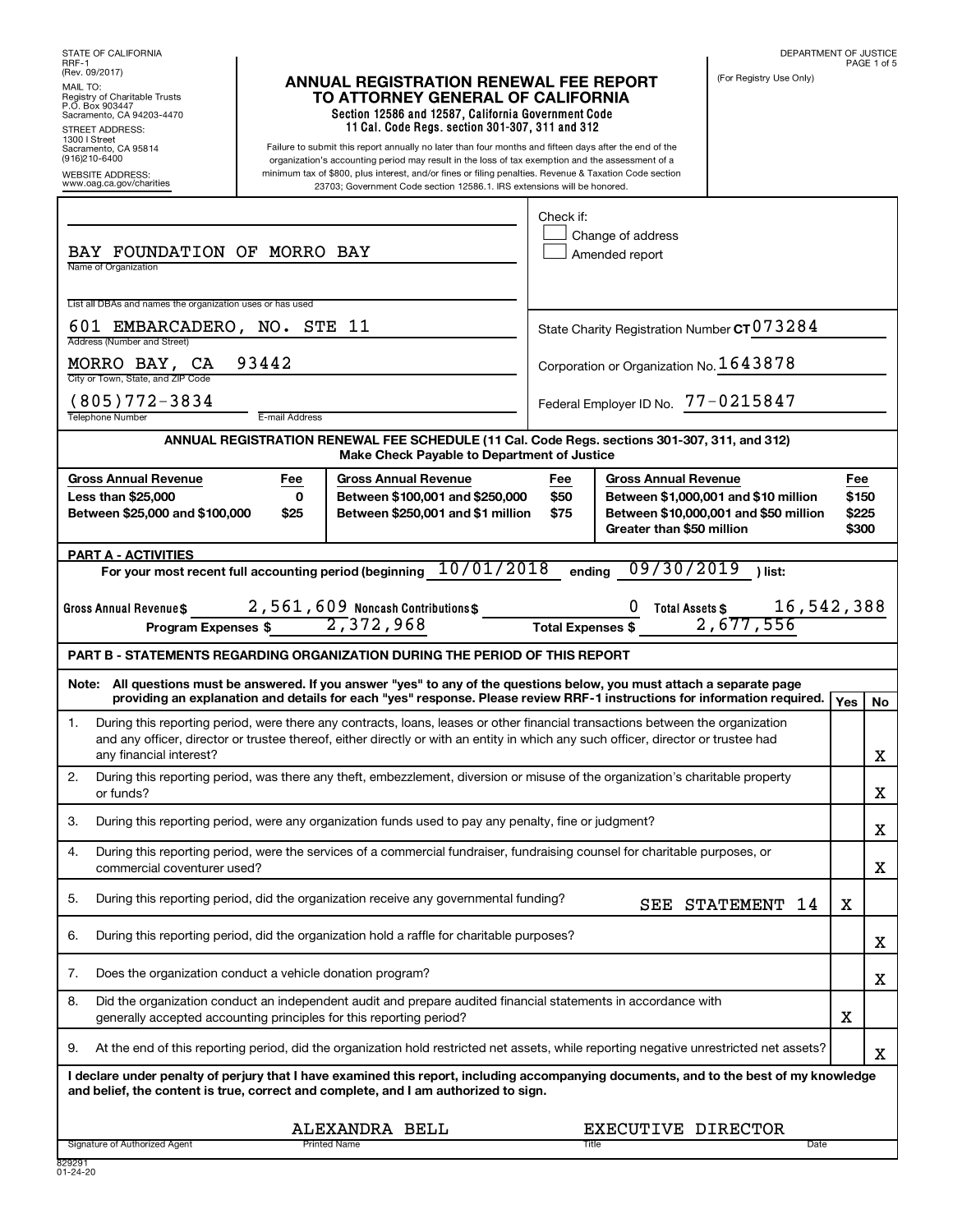(805)756-1357

75 HAWTHORN STREET, SAN FRANCISCO, CA 94105

| $CA$ RRF-1                      | INFORMATION REGARDING GOVERNMENTAL FUNDING<br><b>STATEMENT</b><br>PART B, LINE 5                                                     | 14 |
|---------------------------------|--------------------------------------------------------------------------------------------------------------------------------------|----|
|                                 | THE FOUNDATION RECEIVED FUNDING FROM GOVERNMENT GRANTS:                                                                              |    |
| GRANT)<br>GRANT NO.: CE00T66101 | U.S. ENVIRONMENTAL PROTECTION AGENCY (EPA'S NATIONAL ESTUARY PROGRAM<br>SUZANNE MARR, EPA REGION 9, GRANTS MANAGEMENT OFFICE, MTS-7, |    |

}}}}}}}}}}}}}}}}}}}}}}}}}}} }}}}}}}}}}

(415) 972-3468 CAL POLY CORPORATION (SEA GRANT STUDY ON SEDIMENT ROLE ON EELGRASS DECLINE) PTE FEDERAL AWARD #NA180AR4170073 CALIFORNIA POLYTECHNIC STATE UNIVERSITY, 1 GRAND AVENUE, SAN LUIS OBISPO, CA 93407 DR. RYAN WALTER, PHYSICS PROFESSOR

CA DEPT. FISH & WILDLIFE (CHORRO CREEK ECOLOGICAL RESERVE PROJECT) GRANT NO: P1440402-00 SUZANNE DELEON, PROP. 1 REGIONAL COORDINATOR, 20 LOWER RAGSDALE, SUITE 100, MONTEREY, CA 93940 (831) 649-2882

UNITED STATES FISH AND WILDLIFE SERVICE (MORRO BAY BATHYMETRY MAP-EELGRASS) GRANT AGREEMENT #F18AC00798 COLLEEN GRANT, FISH AND WILDLIFE BIOLOGIST 2493 PORTOLA ROAD, SUITE B, VENTURA, CA 93003 (805) 644-1766

CA DEPT. FISH & WILDLIFE (DUCK STAMP PROGRAM) GRANT NO: P1680016 MELANIE WEAVER, CA DEPT. FISH & WILDLIFE, 1812 9TH STREET, SACRAMENTO, CA 95814 (916) 445-3717

CALIFORNIA STATE COASTAL CONSERVANCY (CHORRO CREEK ECOLOGICAL RESERVE PROJECT) GRANT AGREEMENT: #18-089 SAMUEL SCHULAT, EXECUTIVE DIRECTOR 1515 CLAY STREET, 10TH FLOOR, OAKLAND, CA 94612 (510) 286-1015

TROUT UNLIMITED (MONITORING TASKS FOR THE DROPS PROJECT) GRANT AGREEMENT #NOAWP2-MBNEP-1 BEN COOK, CALIFORNIA STREAMFLOW COORDINATOR 4221 HOLLIS ST., EMERYVILLE, CA 94508 (510) 528-4772

CENTRAL COAST SALMON ENHANCEMENT (PENNINGTON CREEK MONITORING)